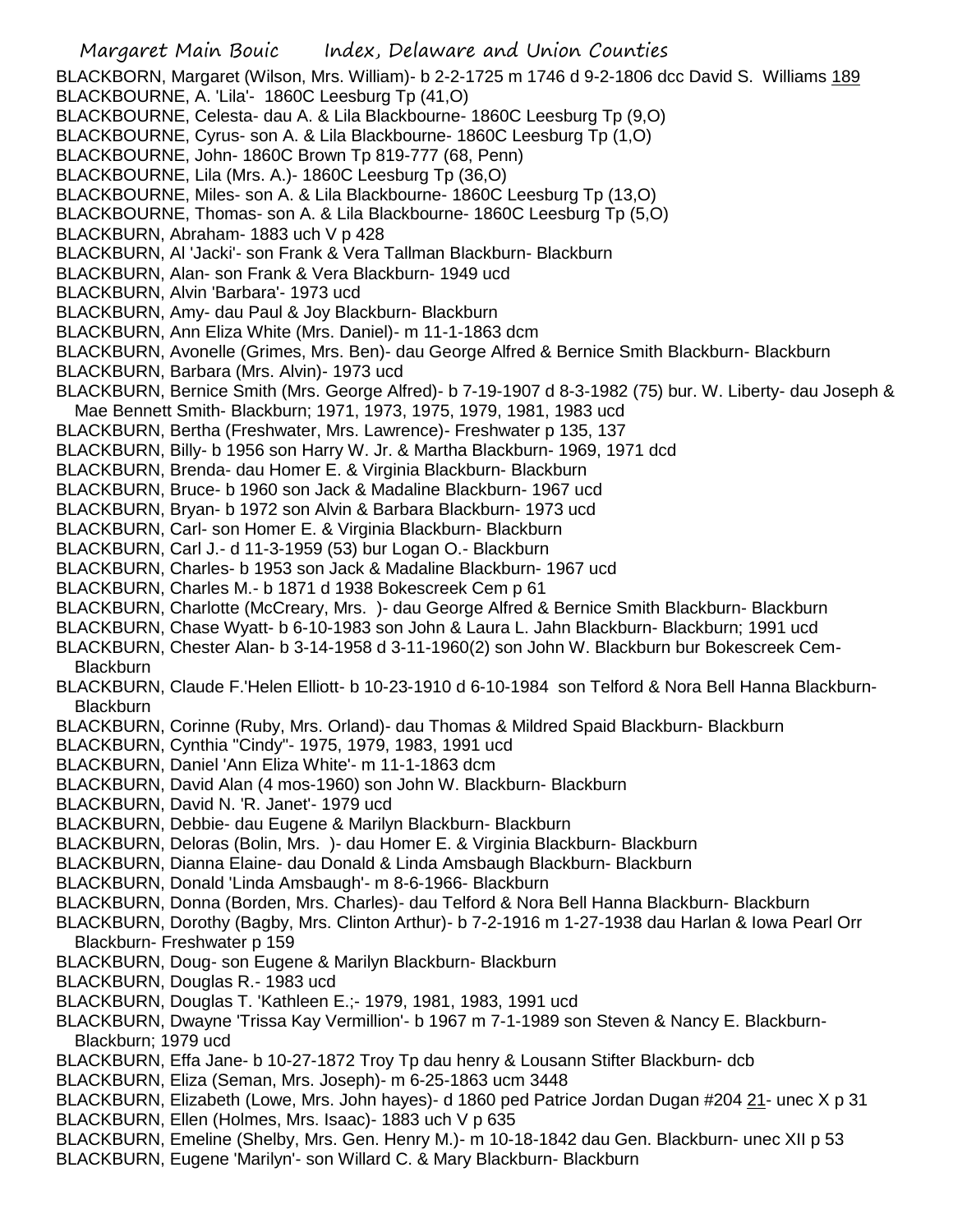- Margaret Main Bouic Index, Delaware and Union Counties BLACKBURN, Frank 'Vera Tallman'- m 3-29-1941 son Thomas & Mildred Spaid Blackburn- Blackburn; 1949 ucd BLACKBURN, Franklin D. 'Nettie'- 1975, 1979. 1981, 1983, 1991 ucd BLACKBURN, Gen.- unec XII p 53 (Lima) BLACKBURN, George- son George Alfred & Bernice Smith Blackburn- Blackburn BLACKBURN, George Alfred 'Bernice Smith'- d 1966- Blackburn BALCKBURN, George W.- d age 31 djlm p 99 BLACKBURN, Gina Lee (Boldman, Mrs. Darrell)(Adkison, Mrs. David Sr.)- dau Lee & Ruth Blackburn-Blackburn; Boldman BLACKBURN, Harlan 'Iowa Pearl Orr'- m 10-29-1913- Freshwater p 159C BLACKBURN, Harry- 1980 dcd BLACKBURN, Harry W. Jr. 'Martha E.'- m 5-28-1953 -Blackburn; 1961, 1969, 1971, 1980 dcd BLACKBURN, Harry William III 'Phyllis Mullins'- m 1-12-1975 son Harry W.Jr. & Martha E. Blackburn - **Blackburn** BLACKBURN, Havanna T.- 1975, 1979, 1981, 1983 ucd BLACKBURN, Helen Elliott (Mrs. Claude F.)- Blackburn BLACKBURN, Henry E. 'Sally Fisher'- Fisher p 2 BLACKBURN, Herbert- brother Carl J. Blackburn- Blackburn BLACKBURN, Homer E. 'Virginia'- d 9-29-1965 (57) bur Union Cem- Blackburn BLACKBURN, Iowa Pearl Orr (Fink, Mrs. Benjamin F.)(Mrs. Harlan)- b 5-28-1880 m(1) June 16, 1901 (2) 10-29-1913 dau James & Jane Freshwater Orr- Freshwater p 159C BLACKBURN, Jack K.'Madeline'- Blackburn; 1967 ucd BLACKBURN, James 'Karen'- 1980 dcd BLACKBURN, James- uccp p 19 (security, 1839); 1840C Dover Tp 1374 (30-40) BLACKBURN, Jane (Taylor, Mrs. Warren Trhodkmorton)- b 1815 d 1902 ped M. E. Hankinson Crimmel 31; unec VI p 21 BLACKBURN, Janet (Mrs. David N.)- 1979 ucd BLACKBURN, Jean (Dixon, Mrs. John)- dau Paul T. Blackburn- Blackburn BLACKBURN, Jenny Margaret (Bales, Mrs. William M.)- b 11-8-1901 d 9-13-1984 bur Middleburg- dau Telford & Nora Bell Hanna Blackburn- Blackburn; Bales BLACKBURN, Jesse Kane- b 5-18-1981 son John & Laura L. Jahn Blackburn- Blackburn; 1991 ucd BLACKBURN, J. N.- 1883 uch IV p 512 BLACKBURN, Joan (Palmer, Mrs. Gene)- dau Paul T. Blackburn- Blackburn BLACKBURN, Joan (Sewell, Mrs. Bill)- dau Claude F. & Helen Elliott Blackburn- Blackburn BLACKBURN, John- b 1952 son Jack & Madaline Blackburn- 1967 ucd BLACKBURN, John D. 'Mabel Greene''Mable'- b 6-9-1906 m 6-29-1928 d 9-21-1992 Bokescreek Cem.-son Charles & Mamie Blackburn- Blackburn BLACKBURN, John 'Laura L. Jahn'- 1991 ucd BLACKBURN, John W. Jr. (4-1960) son John W. Blackburn- Blackburn BLACKBURN, John William- son John D.& Mabel Greene Blackburn- Blackburn BLACKBURN, J. W.- 1877 uca p 97 BLACKBURN, Karen Ann (Rottger, Mrs. John)(Aronhalt, Mrs. )- b 1954-dau Harry W. Jr. & Martha Blackburn-Blackburn; 1961, 1969, 1971 dcd BLACKBURN, Karen Ann- dau Frank & Vera Blackburn- 1949 ucd BLACKBURN, Karen (Mrs. James)- 1980 dcd BLACKBURN, Kathleen (Edelblute, Mrs. )- dau Homer E. & Virginia Blackburn- Blackburn BLACKBURN, Kathleen E. (Mrs. Douglas T.)- 1979, 1981, 1983, 1991 ucd BLACKBURN, Kathryn- b 1957 dau Jack & Madaline Balckburn- 1967 ucd BLACKBURN, Kim- son Claude F. & Helen Elliott Blackburn- Blackburn BLACKBURN, Laura L. (Mrs. John)- 1991 ucd BLACKBURN, Lee 'Margaret Ruth Phillips'- b 2-21-1918 d 9-20-1980 son Telford & Nora Bell Hanna Blackburn- Blackburn BLACKBURN, Linda Amsbaugh (Mrs. Donald)- m 8-6-1966- Blackburn
- BLACKBURN, M.- 1883 uch V p 533
- BLACKBURN, Mabel E. Greene (Mrs. John D.)- m 6-28-1928 d 7-23-1972 (63) bur Bokescreek- Blackburn BLACKBURN, Madaline (Mrs. Jack)- 1967 ucd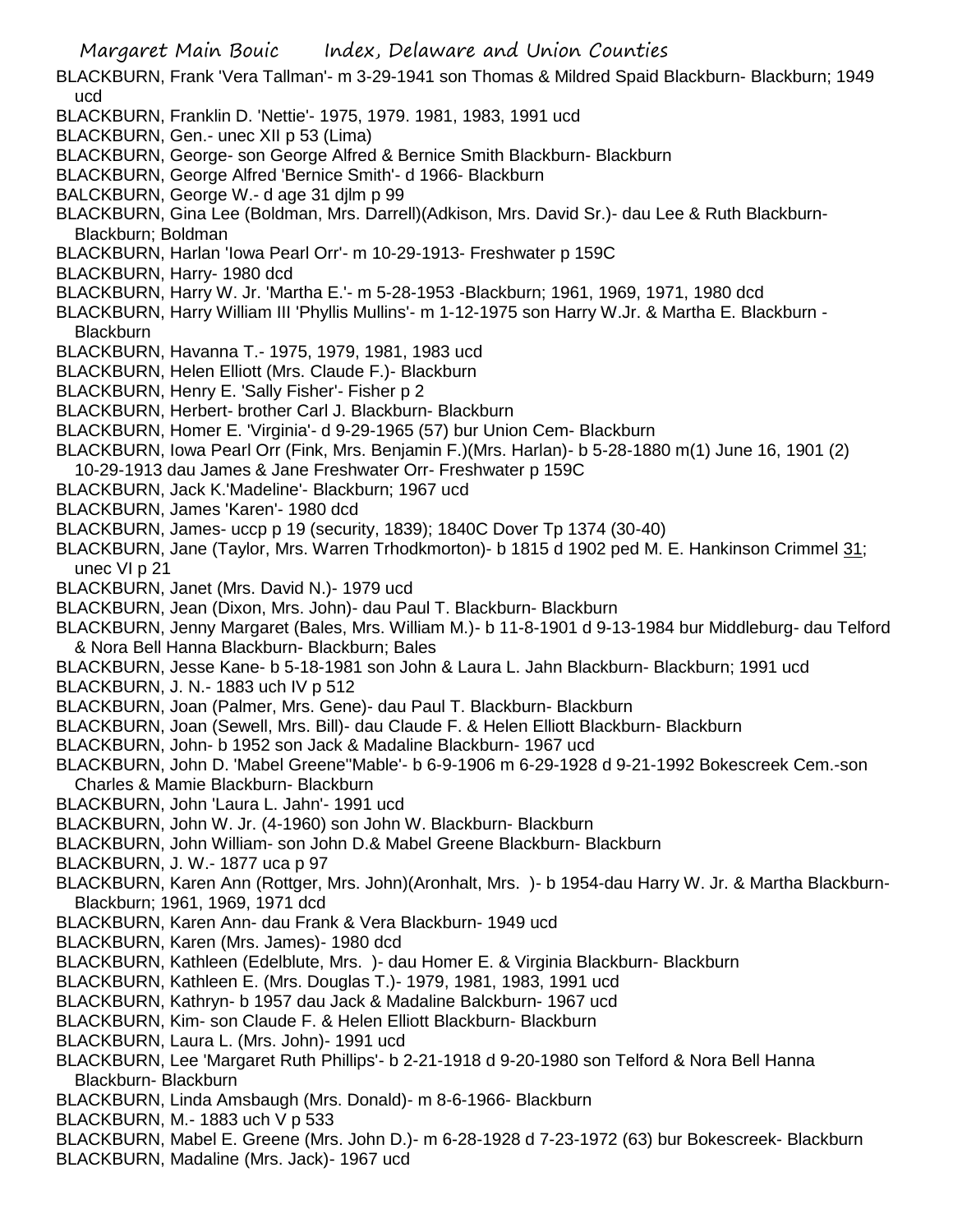- Margaret Main Bouic Index, Delaware and Union Counties BLACKBURN, Madge (Dailey, Mrs. )- dau Charles & Mamie Blackburn- Blackburn BLACKBURN, Mamie M. (Mrs. Charles)- b 1877 d 1956 Bokescreek Cem p 61; Blackburn BLACKBURN, Margaret Ruth Phillips (Mrs. Lee)- b 9-25-1915 d 1-9-1981 bur Middleburg- dau Toleo C. & Hazel Ray Cooksey Phillips- Blackburn BLACKBURN, Marilyn (Mrs. Eugene)- Blackburn BLACKBURN, Marsena (Miller, Mrs. Jack)- dau Thomas & Mildred Spaid Blackburn- Blackburn BLACKBURN, Martha E. (Mrs. Harry W.)- 1961, 1969, 1971, 1980 dcd BLACKBURN, Martha (Hush, Mrs. Valentine Goldsmith)- 1915 uch p 995 BLACKBURN, Mary- b 1963 dau David N. & R. Janet Blackburn- 1979 ucd BLACKBURN, Mary (Conrow, Mrs. Willard)- (79-1978) d 12-20-1983- Blackburn BLACKBURN, Mary E. (Johns, Mrs. Thomas H.)- m 7-26-1866 ucm 4001 BLACKBURN, Mary E. (Connell, Mrs. John)- m 5-9-1869 ucm 4548 BLACKBURN, Mary- b 1954 dau Jack & Madaline Blackburn- 1967 ucd BLACKBURN, Mary Selina- b 10-23-1892 Delaware Town dau Tetley & Emma Selina Crepar Blackburn- dcb BLACKBURN, Michael- b 1965 son David N. & R. Janet Blackburn- 1979 ucd BLACKBURN, Michael- b 1961 son Jack & Madaline Blackburn- 1967 ucd BLACKBURN, Michelle- b 1969 ch Franklin K. & Nettie Blackburn- 1979, 1981, 1983 ucd BLACKBURN, Mildred (Fowler, Mrs. Arthur Lee)- Fowler 2,3 BLACKBURN, Mildred Spaid (Mrs. Thomas)- b 4-27-1894 d 9-30-1991 dau Oscar & Emma Frye Spaid-**Blackburn** BLACKBURN, Nancy E. (Mrs. Steven)- 1979 ucd BLACKBURN, Nancy Jane Pauley (Mrs. )- d 11-17-1981 (90) bur Green Mound- Blackburn BLACKBURN, Nettie (Mrs. Franklin K.)- 1975, 1979, 1981, 1983 ucd BLACKBURN, Nora Belle Hanna (Mrs. Telford)- b 6-28-1880 d 8-29-1968 bur Middleburg- dau Nathan & Margaret Jones Hannah- Blackburn BLACKBURN, Paris 'Phyllis J.'- 1971, 1980 dcd BLACKBURN, Patricia A. (Mrs. Telford C.)- 1973, 1975, 1979, 1981 ucd BLACKBURN, Paul- son Homer E. & Virginia Blackburn- Blackburn BLACKBURN, Paul- brother Homer E. Blackburn- Blackburn BLACKBURN, Paul- son Paul & Joy Blackburn- Blackburn BLACKBURN, Paul 'Joy'- son Willard C. & Mary Blackburn- Blackburn BLACKBURN, Paul T.'Phyllis Harding'- b 12-30-1903 Middleburg m 1946- son Telford & Nora Bell Hanna Blackburn- Blackburn BLACKBURN, Phyllis A.- 1980 dcd BLACKBURN, Phyllis Harding (Mrs. Paul)- b 9-7-1902 Mass. d 3-21-1981 bur Middleburg dau Ernest & Adah Harding- Blackburn BLACKBURN, Phyllis J. (Mrs. Paris)- 1971, 1980 dcd BLACKBURN, Phyllis Mullins (Mrs. Harry William III)- m 10-12-1975 dau Bert Mullins- Blackburn BLACKBURN, Rodney- b 1965 son Paris & Phyllis J. Blackburn- 1971 dcd BLACKBURN, Roger- b 1954 son Paris & Phyllis J. Blackburn- 1971 dcd BLACKBURN, Ronald Roy- son John D. & Mabel Greene Blackburn- Blackburn BLACKBURN, Rose (Green, Mrs. Robert L.)- sister Carl J. Blackburn- Blackburn BLACKBURN, Roy- son John D. & Mabel Greene Blackburn- Blackburn BLACKBURN, Sally Fisher (Mrs. Henry E.)- Fisher 2,3 BLACKBURN, Samuel- Pabst 2 p 18 BLACKBURN, Sarah- b 1981 dau Douglas T. & Kathleen E. Blackburn- 1983 ucd BLACKBURN, Sharon- dau Homer E. & Virginia Blackburn- Blackburn BLACKBURN, Sheila Jean - dau Roy Blackburn & Mrs. Delmer Jones- Blackburn BLACKBURN, Steven D. 'Nancy E.'- 1979,1981, 1983, 1991 ucd BLACKBURN, Susan- 1880C Paris Tp 46-59 p 44 (26,O,O,O) p 107A BLACKBURN, Susan- 1870C Leesburg Tp 130-136 p 16 (20,O) BLACKBURN, Susie- dau Eugene & Marilyn Blackburn- Blackburn BLACKBURN, Tamela-b 1967 dau Jack K. & Madaline Blackburn-Blackburn BLACKBURN, Telford C. 'Patricia A.'- son Claude F. & Helen Elliott Blackburn- Blackburn; 1973, 1975, 1979, 1981 ucd
- BLACKBURN, Telford 'Nora Bell Hanna'- d 1954- Blackburn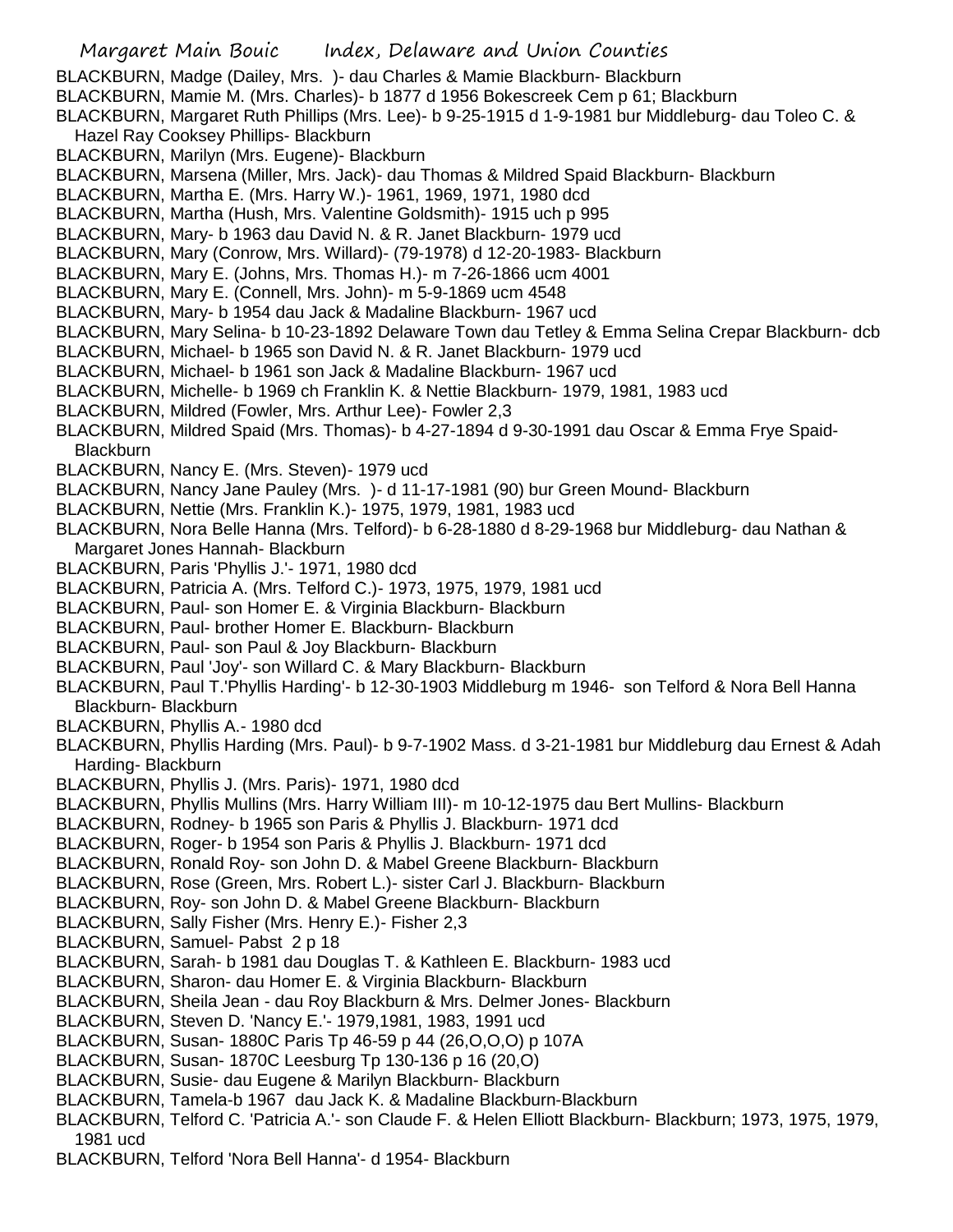- Margaret Main Bouic Index, Delaware and Union Counties BLACKBURN, Teresa- b 1956 dau Paris & Phyllis J. Blackburn- 1971 dcd BLACKBURN, Terry Lee- (4-1960) son John W. Blackburn- Blackburn BLACKBURN, Thomas- hadc p 54 BLACKBURN, Thomas 'Mildred Spaid'- d 2-17-1973- Blackburn BLACKBURN, Todd- b 1968 son Telford C. & Patricia A. Blackburn-1973, 1975, 1979, 1981 ucd BLACKBURN, Tony- b 1963 son Jack & Madaline Blackburn- 1967 ucd BLACKBURN, Trissa Kay Vermillion (Mrs. Dwayne)- m 7-1-1989 dau Marion Vermillion- Blackburn BLACKBURN, Ty- b 1974 son Telford C. & Patricia A. Blackburn- 1975, 1979, 981 ucd BLACKBURN, Vera Tallman (Mrs. Frank)- m 3-29-1941- Blackburn; 1949 ucd BLACKBURN, Virginia (Mrs. Homer E.)- Blackburn BLACKBURN, Virginia (Ingle, Mrs. Vinton)- dau Willard C. & Mary Blackburn- Blackburn BLACKBURN, Willard Conrow 'Mary' (80-1978) m 9-4-1923 d 12-1-1982 cremated- Blackburn BLACKBURN, William F.- 1980 dcd BLACKBURN, William- son John d. & Mabel Greene Blackburn- Blackburn BLACKBURN, Wilma Jean (Tillman, Mrs. )(McCormick, Mrs. )- dau John D. & Mabel Greene Blackburn-**Blackburn** BLACKBURY, Samuel- 1908 dch p 388 BLACKEN, Charlene (Tynes, Mrs. Richard)- dau O. T. & Emma Blacken- Blacken BLACKEN, Emma (Mrs. O. T.)- Blacken BLACKEN, Rev. Henry- brother O. T. Blacken- Blacken BLACKEN, O. T. 'Emma'- d 4-30-1984 Mich- Blacken BLACKER, Amy Marie- b 4-11-1995 dau David Blacker & Jennifer Roush- Blacker BLACKER, David- Blacker BLACKER, James 'Jane Deen'- m 12-27-1837 Madison Co unec IX p 5 BLACKETTER, Betty Marie- b 11-1-1934 dau Charles W. & Lillian Ethel Fulkroad Blacketter- Weiser p 319 BLACKETTER, Charles W.- b 4-12-1941 son Charles W. & Lillian Ethel Fulkroad Blacketter- Weiser p 319 BLACKETTER, Charles W. 'Lillian Ethel Fulkroad'- Weiser p 318 BLACKETTER, Lillian Ethel Fulkroad (Mrs. Charles W.)- b 1910 d 1956 dau Foster & Annie Katharine Eby Fulkroad- Weiser p 318 BLACKETTER, James D.- b 6-5-1931- son Charles W. & Lillian Ethel Fulkroad Blacketter- Weiser p 319 BLACKETTER, Michael J.- b 6-20-1959 son Charles W. & Lillian Ethel Fulkroad Blacketter- Weiser p 319 BLACKETTER, Sherry Ann- b 3-15-1956 dau Charles W. & Lillian Ethel Fulkroad Blacketter- Weiser p 319 BLACKFORD, ---family of Judie P. Clark #636; delge X p 79 BLACKFORD, Aaron- delge V p 65 BLACKFORD, Bobbie J.- 1991 ucd BLACKFORD, Bruce D.- son Harry LK. & Jean Arnold Blackford- Blackford BLACKFORD, Carolyn- b 1966 dau John & Susan Blackford- 1969, 1971 dcd BLACKFORD, Cora Ellen Taylor (Mrs. )- d 4-4-1971 (69) Oak Grove Cem - sister Francis Edward Taylor-Taylor; Blackford BLACKFORD, Donald H.- d 3-28-1943- Oller Cem p 20 BLACKFORD, Dorothy E. (Mrs. Ralph A.0- 1969, 1971 dcd BLACKFORD, Elnora Edmonia Chase (Mrs. Gilbert M.)- dau Rev. Ira & Jane Wilcox Chase- 1880 dch p 821; 1908 dch p 636; 1976 dch p 53 BLACKFORD, Estella Chase- b 2-12-1844 m 4-4-1871 d 1-10-1922 dau Ira & Jane Wilcox Chase- dcc Marguerite Blackford Johnson 5
- BLACKFORD, Gilbert M. 'Elnora Edmonia Chase'- b 8-16-1844 m 4-4-1871 d 5-22-1911 -1880 dch p 821; 1908 dch p 388, 636; Sand p 3; dcc Marguerite B. Johnson 4; 1976 dch p 53; 1880C Delaware Town p 482C
- BLACKFORD, Golda Taylor (Mrs. )- sister Francis Edward Taylor- Taylor
- BLACKFORD, Harry L'Jean Arnold'- d 4-3-1982 (54) bur Marion- Blackford- son Cora Ellen Blackford-**Blackford**
- BLACKFORD, Harry Livingston 'Stella Winifred Main'- b 10-31-1875 m 3-31-1898 d 12-12-1946 son Gilbert M. & Estella Chase Blackford- dcc Marguerite Blackford Johnson 2; Asp (2397w); 1976 dch p 379
- BLACKFORD, Isabel Collier (Mrs. )- dau John S. & Mary Starr Collier- 1985 uch p 30
- BLACKFORD, Jeffrey- son William & Lillian Blackford- 1971 dcd
- BLACKFORD, Jeffrey L.- son Harry L. & Jean Arnold Blackford- Blackford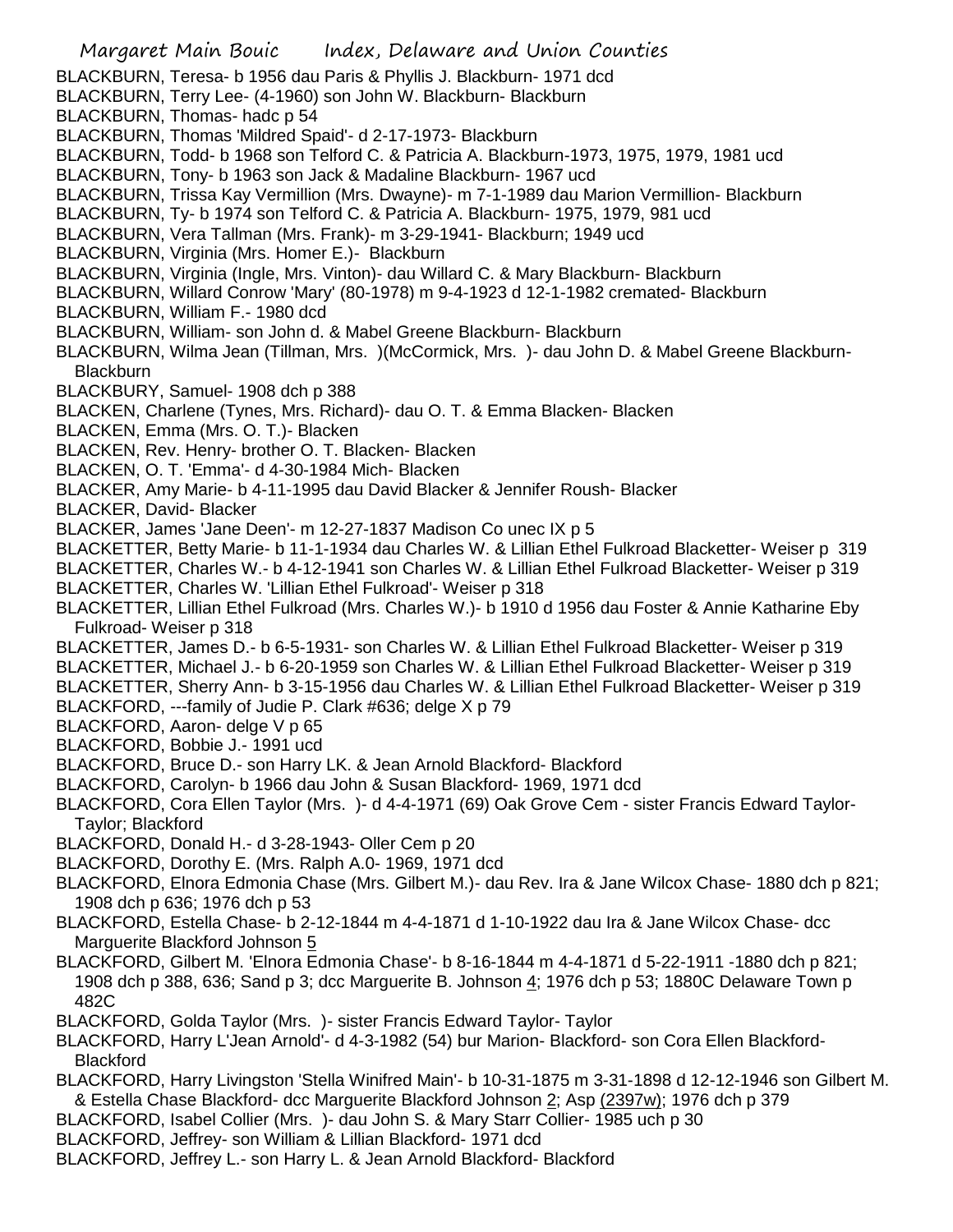BLACKFORD, Joanne- b 1951 dau Ralph A. & Dorothy E. Blackford- 1969, 1971 dcd

- BLACKFORD, John F. 'Susan'- 1969, 1971 dcd
- BLACKFORD, Lillian (Mrs. William)- 1971 dcd
- BLACKFORD, Marc A.- son Harry L. & Jean Arnold Blackford- Blackford
- BLACKFORD, Marguerite Ruth (Johnson, Mrs. Therl)- b 9-17-1901 dcb m 6-7-1923 d 12-25-1981 (80) Oak Grove Cem - dau Harry L. & Stella Winifred Maine Blackford- Asp 2397w-1 dcc Marguerite Blackford Johnson 1; 1976 dch p 379
- BLACKFORD, Mont(ie)- d 5-9-1929 Oller Cem p 20 son G. M. Blackford; Sand p 3
- BLACKFORD,----b 3-28-1894 Delaware Town son Mont & Mary Haney Blackford- dcb
- BLACKFORD, Moultie C.- Powell p 427; Oak Grove Cem
- BLACKFORD, Norma- b 1965 dau John & Susan Blackford- 1969, 1971 dcd
- BLACKFORD, Ralph A. 'Dorothy E.'- 1969, 1971 dcd
- BLACKFORD, Robert- grandson Robert Crawford- Powers p 88
- BLACKFORD, Robert Main- b 1899 d 10-31-1973 son Harry Livingston & Stella Winifred Main Blackford- dcc Marguerite Blackford Johnson 1; Asp 2397w-2
- BLACKFORD, Stella Winifred Main (Mrs. Harry Livingston)- b 1876 m 3-31-1898 d 2-17-1923 dau Henry Bliss & Maria Jones Main- Mlb Cem p 153 Powell p 292; Asp 2397w; dcc Marguerite Blackford Johnson 3; Estella W.- CCC Hadc p 92 (1900 Berlin Tp); 1976 dch p 379
- BLACKFORD, Susan (Mrs. John)- 1969, 1971 dcd
- BLACKFORD, William 'Lillian'- 1971 dcd
- BLACKHOOF----1877 uca p 13
- BLACKLEACH, Dr. George- d Sunbusy (45) dcga p 44 Del Pat & Fr Chron 10-2-1828
- BLACKLEDGE, Alonzo Don- b 8-4-1884 Porter Tp dcb d 4- 1944 Green Mound Cem dg 4-24-1944 son Robert & Eugene Thomas Blackledge- Blackledge
- BLACKLEDGE, Amy Evangeline- b 10-22-1977 dau Charles R. Blackledge- Blackledge
- BLACKLEDGE, Annabel Reynolds (Mrs. George)- d age 56 bur Rich Hill Cem sister Grover Reynolds-Blackledge
- BLACKLEDGE, Arthur A.- b 10-17-1889 dcb -son Robert & Eugenia A. Thomas Blackledge- dumch p 303
- BLACKLEDGE, Audrey (Toops, Mrs. )- d 1974 dau William Henry & Luna Blanche Trainor Blackledge-Blackledge
- BLACKLEDGE, Charles- brother Alonzo D. Blackledge- Blackledge
- BLACKLEDGE, Charles- b 9-7-1881 Porter Tp son Hiram Jr. & Mary B Dott Blackledge- dcb; delge VII p 12, dg 1-7-1908
- BLACKLEDGE, Charles Ray.- son Hubert Ray & Grace Evangeline Hinderlong Blackledge- Blackledge; 1949 ucd; 1969 dcd
- BLACKLEDGE, Clara Jessie (Hatten, Mrs. ) -dau Hubert Ray & Grace Evangeline Hinderlong Blackledge-Blackledge; 1949 ucd
- BLACKLEDGE, Clifton- b 7-14-1878 dcb- son Robert & Eugenia A. Thomas Blackledge- dumch p 303
- BLACKLEDGE, Dale John 'Fannie May Perdue'-son Russell Keith & Mary Elizabeth Main Blackledge-Blackledge; Main 13161(11)2832; 1961 dcd
- BLACKLEDGE, Doris E. West (Mrs. Gerald)- d 7-8-1981 (62) bur Green Mounds sister Clarence A. West-Blackledge; 1961, 1969, 1971, 1980 dcd
- BLACKLEDGE, Edwin- son Hiram & Eleanor Mills Blackledge- dumch p 302; 1880 dch p 820; Powell p 197
- BLACKLEDGE, Eleanor Jane- b 5-10-1894 dau Robert & Eugenia A. Thomas Blackledge- dumch p 303
- BLACKLEDGE, Eleanor Mills (Mrs. Hiram)- b 4-30-1817m 1838 d 9-20-1873 (4)(56-1-20) Mt. Pleasant M. E. Chyd Powell p 197 dau William & Sarah Clear Mills- 1880 dch p 819; dumch p 302; 1850C Porter Tp 3152 (33,O)
- BLACKLEDGE, Elizabeth- b 7-27-1880 Porter Tp dau Robert & Eugina Thomas Blackledge- dcb
- BLACKLEDGE, Mary Elizabeth Main (Mrs. Russell Keith)(Darst, Mrs. Robert Frank)- b 12-13-1911 dau Marion Horace & Odessa May Law Main- Main 13161(11)283
- BLACKLEDGE, Ellen S. (Mrs. )- d 10-19-1970 (92) Alum Creek Cem- Blackledge
- BLACKLEDGE, Enoch- hadc p 46; 1849 Porter Tp
- BLACKLEDGE, Eugenia A. Thomas (Mrs. Robert)- b 4-12-1854 m 1876 dau Frederick & Sarah Wilson Thomas- dumch p 303, Powell p 197
- BLACKLEDGE, Eugenia Waldron (Mrs. Hiram David)- Nash 319
- BLACKLEDGE, Eva Jewell (Mrs. Levi)- dau Warren S. & Laura Moody Jewell- dumch p 303; 1908 dch p 770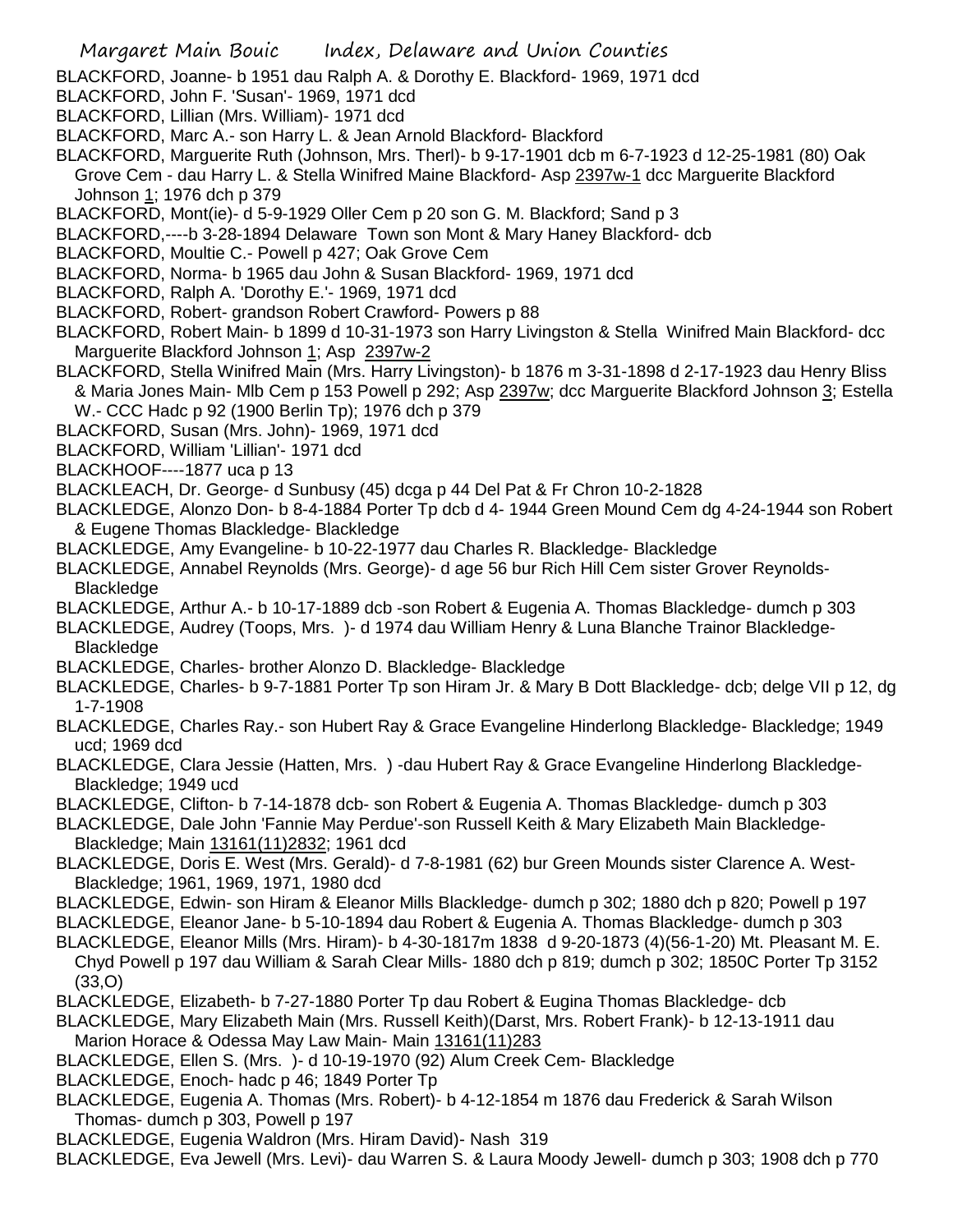BLACKLEDGE, Fannie Perdue (Mrs. Dale John)- Blackledge; Main (13161(11)2832)

BLACKLEDGE, Frances E.(Gregory, Mrs. William)- dau Hiram David & Eugenia Waldron Blackledge- Nash p 318; Pabst 2 p 35

- BLACKLEDGE, Frank- b 11-20-1891 son Robert & Eugenia A. Thomas Blackledge- dumch p 303
- BLACKLEDGE, Frank O.- b 6-18-1890 Bornw Tp son Hiram & Mary E. Scott Blackledge- dcb; dg 4-24-1944
- BLACKLEDGE, Frank Stanley- b 11-20-1891 Porter Tp son Robert & Eugena Thomas Blackledge- dcb

BLACKLEDGE, Frederick Marion 'Mary Anne Sheets'- b 5-24-1936 m 8-9-1958 son Russell Keith & Elizabeth Main Blackledge - Blackledge; Main 13161(11)283?

- BLACKLEDGE, Fred- b 7-5-1883 Porter Tp son William & Mary Jane Roloson Blackledge- dcb
- BLACKLEDGE, Fredrica E.- b 1-2-5-1878 Kingston Tp dau Edwin & Martha L. Johnson Blackledge- dcb
- BLACKLEDGE, Freedie Blackledge (Mrs. Jay)- Fisher; Blackledge
- BLACKLEDGE, Genie (Mrs. )- Pabst 2 p 20
- BLACKLEDGE, George 'Annabel Reynolds'- Blackledge
- BLACKLEDGE, George W.- b 7-13-1886 Porter Tp son Levi & Eva jewell Blackledge- dcb
- BLACKLEDGE, Gerald W. 'Doris E.'- 1961, 1969, 1971, 1980 dcd
- BLACKLEDGE, Glen- grandson of Cornelius Waldron- Waldron p 4
- BLACKLEDGE, Glenn- b 12-5-1896 Porter Tp son H. D. & Eugenia Waldron Blackledge- dcb
- BLACKLEDGE, Grace (Mrs. Hubert)- b 2-20-1921 d 10-12-1972 bur Eastview Cewm- mother of James C. Blackledge- Blackledge; 1969 dcd
- BLACKLEDGE, Grace Evangeline Hinderlong (Mrs. Hubert Ray)- b 2-20-1921 d 11-27-1990 (69) bur Alum Creek Cem dau Charles Ray & Clara Daisy Welch Hinderlong- Blackledge; 1949 ucd; 1980 dcd
- BLACKLRFGR, H.- delge III p 31 Porter Tp 1866
- BLACKLEDGE, Harriet- dau Hiram & Eleanor Mills Blackledge- 1880 dch p 820; dumch p 302; 1850C Porter Tp 3152 (4,O); Powell p 197
- BLACKLEDGE, ----b 5-6-1888 Brown Tp dau H. E. & Eugenia Waldron Blackledge- dcb
- BLACKLEDGE, ----b 4-6-1892 Brown Tp son Hiram & M. C. Lott Blackledge- dcb
- BLACKLEDGE, Hiram- 1880C Kingston Tp p 432A
- BLACKLEDGE, Hiram David'Eugenia Waldron'.- 1908 dch p 103, 427; Pabst Pion I p 146; Nash p 319
- BLACKLEDGE, Hiram- son Hiram & Eleanor Mills Blackledge- dumch p 302; Powell p 197
- BLACKLEDGE, Hiram 'Eleanor Mills''Nancy Brookins'- b 8-21-1816 m(1) 1838 (2) 1876 d 12-11-1885

(69-3-10) Mt. Pleasant Chyd Powell p 197- dumch p 302; 1880 dch p 583, 819; 1908 dch p 480; 1850C Porter Tp 3152 (34,O); Hyran 1880C Porter Tp p 454A

- BLACKLEDGE, Hiram 'Mary C. Lott'- b 1854 d 1916 Old Blue Cem Powell p 144
- BLACKLEDGE, Homer W.- b 8-3-1890 Kingston Tp son David & Eugne Waldron Blackledge- dcb
- BLACKLEDGE, Howard Marten "Curly"'Iva'- b 6-20-1947 d 12-30-1992 (45) Alum Creek Friends Cem son Hubert Ray & Grace Evangeline Hinderlong Blackledge- Blackledge; 1949 ucd; 1969 dcd
- BLACKLEDGE, Howard- d 1-22-1980 (69) bur Green Mound- brother Hubert Blackledge- 1949 ucd;
- Blackledge
- BLACKLEDGE, Hubert 'Grace'- 1969 dcd
- BLACKLEDGE, Hubert Ray 'Evangeline'- d 7-1-1985 (71) Alum Creek Cem- Blackledge; 1949 ucd; 1980 dcd
- BLACKLEDGE, Isaac- d 12-11-1862 (23-1-6) Mt. Pleasant M. E. Chyd- 1880 dch p 820; 1908 dch p 388;
- dumch p 302; 1850C Porter Tp 3152 (11,O)
- BLACKLEDGE, Iva "Missy" (Mrs. Howard M.)- Blackledge
- BLACKLEDGE, Ivan C.- son William Henry & Luna Blacnhe Trainor Blackledge- Blackledge
- BLACKLEDGE, James C.- son Grace Blackledge- Blackledge
- BLACKLEDGE, Jane (Patrick, Mrs. James T.)- m 9-17-1863 dcm dau Hiram & Eleanor Mills Blackledge-Powell p 197
- BLACKLEDGE, Jennifer- dau Howard M. Blackledge- Blackledge
- BLACKLEDGE, John- d 5-27-1859 (2m7d) Mt. Pleasant M. E. Chyd- Powell p 197
- BLACKLEDGE, John- son Hiram & Eleanor Mills Blackledge- 1880 dch p 820; dumch p 302; Powell p 197; 1850C Porter Tp 3152 (7,O)
- BLACKLEDGE, John- grandson Cornelius Waldron- Waldron p 4
- BLACKLEDGE, John Paul- b 10-9-1893 Porter Tp son David & Eugenia Waldron Blackledge- dcb
- BLACKLEDGE, John Sherman- b 9-10-1885 son Robert & Eugenia A. Thomas Blackledge- dumch p 303
- BLACKLEDGE, Kevin John- b 7-17-1965 son Dale & Fannie Perdue Blackledge- Blackledge; Main
	- 13161(11)28321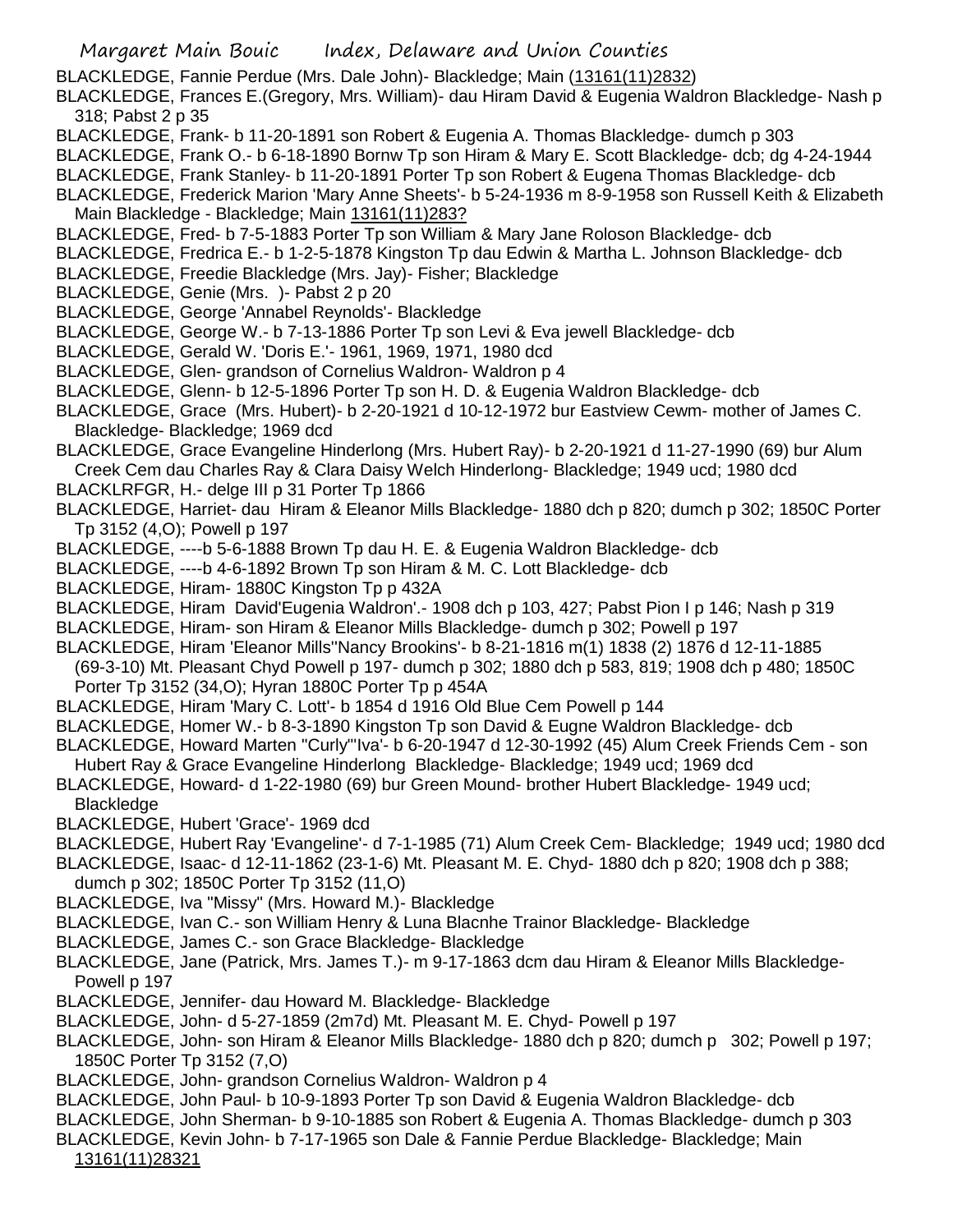BLACKLEDGE, Keith Allen- b 9-4-1969 son Dale & Fannie Perdue Blackledge- Blackledge; Main 13161(11)28322

BLACKLEDGE, Kermit V.- b 6-11-1910 d 9-25-1990 (80) bur Centerburg- son William Henry & Luna Blanche Trainor Blackledge- Blackledge; 1961, 1969. 1971 dcd

- BLACKLEDGE, King- b 1-1-1887/8 dcb son Robert & Eugenia A. Thomas Blackledge- dumch p 303
- BLACKLEDGE, Leander- 1880C Washington Tp 4 p 1 (19,O,O,O)
- BLACKLEDGE, Levi 'Eva Jewell'- 1908 dch p 427, 770; dumch p 230
- BLACKLEDGE, Lincoln- b Del Co 6-23-1863 d 8-27-1874 Mt. Pleasant Chyd Powell p 197- son Hiram & Eleanor Mills Blackledge- dumch p 302; Pabst Pion I p 197; hadc p 115
- BLACKLEDGE, Lizzie- b 7-27-1880 dau Robert & Eugenia A. Thomas Blackledge- dumch p 303
- BLACKLEDGE, Lule Catherine- b 10-29-1888 Brown Tp dau Hirma & Mary Lot Blackledge- dcb

BLACKLEDGE, Luna Blanche Trainor (Mrs. William Henry)- Blackledge

- BLACKLEDGE, M.- hadc p 95
- BLACKLEDGE, Marden L.- son James Blackledge- Blackledge
- BLACKLEDGE, Margaret (Willey, Mrs. William C.)- m 9-3-1854 dcm
- BLACKLEDGE, Marge- 1880C Porter Tp p 449C
- BLACKLEDGE, Marjorie (Ulery, Mrs. )- dau William Henry & Luna Blanche Trainor Blackledge- Blackledge
- BLACKLEDGE, Martha Louisa- d 1-26-1897 (47-6-21) dau Morgan & Eliza Johnson- Del Co deaths
- BLACKLEDGE, Mary Ann Sheets (Mrs. Fred M.)- m 8-9-1958- dau Lawrence Sheets- Blackledge; Main (13161(11)2831)
- BLACKLEDGE, Mary C. Lott (Mrs. Hiram)- b 1853 d 1938 Old Blue Cem Powell p 144; hadc p 105 (1900 Kingston Tp)
- BLACKLEDGE, Mary Edna- b 9-29-1877 Porter Tp dau William & Jane Robinson Blackledge- dcb
- BLACKLEDGE, Mary Sue (Bowens, Mrs. David Lee)- m 8-15-1987 dau Frederick Marion & Mary Anne Sheets Blackledge- Blackledge; Main 13161(11)28312
- BLACKLEDGE, Mildred Irene (Kinnison, Mrs. Emerson Leroy)- m 5-9-1962 dau Hubert Ray & Grace Evangeline Hinderlong Blackledge- Blackledge; 1949 ucd
- BLACKLEDGE, Millard- brother Alonzo D. Blackledge-Blackledge
- BLACKLEDGE, Miller- b 9-6-1879 Kingston Tp son Hiram & Nancy C. Lott Blackledge- dcb
- BLACKLEDGE, Missouri- b 10-29-1882- dau Robert & Eugene Thomas Blackledge- dcb; dumch 303
- BLACKLEDGE, Nancy Brookins (Mrs. Hiram)- m 1876 d 1877 dau Henry Brookins- 1880 dch p 820
- BLACKLEDGE, Otha- brother Alonzo D. Blackledge- Blackledge
- BLACKLEDGE, Othen S.- b 12-3-1886 Brown Tp son Hiram & May Lott Blackledge- dcb
- BLACKLEDGE, Patsy Joan (Tharp, Mrs. James Wesley)- m 9-25-1971 dau Gerald W. & Doris F. Blackledge-Blackledge; 1961 dcd (15)
- BLACKLEDGE, Phoebe A.- b 5-13-1897 Porter Tp dau Robert & Eugenia Thomas Blackledge- dcb
- BLACKLEDGE, Phoebe- dau Hiram & Eleanor Mills Blackledge- 1908 dch p 820; dumch p 302; Powell p 197
- BLACKLEDGE, Robert'Eugenia A. Thomas'- b 12-14-1849 m 1876 son Hiram & Eleanor Mills Blackledge-
- 1880 dch p 820; dumch p 302; hadc p 115; 1850C Porter Tp 3152 (11/12.O)
- BLACKLEDGE, ----b 9-19-1877 Porter Tp son Robert & Eugene Thomas Blackledge- dcb
- BLACKLEDGE, Ruth (Groves, Mrs. Stanley B.)- sister Hubert Blackledge- Blackledge
- BLACKLEDGE, Russell Keith 'Mary Elizabeth Main'- b 10-20-1911 d 12-25
	- 1939- Marlborough Cem p 174; Main (13161(11)283)BLACKLEDGE,
- Steven Marion- b 7-8-1960 son Frederick Marion & Mary ANne Sheets
- Blackledge- Main 13161(11)28311
- BLACKLEDGE, Thomas- son Hiram & Eleanor Mills Blackledge- 1880 dch p 820; dumch p 302; Powell p 197; d 12-1848 Mt. Pleasant M. E. Chyd
- BLACKLEDGE, William- brother Alonzo D. Blackledge- Blackledge
- BLACKLEDGE, William Henry 'Luna Blanche Trainor'- Blackledge
- BLACKLEDGE, William J.0 b 3-17-1878 Kingston Tp son Hiram & Mary B. Lott Blackledge- dcb
- BLACKLEDGE, William- d 1877 son Robert & Eugenia A. Thomas Blackledge- dumch p 303
- BLACKLEDGE, William-son Hiram & Eleanor Mills Blackledge- 1880 dch p 820; dumch p 302; Powell p 197; 1850C Porter Tp 3152 (9,O); 1880C Porter Tp p 453C
- BLACKLEDGE,------ b 4-16-1876 Porter Tp dau William & Jane M. Robinson Blackledge- dcb
- BLACKLEDGE, William- b 7-3-1873 Porter Tp son William & Jane Robinson Blackledge- dcb
- BLACKLEDGE, William Willis- son William Henry & Luna Blanche Trainor Blackledge- Blackledge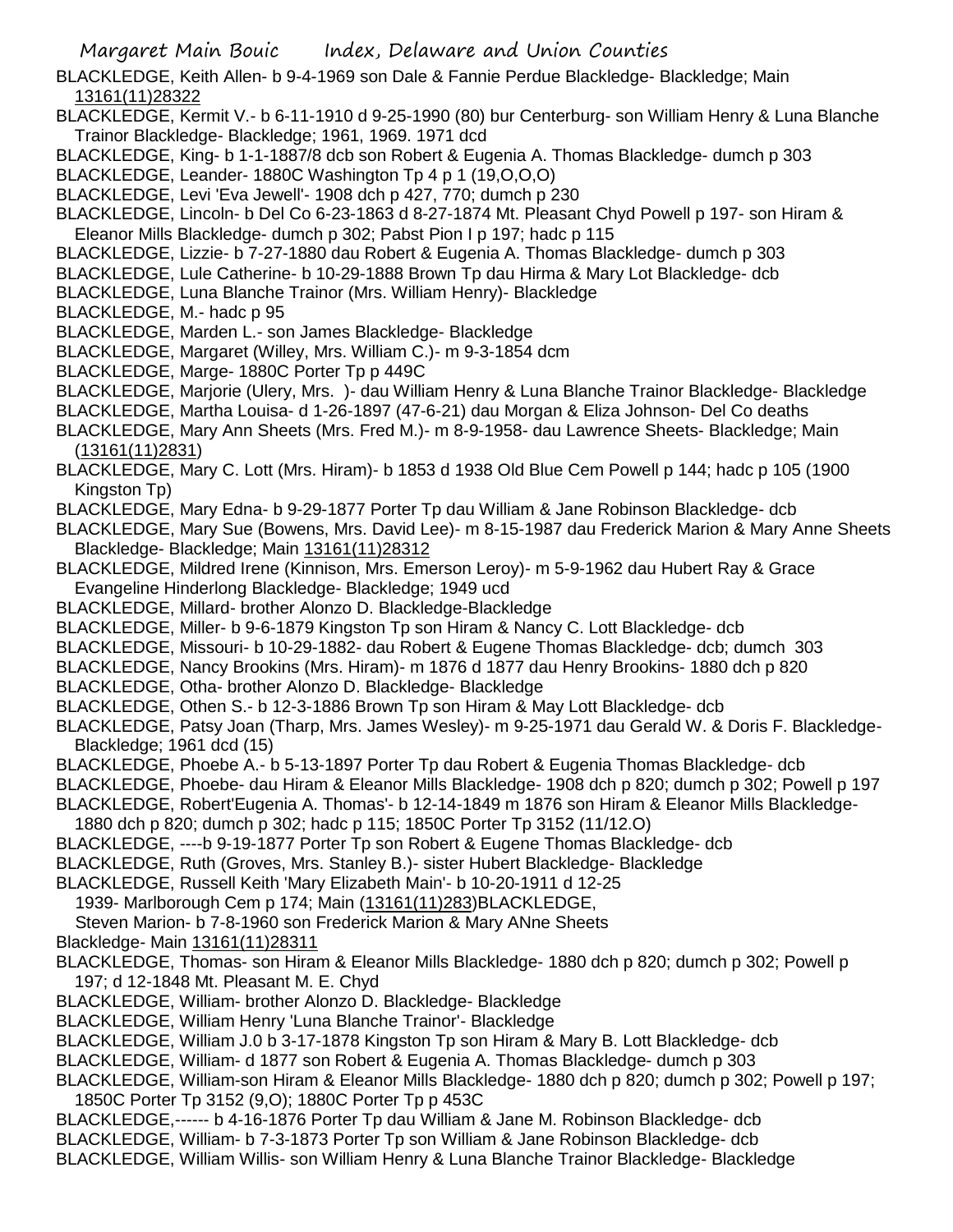- Margaret Main Bouic Index, Delaware and Union Counties BLACKLY, C. B.- unec II p 11 BLACKMAN, ---delge V p 58 Mrs.- Sunbury p 10 BLACKMAN, ---(Hodgen, Mrs. Charles)- m 11-11-1843 dcm BLACKMAN, Albert H.- (female)- 1850C Berkshire Tp 146 (13,O) BLACKMAN, Ann E. Benedict (Mrs. Lorenzo D.)- m 11-11-1843 dcm BLACKMAN, Dr. George C.- Fowler p 76 BLACKMAN, H. E.- Pabst O BLACKMAN, Ira - 1820C Kingston Tp; 1835 men 34 #48 p 60 Kingston Tp; hadc p 32 (Kingston Tp); delge VI p 38, 39 BLACKMAN, John- 1850C Berkshire Tp 49 (58, Conn) BLACKMAN, Lorenzo D. 'Ann E. Benedict'- m 11-11-1843 dcm BLACKMAN, Nehemiah- 1820C Berkshire Tp; Pabst 1 p 1; 5 p 2 BLACKMAN, Rachel ex of Rufus Blackman- dcga p 22, Del Pat & Fr Ch 12-24-1823 BLACKMAN, Rufus, dec'd Marion Co dcga p 22 Del Pat 7 Fr Ch 12-24-1823 BLACKMAN, Sally- 1850C Berkhsire Tp 146 (24,O) BLACKMAN, Sarah (Beecher, Mrs. Alkanser)- m 9-12-1838 dcm; Fisher BLACKMARR, Cindrilla- b 4-20-1819 d 4-29-1891 (72y9d) Westfield Baptist Cem Powell p 352 BLACKMER, Lydia (Anderson, Mrs. Joseph)- b 9-1804 m 10-25-1824 d 12-7-1835 dau Timothy & Rebecca Blackmer- dcc Frederick Lon Lowry 25 BLACKMER, Rachel (Mrs. Rufus)- dcw Bk 1 p 47 BLACKMER, Rebecca (Mrs. Timothy)- d 3-23-1848- dcc Frederick Lon Lowry 51 BLACKMER, Rufus 'Rachel'- will dcw Bk 1 p 47 BLACKMER, Timothy 'Rebecca'- b 2-1765 d 11-23-1845- dcc Frederick Lon Lowry50 BLACKMORE,---(Eaton, Mrs. Joshua)- dumch p 181 BLACKMORE, Betty (Smith, Mrs. )- dau David T. & Marjorie Trosser Blackmore- Blackmore BLACKMORE, David T. 'Marjorie Trosser'- d 1974- Blackmore BLACKMORE, Dwight A. 'Helen'-1961, 1969, 1971 dcd BLACKMORE, Helen (Mrs. Dwight A.)- 1961, 1969, 1971 dcd BLACKMORE, Joan (Vance, Mrs. James)- dau David T. & Marjorie Trosser Blackmore- Blackmore BLACKMORE, Marjorie Trosser (Mrs. David T.)- b 6-1-1899 d 5-1-1979 dau Herbert D. & Amanda A. Trosser bur Painesville-Blackmore BLACKMORE, Raymond- son David T. & Marjorie Trosser Blackmore- Blackmore BLACKMORE, Richard- son David T. & Marjorie Trosser Blackmore- Blackmore BLACKMORE, Ruth (Pelkey, Mrs. Dana)- dau David T. & Marjorie Trosser Blackmore- Blackmore BLACKRIDGE, Eunice- b 9-16-1870 Porter Tp du William & Zaveda Blckridge- dcb BLACKSON, Bonna Gene Liggett (Mrs. Stephan A.)- b 4-15-1924 m 6-4-1949 dau Frank & Ferne Gabriel Liggett- Carr 11422222; Bean 11152222; Gabriel 16542; Maugans Anc p 93 BLACKSON, James Stephan- b 10-26-1951 son Stephan A. & Bonna Gene Liggett Blackson- Bean 111522222; Carr 114222222 Gabriel 165422; Maugans Anc p 93 BLACKSON, Janice Ellen- b 5-26-1960 dau Stephan A. & Bonna Gene Liggett Blackson- Maugans Anc p 93; Bean 1115222224; Gabriel 165424; Carr 114222224 BLACKSON, Joann Marie- b 5-28-1958 dau Stephan A. & Bonna Gene Liggett Blackson- Maugans Anc p 93; Bean 1115222223; Gabriel 165423; Carr 114222223 BLACKSON, Judiann- b 2-27-1950 dau Stephan A. & Bonna Gene Liggett Blackson- Bean 111522221; Gabriel 165421; Carr 114222221; Maugans Anc p 93 BLACKSON, Stephan A. 'Bonna Gene Liggett'- b 11-28-1914 m 6-4-1949- Bean (11152222); Gabriel (16542); Carr (1422222); 1880 dch p 93 BLACKSTAFF, Cornelius- 1850C Orange Tp 1776 (26, Ireland) BLACKSTOCK,----McKitrick p 430 BLACKSTON, Bruce A. 'Sharon M.'- Blackston, 1969, 1971, 1980 dcd BLACKSTON, David- b 1968 son Bruce A. & Sharon M. Blackston- Blackston; 1969, 1971, 1980 dcd
- BLACKSTON, Deborah Ann Lawrence (Mrs. James Douglas)- m 8-4-1973 dau Don Lawrence, Jr.- Lawrence
- BLACKSTON, James Douglas 'Deborah Ann Lawrence'- m 8-4-1973 Lawrence
- BLACKSTON, Kelly- b 1972 ch Bruce A. & Sharon M. Blackston- 1980 dcd
- BLACKSTONE, Amber Lynn- b 9-8-1986 dau Lynn & Donna Patrick Blackstone- Blackstone
- BLACKSTONE, Amy Marie- b 10-10-1989 dau Lynn Edward & Donna K. Patrick Blackstone- Blackstone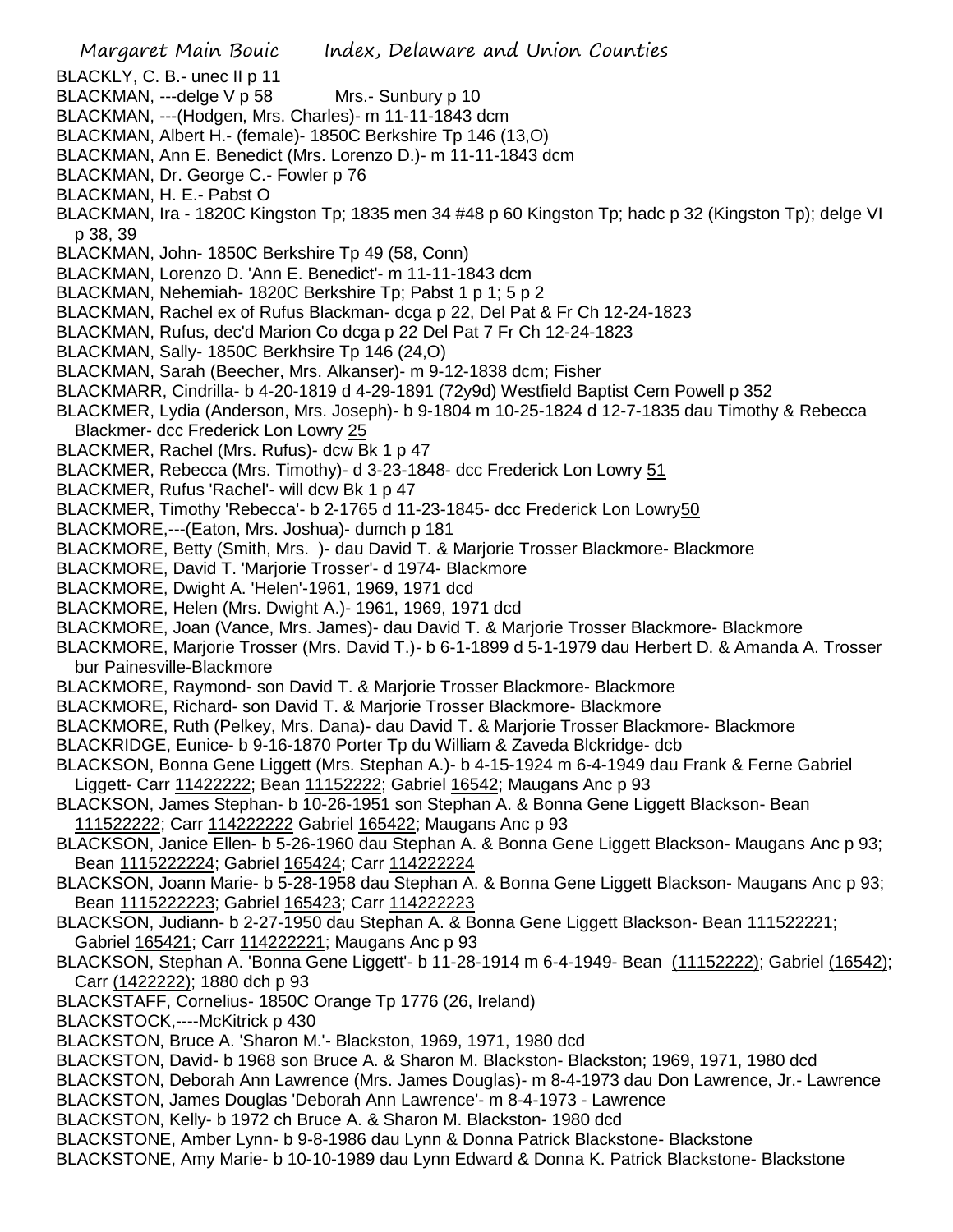Margaret Main Bouic Index, Delaware and Union Counties BLACKSTONE, Barbara- b 1956 dau W. J. & Eleanor Blackstone- 1969, 1971 dcd BLACKSTONE, Catherine Ellington (Mrs. Hiram)- m 9-11-1836 Madison Co unec XIII p 67 BLACKSTONE, Connie- b 1953 dau W. J. & Eleanor Blackstone- 1969, 1971 dcd BLACKSTONE, Daniel Paul- b 2-18-1992 twin son Lynn Edward & Donna Patrick Blackstone- Blackstone BLACKSTONE, David James- b 1-28-1992 twin son Lynn Edward & Donna Patrick Blackstone- Blackstone BLACKSTONE, Donna K. Patrick (Mrs. Lynn)- m 4-26-1985 dau James F. & Joanne Patrick- Blackstone BLACKSTONE, Eleanor (Mrs. W. J.)- 1969, 1971 dcd BLACKSTONE, Dr. Eugene- son Rev. George H. & Mary Harris Blackstone- Blackstone BLACKSTONE, Rev. George H. 'Mary Harris'- m 2-1939- Blackstone BLACKSTONE, Joyce- dau Rev. George H. & Mary Harris Blackstone- Blackstone BLACKSTONE, Lois Anne (Grant, Mrs. )- dau Rev. George H. & Mary Harris Blackstone- Blackstone BLACKSTONE, Lynn Edward 'Donna Patrick'- m 4-26-1985 son Paul Blackstone- Blackstone BLACKSTONE, Mary Harris (Mrs. Rev. George)- m 2-1939 dau Guy & Bessie Harris Blackstone- Blackstone BLACKSTONE, W. J. 'Eleanor'- 1969, 1971 dcd BLACKWELDER, Sarah- dau Bert Blackwelder Blackwelder BLACKWELDER, Bert- Blackwelder-BLACKWELL, ---Marysville p 54 BLACKWELL, & TAYLOR- unec XII p 68 BLACKWELL, Bonnie (Mrs. George E.)- 1967, 1971, 1973, 1975, 1979, 1981, 1983, 1991 ucd BLACKWELL, Cora (Mrs. Murray)- b 1874 d 1963 Raymond Cem lptw p 37 BLACKWELL, Clyde R. 'Juanita Picklesimon'- 1959, 1979, 1981, 1983, 1991 ucd BLACKWELL, Erin- b 1975 son John H. & Joana Blackwell- 1979 ucd BLACKWELL, George E. 'Bonnie'- 1967, 1971, 1973, 1975, 1979, 1981, 1983, 1991 ucd BLACKWELL, Hannah (Spooner, Mrs. Nathaniel)-b 2-21-1719 m 6-29-1749 d 2-22-1795- Asp p 108 BLACKWELL, Joana (Mrs. John H.)- 1979 ucd BLACKWELL, Joanna (Campbell, Mrs. )- dau Clyde & Juanita Picklesimon Blackwell- 1959, 1979, 1981 ucd BLACKWELL, John- unec XI p 10, XII p 52, original owner, Jackson Tp BLACKWELL, John H. 'Joana'- 1979 ucd BLACKWELL, John Jr.- 1883 uch V p 486; 1877 uca p 103 BLACKWELL, Juanita Picklesimon (Mrs. Clyde)- 1959, 1981, 1983, 1991 ucd BLACKWELL, Lisa/Lesa Denise- d 7-10-1988 (28) Unionville Cem- dau Clyde & Juanita Picklesimon Blackwell- Blackwell; 1979, 1983 ucd BLACKWELL, Mary M. (Hatcher, Mrs. Gale F.)- b 4-13-1923 m 2-21-1939 d 1-23-1993 Oakdale Cem - dau Thomas & Myrtle Jenkins Blackwood- Blackwood; Hatcher BLACKWELL, Murray 'Cora'- b 1866 d 1944 Raymond Cem lptw p 37 BLACKWELL, Myrtle Jenkins (Mrs. Thomas)- Blackwood BLACKWELL, Randy- b 1963 son Clyde R. & Juanita Picklesimon Blackwell- Blackwell; 1979, 1981, 1983 ucd BLACKWELL, Shannon- b 1972 dau John H. & Joana Blackwell- 1979 ucd BLACKWELL, Thomas 'Myrtle Jenkins'- Blackwood BLACKWOOD, Edith Eloise Harper (Mrs. Robert Benson)- b 7-16-1908 dau Arthur & Ruth Dailey Harper-Genther p 215 BLACKWOOD, Jennie (Shannon, Mrs. Neil)- 1915 uch p 800 BLACKWOOD, Joseph- b 8-20-1973 son Larry & Lorraine Sue Reeder Blackwood- Dunlap & Cowles- p 215 BLACKWOOD, Lorraine Sue Reeder (Mrs. Larry)- b 10-7-1950 m 1967 dau George E. & Lillian Ruth McIntire Reeder- Dunlap & Cowles p 215 BLACKWOOD, Margaret Jane McKittrick (Mrs. Thomas L.)- b 5-18-1935 dau William Caldwell & Elizabeth Frances Jack McKittrick- McKitrick p 470 BLACKWOOD, Michael- b 7-28-1969 son Larry & Lorraine Sue Reeder Blackwood- Dunlap & Cowles p 215 BLACKWOOD, Robert Benson 'Edith Eloise Harper'- Genther p 215 BLACKWOOD, Steven- b 8-19-1970 son Larry & Lorraine Sue Reeder Blackwood- Dunlap & Cowles p 215 BLACKWOOD, Thomas L. 'Margaret Jane McKittrick'- McKitrick p 47- BLACOCK, Ed- 1883 uch V p 662 BLADESLEY, Prudence Weiser (Mrs. )- dau George Frederick Weiser- Weiser p 786 BLAENGER, Christena- 1880c York tp p 1027A BLAGG, Frank B. 'Mae S.'- 1969 dcd BLAGG, Mae S. (Mrs. Frank B.)- 1969 dcd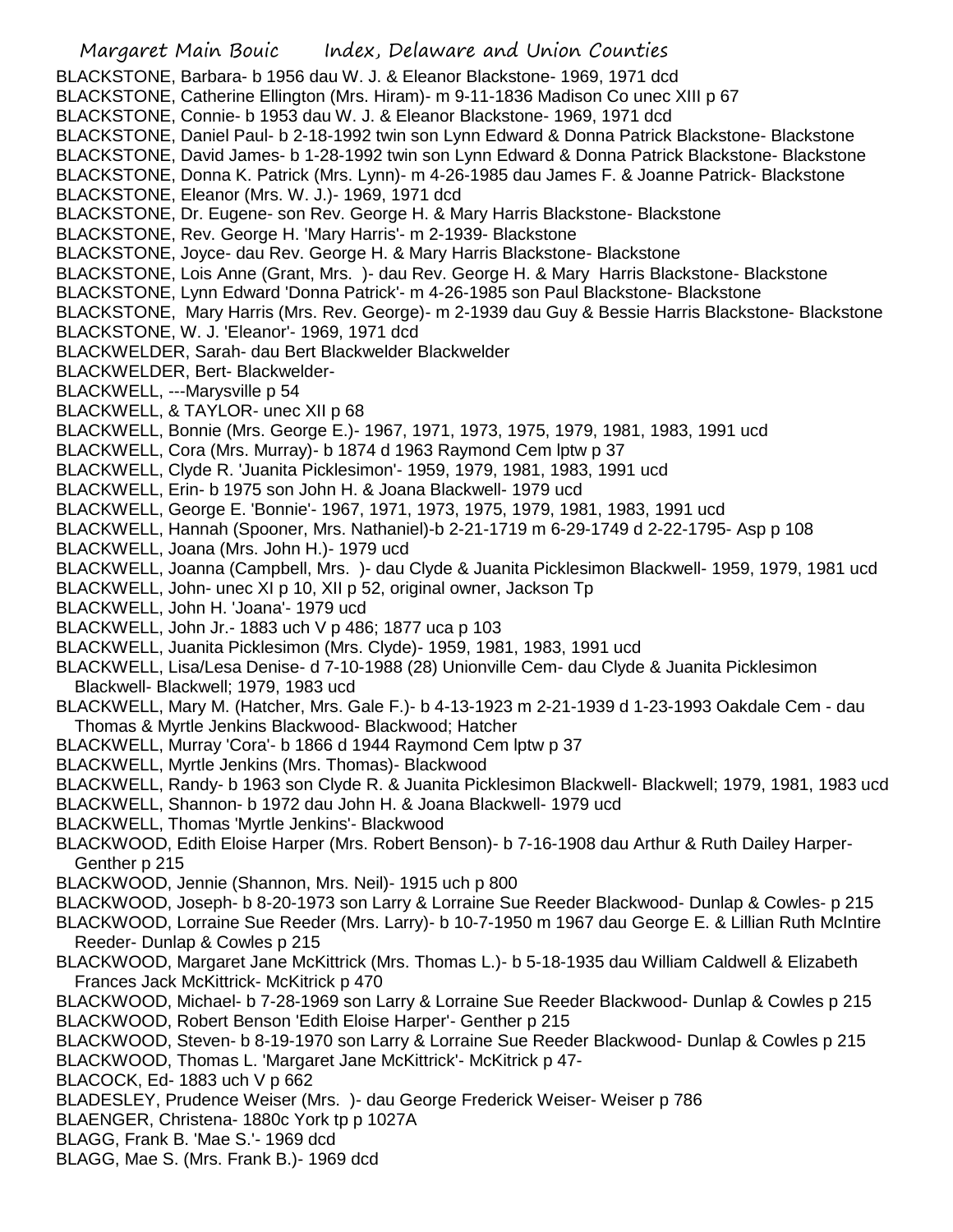- BLAGG, Raumond E.,Jr.- 1991 ucd
- BLAHA, James- 1979, 1981, 1983 ucd
- BLAHA, Tracy- engaged to Michael Ray Bivens- dau James R. Blaha- Blaha
- BLAHUSCH, Barbara Jean Yohe (Mrs. Charles)- b 9-18-1935 dau Ira & Gertrude Taggart Yohe- Weiser p 450 BLAHUSCH, Charles 'Barbara Jean Yohe'- Weiser p 450
- BLAHUSCH, Janice- b 10-7-1956 dau Charles & Barbara Jean Yohe Blahusch- Weiser p 450
- BLAHUSCH, Mark- b 10-21-1954 son Charles & Barbara Jean Yohe Blahusch- Weiser
- BLAIN- see Blaine
- BLAIN, Addie- b 11-18-1886 Scioto Tp dau J. C. & Hattie Pounds Blain- dcb
- BLAIN, Addison- son Jacob & Barbara Blaine- 1850C Harlem Tp 545 (23,O)
- BLAIN, Adeline- Pabst 3 p 8, 18
- BLAIN, Albert Richard 'Carolyn'- b 7-17-1926 d 6-27-1993 (66) bur Johnstown- son James & Mary Millian Blain- Blain; 1959, 1967, 1971, 1975, 1979, 1981, 1983 ucd
- BLAIN, Alonzo- delge V p 33
- BLAIN, Alonzo- d 6-18-1868 (14-6-0) Brown Tp son Wm & Matilda Blain- Del Co Deaths
- BLAIN, Ann A. Beal (Mrs. William)- m 4-2-1840 Madison Co unec IX p 31
- BLAIN, Barbara (Mrs. Jacob)- 1850C Harlem Tp 545 (49, NJ); Powell p 109
- BLAIN, Barbara Jr.-d 9-6-1863 (17-11-15) Curtis Cem Powell p 109- dau Jacob & Barbara Blain- 1850C Harlem Tp 545 (4,O)
- BLAIN, Benjamin 'Ida Ferguson'- Blain
- BLAIN, Beth (Warner, Mrs. )- b 1953 dau Henry B. & Elogene Blain(e)- Blain; 1969, 1971 dcd
- BLAIN, Beverly Gay (Barker, Mrs. William Nathan)- m 7-27-1969 dau Mr. & Mrs. Thomas Tate Barker- Blain; 1985 uch p 100 (Blaine)
- BLAIN, Blanche- dau Guy & Nellie Lane Blain- Blain
- BLAIN, Bonnie (Hill, Mrs. )- dau George Blain- Blain
- BLAIN, Carol- b 1950 dau Albert R. & Carolyn T. Blain- 1959, 1967 ucd
- BLAIN, Carolyn T. (Mrs. Albert R.)- 1959, 1967, 1971, 1975, 1979, 1981, 1983 ucd
- BLAIN, Catharine Read (Mrs. Elam)- d 12-13-1855 (92-11-15) Hunt Cem Powell p 139; 1880 dch p 847; rs p 6; delge IX p 75; 1850C Harlem Tp 612 (87, NJ)
- BLAIN, Catharine- dau Elam & Sarah Cockerill Blain- 1880 dch p 847; 1850C Harlem Tp 612 (18,O); delge IX p 75
- BLAIN, Catherine-Pabst O
- BLAIN, Catherine Keneaster (Mrs. Edward W.)- b 12------26-1848 d 6-17-1922 Claibourne Cem p 50; 1915 uch p 860; 1900C Jackson Tp 214-216 p 9B (51,O,O,O) m 30y, 1 ch
- BLAIN, Charles- son Elam & Rachel Stanley Blain- 1870C Claibourne Tp 18 (12,O)
- BLAIN, Charles E. 'Mary E. Doner'- b 11-11-1871 m 12-15-1894 d 12-2-1929 Claibourne Cem p 49- 1915 uch p 860, 861
- BLAIN, Cheryl (Clegg, Mrs. )- b 1958 dau Henry B. & Elogene Blaine- Blain; 1969, 1971 dcd
- BLAIN, ---b 7-20-1890 Harlem Tp son Clement & Jessie Stockwell Blain- dcb
- BLAIN, --- b 9-29-1895 Harlem Tp son Clement L. & Sessie Strawn Blain- dcb
- BLAIN, Christine (Nickell, Mrs. )- dau Albert Richard & Carolyn Blain- Blain
- BLAIN, Clement 'Daisy Jones'- m 1907 d 1939- Blain
- BLAIN, Cora I.- b 11-3-1896 Delaware Tp d 9-19-1965 bur Oak Grove Cem dau William R. & Mary Adelle Maine Blaine- Asp 2397ak- Blain
- BLAIN, Cordella (Miller, Mrs. Thomas)- m 6-17-1849 dcm
- BLAIN, Daisy Jones (Mrs. Clement)(Hagaman, Mrs. Edward)- b 12-30-1882 m(1) 1909 d 2-9-1983 (100) bur Green Mound Cem- Blain
- BLAIN, Daniel K.- d 9-5-1853 (23y20d) son Thomas & Phebe?- Harmony Chapel Cem- Powell p 319
- BLAIN, David- son Dewey R. Blain- Blain
- BLAIN, Delilah (Crysler, Mrs. Sylvester F.)- m 9-28-1870 ucm 4785- dau Elam & Sarah Cockerill Blain- 1880 dch p 847; delge IX p 75; 1870C Claibourne 18 (17,O)
- bLAIN, Della- delge VI p 48 Main Reunion
- BLAIN, Denise- member del co gen soc- delge I p 21
- BLAIN, Dewey Rose 'Georgia'- b 8-20-1899 Tory Tp dcb d 6-10-1961 bur California son William & Mary Adelle Maine Blaine- Blain; Asp 2397aj
- BLAIN, Diadone- ch Jacob & Barbara Blain- 1850C Harlem Tp 545 (19,O)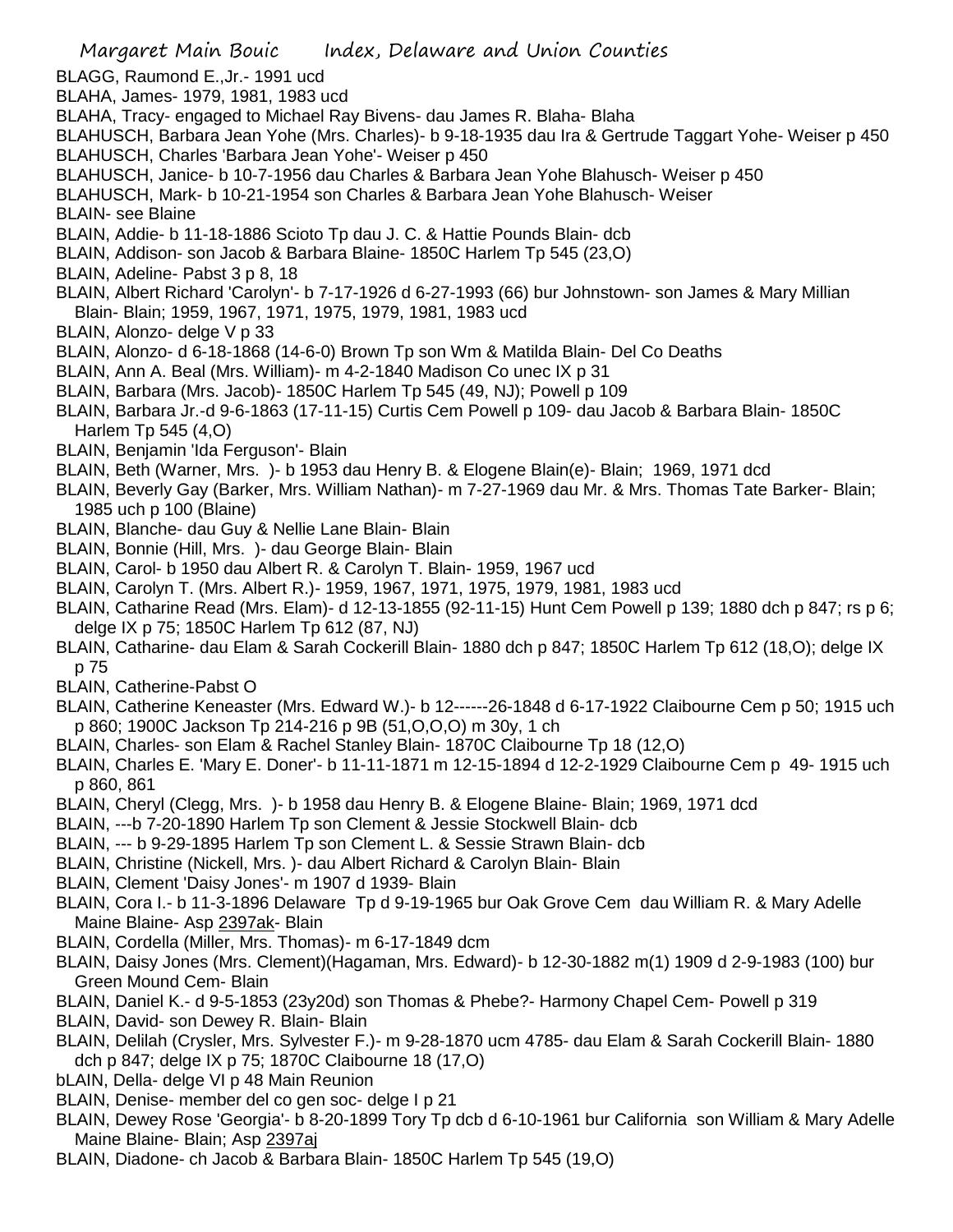- BLAIN, Dorothy (Dillon, Mrs. )- dau Guy & Nellie Lane Blain- Blain
- BLAIN, Dorothy (Kraus, Mrs. )- dau Henry L. Blain- Blain
- BLAIN, Dorothy (Thompson, Mrs. )- dau James & Mary Millian Blain- Blain
- BLAIN, Edith Adella- b 2-9-1879 Concord Tp dau Jacob & Adaline Dosey Blain- dcb
- BLAIN, Edward- 1880C Harlem Tp p 444A
- BLAIN, Edward- d 8-25-1964 bur. Kilbourne- Blain
- BLAIN, Edward 'Margaret Bennett'- m 4-16-1845 dcm; delge VIII p 16
- BLAIN, Edward M.- 1915 uch p 154
- BLAIN, Edward W. 'Catherine Keneaster'- b 3-12-1848 d 6-15-1922 Claibourne Cem p 49, 50; 1915 uch p 860 ; 1900C Jackson Tp 214-216 p 9B (52,O,O,O) m 30y
- BLAIN, Elam- 1880C Brown Tp p 376; delge VIII p 30 (1839), p 67
- BLAIN, Elam (Alam)'Catharine Read'- b 5-15-1760 d 11-22-1846 (86-6-9) Hunt Cem- 1880 dch p 599,847; rs p 6; Powell p 138, 139; delge III p 28 (farm survey)
- BLAIN, Elam J. (25-1865) Civil War, delge X p 76
- BLAIN, Elam 'Sarah Cockerill''Hannah Pace Miller'- b 5-15-1807 m(1) 11-14-1826 (2)4-21-1873 son Elam & Catharine Read Blain- 1880 dch p 847; 1850C Harlem Tp 612 (43, Pa); delge III p 28 (Farm survey), IV p 65, IX p 74, 75
- BLAIN, Elam J. 'Rachel Stanley'- m 11-15-1855 dcm son Elam & Sarah Cockerill Blain- 1880 dch p 847; 1850C Harlem Tp 612 (14,O); l870C Claibourne Tp 18 (34,O); delge IX p 75
- BLAIN, Elem- 1880C Genoa Tp p 401D
- BLAIN, Elias 'Hester'- 1850C Berlin Tp 1852 (25, Va)
- BLAIN, Eliza Ann (Bazler, Mrs. Thomas)- Cowgill p 57
- BLAIN, Elizabeth Cross (Mrs. James)- m 2-20-1842 dcm
- BLAIN, Elogene Shepherd (Mrs. Henry B.)- m 12-25-1943; Blain; 1969, 1971, 1980 dcd
- BLAIN, Emeline(Beebe, Mrs. Lewis M.)- m 9-17-1857 dcm dau Elam & Sarah Cockerill Blain- 1880 dch p 847; 1850C Harlem Tp 612 (9,O); delge IX p 75
- BLAIN, Emma Sheets (Mrs. Ray)- dau Jonathan & Martha Woodcock Sheets- delge IV p 30
- BLAIN, Esther (Clements, Mrs. Leslie)- dau Clement & Daisy Jones Blain -Blain
- BLAIN, Ethel E.- b 7-30-1897 dau Charles E. & Mary M. Doner Blain- 1915 uch p 860
- BLAIN, Etta Mae (Tilton, Mrs. )- dau Dewey R. Blain- Blain
- BLAIN, Eugene- d 4-24-1979 (68)- Blain
- BLAIN, Eunice, Mrs. unclaimed letter, 1863, delge VII p 10
- BLAIN, Fannie (Ferko, Mrs. Steven) sister Henry L. Blain- Blain
- BLAIN, Fletcher (Red)- d 12-26-1959 bur Sunbury- Blain
- BLAIN, Foster- son Clement & Daisy Jones Blain- Blain
- BLAIN, Fred- d 4-30-1895 (19-7-0) Concord Tp son Jacob Blain
- BLAIN, George- d 9-24-1984 (77) Oak Grove Cem son Clement & Daisy Jones Blain- Blain
- BLAIN, George- son Dewey R. Blain- Blain
- BLAIN, George Frederick- b 1-1-1875/7 d 7-31-1895 (19y7m) bur Bokescreek Cem son Jacob & Adaline Darsay Blain- dcb; delge V p 65
- BLAIN, Georgia (Mrs. Dewey R.)- Blain
- BLAIN, Gladys (Girberd, Mrs. Donald)-m 6-14-1964 dau Ray L. Blaine- Blain
- BLAIN, Grace (Callahan, Mrs. )- dau James & Mary Millian Blain- Blain
- BLAIN, Grace (Mussard, Mrs. Earl)- dau Guy & Nellie Lane Blain- Blain
- BLAIN, Guy 'Sadie Whitely''Nellie Lane'- b 11-25-1887 Brown Tp dcb d 4-5-1960 son Benjamin L. & Ida Isabella Ferguson Blain
- BLAIN, Hannah (Harris, Mrs. Bateson)- m 2-4-1866, delge X p 32
- BLAIN, Hannah Pace (Miller, Mrs. William)(Mrs. Elam)- dau Jacob Pace- m(1) 1847 (2) 4-21-1873- 1880 dch p 847
- BLAIN, Harriet- d 9-10-1841 (1y) Curtis Cem Powell p 109
- BLAIN, Harry- son William & Mary Adelle Maine Blaine- Blain; Asp 2397ah; delge VI p 48
- BLAIN, Harry E. 'Minnie Phillips'- b 2-27-1891 Troy Tp d 5-16-1971(80) Oller Cem; son William R. & Mary D. main Blain- dcb; Phillips p 102; 1969 dcd
- BLAIN, Harry W.- son Harry E. & Minnie Phillips Blain- Blain
- BLAIN, Harry 'Vera'- 1971 dcd (Blaine)
- BLAIN, Hattie Pounds (Mrs. Crom)- dau Matthias & Julia Redding Pounds- Pounds 3,4; l880C Scioto Tp 261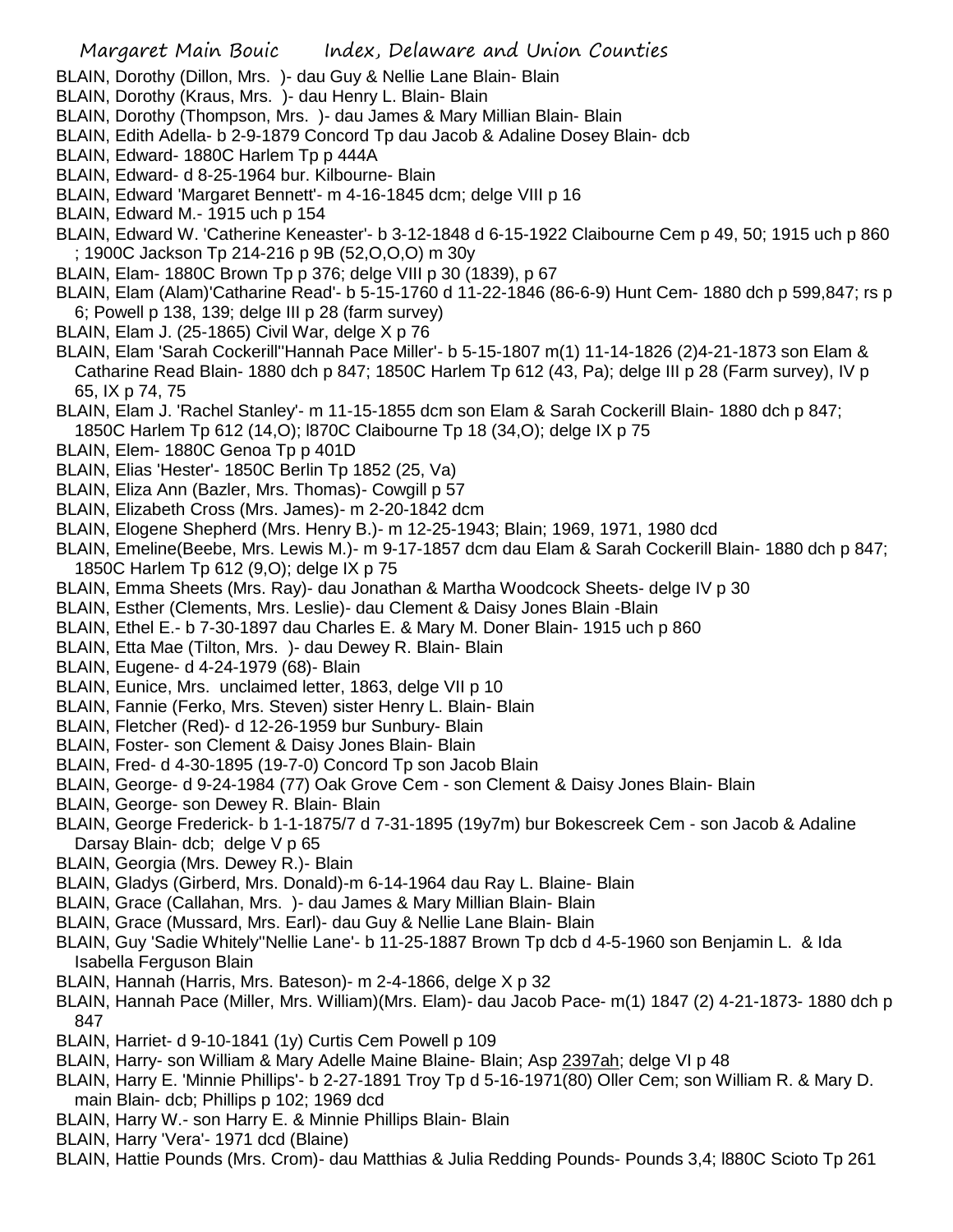Margaret Main Bouic Index, Delaware and Union Counties

- BLAIN, Henry- 1880C Harlem Tp p 443C
- BLAIN, Henry B. 'Elogene Shepherd'- Blain; 1969, 1971, 1980 dcd
- BLAIN, Henry Lee 'Martha'- b 11-25-1889 d 8-23-1864(74) bur Kilbourne- son Benjamin & Ida Ferguson Blain- Blain; 1961 dcd
- BLAIN, Herbert N.- son A. & E. A. d 8-24-1860 (6m) Curtis Cem Powell p 109
- BLAIN, Herbert- son Henry L. Blain- Blain
- BLAIN, Hester (Mrs. Elias)- 1850C Berlin Tp 1852 (19, Pa)
- BLAIN, Ida Ferguson (Mrs. Benjamin)- Blain
- BLAIN, Isabella Fade (Mrs. James Jr.)- b ca 1845 Scot. d ca 1875- ped Verlene Vaughn Weber- delge IV p 70
- BLAIN, Isabella McKnight (Mrs. James Sr.)- b 1820 Irel. d 1907 Iowa- ped Verlene Vaughn Weber 21- delge IV p 70
- BLAIN, Isabella (Vaughn, Mrs. George M.)- b 1-27-1869 Scot. m 12-22-1887 d 12-10-1934 Iowa- dau James Jr. \* Isabella Fade Blain- ped Verlene Vaughn Weber 5-delge iV p 70
- BLAIN, Jacob- 1880c Concord Tp p 267C
- BLAIN, Jacob'Barbara'- 1908 dch p 429; 1850C Harlem Tp 545 (51, NJ); Powell p 109; 1840C Genoa Tp delge IV p 31
- BLAIN, Jacob C.- delge V p 65
- BLAIN, Jacob M.- b 5-13-1891 Scioto Tp son James C. & Hattie B. Pounds Blain- dcb
- BLAIN, James- son Dewey R. Blain- Blain
- BLAIN, James- son Elias & Hester Blain- 1850C Berlin Tp 1852 (12,O)
- BLAIN, James 'Elizabeth Cross'- m 2-20-1842 dcm
- BLAIN, James- son George Blain- Blain
- BLAIN, James F.- son Guy & Nellie Lane Blain- Blain
- BLAIN, James Jr. 'Isabella Fade'- b 9-5-1842 Scot. m ca 1865 d 12-2-1909 Ia. son James Sr. & Isabella McKnight Blain- ped Verlene Vaughn Weber 10-delge IV p 70
- BLAIN, James Sr. 'Isabella McKnight'- b 1822 Scot. m 1841 Scot. d 1878 Iowa- ped Verlene Vaughn Weber 20-delge IV p 70
- BLAIN, James 'Mary Millian'- Blain
- BLAIN, Janet K.- 1969 dcd
- BLAIN, Jerrie- b 1957 ch Albert Richard & Carolyn T. Blain- Blain; 1959, 1967, 1971 ucd
- BLAIN, John- 1880C Claibourne Tp p 0196
- BLAIN, John- d 1-16-1826 (2y) Curtis Cem- Powell p 109
- BLAIN, John E.- b 1930 Oller Cem p 24; Blaine
- BLAIN, John L- son Henry L. & Martha Blain- Blain; 1961 dcd (18)
- BLAIN, Joseph- 1880 dch p 559; delge VII p 10
- BLAIN, Judy- dau Henry L. Blain- Blain; 1961 dcd (17)
- BLAIN, Karen Kay- dau Russell Blain- Blain
- BLAIN, Lavina- d 5-25-1844 (20d) Curtis Cem Powell p 109
- BLAIN, Lafayette- son Elam & Sarah Cockerill Blain- 1880 dch p 847; delge IX p 75
- BLAIN, Lawrence A.- 1961 dcd
- BLAIN, Lelona- ch Jacob & Barbara Blain- 1850C Harlem Tp 545 (17,O)
- BLAIN, Lenora (Hatch, Mrs. Jonathan)- m 7-1-1860 dcm- dau Elam & Sarah Cockerill Blain- 1880 dch p 847; 1850C Harlem Tp 545 (4,O); delge IX p 75
- BLAIN, Lydia (Cross, Mrs. David)- m 2-20-1842 dcm
- BLAIN, Lynne (Hecker, Mrs. Steven)- dau Albert Richard & Carolyn Blain- Blain
- BLAIN, Mabel G. (Barrett, Mrs. Paul)- b 12-16-1912; m 1-5-1940- Asp 2397aa-1; Weiser p 81; dcq Paul Barrett 1
- BLAIN, Mae- 1969, 1971 dcd (Blaine)
- BLAIN, Margaret Bennett (Mrs. Edward)- b 11-27-1826 m 4-16-1845 dcm d 1902- delge VIII p 16
- BLAIN, Margaret (Grace, Mrs. )- dau James & Millian Blain- Blain
- BLAIN, Marguerite (Stevens, Mrs. )- dau Dewey R. Blain- Blain
- BLAIN, Maria C.- dau E. & M.- d 11-2-1863 (14-6-12) Curtis Cem Powell p 111
- BLAIN, Marjorie (Brinkman, Mrs. )- dau Henry L. Blain- Blain
- BLAIN, Martha J. (Randall, Mrs. )(Mrs. Henry L.)- d 11-19-1975 (64) bur Green Mound, Kilbourne- Blain; 1961 dcd
- BLAIN, Martin T.- son Henry & Elogene Shepherd Blain- Blain; 1980 dcd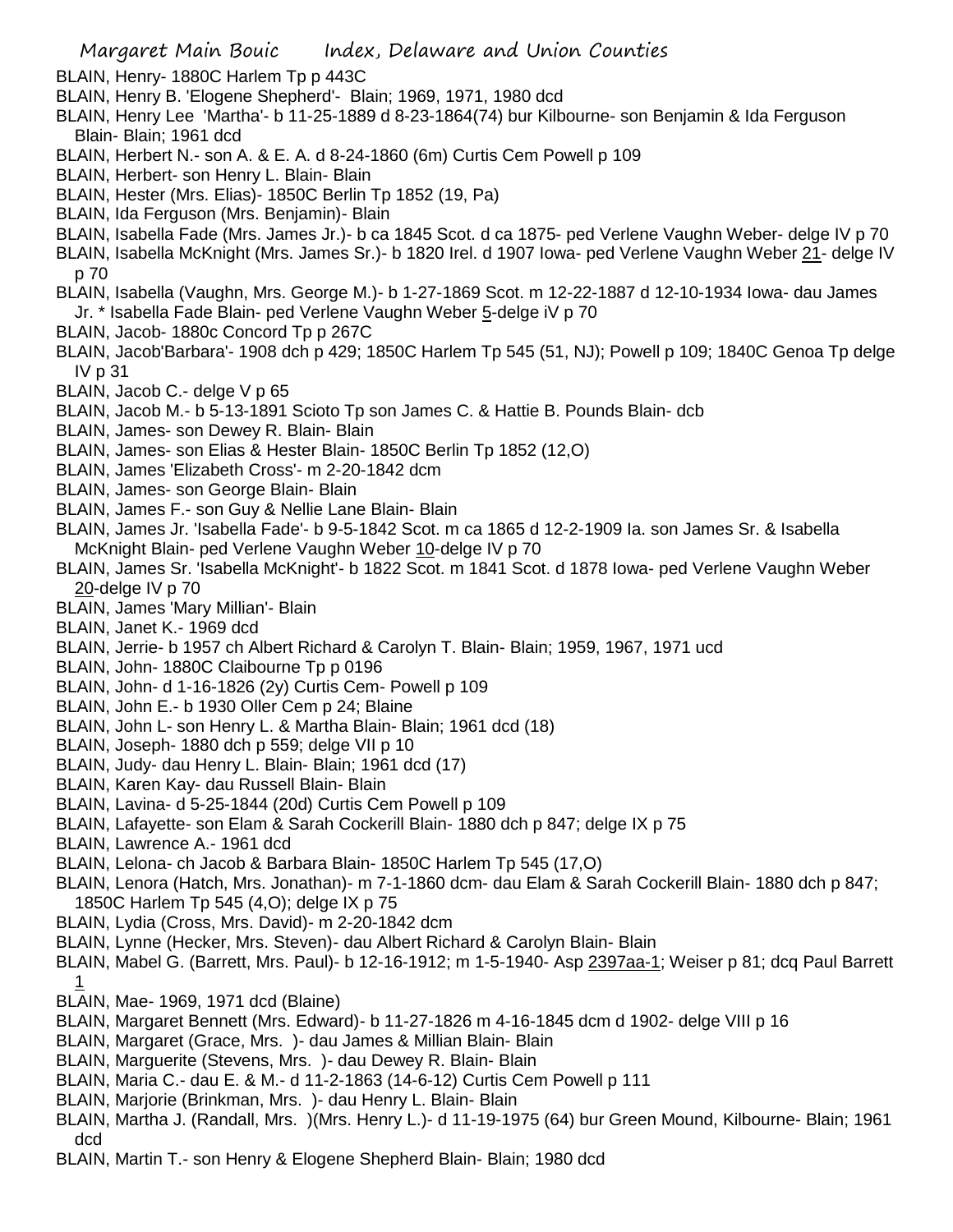- BLAIN, Mary Christine (Nickell, Mrs. John T.)- Blain; Nickell
- BLAIN, Mary A.- d 4-4-1843 (11y) Curtis Cem Powell p 109
- BLAIN, Mary Adelle Maine (Mrs. William)- b 1859 d 1939 dau Jonas & Mary Martin Maine- Asp 1892d (BLAINE)
- BLAIN, Mary (Davis, Mrs. Raymond)- dau Harry & Minnie Phillips Blain- Phillips p 102; Blain
- BLAIN, Mary- b 1954 dau Albert R. & Carolyn T. Blain- 1959, 1967, 1971 ucd
- BLAIN, Mary C.- dau E. & M.- d 9-30-1852 (1-2-16) Curtis Cem Powell p 111
- BLAIN, Mary E.- d 9-15-1865 (2-6-4) Bokescreek Cem p 55 dau J. & A.- Powell p 236
- BLAIN, Mary M.- b 5-23-1901 dau Charles E. & Mary M. Doner Blaine- 1915 uch p 861
- BLAIN, Mary M. Doner (Mrs. Charles E.)- b 4-12-1878 d 8-5-1947 Claibourne Cem p 50- dau Christian & Mary Davidson Doner- 1915 uch p 860
- BLAIN, Mary Millian (Mrs. James)- Blain
- BLAIN, Matilda A. dau Elam & Sarah Cockerill Blaine- 1880 dch p 847; 1850C Harlem Tp 612 (16,O); delge V p 71. IX p 75
- BLAIN, Maud- b 8-6-1883 Brown Tp dau Charles & Bell Linnsbery Blain- dcb
- BLAIN, Milton- 1880C Claibourne Tp p 0196
- BLAIN, Minerva- d 10-23-1860 (18-2-2) Curtis Cem Powell p 109- dau Jacob & Barbara Blaine- 1850C Harlem Tp 545 (8,O)
- BLAIN, Minnie K.- b 1928 Oller Cem p 24; Blaine
- BLAIN, Minnie Phillips (Mrs. Harry E.)- d 5-8-1966 Oller Cem- dau P. Simeon & Elizabeth Hill Phillips- Phillips p 100, 102
- BLAIN, Nellie Lane (Mrs. Guy)- d 1945- Blain
- BLAIN, Nina (Sams, Mrs. Alfred)- sister Harry W. Blaine- Blaine
- BLAIN, Patty- dau Dewey T. Blain- Blain
- BLAIN, Paul- son Clement & Daisy Jones Blain- Blain
- BLAIN, Paul- son Henry & Elogene Shepherd Blain- Blain
- BLAIN, Paul Keith- son Albert R. & Carolyn T. Blain- 1959 ucd (3)
- BLAIN, Peter- son E. & M.- d 9-19-1863 (4y18d) Curtis Cem Powell p 111
- BLAIN, Rachel Stanley (Mrs. Elam J.)- m 11-15-1855 dcm; 1870C Claibourne Tp p 18 (33,O)
- BLAIN, Ray 'Emma Sheets'- delge IV p 30
- BLAIN, Ray L. 'Rhoda L.'- d 5-24-1966 bur Kilbourne- brother Henry L. Blain- Blain; 1969, 1971 dcd
- BLAIN, Raymond- b 8-28-1883 Paulding Co- son Benajmin & Ada Fergeson Blain- dcb
- BLAIN, Rhoda (Dixon, Mrs. Milton)- m 5-1-1863 dcm- dau Elam & Sarah Cockerill Blain- 1880 dch p 847; 1850C Harlem Tp 612 (4,O); delge IX p 75
- BLAIN, Rhoda L. Rebb (Mrs. Ray L.)- d 11-25-1973 (83) bur Green Mound- Blain; 1969, 1971 dcd
- BLAIN, Robert- son Henry L. Blain- Blain
- BLAIN, Robert- son James & Mary Millian Blain- Blain
- BLAIN, Rodney- b 1955 son Henry B. & Elogene Blaine-Blain; 1969, 1971, 1980 dcd
- BLAIN, Rose Ann- dau James & Mary Millian Blain- Blain
- BLAIN, Russell- son William & Mary Adelle Maine Blaine- Asp 2397ai- Blain
- BLAIN, Russell- son Dewey R. Blain- Blain
- BLAIN, Ruth- dau James & Mary Millian Blain- Blain
- BLAIN, Ruth Mahony (Mrs. William)- m 4-14-1836 Madison Co unec VII 24
- BLAIN, Ruth (White, Mrs. )- dau Henry L. Blain- Blain
- BLAIN, Sadie Whitely (Mrs. Guy)- m 1947 d 4- 1979 (92)- Blain
- BLAIN, Sarah Cockerill (Mrs. Elam)- b 12-25-1807 m 11-14-1826 d 10-7-1863- 1880 dch p 847; 1850C Harlem T 612 (42, Va)
- BLAIN, Sarah (Mrs. E.)- d 12-6-1853 (55-9-11) Hunt Cem Powell p 139
- BLAIN, Sarah Elizabeth (Courter, Mrs. Amzi Teed)- b 2-28-1848 m 3-1-1874 d 1-23-1917 ped Deanna Miller Mayes 31- delge IV p 50
- BLAIN, Sharon- dau Dewey R. Blain- Blain
- BLAIN, Solomon- 1880C Berkshire Tp p 411A
- BLAIN, Solomon 'Susannah Stanley'- m 10-18-1855 dcm son Elam & Sarah Cockerill Blain; 1880 dch p 847; 1908 dch p 388; 1850C Harlem T 612 (22,O); delge IX p 75, X p 76 (31-1864)
- BLAIN, Susannah Stanley (Mrs. Solomon)- m 10-18-1855 dcm
- BLAIN, Todd- son Henry B. & Elogene Blaine- 1969, 1971, 1980 dcd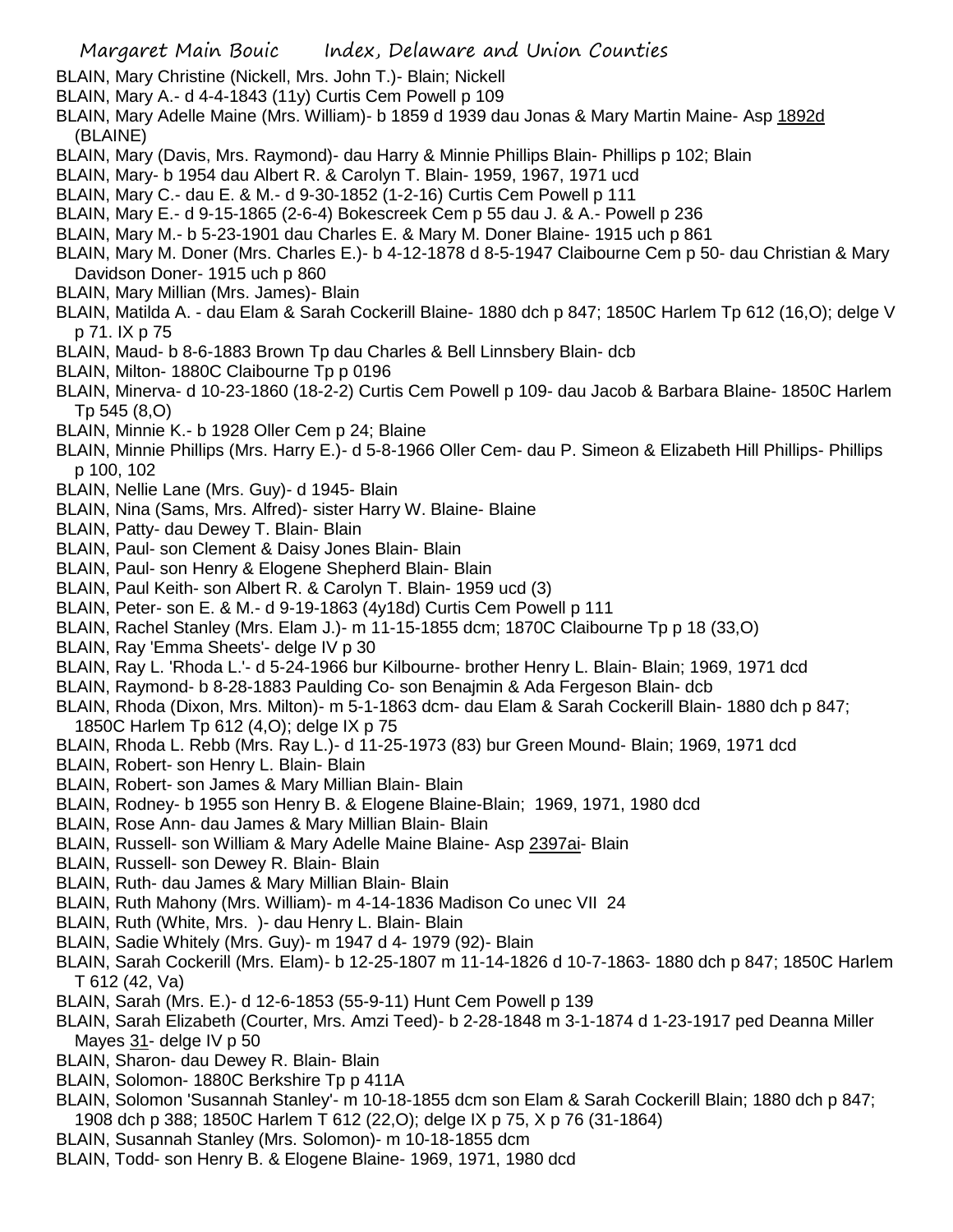BLAIN, Vera (Mrs. Harry)- 1971 dcd BLAIN, Walter- brother Harry W. Blaine- Blaine BLAIN, Walter Paul- son Harry E. & Minnie Phillips Blain- Blain BLAIN, William- d 1-10-1878 (57-11-19) Bokescreek Cem p 55; Powell p 236 BLAIN, William 'Mary Adelle Maine'- Asp (1892d); Blaine BLAIN, William 'Ruth Mahony'- m 4-14-1836 Madison Co unec VII p 24 BLAIN, W. R.- Main Reunion 1892- delge VI p 48 BLAIN or BLAIR?, Almira dau Joseh & Mary Blair(n)- 1850C Brown Tp 2996 (10,O) BLAIN or BLAIR?, James L.- son Joseph & Mary Blair(n)- 1850C Brown Tp 2996 (12,O) BLAIN or BLAIR?, Jane- dau Joseph & Mary Blair(n)- 1850C Brown Tp 2996 (14,O) BLAIN or BLAIR?, Joseph 'Mary'- 1850C Brown Tp 2996 (49, Pa) BLAIN or BLAIR?, Margaret (Mrs. William)- 1850C Brown T 2997 (19, Pa) m in yr. BLAIN or BLAIR?, Mary (Mrs. Joseph)- 1850C Brown Tp 2996 (43, Pa) BLAIN or BLAIR? Mary E.- dau Joseph & Mary Blain(r)- 1850C Brown Tp 2996 (1,O) BLAIN or BLAIR?, Robert- son Joseph & Mary Blair(n)- 1850C Brown Tp 2996 (20, Pa) BLAIN or BLAIR?, Samuel- son Joseph & Mary Blair(n)- 1850C Brown Tp 2996 (8,O) BLAIN or BLAIR?, William- son Joseph & Mary Blair(n)- 1850C Brown Tp 2996 (19, Pa) BLAIN or BLAIR? William 'Margaret'- 1850C Brown Tp 2997 (21, Pa) m in year, BLAINE, Betty (Mrs. Paul)- Blaine BLAINE, Cecil Everhart (Mrs. Roy)- Blaine BLAINE, Edith (Rutherford, Mrs. Thomas)- 1908 dch p 757 BLAINE, Eliza McAfferty (Mrs. Ezra)- m 2-12-1842 Madison Co unec IX p 55 BLAINE, Ethel- b 10-12-1901 Kingston Tp dau Clement L. & Jessie Stockwell Blaine- dcb BLAINE, Ethel May- b 5-18-1884 Delaware Town dau George W. & Henreitta Green Blaine- dcb BLAINE, Ezra 'Eliza McAfferty'- m 2-13-1842 Madison Co unec IX p 55 BLAINE, Frank- b 8-13-1884 Scioto Tp son J. C. & Pounds Blaine- dcb (Blain?) BLAINE, Harry W. 'Laberta'- d 9-10-1977 (51) bur Oller Cem - Blaine BLAINE, Henry- son Nannie Mae Blaine- Blaine BLAINE, James- Powers p 115 BLAINE, James G.- 1915 uch p 395 BLAINE, Laberta (Mrs. Harry)- Baline BLAINE, Mary (Cunningham, Mrs. Noel)-sister Harry W. Walter Paul Blaine- Blaine BLAINE, Nannie Mae- d 12-20-1982 (97) bur Sunbury Memorial Park- Blaine BLAINE, Maxine (Robertson, Mrs. Chester)- b 3-3-1919 m 1-15-1937 d 8-19-1990 bur Price Cem- dau Roy & Cecil Everhart Blaine- Blaine; Robertston BLAINE, Nina (Sams, Mrs. )- sister Walter Paul Blaine- Blaine BLAINE, Patricia (Henderson, Mrs. Dale)- dau Harry W. & Laberta Blaine- Blaine BLAINE, Paul 'Betty'- Blaine BLAINE, Paula Ann- dau Paul & Betty Blaine- Blaine BLAINE, Robert- 1961 dcd BLAINE, Samuel- 1908 dch p 388 BLAINE, Walter Paul- b 4-13-1929 Delaware d 1-21-1989 (59) bur Oller Cem- Blaine BLAINERY, Lurabelle Kenton (Mrs. William)- 1908 dch p 627, 757 BLAINERY, William 'Lurabelle Kenton'- 1908 dch p 627, 757 BLAINEY, Elizabeth Van Sickle (Mrs. George )(Harbottle, Mrs. Richard)- dau John Van Sickle- 1908 dch p 563, 584 BLAINEY, George 'Mary Sutton''Mary Kempton''Elizabeth Van Sickel'- 1908 dch p 283, 480; 1880 dch p 563, 577, 584; 1976 dch p 114 BLAINEY, Mary Kempton (Mrs. George)- 1880 dch p 584 BLAINEY, Mary Sutton (Mrs. George)- 1880 dch p 584 BLAINFRED, Olive- b 12-27-1873 Delaware Town dau S. J. & E. J. Wilcox Blainfred- dcb BLAIR- --b 1892 d 1942 NM Cem Liberty Tp lptw p 16 BLAIR, Dr.- 1915 uch p 446; 1883 uch V p 401 BLAIR, Adam- b 1975 son James C. & Terry A. Blair- 1980 dcd BLAIR, Alonzo P.- d 6-18-1868 (14-4-25) Marlborough Cem p 4; Powell p 65 BLAIR, Amanda J. Howison (Mrs. Frank)- dau John Henry & Mary A. Adams Howison- Howison 510

Margaret Main Bouic Index, Delaware and Union Counties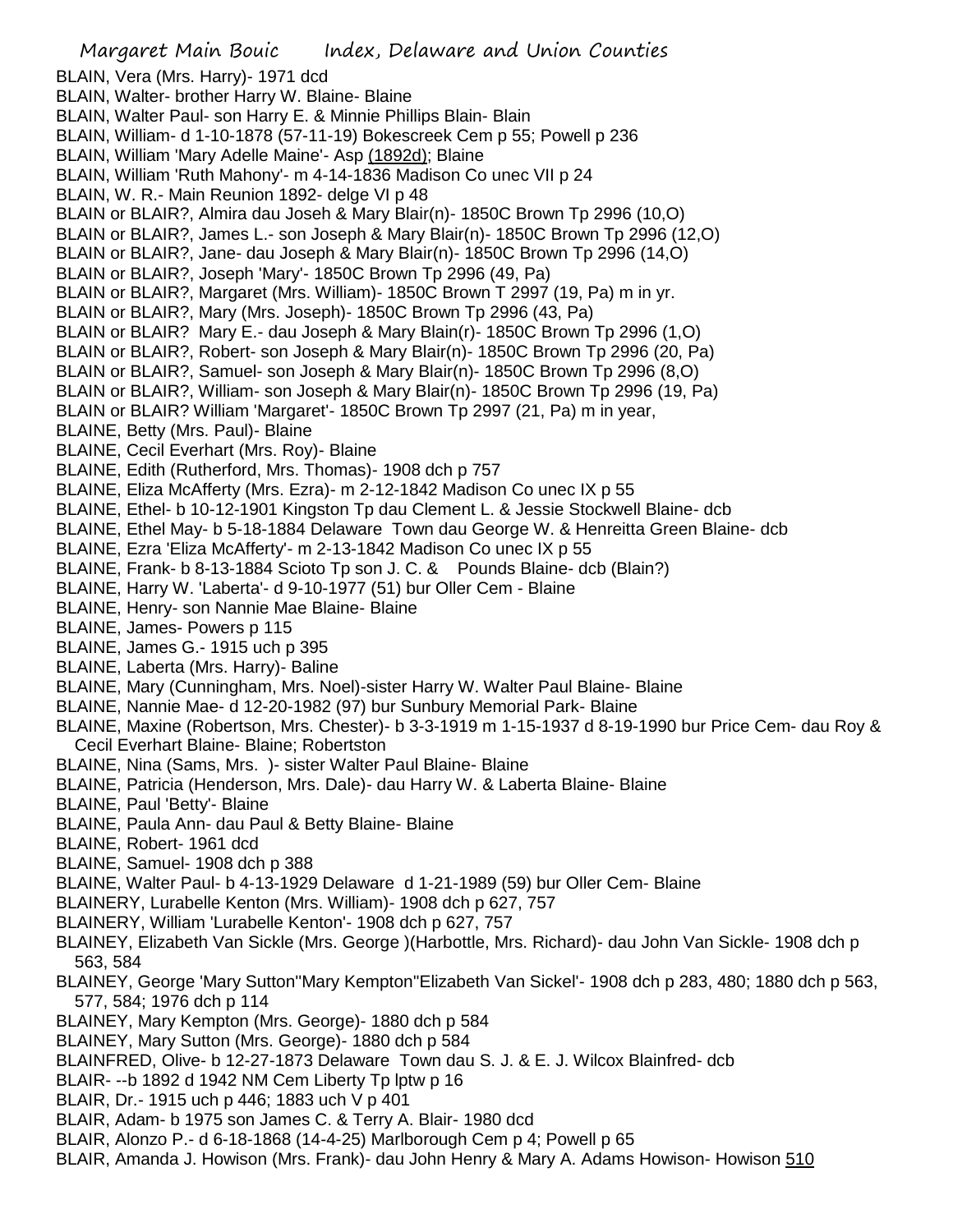BLAIR, Amanda (Mrs. John F.)- b 1-1864; 1900C Leesburg Tp 139-140 p 6B (36,O,Va,Eng)- m 16y, 1 ch BLAIR, Amy Case (Mrs. James)- m 3-20-1854 dcm

- BLAIR, Amy (Wright, Mrs. Iry)- m 2-15-1813 Madison Co unec VII p 10
- BLAIR, Anie Maud (Crabb, Mrs. Ogesnon)- m 4-16-1840 Madison Co unec IX p 31
- BLAIR, Anna Stephens (Mrs. Samuel)- dau J. P. & Catherine Snyder Blair- Weiser p 549
- BLAIR, Annie C. (Mrs. )- b 1855 d 1900 ped Rev. James William Watkins 15; unec XI p 17
- BLAIR, Arlene M. (Mrs. James E.)- 1969 dcd
- BLAIR, Barbara Ann (Jones, Mrs. Robert E.)-b 6-27-1942 m 6-23-1961- dau Norris James & Wilma Ernestine Reynolds Blair- Blair; Maugans Anc p 127
- BLAIR, Barbara (Gingery, Mrs. )- d 11-30-1978 (35) bur W. Liberty- dau Darius & Dorothy Denney Blair- Blair
- BLAIR, Barbara Houghton (Mrs. John W.)- d 5-3-1969 (43) dau Edward Houghton- Blair
- BLAIR, Bessie L.- b 12-1883 dau Milton Shadrick & Emily Hatcher Blair- 1900C Richaood 67-72 p 3B (16,O,O,O)
- BLAIR, Bessie (Martha Elizabeth) (Smart, Mrs. Clay)- m 12-19-1900; opc 466; Newhouse p 63 (13256); Richey 6; Blair
- BLAIR, Bethie (Mrs. )- Blair
- BLAIR, Betty Jane (Stover, Mrs. Garland)- dau Norris James & Wilma Ernestine Reynolds Blair- Blair; Maugans Anc p 127
- BLAIR, Beulah Irene Weiser (Ms. Harry E.)- b 7-13-1894 m 7-4-1917 dau Cyrus William & Gudrida Cannon Weiser-Weiser p 439
- BLAIR, Beverly Maudeline- b 2-13-1941 dau Paul & Ruby Grace Walden Blair- Weiser p 69
- BLAIR, Billie Jo- b 11-21-1974 dau William A.& Jackie J. Blair- Blair; 1980 dcd
- BLAIR, Brian Scott- b 10-14-1969 son Donald C. Jr. & Patirica McBride Blair- Blair
- BLAIR, Bryan- b 1963 son Ozzie & Eva F. Blair- 1971 dcd
- BLAIR, Camellia Hodson (Mrs. John)-b 10-31-1832/3 d 4-20-1914/3 Claibourne Cem p 62 1883 uch V p 612; unec III p 58 ped Josephine Sidell Mitchell 13; 1880C Claibourne Tp 111-117 p 1 (46,O,Va,Va); 1900C Richwood 97-104 p 4B (66,O,Va,O)
- BLAIR, Carolyn Skidmore (Stanek, Mrs. Albert Edward, Jr )- b 8-29-1940 m 5-31-1969 d 5-29-1988 -dau James & Harriet Blair- Blair
- BLAIR, Cecil- half-brother Ozzie Blair- Blair
- BLAIR, C. H.- d 9-1915- Blair
- BLAIR, Charles- brother John Blair- Blair
- BLAIR, Charles- b 1957 son Ozzie & Eva F. Blair- 1971 dcd
- BLAIR, Charles Allen 'Terri Roxann Salmon' 'Cynthia Maryann Tizzano'- b 10-21-1950 m(1) 6-26-1970 (2) 10-18-1980-son Norris James & Wilma Ernestine Reynolds Blair- Blair; Maugans Anc p 127
- BLAIR, Charles Woodbury 'Jane Elizabeth Bollman'- b 11-11-1936 m 6-28-1958- Weiser p 481
- BLAIR, Child b 1960 ch Henry F. & Margie J. Blair- 1971 dcd
- BLAIR, Chuck- 1980 dcd
- BLAIR, Clara Jane (Austin, Mrs. Lowell)- dau Elmer C & Mary Anna Adams Blair- Blair
- BLAIR, Clyde- son Dr. E. J. & Melissa J. McKitrick Blair- McKitrick p 69
- BLAIR, Cora Estella (Milligan, Mrs. Clyde A.)- b 2-8-1888 m 9-17-1907 dau Leroy & Ida Critchfield Blair-Cowgill p 58
- BLAIR, Cora (Mrs. George W.)- 1961 dcd
- BLAIR, Courtney Marie- b 4-3- dauJed Aston & Jayne Marie Zarbaugh Blair- Blair
- BLAIR, Curtis,Jr.- son Bethie Blair- Blair
- BLAIR, Cynthia L. (Mrs. Gary M.)- 1980 dcd
- BLAIR, Cynthia Maryann Tizzano (Mrs. Charles Allen)- m 10-18-1980
- BLAIR, Dallas- Half-brother Ozzie Blair- Blair
- BLAIR, Daniel- son & Jo Anne Calaski Blair- Blair
- BLAIR, Danny Lee 'Merrilee Greenbaum'- m 5-31-1975- St. Paul p 120
- BLAIR, Darius 'Dorothy Denney'- Blair
- BLAIR, David 'Jeannie'- 1961 dcd
- BLAIR, David- son David & Jeannie Blair- 1961 dcd (3)
- BLAIR, David- son Pat Blair- Blair
- BLAIR, Debra Lynn- b 10-15-1956 dau Paul & Ruby Grace Walden Blair- Weiser p 69
- BLAIR, Don- brother John Blair- Blair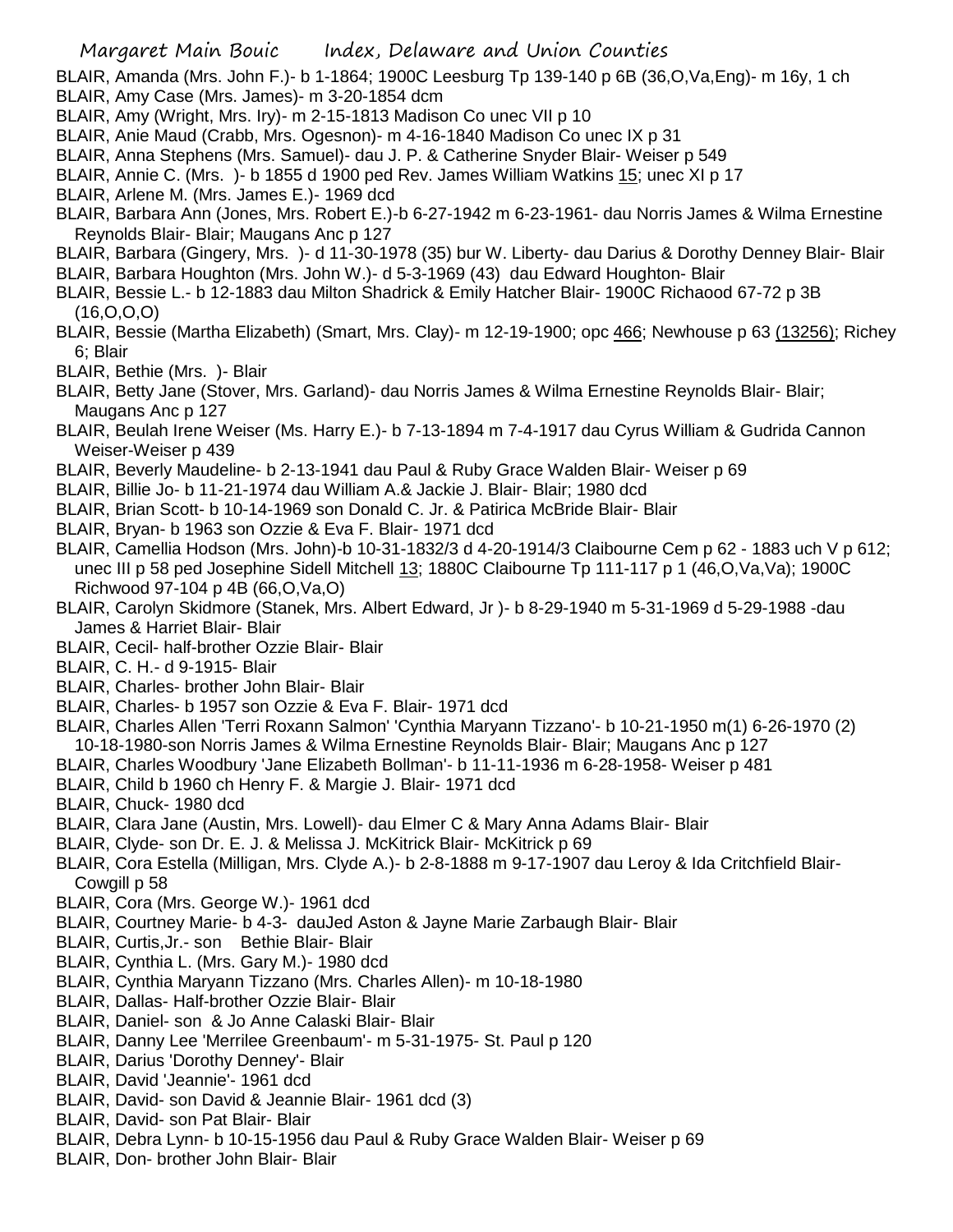- BLAIR, Donald 'Minnie'-d 11-7-1967 bur Kilbourne- son Mintie Blair-Blair
- BLAIR, Donald C.'Patricia McBride'- son Donald & Minnie Blair- Blair
- BLAIR, Dorothy Denney (Mrs. Darius0- Blair
- BLAIR, Dorothy (Laws, Mrs. Wilbur Harris)- m 10-19-1925- Howison 1381
- BLAIR, Dr.- 1883 uch V p 401
- BLAIR, Dustin Lee- b 8-25-1982 son Danny Lee & Merrilee Greenbaun Blair- Ar. Paul p 120
- BLAIR, Edmond 'Esther Casteel'- 1883 uch V p 612; unec III p 58 ped Josephine Sidle Mitchell 24
- BLAIR, Edmond- son John & Camellia Hodson Blair- 1883 uch V p 612
- BLAIR, Edna Hogan (Mrs. )- d 3-17-1989 (79) sister of Hazel hogan Moore- Blair
- BLAIR, Edward- son Mintie Blair- Blair
- BLAIR, Dr. E. J. 'Melissa J. McKitrick'- McKitrick p 69
- BLAIR, Elam- 1880C Berkshire Tp p 376 see Blain
- BLAIR, Elisabeth- 1880C Brown Tp p 381C
- BLAIR, Elizabeth- 1880C Brown Tp (87,O,O,O); delge III p 14, VIII p 52, X p 70
- BLAIR, Elizabeth Flenniken (Mrs. Thomas)- b 9-27-1781 m 10-14-1802 d 6-7-1858 dau Elias Alexander & Mary Dunlap Flenniken- Powers p 135
- BLAIR, Elizabeth Melvin (Mrs. Vestal)- m 6-18-1812 Madison Co unec IV p 21
- BLAIR, Elizabeth (Scott, Mrs. John)- m 5-13-1821 Madison Co unec IV p 52
- BLAIR, Elmer C. 'Mary Anna Adams''Emma Dell Amerine'- b 5-22-1898 m(2) 1952 d 11-9-1959 bur Hale Cemson William A. & Amy Jane Corwin Blair- Blair
- BLAIR, Emily Hatcher (Mrs. Milton Shadrack)- b 1835/1855 d 1934 dau Joseph Rea & Angelina Headley Hatcher- unec III p 58 ped Josephine Sidell Mitchell 7; 1900C Richwood 67-72 p 3B (44,O,O,O) m23y 3ch see Fatima
- BLAIR, Emma Dell Amerine (Mrs. Elmer C.)- b 2-7-1913 d 5-7(6)-1981 Oakdale Cem I p 61 (O-18)- Blair
- BLAIR, Esther Casteel (Mrs. Edmond)- 1883 uch V p 612; unec III p 58 ped Josephine Sidle Mitchell 25
- BLAIR, Ethel Fisher (Mrs. John Clifford)- m 1907 d 1909- Howison (1193)
- BLAIR, Eva F. (Mrs. Ozzie)- 1971 dcd
- BLAIR, Eva Ridgewar (Mrs. John Clifford)- m 10-7-1910 Howison (1193)
- BLAIR, Evelyn (Mrs. Roy J.)- 1961 dcd
- BLAIR, Fatima Emily Hatcher (Mrs. Milton)- b 1855 m 11-30-1876 ucm 5973 d 1934 Claibourne Cem p 79; 1880C Claibourne Tp 113-110 p 11 (24,O,O,O) see Emily
- BLAIR, Florence- dau C. H. Blair- Blair
- BLAIR, Florence (Tudor, Mrs. Donald)- dau Elmer C. & Mary Anna Adams Blair- Blair
- BLAIR, Francis McNut (Mrs. Samuel)- m 8-8-1805 onwq I
- BLAIR, Frank- son Elmer C. & Mary Anna Adams Blair- Blair
- BLAIR, Frank 'Amanda J. Howison'- Howison 510; hadc p 112
- BLAIR, Gary M. 'Cynthia L.'- 1980 dcd
- BLAIR, Gary N.- son Herbert & Ival Blair- Blair
- BLAIR, Genevieve Brown (Mrs. Samuel Spencer)- d 3- 1944 dau B. W. Brown- Brown
- BLAIR, George W. 'Cora'- 1961 dcd
- BLAIR, George- d 5-18-1901 (17) son Wm. Blair- Delaware County deaths
- BLAIR, Glen- b 1962 son James E. & Arlene M. Blair- 1969 dcd
- BLAIR, Gus- brother Ozzie Blair- Blair
- BLAIR, Hannah Archer (Mrs. James)- m 12-13-1848 Madison Co unec XI p 9
- BLAIR, Harold 'Zola'- 1949 ucd
- BLAIR, Harold 'Virginia'- b 7-12-1919 d 7-18-1993 (74)- son Mintie Blair- Blair; 1961, 1969, 1971, 1980 dcd
- BLAIR, Harriet (Mrs. James)- Blair
- BLAIR, Harriet Lavene (Kort, Mrs. Joseph)- b 1-25-1919 m 10-17-1946 dau Harry E. & Beulah Irene Weiser Blair- Weiser p 439
- BLAIR, Harry E. 'Beulah Irene Weiser'- b 10-1-1893 m 7-4-1917- Weiser p 739
- BLAIR, Harry Mitchell- son Harry & Winifred Whipple Blair- 1908 dch p 741
- BLAIR, Harry 'Winifred Whipple'- Whipple p 29; 1908 dch p 624, 738, 741
- BLAIR, Harvy- son Darius & Dorothy Denney Blair- Blair
- BLAIR, Hazel S.- dau Elmer C. & Mary Anna Adams Blair- Blair
- BLAIR, Heidi Jo (Adams, Mrs. Scott David)-b 6-15-1966 m 6-29-1985 dau William Anthony & Shirley Clevenger Blair- Blair; Adams; 1969 dcd; Maugans Anc p 127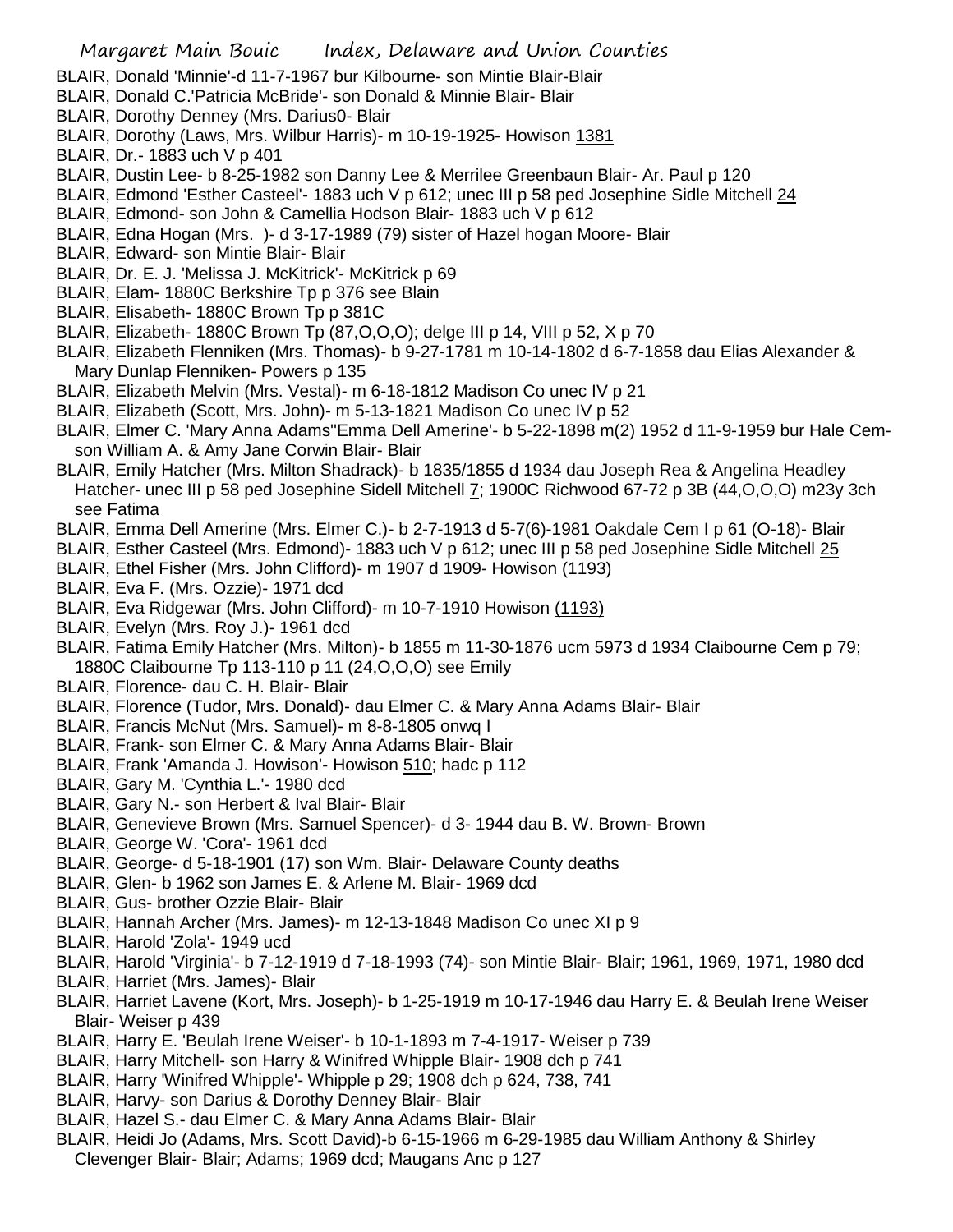- BLAIR, Helen (Mrs. John)- Blair
- BLAIR, Helen (Mrs. Raymond)- 1971, 1980 dcd
- BLAIR, Helen- dau Samuel Spencer & Genevieve Brown Blair- Blair
- BLAIR, Henry- 1980 dcd
- BLAIR, Henry- Powers Pat p 221
- BLAIR, Henry- b 1962 son Henry F. & Margie L. Blair- 1971 dcd
- BLAIR, Henry F.'Margie L.'- son Herbert & Ival Blair- Blair; 1969, 1971 dcd
- BLAIR, Herbert 'Ival'- d 3-12-1978 (68) bur Painstville, Ky- 1969, 1971 dcd
- BLAIR, H. H.- dg 1-31-1908, delge VIII p 12
- BLAIR, Hugh- d 7-1913- brother Bessie Blair Smart- Blair
- BLAIR, Hummel- Powers p 106
- BLAIR, Ida Critchfield (Mrs. Leroy)- Cowgill p 58
- BLAIR, Isaiah- brother Elmer C. Blair- Blair
- BLAIR, Ival M. (Mrs. Herbert)- d 3-11-1990 (75) bur Paintsville- Blair; 1969, 1971, 1980 dcd
- BLAIR, Jackie Bensley (Roof, Mrs. )(Mrs. William Anthony)- m 6-12-1971 dau Jack & Betty Bensley Blair; 1980 dcd
- BLAIR, James- 1969 dcd
- BLAIR, James- uninf p 22
- BLAIR, James 'Amy Case'- m 3-10-1854 dcm
- BLAIR, James C. 'Terry A.'- 1980 dcd
- BLAIR, James- son Daius & Drothy Denney Blair- Blair
- BLAIR, James E. 'Arlene M.'- 1969 dcd
- BLAIR, James Earl 'Jean Grauman-b 10-16-1935 m 8-8-1959 div son Norris James & Wilma Ernestine Reynolds Blair; Blair; Maugans Anc p 127
- BLAIR, James- son Dr. E. J. & Melissa J. McKitrick Blair- McKitrick p 69
- BLAIR, James 'Hannah Archer'- m 12-13-1848 Madison Co, unec XI p 9
- BLAIR, James 'Mary Flenniken'- brother Thomas Blair- Powers p 134, 176
- BLAIR, James W.'Harriet' (lawyer)- Blair; 1976 dch p 287
- BLAIR, Jane Elizabeth Bollman (Mrs. Charles Woodbury, Jr.)- b 2-5-1939 m 6-28-1958 dau Paul Womelsdorf & Ladora Lorah Bollman- Weiser p 481
- BLAIR, Janet (Eppley, Mrs. Howard)- b 6-12-1953- Weiser p 477
- BLAIR, Jay- b 1965 ch larry A. & Patricia A. Blair- 1980 dcd
- BLAIR, Jayne Marie Zarbaugh (Mrs. Jed Ashton)- m 5-19-1979 dau Kenneth Zarbaugh- Blair
- BLAIR, Jean (Fry, Mrs. John)- m 9-22-1968 dau Mr. & Mrs. Huber K. Miller- Blair
- BLAIR, Jean Grauman (Mrs. James Earl)- m 8-8-1959 div- Maugans Anc p 127
- BLAIR, Jeannie (Mrs. David)- 1961 dcd
- BLAIR, Jed Ashton 'Jayne Marie Zarbaugh'- m 5-19-1979 son William J. & Betty Blair Jr.- Blair
- BLAIR, Jennifer- b 1975 dau Gary M. & Cynthia L. Blair- 1980 dcd
- BLAIR, Jim,Jr.- so Jo Anne Calaski Blair- Blair
- BLAIR, Jinsey Thompson (Mrs. John)- m 5-5-1814 Madison Co unec IV p 22
- BLAIR, Jo Anne Calaski (Mrs. )- b 10--7-1951 d 3-22-1995 Hathaway Cem- dau Carl & Louise Roe Calaski- Blair
- BLAIR, JoAnne- b 12-14-1948- dau Paul & Ruby Grace Walden Blair- Weiser p 69
- BLAIR, Joel- b 1972 son Gary M. & Cynthia L. Blair- 1980 dcd
- BLAIR, John- Powers Pat p 158
- BLAIR, John- dch Bk 4 p 220(24)
- BLAIR, John 'Camellia Hodson'- b 5-23-1831 m 1852 d 1907/2-2-1908 Cem p 62- son Edmond & Esther Casteel Blair- 1883 uch V p 160 picture, 612; 1915 uch p 949; 1877 uca p 87; unec III p 58 ped Josephine Sidle Mitchell 12; 1880C Tp 111-117 p 11 (48, O,Penn,Penn); 1900C Richwood 97-104 p 4B (69, Penn,Penn,Penn) m 49y
- BLAIR, John Clifford 'Ethel Fisher''Eva Ridgewar'- b 9-12-1887 m(1) 10-7-1900 (2) 1907 son Frank & Amanda J. Howison Blair- Howison 1193
- BLAIR, John C.- b 9-1887 son John F. & Amanda Blair- 1900c Leesburg Tp 139-140 p 6B (12,O,O,O)
- BLAIR, John F. 'Amanda'- b 3-1865; 1900C Leesburg Tp 139-140 p 60 (35,O,O,O) m 16y
- BLAIR, John Frank- son John & Camellia Hodson Blair- 1880C Tp 111-117 p 11 (17,O,O,O)
- BLAIR, John (Bob) 'Helen'- d 1-2-1974 (53) bur Wesley Chael- Blair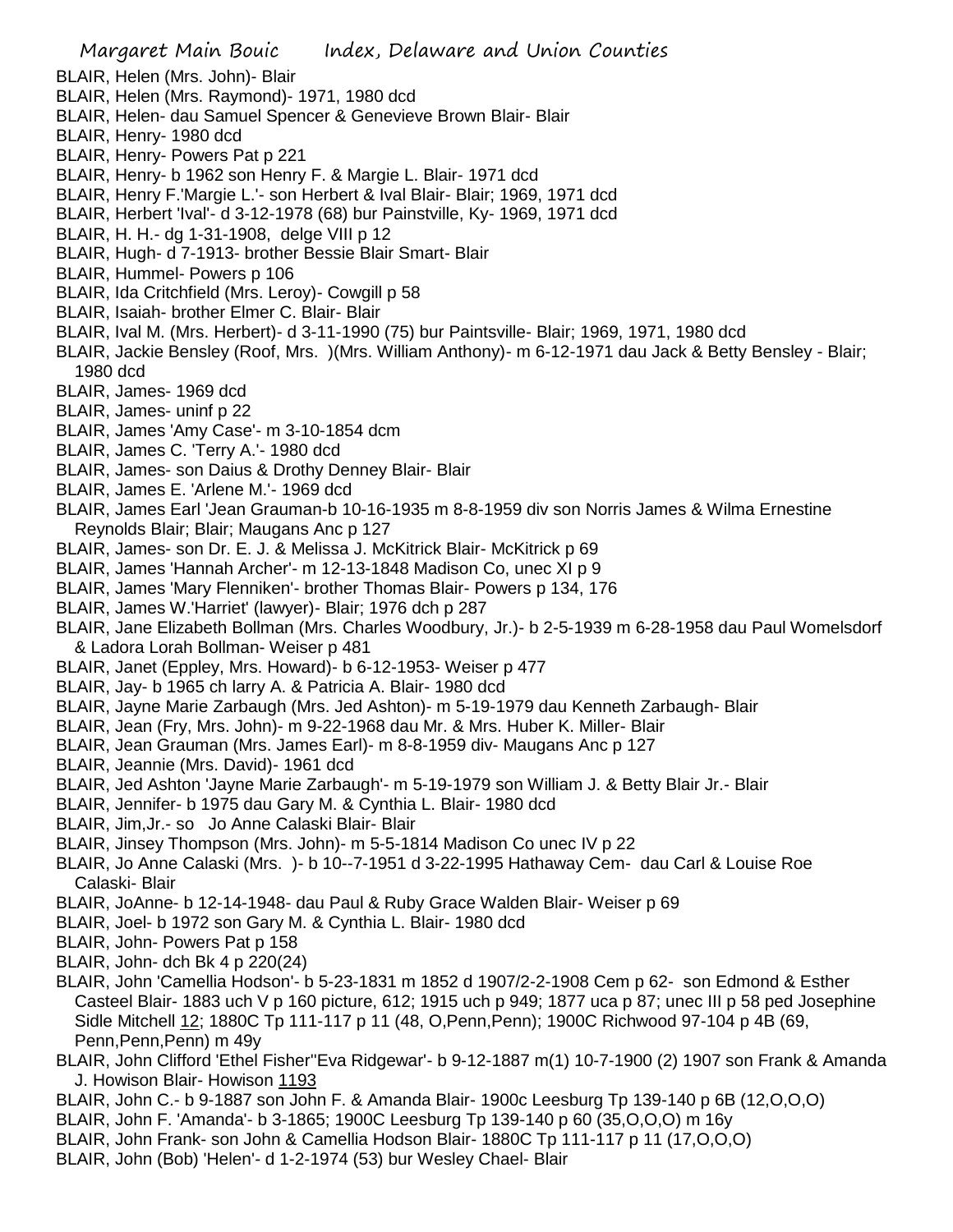- BLAIR, ---(Dalzell, Mrs. Clifford)- sister John Blair- Blair
- BLAIR, ---(Oldham, Mrs. Robert)- sister John Blair- Blair
- BLAIR, --- (Scott, Mrs. Joseph)- sister John Blair- Blair
- BLAIR, John 'Jinsey Thompson'- b 5-5-1814 Madison Co unec IV p 22
- BLAIR, John- son Ozzie & Eva Blair- Blair
- BLAIR, John R. son Elmer C. & Mary Anna Adams Blair- Blair
- BLAIR, John W 'Barbara'- Blair
- BLAIR, Johnina 'Inez' (Green, Mrs. Frederk Ellsworth)- b 1879 d 1969 dau Annie C. Blair- ped Rev. James William Watkins 7 by Margaret Watkins #256, unec XI p 17
- BLAIR, Joni Lea (Swisher, Mrs. )- b 1960 ch Ozzie & Eva F. Blair- Blair; 1971 dcd
- BLAIR, Joseph- 1880 dch p 218; 1908 dch p 164; 1840C Brown Tp 212 (30-40); CCC Brown Tp (1849); delge X p 68
- BLAIR, Julia (Loverde, Mrs. David)- dau Darius & Dorothy Denney Blair- Blair
- BLAIR, J. W.- unvmec p 41
- BLAIR, Kate- 1880C Delaware Town p 490C
- BLAIR, Katherine (Hardy, Mrs. Josiah J.)- d 6-13-1986 (75) bur Oak Grove dau Samuel Spencer & Genevieve Brown Blair- Blair
- BLAIR, Kathy Jane- b 9-13-1959 dau Charles Woodbury, Jr. & Jane Elizabeth Bollman Blair- Weiser p 481
- BLAIR, Kelly- brother John Blair- Blair
- BLAIR, Kelsey Renee- b 11-10-1992 dau Jed Ashton & Jayne Marie Zarbaugh Blair- Blair
- BLAIR, Larry A. 'Patricia A.'- 1980 dcd
- BLAIR, Larry- b 1975 son Larry A. & Patricia A. Blair- 1980 dcd
- BLAIR, Laurie- b 1966 dau Larry A. & Patricia A. Blair- 1980 dcd
- BLAIR, Leo- son Elmer C. & Mary Anna Adams Blair- Blair
- BLAIR, Leroy 'Ida Critchfield'- Cowgill p 58
- BLAIR, Levi- son Elmer C. & Mary Anna Adams Blair- Blair
- BLAIR, Lois (Fraley, Mrs. )- dau Curtis Blair,Jr.- Blair
- BLAIR, Lonnie- b 1965 ch Ozzie & Eva F. Blair- 1971 dcd
- BLAIR, Lucy (Roosevelt, Mrs. Stephen)- m 4-11-1863 dcm
- BLAIR, Luellen (Arehart, Mrs. William)- b 1954 m 2-3-1973 dau Harold Blair- Arehart; 1971 dcd
- BLAIR, Maggie M. Buswell (Mrs. )- dau George & Mary Buswell- unec V p 20
- BLAIR, Mamie Estella (Sidle, Mrs. Jacob Pearl)- b 2-1881 d 1935 dau Milton Shadrack & Emily Hatcher Blair-1985 uch p 127; unec III p 58 ped Josephine Sidle Mitchell 3; 1900C Richwood 67-72 p 3B (19,O,O,O)
- BLAIR, Margaret (Lindsey, Mrs. John)- m 6-1-1847 dcm
- BLAIR, Margie J. (Mrs. Henry F.)- 1971 dcd
- BLAIR, Marianne- (Patton, Mrs. Michael C.)- m 9-18-1971 dau Harold & Virginia Blair- Blair; 1961 dcd
- BLAIR, Marjorie Eloise (Alumbaugh, Mrs. )- b 2-6-1936 dau Paul & Ruby Grace Walden Blair- Weiser p 69
- BLAIR, Mark- b 1957 son James E. & Arlene M. Blair- 1969 dcd
- BLAIR, Mark- son Pat Blair
- Blair
- BLAIR, Mark- b 1959 son Raymond & Helen Blair- 1971 dcd
- BLAIR, Martha Elizabeth (Smart, Mrs. Clay)- m 12-19-1900- opc 466; see Bessie
- BLAIR, Mary- Sbc p 25
- BLAIR, Martin- dcw Bk 4 p 30
- BLAIR, Mary Ann (Ross, Mrs. Richard)- dau Darius & Dorothy Denney Blair- Blair
- BLAIR, Mary Anna Adams (Mrs. Elmer C.)- Blair
- BLAIR, Mary E. (Mrs. ) d 1- 1960 bur Belle Center- Blair
- BLAIR, Mary Flenniken (Mrs. James)- b 8-17-1785 dau Elias Alexander & Mary Dunlap Flenniken- Powers p 134,176
- BLAIR, Mary Harper (Dunlap, Mrs. John A.)- m 1820- Powers p 111
- BLAIR, Mary I. (Mrs. William G.)- 1971, 1973,1975, 1979, 1981, 1983 ucd
- BLAIR, Mary Penny (Mrs. Nathan B.)- m 11-30-1848 Madison Co, unec XI p 8
- BLAIR, Mary (Ritter, Mrs. Frederick)- m 10-14-1806 onwq I
- BLAIR, Mary (Taylor, Mrs. Isaac)- dcq George Cruikshank 15
- BLAIR, Mathew- son David & Jeannie Blair- 1961 dcd (2)
- BLAIR, Matilda Leonard (Mrs. William)- m 2-19-1854 dcm; Pabst Pion II p 155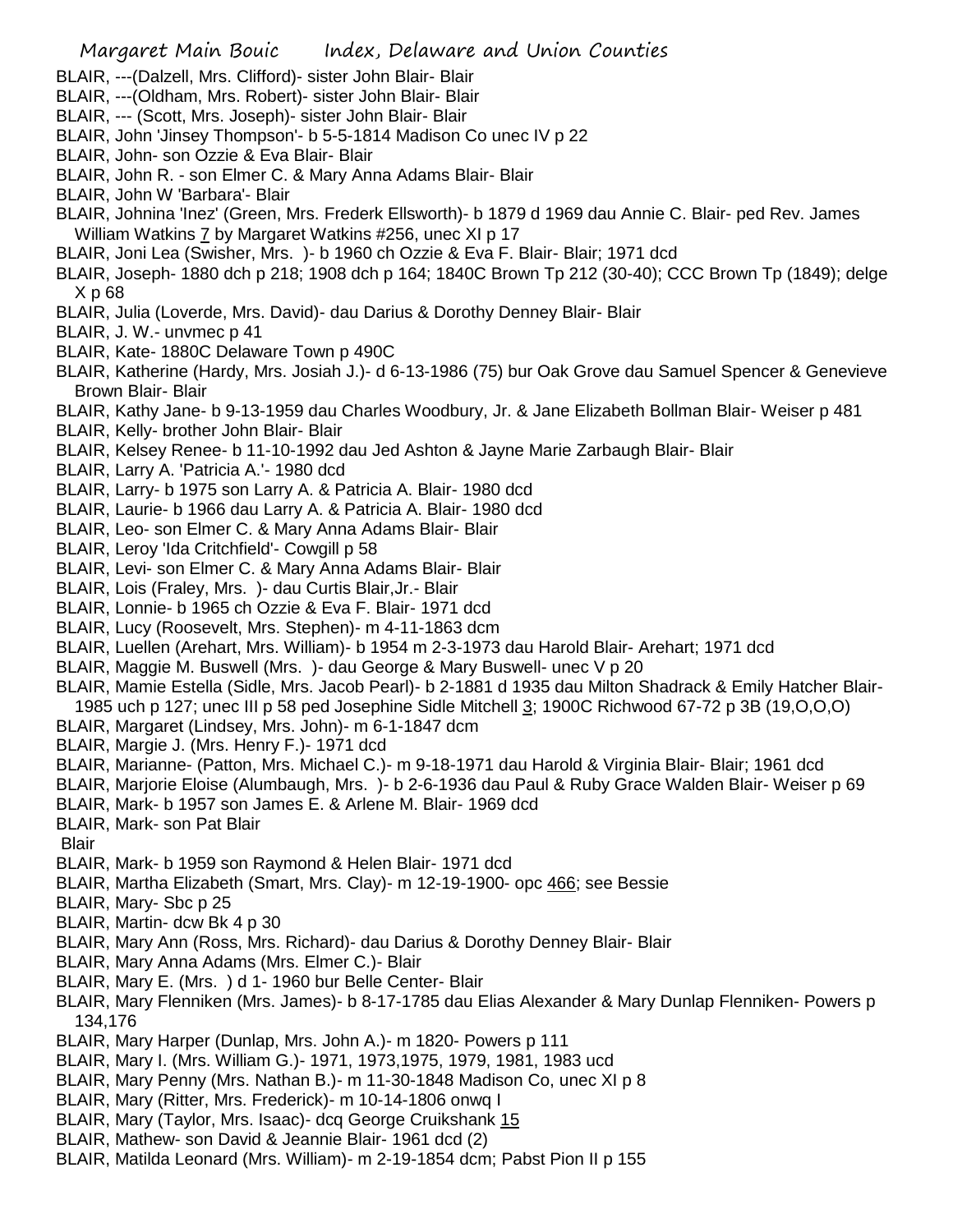- BLAIR, Maud F. Wallace (Mrs. Harry)- dau Robert & Margaret Klee Wallace- 1908 dch p 624
- BLAIR, Melissa J. McKitrick (Mrs. Dr. E. J.)- b 1856 d 1906 dau James & Nancy Walker McKitrick- McKitrick p 69
- BLAIR, Melissa (Wyss, Mrs. Hal)- dau James W. & Harriet Blair- Blair
- BLAIR, Melvin Lee- b 10-25-1937 d 1939 son Norris James & Wilma Ernestine Reynolds Blair- Blair; Maugans Anc p 217
- BLAIR, Merrilee Greenbaum (Mrs. Danny Lee)- b 3-9-1955 m 5-31-1975 dau Marvin Walter & Betty Meeker Greenbaum- St. Paul p 120
- BLAIR, Michael- b 1961 son Raymond & Helen Blair- 1971 dcd
- BLAIR, Milton 'Fatima Hatcher'- m 11-30-1876 ucm 5973
- BLAIR, Milton Shadrack 'Emily Fatima Hatcher'- b 3-3-1857/5 m 11-30-1876 ucm 5973 d 1903 son John & Camilla Hudson Blair- 612; unec III p 58 ped Josephine Sidle Mitchell 6 1880C Tp 113-119 p 11 (23,O,O,O); 1900 Richwood 67-72 p 313 (43,O,O,O) m 23y
- BLAIR, Minnie W. (Mrs. Donald)- Blair; 1969, 1971, 1980 dcd
- BLAIR, Mintie (Mrs. )- d 8-13-1966 Oak Grove Cem Blair
- BLAIR, Natham B. 'Mary Penny'- m 11-30-1848 Madison Co unec XI p 48
- BLAIR, Nettie (Dirst, Mrs. Charles H.)- m 6-16-1928 Dirst; Blair
- BLAIR, Noel (McKittrick, Mrs. James Limond)- div- McKitrick p 464
- BLAIR, Norbid- Blair
- BLAIR, Norris James 'Wilma Ernestine Reynolds- d 5-1-1977 son Mintie Blair- Blair
- BLAIR, Olive Pauline- b 10-4-1902 Concord Tp dau Bert & Maud Dausty Blair- dcb
- BLAIR, Ollie (Lewis, Mrs. )- sister Ozzie Blair- Blair
- BLAIR, Ovie- brother Ozzie Blair- Blair
- BLAIR, Ozzie 'Eva F.'- b 2-1-1927 d 4-28-1990 (63) bur Chillicothe- Blair; 1971 dcd
- BLAIR, Patricia A. (Mrs. Larry A.)- 1980 dcd
- BLAIR, Pat- Blair
- BLAIR, Patricia A. (Spencer, Mrs. )- dau Herbert & Ival Blair- Blair
- BLAIR, Patricia McBride (Mrs. Donald C. Jr.)- m 12-22-1965- dau F. D. McBride- Blair
- BLAIR, Paul 'Ruby Grace Walden'- m 4-10-1933- Weiser p 69
- BLAIR, Paul Franklin- b 1-13-1947 son Paul & Ruby Grace Walden Blair- Weiser p 70
- BLAIR, Pearl H.- b 1880 d 1934 Cem p 66
- BLAIR, Phyllis Ellen (Shupe, Mrs. )- dau Paul & Ruby Grace Waldern Blair- Weiser p 70
- BLAIR, Prude- d 7-10-1895 (28-4-O) dau Layfette & Harriott Huffle Westbrook Blair- dcdeaths
- BLAIR, Randy- b 1954 son Charles J. & Irene M. Blair- 1969 dcd
- BLAIR, Randy- b 1956 son Henry F. & Margie J. Blair- 1971 dcd
- BLAIR, Ray- 1961 dcd
- BLAIR, Raymond 'Helen'- 1971, 1980 dcd
- BLAIR, R. B.- b 7-1877- son Milton Shadrack & Emily Fatima Hatcher Blair- 1880C Tp 113-119 p 11 (2,O,O,O); 1900C Richwood 67-72 p 3B (22,O,O,O)
- BLAIR, Regenia M. (McGlothin, Mrs. )- dau Herbert & Ival Blair- Blair
- BLAIR, Relva (Cooper, Mrs. Cyril)- dau Norris James & Wilma Ernestine Blair- Blair; Maugans Anc p 127
- BLAIR, Rick- b 1954 son Henry F. & Margie J. Blair- 1971 dcd
- BLAIR< Robert- son Darius & Dorothy Denney Blair- Blair
- BLAIR, Rose (Ballinger, Mrs. William A.)- m 1923 d 1958- Ballinger
- BLAIR, Roy J.- 1961 dcd
- BLAIR, Ruby Grace Walden (Mrs. Paul)- b 11-8-1916 m 4-10-1933 dau Franklin Pierce & Bertha Fritchie Walden- Weiser p 69
- BLAIR, Samuel- 1976 dch p 267 (Sunray stove)
- BLAIR, Samuel 'Anna Stephens'- Weiser p 549
- BLAIR, Samuel 'Francis McNut'- m 8-8-1805 onwq I
- BLAIR, Samuel S.- dg 1-21-1908, delge VIII p 12
- BLAIR, Sandra Sue- b 10-25-1943 dau Paul & Ruby Grace Walden Blair- Weiser p 70
- BLAIR, Sarah- d 3-26-1902 (37-4-6) Oxford Tp dau John & Elizabeth Dunedin Piper- dcdeaths
- BLAIR, Shari- b 1979- dau James C. & Terry A. Blair- 1980 dcd
- BLAIR, Sharon Kaye- dau Norbid Blair- Blair
- BLAIR, Shirley Clevenger (Mrs. William Anthony)-m 12-25-1965- 1969 dcd; Maugans Anc p 127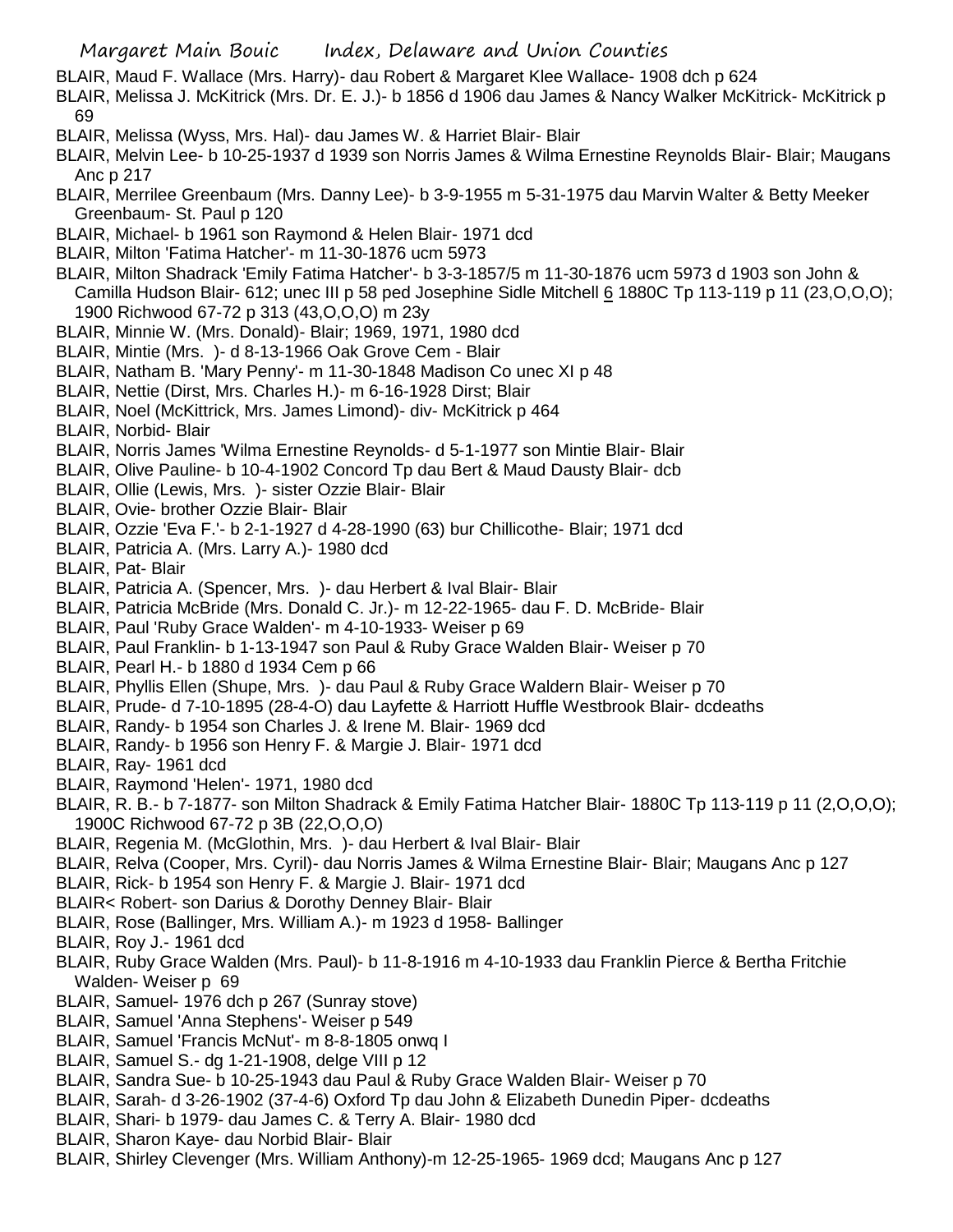- BLAIR, S. S.- 1908 dch p 146, 181
- BLAIR, Steve- son Ozzie & Eva Blair- Blair
- BLAIR, Steven- son George W. & Cora Blair- 1980 dcd (16)
- BLAIR, Suellen (Coffee, Mrs. William B.)- b 1953 m(2) 6-20-1981-dau Harold & Virginia Blair Blair; 1961, 1969 dcd
- BLAIR, Susan (Daniel, Mrs. Joseph Jr.)- dau Darius & Dorothy Denney Blair- Blair
- BLAIR, Susanna (Beal, Mrs. John C.)- m 10-22-1839 Madison Co unec IX p 18
- BLAIR, Tammy- b 1959 ch Henry F. & Margie J. Blair- 1971 dcd
- BLAIR, Terry A. (Mrs. James C.)- 1980 dcd
- BLAIR, Terri Roxann Salmon (Mrs. Charles Allen)- m 6-26-1970 dau Thomas Salmon- Blair
- BLAIR, Thomas- son Darius & Dorothy Denney Blair- Blair
- BLAIR, Thomas 'Elizabeth Flenniken'- Powers p 134, 176
- BLAIR, Timm J.- son John W. & Barbara Blair- Blair; 1991 ucd
- BLAIR, Tina Louise (Wetherell, Mrs. Thomas George)- m 6-1-1985 Blair
- BLAIR, Tonna- b 1968 ch William G. & Mary I. Blair- 1971, 1973,1975, 1979, 1981, 1983 ucd
- BLAIR, Vestal 'Elizabeth Melvin'- m 6-8-1812 Madison Co unec IV p 21
- BLAIR, Virginia (Mrs. Harold)- 1961, 1969, 1971, 1980 dcd
- BLAIR, W.- CCC Brown Tp
- BLAIR, Waldo- son Elmer C. & Mary Anna Adams Blair- Blair
- BLAIR, Walter P. 'Bea u'- b 7-3-1970 d 5-25-1993 son Walter Eldridge & Pat Blair- Blair
- BLAIR, Wendy- b 1968 dau William A. & Jackie J. Bensley Blair- 1980 dcd
- BLAIR, Willard- son Mintie Blair- Blair
- BLAIR, William- 1969 dcd
- BLAIR, Oxfrod Tp 1864 delge VI p 50
- BLAIR, William- son Mintie Blair- Blair
- BLAIR, William Anthony.'Shirley Clevenger' 'Jackie J. Bensley'- b 2-7-1946 m(1) 6-12-1971(2) 12-25-1965 son Norris James & Wilma Ernestine Reynolds Blair- Blair; Alexander; Maugans Anc p 127
- BLAIR, William A. 'Shirley'- 1969 dcd
- BLAIR, William G. 'Mary I.'- 1973, 1975, 1979, 1981, 1983, 1991 ucd
- BLAIR, William J. Jr.- Blair
- BLAIR, William- d 4-27-1891 (63-0-10) Leonardsburg- son James & --Wallace Blair; dcdeaths
- BLAIR, William 'Matilda Leonard'- m 2-19-1854 dcm; Pabst Pion II p 154, 155; hadc p 113
- BLAIR, William (murdered) 12-25-1826 dcga p 38 Del Pat & Fr Chron
- BLAIR, Wilma Ernestine Reynolds (Mrs. Norris)- m 9-15-1933 d 11-29-1974 Oak Grove Cem dau Otis Kimble & Elsie Mae Potts Reynolds Blair; Maugans Anc p 127
- BLAIR, Winifred Isabel Whipple (Mrs. Harry)- dau Edward & Della Lea Whipple- Whipple p 29; 1908 dch p 741 BLAIR, Zola (Mrs. Harold)- dau O. W. Thornton- 1949 ucd
- BLAISDELL, Elizabeth (Mrs. )- Powers Pat p 2
- BLAISDELL, Henry- Powers Pat p 2
- BLAISDELL, Ralph- Powers Pat p 2
- BLAISFORD, Gilbert M.- delge V p 55
- BLAKE, --family of Rosemary Romine #72 unec IX p 30
- BLAKE, ----(Evans, Mrs. Jay)- dau Clifford & Margaret Whitman Blake- Blake
- BLAKE, A. B.- 1880C Claibourne Tp 356-374 p 33 (2,O,Conn,Conn) p 0207
- BLAKE, Adam- unec X p 43
- BLAKE, Adoniram Judson 'Clotilda W. Shur'- b 11-15-1835 m 8-20-1863 1915 uch p 154, 262, 500, 502; 1883 uch V p 149, 576, 594,598, 603, 604, 612, 613, 648 picture; 1877 uca p 21. 90, 92, 93; 1870C Richwood 69-65 p 7 (37); 1880C Richwood 285-301 p 26 (45, O,Conn,Mass) p 203A
- BLAKE, Alice (Weaver, Mrs. )- dau William H. & Emma Wetzel Blake- Blake
- BLAKE, Anna (Spain, Mrs. )- sister George W. Blake- Blake
- BLAKE, Anne Detrick (Mrs. Larry E.)- Blake
- BLAKE, A. S.- 1877 uca p 93
- BLAKE, Becky- b 1957 dau Charles J. & Irene Blake- 1969, 1971 dcd
- BLAKE, Bessie (Robinson, Mrs. James E.)- m 1-25-1882 ucm 7113- dau S. M. & Harriet Parsons Blake- 1883 uch V p 601, 612; 1880C Claibourne Tp 241-255 p 22 (18,O,O,O)
- BLAKE, Betsey Avery (Mrs. James)- 1883 uch V p 612(Betsy) 1877 uca p 92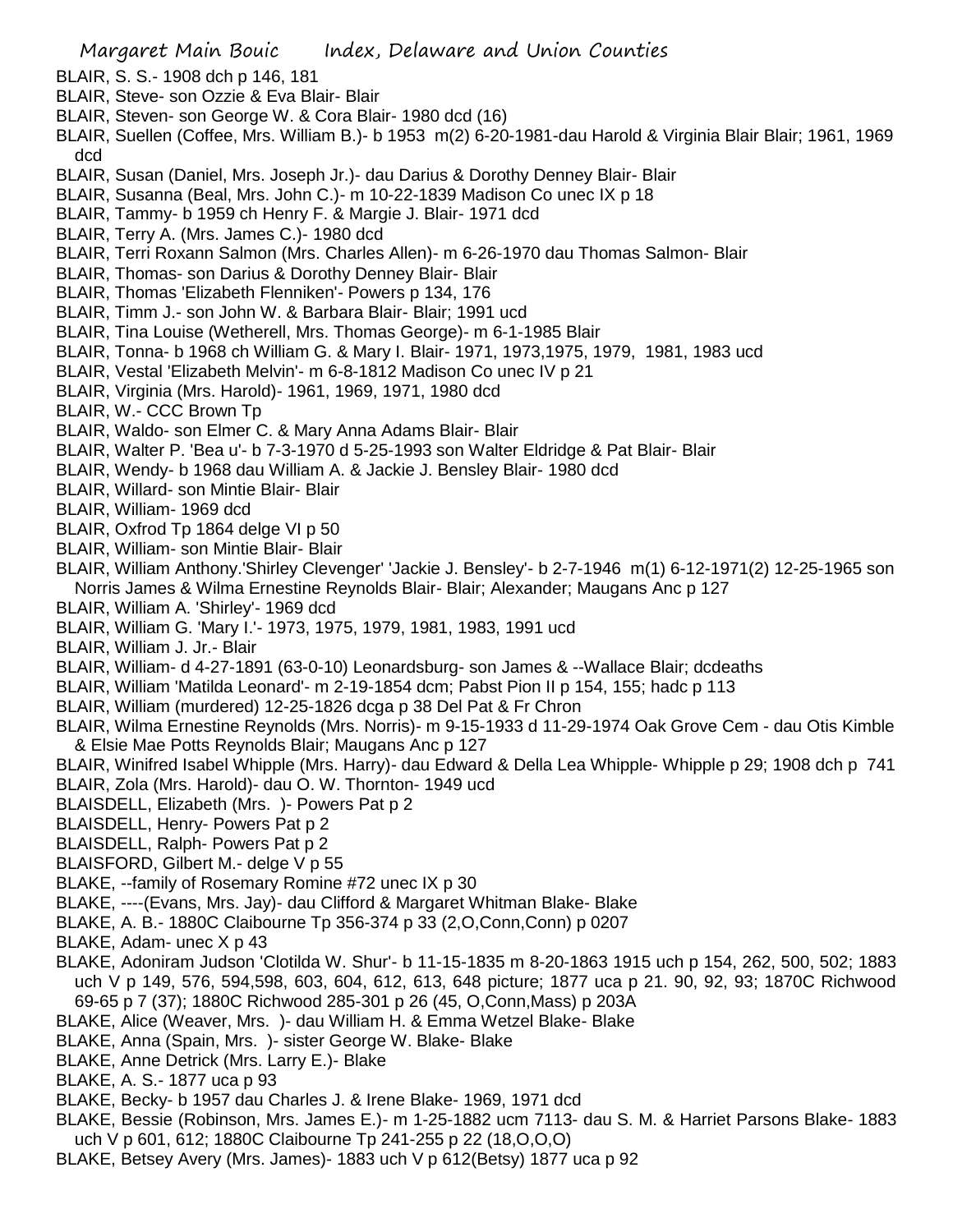BLAKE, Beverly- ch Charles E. & Thelma Blake- 1961 dcd (2)

- BLAKE, Imo Blanche- dau Adonirum Judson & Clotilda W. Shur Blake- 1870C Richwood 69-68 p 7 (1,O); 1880C Richwood 285-301 p 26 (11,O,O,O)
- BLAKE, Brian K. 'Lisa R. Sebastian'- m 9-19-1987 son Paul Blake- Clake
- BLAKE, Byron 'Louisa Impson' m 5-6-1875 ucm 5693- son John Henry & Eloisa Blake- 1883 uch IV p 486; mt 3 p 12; 1850C Union Tp 1318-1336 p 197 (7,O); 1860C Union Tp 537-540 p 75 (17,O);1870C Union Tp 11 p
- 2 (27,O); 1880C Union Tp 51 p 9 (37,O,Vt,Vt) p 067A; 1877 uca p 25, 97; unec XIV p 6
- BLAKE, Byron- son Larry E. Blake- Blake
- BLAKE, Carla- dau Charles W. & Marilyn F. Blake- Blake
- BLAKE, Carie- dau William & Emma J. W(h)etsel Blake- b Dec 1879 1880C Union Tp 113 p 20 (6/12,O,O,Pa)
- BLAKE, Caroline Mathilda Cameron (Mrs. )- dau Joseph & Sarah Reed Cameron- 1985 uch p 75
- BLAKE, Carrie B.- dau A. B. & Mary E. Blake- 1880C Richwood 356-374 p 33 (23,O,O,Mass)
- BLAKE, Carrie Cameron (Mrs. Herbert E.)- m 6-16-1881 ucm 6976
- BLAKE, Carma (Burdette, Mrs. )- b 1956 ch Elmer & Elva Blake- 1961, 1969, 1971 dcd; Blake
- BLAKE, Catherine- b 9- 17-1948 dau David T. & Sarah Weiser Blake- Weiser p 806
- BLAKE, Cathleen (Lowry, Mrs. )- dau Charles W. & Marilyn F. McFarkand Blake- Blake
- BLAKE, Charles- son John Henry & Eloisa Blake- 1850C Union Tp 1318-1336 p 197 (3,O); 1860C Union Tp 537-540 p 75 (13,O); 1870C Union Tp 40 p 6 (23,O); 1870C Union Tp 11 p 2 (22,O); 1880C Union Tp 51 p 8 (33,O,Vt,Vt)
- BLAKE, Charles 'Juanita'- 1961 dcd
- BLAKE, Charles- son Elmer C. & Elva Blake- Blake
- BLAKE, Charles- b 1960 son Charles J. & Irene Blake- 1969, 1971 dcd
- BLAKE, Charles E. 'Thelma'- 1961 dcd
- BLAKE, Charles J. 'Irene M.'- 1969, 1971, 1980 dcd
- BLAKE, Charles- son Sherman M. & Harriet Parsons Blake- 1880C Richwood 241-255 (9,O,O,O)
- BLAKE, Christine- dau Charles & Juanita Blake- 1961 dcd (8)
- BLAKE, Cindy Lugo- dau Charles W. & Marilyn F. McFarkand Blake- Blake
- BLAKE, Clifford H.'Margaret Whitman'- b 1880 d 1964 Claibourne Cem p 90; Blake
- BLAKE, Clotilda W. Shur (Mrs. Adoniram Judson)- m 8-20-1863 dau John Shur- 1883 uch V p 613; 1870C Richwood 69-65 p 7 (26,O)
- BLAKE, S. Comford 'Theodosia Collins'- ped Bess O'Harra Parker 18- unec IX p 69
- BLAKE, Content E. (Rogers, Mrs. George)- m 2-9-1848 dcm
- BLAKE, Cornelia H.- dau T. P. & E. M. d 9-19-1847 (9 mo)- Prospect Cem Powell p 301
- BLAKE, Cynthia A. (Shirk, Mrs. Jonas S.) m 8-29-1867 ucm 4224; m consent unec IV p 10; dau John Henry & Eloisa Blake- 1850C Union Tp 1318-1336 p 197 (1,O); 1860C Union Tp 537-540 p 75 (11,O)
- BLAKE, Cynthia- dau Joseph,Sr. & Nona Taylor Blake- Blake
- BLAKE, Dan- unec VIII p 29
- BLAKE, David T. 'Sarah Weiser'- b 8-23-1921- Weiser p 806
- BLAKE, Deborah- b 1956 dau Charles J. & Irene Blake- 1969, 1971 dcd
- BLAKE, Deborah- dau Joseph Sr. & Nona Taylor Blake- Blake
- BLAKE, Della Marlene (Fain, Mrs. John Frank III)- m 2-26-1977 dau Harold N. Blake Sr.- Blake
- BLAKE, Doris (Stansbery, Mrs. )- dau Elmer C. & Elva Blake- Blake
- BLAKE, Earl A. 'Mary Gertrude Warthman'- b 12-15-1892 Paulding Co m 3-28-1915 d 8-22-1980 Oakdale Cem II p 60 (G-R15-1)-son William A. & Susan Staly Blake Blake;1915 uch p 149; 1949, 1959, 1967,1971, 1973, 1975 ucd
- BLAKE, Edward- dcw Bk 4 p 255(28)
- BLAKE, Eileen (Jennens, Mrs. )- dau Emerson S. & Ruth Blake- Blake
- BLAKE, Elaine (Daniels, Mrs. )- dau Elmer & Elva Blake- Blake; 1961 dcd (13)
- BLAKE, Elizabeth (Dee,Mrs. Jeremiah,Jr.)- b 9-2-1791 NH m 1812 d 5-16-1837 Un Co- du Samuel & Hannah Gilman Blake- from Descendants of Jasper Blake by Carlton Blake, Buechel letter (filed Dee)
- BLAKE, Elizabeth Moodie (Moodie, Mrs. Henry A.) (Mrs. Moses)- b 12-17-1812 m 5-8-1849 ucm 1412; d
- 4-1-1896 Milford Cem Un Al p 28 dau John A. Moodie- dumch p 249; 1850C Union Tp 1329-1347 p 199 (35,O); 1880C Union Tp 132 p 24 (67,Va,Md,Va); 1883 uch V p 574; (82-1894); unec VII p 45, XIII p 19
- BLAKE, Elma S. (Mrs. Ira D.)- 1979 ucd
- BLAKE, Elmer C.(Dutch) 'Elva'- d 6-13-1979 (70) bur Fraiview Mem Park- Blake; 1961, 1969, 1971 dcd
- BLAKE, Eloisa H. (Mrs. John Henry)- d 3-4-1879 (74-11-11) Hathaway Cem Un Al p 82; 1840C Union Tp 584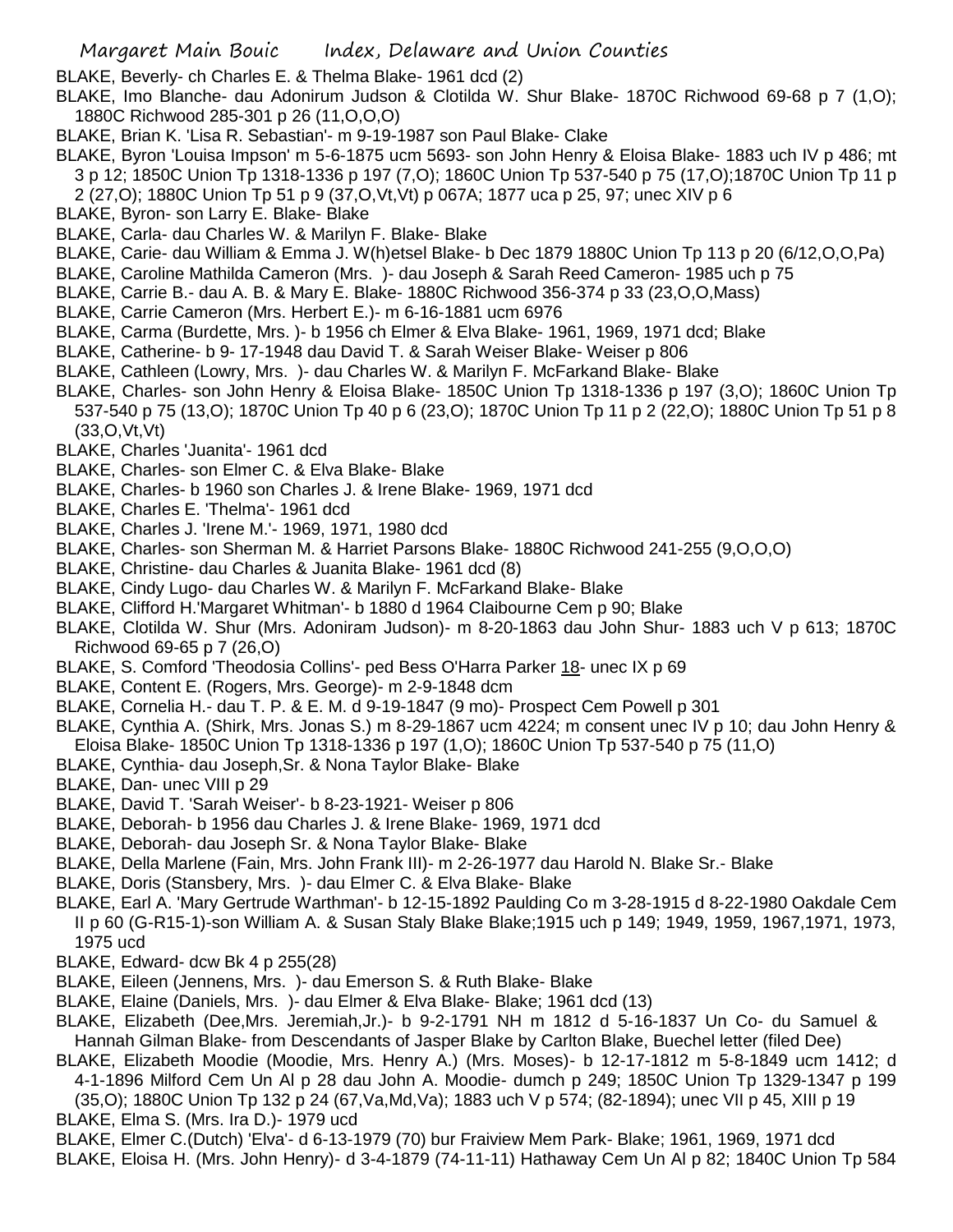Margaret Main Bouic Index, Delaware and Union Counties

(30-40); 1850C Union Tp 1318-1336 p 197 (46, Vt); 1860C Union Tp 537-540 p 75 (56, Vt); 1870C Union Tp 11 p 2

- BLAKE, Elsie (Mrs. John)- 1979 ucd
- BLAKE, Elva G. (Mrs. Elmer C.) -d 9-16-1981 (69)- Blake; 1961, 1969, 1971, 1980 dcd
- BLAKE, Emerson S. 'Ruth blake'- d 10-31-1981 (94) Blake
- BLAKE, Emma W(h)etzel (Mrs. William H.)- m 6-30-1877 ucm 6085; Blake; 1880C Union Tp 113 p 20 (20,Pa,Pa,Pa)
- BLAKE, Eric Franklin- b 10-10-1984 son Marlene Blake-Fain
- BLAKE, Ernestine (Mrs. William)- Blake
- BLAKE, Eugene V. 'Geneva Epps'- son Earl & Gertrude Warthman Blake- Blake
- BLAKE, Eva- dau Byron & Louisa Impson Blake- 1880C Union T 51 p 8 (4,O,O,O); (19-1896) Union Tp uninf p  $\mathsf{Q}$
- BLAKE, Fannie- Milford Cem Un Al p 58
- BLAKE, Floyd N. 'Marilyn'- 1971, 1973, 1981, 1983 ucd
- BLAKE, Francis Whitney- b 1913 ch William E. & Leona Ethel Hounson Blake- Nash p 264
- BLAKE, Gar(r)y 'Sharon'- son Elmer C. & Elva Blake- Blake;1961, 1980 dcd
- BLAKE, Garry Wayne b 1970 son Garry & Sharon Blake- 1980 dcd- engagged to Violet Jane Robinson
- BLAKE, Geneva Epps (Mrs. Eugene V.)- dau John Epps- Blake
- BLAKE, Geneva (James, Mrs. )- dau John M. & Ocie Rhoades Blake- Blake
- BLAKE, George- son John Henry & Eloisa H. Blake- 1840C Union Tp 584 (5-10) 1850C Union Tp 1318-1336 p 197 (16,O) Milford Cem Un Al p 58
- BLAKE, George Washington- opc452; d 5-29-1962- Blake
- BLAKE, Grace- 1980 dcd
- BLAKE, Gracie I.- dau Sherman M. & Harriet Parsons Blake- 1883 uch V p 612; 1880C Richwood 241-255 (14,O,O,O)
- BLAKE, Grace P.- 1880C Claibourne Tp p 0202
- BLAKE, Hamilton- 1850C Union Tp 1318-1336 p 197 (5,O)
- BLAKE, Mary Gertrude Warthman (Mrs. Earl A.)- b 9-7-1896 Ill m 3-28-1915 d 4-3-1979 Oakdale Cem II p 60 (G-R15-1)- dau James B. & Susan Terry Warthman- Blake;1949, 1959, 1967, 1971, 1973, 1975 ucd
- BLAKE, Mrs. H.- 1877 uca p 44
- BLAKE, Hannah (Dee, Mrs. Jermeiah,Jr.)- b c 1789 m 1809 d 2-17-1811 dau Samuel & Hannah Gilman Blake from "Descendants of Jasper Blake by Carlton Blake- Buechel letter, filed Dee
- BLAKE, Hannah Gilman (Mrs. Samuel)- Buechel letter
- BLAKE, Hannah- dau John Henry & Eloisa Blake- 1850C Union Tp 1318-1336 p 197 (5,O); 1860C Union Tp 619-625 p 86 (15,O)
- BLAKE, Harold N.- son George W. Blake- Blake
- BLAKE, Harriet Jane Parsons (Mrs. Sherman M.)- m 1857- dau Edward & Clementine Janes Parsons-MR-DAR; 1883 uch V p 612
- BLAKE, Harry- brother George W. Blake- Blake
- BLAKE, Harry- son S. M. & Harriet Parsons Blake- 1883 uch V p 612
- BLAKE, H. E.- 1880C Claibourne Tp p 207A Richwood 365-384 (30,O,Conn,Conn)
- BLAKE, Helen J. (Mrs. Roger)- 1969, 1971, 1980 dcd
- BLAKE, Helen J.- 1980 dcd
- BLAKE, Henry H.-b 9-24-1887 d 9-21-1977 bur Milford son William H. & Emma Wetzel Blake- Blake; 1959, 1967, 1971, 1973 ucd
- BLAKE, Henry A. 'Melissa Carter'- m 3-26-1868 ucm 4360
- BLAKE, Henry. W.'Mary Jane Courtney'- b 6-19-1833 m 7-24-1855 d 3-7-1867(34-8-18) bur Milford Un Al p 19;son John Henry & Eloisa Blake- 1840C Union Tp 584 (5-10); 1850C Union Tp 1318-1336 p 197 (18,O); 1860C Union Tp 678-684 p 94 (27, Vt)- 1883 uch IV p 473, 541, V p 201; 1877 uca p 97
- BLAKE, Herbert E. 'Carrie Cameron'- m 6-16-1881 ucm 6976
- BLAKE, Ida H. (Argo, Mrs. George)- m 2-19-1880 ucm 6663; 1870C Union Tp 170-169 p 20 (7,O)
- BLAKE< Imo B.- dau Adoniram Judson & Clotilda Shur Blake- 1880C Richwood 285-301 p 26 (11,O,O,O)
- BLAKE, Ira D. 'Elma S.'- son Zetta Blake- Blake; 1975, 1979 ucd
- BLAKE, Irene M. (Mrs. Charles)- Blake; 1969, 1971, 1980 dcd
- BLAAK, James- 1835 men 13 #24 17 Burlin Tp (Added here to check)
- BLAKE, James K. P- son J. P. & E d 5-5-1849 (1-7-22) Prospect Cem Powell p 301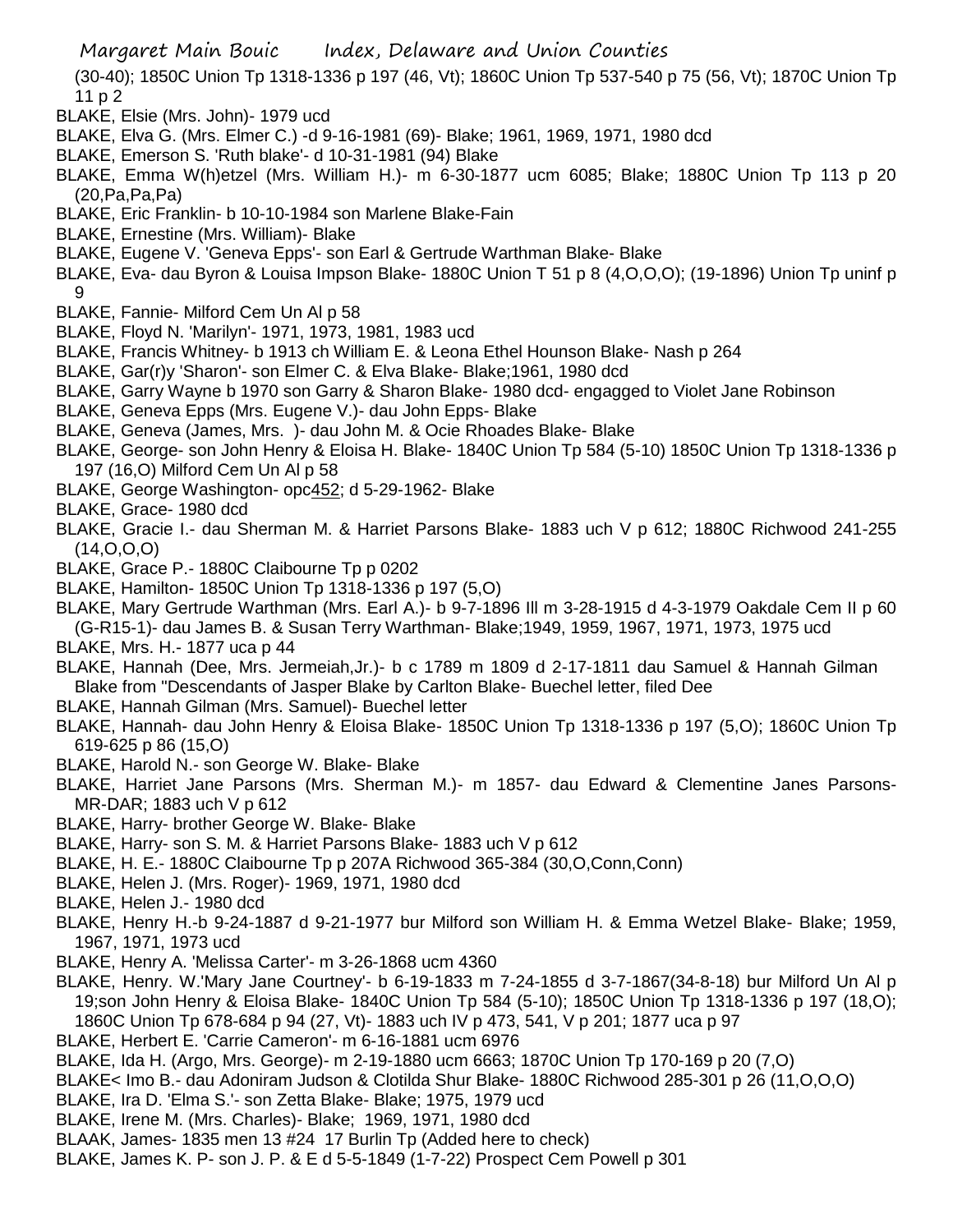- BLAKE, James T.- son Adoniram Judson & Clothilds W. Shur Blake- 1870C Richwood 69-65 p 7 (3,O)
- BLAKE, James- youngest son of Theophilus & Hannah Gilman Blake- d Civil War- Buechel letter, filed Dee
- BLAKE, Jane- dau Moses & Elisabeth Moodie Blake- 1850C Union Tp 1329-1347 p 199 (4/12,O)
- BLAKE, Jeffery- son Joseph,Sr. & Nona Taylor Blake- Blake
- BLAKE, Jennie E.(Walke, Mrs. Arthur W.)- m 7-23-1868 ucm 4406
- BLAKE, Jesse- 1883 uch IV p 457
- BLAKE, Jesse- female- uninf p 8 Union Tp to Children's home 1897
- BLAKE, J. H.- 1877 uca p 44
- BLAKE, J. S.- 1915 uch p 161l 1883 uch III p 393, 402, 591, 592, V p 601, 602
- BLAKE, John- son Adoniram Judson & Clotilde W. Shur Blake- 1870C Richwood 69-65 p 7 (6,O); 1880C Richwood 285-301 p 26 (15,O,O,O)
- BLAKE, John Henry 'Eloysa'- d 5-5-1881 (76y 18d) Hathaway Cem; 1840C Union Tp 584 (30-40); 1850C Union Tp 1318-1336 p 197 (45, Vt) 1860C Union Tp 537-540 p 75 (55, Vt); 1870C Union Tp 11 p 2 (66, Vt); 1880C Union Tp 51 p 8 (75, Vt.NH,NH); 1883 uch V p 201
- BLAKE, John- 1860C Union Tp 617-623 p 86 (19,O)
- BLAKE, John 'Elsie- 1979 ucd
- BLAKE, John Hamilton- b8-31-1878 son Byron & Louisa Impson Blake- u c births- unec XIV p 6
- BLAKE, John M. 'Ocie V. Rhoades'- b 5-7-1892 d 3-5-1927 bur Milford Center-Un Al p 74- son William H. & Emma Wetzel Blake- Blake; 1959, 1967, 1971, 1973, 1975 ucd
- BLAKE, John T. 'Maria L. McKeever'- m 12-30-1860 ucm 2124;d 4-5-1863- son John Henry & Eloisa Blake-1883 uch IV p 485, 500; 1850C Union Tp 1318-1336 p 197 (9,O)
- BLAKE, Joseph,Sr. 'Nona Taylor'- b 1-3-1936 Ala d 1-8-1990 (54) Oak Grove Cem son Regis Blake- Blake
- BLAKE, Joseph,Jr.- son Joseph, Sr. & Nona Taylor Blake- Blake
- BLAKE, Juanita (Mrs. Charles)- 1961 dcd
- BLAKE, Judith Eileen (Adams, Mrs. Steven Kelly)- b 3-1-1942 m 8-23-1962 dau Kenneth & Margaret Rausch Blake- Blake, Adams; 1949 ucd; St. Paul p 82
- BLAKE, Judy- b 3-1-1942 dau Margaret Rausch Blake- Rausch 113621 III p 261
- BLAKE, Julius- 1880C Union Tp 152 p 25 (39,O,Vt,Vt)
- BLAKE, Karl-Powell p 377
- BLAKE, Kathleen (Fleming, Mrs. Chester Eli)- m 8-28-1913 Giffen (16774)
- BLAKE, Katrina- b 1968 dau Garry & Sharon Blake- 1980 dcd
- BLAKE, Kenneth R. 'Margaret Rausch'- b 12-27-1918 m 7-1-1939 son Earl & Mary Gertrude Warthman Blake-1949 ucd; Blake; St. Paul p 82
- BLAKE, Kimberly L. (Weissman, Mrs. David J.)- m 7-4-1987 dau William & Ernestine Blake- Blake
- BLAKE, Larry E. 'Anne Detrick'- b 6-6-1939 d 1-8-1977 bur Elida, O.- son Eugene V. & Geneva Epps Blake- bu
- BLAKE, Layton(Laten)- b 1857 d 1940 Milford Cem Un Al p 19- son Henry W. & Mary Jane Blake- 1883 uch V p 327; 1860C Union Tp 678-683 p 94 (3,O); 1870C Milford 8 p 1 (13,O)
- BLAKE, Leona Ethel Hounson (Mrs. William E.)- b 12-10-1890 m 6-11-1912 dau William & Sophia Strickland Hounson- Nash 264
- BLAKE, Lewis (Louis J.)- 1915 uch p 199; 1883 uch V p 597
- BLAKE, Lisa R. Sebastian (Mrs. Brian K.)- m 9-19-1987 dau Herbert Sebastian Blake- Blake
- BLAKE, Lloyd L.- b 1883 d 1956 Oakdale Cem II p 58 (G-R14-3)
- BLAKE, Lorraine (Williams, Mrs. )- dau Elmer C. & Elva Blake- Blake
- BLAKE, Louisa Impson (Mrs. Byron)- m 5-6-1875 ucm 5693- Milford Cem Un Al p 58; mt 3 p 2; unec XIV p 6; 1880C Union Tp 51 p 8 (23,O,O,O)
- BLAKE, Lucy (Parker, Mrs. William)- b c 1822 dau S. Comfort & Theodosia Collins Blake- ped Bess O'Harra Parker9- unec IX p 69
- BLAKE, Margaret (Mrs. Kenneth)- 1949 ucd
- BLAKE, Margaret Rausch) (Mrs. Kenneth)- b 5-8-1922 m 7-1-1939 dau Walter George & Lillian Renner Rausch- Rausch 11362 II p 261, III 261; St. Paul p 82
- BLAKE, Margaret Z. Whitman (Mrs. Clifford H.)- b 10-21-1878 m 1901 d 10-30-1961 bur Claibourne p 90- dau Joshua & Mary Baldwin Whitman- Blake
- BLAKE, Maria L. McKeever (Mrs. John T.)- m 12-30-1860 ucm 3124
- BLAKE, Maria (Moody, Mrs. Albert)- m 5-15-1864 ucm 3589
- BLAKE, Marilyn (Mrs. Floyd N.)- 1971, 1973, 1981, 1983 ucd
- BLAKE, Marilyn F. McFarkand (Mrs. Charles W.)- d 9-30-1984 (55)- Blake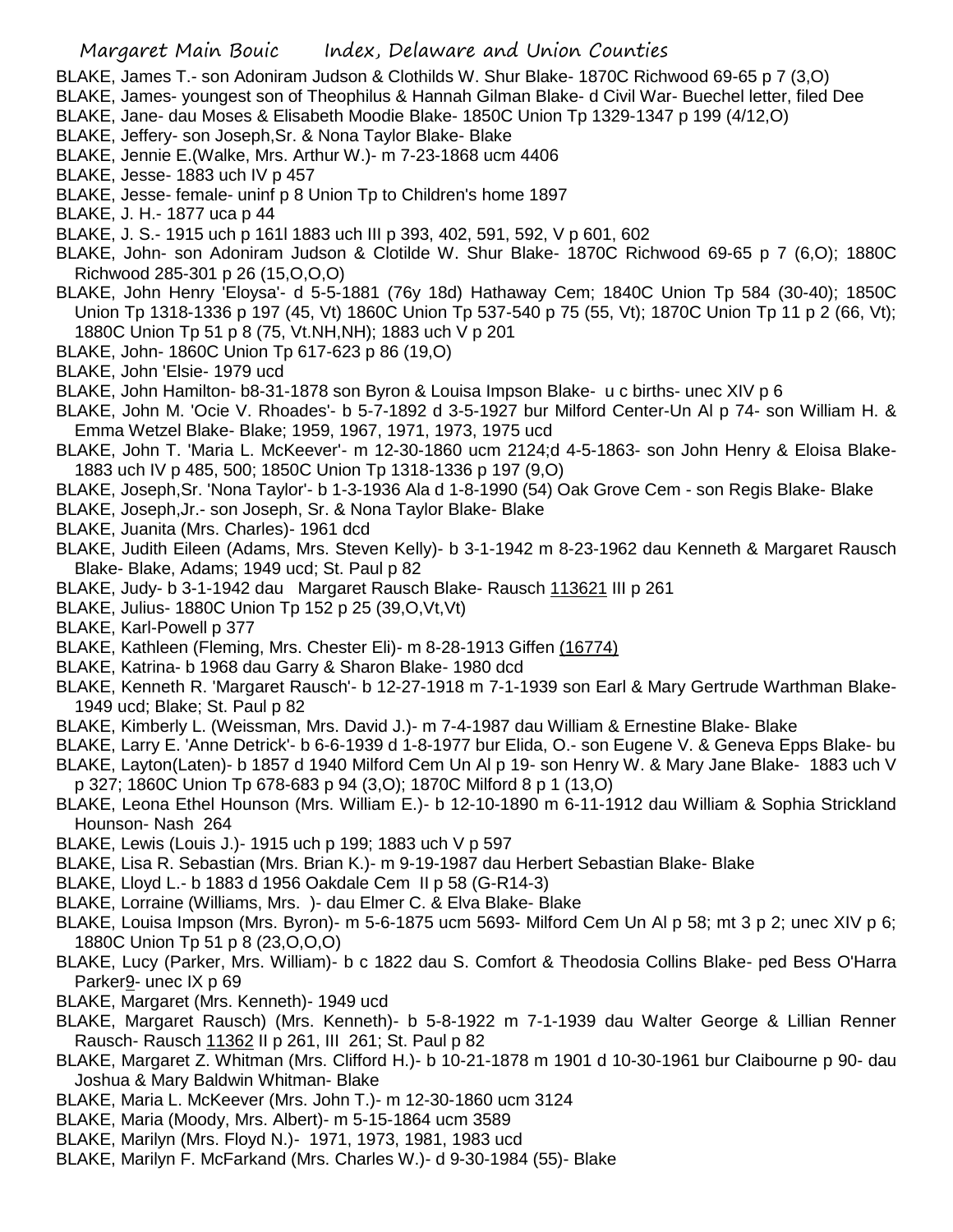BLAKE-FAIN, Marlene- Blake

- BLAKE, Mark- son Charles & Juanita Blake- 1961 dcd (11)
- BLAKE, Mary Adams (Mrs. Theophilus)- b 4-12-1800 Canada m 3-6-1822 d 2-1/4-1880 (79)- dau Andrew & Rachel Froom Adams- Buechel letter, filed Dee
- BLAKE, Mary- dau John Henry & Eloisa Blake- 1840C Union Tp 584 (5-10); 1850C Union Tp 1318-1336 p 197 (19,O);
- BLAKE, Mary E. (Mrs. A. B.)- 1880C Richwood 356-374 p 33 (42, Mass, Mass,Mass)
- BLAKE, Mary E. (Cushman, Mrs. )- b 4-16-1883 m 1903 d 2-26-1966 dau William H. & Jane Wetzel Blake-Cushman; 1900C Darby Tp 139-145 p 7A (16,O,O,O)
- BLAKE, Mary Gardner (Mrs. Norman)- m 4-5-1860 ucm 3018; 1860C Union Tp 594-595 p 83 (27, Vt)
- BLAKE, Mary J.- 1880C Union Tp p 080A
- BLAKE, Mary Jane Courtney (Mrs. Henry W.)- b 1837 m 7-2-1855 d 1919 Milford Cem Un Al p 19;dau John W. & Jane Keff Courtney- 1883 uch V p 201; 1877 uca p 25; 1870C Milford 8 p 1 (32,O)
- BLAKE, Mary Jane Tanner (Mrs. )- b 8-21-1894 d 10-30-1974 bur Claibourne Cem p 105dau Harvey & Almedia Ann Lloyd Tanner- Blake
- BLAKE, Mary (Krugan, Mrs. Hiram)- m 5-8-1849 ucm 1411; unec XIII p 19
- BLAKE, Mary Lou- niece of Sherman M. Blake- 1880C Richwood 241-255 p 22 (28,O,Conn,Mass)
- BLAKE, Mary (Matheny, Mrs. )- dau John M. & Ocie Rhoades Blake- Blake
- BLAKE, Mary Scott (Mrs. William)- m 4-31-1836 Madison Co unec VII p 24
- BLAKE, Melissa Carter (Mrs. Henry A.)- m 3-26-1868 ucm 4360
- BLAKE, Mendy- ch Floyd N. & Marilyn Blake- 1971 dcd; 1973, 1981, 1983 ucd
- BLAKE, M. H.- 1877 uca p 39
- BLAKE, Michael- b 1978 son Peggy R. Blake- 1980 dcd
- BLAKE, Michael- ch Floyd N. & Marilyn Blake- 1973, 1981, 1983 ucd
- BLAKE, Michele- b 1970 ch Floyd N. & Marilyn Blake- 1971 dcd; 1973, 1981, 1983 ucd
- BLAKE, Moses 'Elizabeth Moodie'- m 5-8-1849 ucm 1412 d 1-19-1883 (54-9-18) Milford Cem Un Al; dumch p 429; 1883 uch IV p 512; 1877 uca p 97;1840C Union Tp 584 (10-15) 1850C Union Tp 1329-1347 (21,O); 1850C Union Tp 1318-1336 p 197 (21, Vt); 1880C Union Tp 132 p 24 (51, Vt,Vt,Vt) p 0076; unec VII p 45, XIII p 19
- BLAKE, Nancy (Phillips, Mrs. Seth)- b 2-15-1803 Vt m 6-3-1821 d 4-28-1840 Milford- dau Samuel & Hannah Gilman Blake- from "Descendants of Jasper Blake" by Carlton Blake- Buechel letter
- BLAKE, Neil(Neal)- son Elmer & Elva Blake- Blake; 1961 dcd (17)
- BLAKE, Neillie I.- dau A. B. & Mary E. Blake- 1880C Richwood 356-374 p 33 (16, Mich,O,Mass)
- BLAKE, Nellie Lucille (McKittrick, Mrs. Max Allen)- b 1915 m 10-24-1943- McKitrick p 272
- BLAKE, Nick- b 1970 son Helen J. Blake- 1980 dcd
- BLAKE, N. M.- 1883 uch V p 512
- BLAKE, N. N.- 1883 uch V p 197; 1877 uca p 97
- BLAKE, Nola Jean (Collins, Mrs. )- dau Elmer C. & Elva Blake- Blake
- BLAKE, Nona Taylor, Mrs. Joseph,Sr.- Blake
- BLAKE, Norman 'Mary Gardner'- m 4-5-1860 ucm 3018; 1860C Union Tp 594-595 p 83 (27, Vt)
- BLAKE, Ocie V.Maddox ( Rhoades, Mrs. George) (Mrs. John M.)- b 4-19-1898 d 8-19-1987 Milford Cem Un Al p 74; dau Charles & Elizabeth Stultz Maddox- 1967, 1971, 1973, 1975, 1981, 1983 ucd; Blake
- BLAKE, Oliver Burke- son Clifford & Margaret Whitman Blake- Blake
- BLAKE, Ollie (Mitchell, Mrs. William B.)- dumch p 216
- BLAKE, Ollie L.- dau Henry W. & Mary J. Courtney Blake- 1883 uch V p 201; 1870C Milford 8 p 1 (6,O); 1880C Milford 37 p 33 (16, O,Vt,Pa)
- BLAKE, Osborne 'Zetta'- 1949, 1959, 1967 ucd
- BLAKE, Patricia- dau Kenneth & Margaret Blake- 1949 ucd
- BLAKE, Patricia (Galbraith, Mrs. Harold R.)- b 1-18-1944 m 3-14-1964 dau Kenneth & Margaret Rausch Blake-Rausch 113622 III p 260; St. Paul p 82
- BLAKE, Patrick- 1880C Milford 83 p 38 (30, Irel, Irel, Irel)
- BLAKE. Paul- son Regis Blake- Blake
- BLAKE, Penny- b 1962 ch Charles J. & Irene Blake- 1971 dcd
- BLAKE, Peggy R.- b 1960 dau Charles J. & Irene Blake- 1969, 1971, 1980 dcd
- BLAKE, Rae- ch Charles & Juanita Blake- 1961 dcd (6)
- BLAKE, Randy- b 1954 son Charles E. & Thelma Blake- 1961, 1971 dcd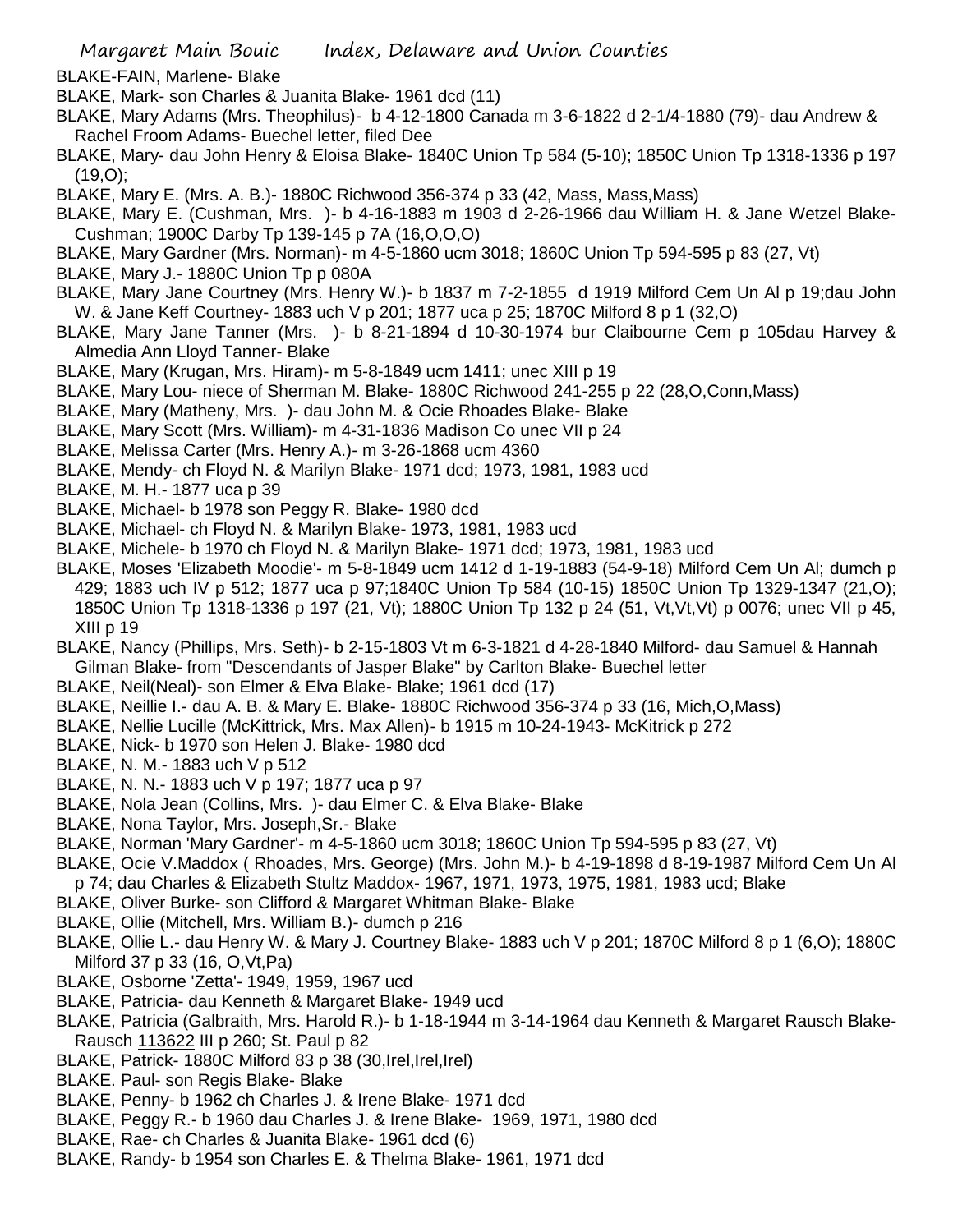- BLAKE, Regis- Blake
- BLAKE, Ricardo- son Joseph,Sr. & Nona Taylor Blake- Blake
- BLAKE, Robert- son Paul Blake- Blake
- BLAKE, Roberta (Pounds, Mrs. )- dau Elmer C. & Elva Blake- Blake
- BLAKE, Roger- son Elmer & Elva Blake- Blake; 1961 dcd (15), 1971, 1980 dcd
- BLAKE, Roger 'Helen'- son Floyd N. & Marilyn Blake- 1969, 1971 dcd; 1973, 1981, 1983 ucd
- BLAKE, Ronald- son Eugene V. & Geneva Epps Blake- Blake
- BLAKE, Ruth (Mrs. Emerson S.)- d 1962- Blake
- BLAKE, Ruth (Landis, Mrs. Charles)- Buechel letter, filed Dee
- BLAKE, Ryan- b 1972 son Helen J. Blake- 1980 dcd
- BLAKE, Sallie D.- 1976 dch p 170
- BLAKE< Sameul- 1870C Union Tp 52 (30,O)
- BLAKE, Samuel H.- d 7-21-1864- 1883 uch IV p 471, 473;1840C Union Tp 584 (-5);1850C Union Tp 1318-1336 p 197 (13,O) 1860C Union Tp 619-625 p 87 (24,O);son John Henry & Eloisa Blake; Un Al p 16; 1877 uca p 97
- BLAKE, Samuel 'Hannah Gilman'- b 9-16-1764 NH m(1) 10-25-1785 d 6-29-1838 Vt. (74-9-13) son Samuel & Mary Beard Blake- Buechel letter
- BLAKE, Sandy- b 1955 ch Charles J. & Irene Blake- 1969, 1971 dcd
- BLAKE, Sarah Weiser (Mrs. David T.)- b 12-25-1924 dau Charles John Jr. & Dorothy Reeves- Weiser p 806
- BLAKE, Scott- b 1969 son Floyd N. & Marilyn Blake- 1971 dcd; 1973, 1981, 1983 ucd
- BLAKE, Sharon (Mrs. Garry)- 1980 dcd
- BLAKE, Sherman M.'Harriet Jane Parsons'- b 4-3-1831 m 1857- son James & Betsey Avery Blake- 1915 uch p 154, 502; 1883 uch V p 592. 598, 603, 604, 612; 1877 uca p 92, 93; MR-DAR p 16; 1880C Tp 241-255 p 201A (49,O,Cann,Mass)
- BLAKE, Susan Staly (Mrs. William A.)- Blake
- BLAKE, Sylvia T.- dau S. M. & Harriet Parsons Blake- 1883 uch V p 612; 1880C Richwood 241-255 (7,O,O,O)
- BLAKE, Taylor R.- son Henry W. & Mary J. Courtney Blake- 1883 uch V p 201
- BLAKE, Teresa Grier- b 1-18-1954 dau David T. & Sarah Weiser Blake- Weiser p 806
- BLAKE, Thelma (Mrs. Charles E.)- 1961 dcd
- BLAKE, Theodosia Collins (Mrs. S. Comfort)- ped Bess O'Harra Parker 19- unec IX p 69
- BLAKE, Theopnilus 'Mary Adams'- b 3-29-1799 Vt m 3-6-1822 d 9-5-1864 son Samuel & Hannah Gilman Blake= Buechel letter- filed Dee
- BLAKE, Thomas- Nash p 62
- BLAKE, Thomas- 1880C Milford 83 p 38 (36, Irel, Irel, Irel)
- BLAKE, Troy- b 1976 son Garry & Sharon Blake- 1980 dcd
- BLAKE, Vonda- b 1959 ch Charles J. & Irene Blake- 1969, 1971 dcd
- BLAKE, Walter M. (sheriff)- Powers p 315
- BLAKE, Wendy- dau Larry E. Blake- Blake
- BLAKE, Wilda (Evans, Mrs. Jay D.)- b 7-12-1908 m 12-27-1928 d 11-21-1982 dau C. H. & Margaret Whitman Blake- Blake; evans
- BLAKE, William- 1835 men 13 #24 p 17 Burlin Tp
- BLAKE, William- 1880c Union Tp p 0074
- BLAKE< William- unec VIII p 29
- BLAKE, William A. 'Susan Staly'- b 1853 d 1939 Oakdale Cem II p 58 (G-R14-3)
- BLAKE, William E. 'Leona Ethel Hounson'- Nash 264
- BLAKE, William 'Ernestine'- Blake
- BLAKE, William H. 'Emma W(h)etzel'- m 6-30-1877 ucm 6085
- BLAKE, William J.- b 1868 d 1869 Milford Cem Un Al p 19
- BLAKE, William 'Mary Scott'- m 4-31-1836 Madison Co unec VII p 24
- BLAKE, W. M.- 1883 uch IV p 469
- BLAKE, Zetta B (Mrs. Osborne) d 3-2-1979 (95) bur Eatlawn- Blake; 1949, 1959, 1967 ucd; 1980 dcd
- BLAKELEE, Henry H.- 1908 dch p 388
- BLAKELEY, Anna Mosher (Mrs. Theodore F.)- dau David & Phebe Buck Mosher- 1908 dch p 424, 779; dumch p 467; Sunbury p 59
- BLAKELEY, Hannah Kingman (Mrs. Robert)- dau Joseph Kingman- 1908 dch p 778
- BLAKELEY, Harry- 1880c Berkshire Tp p 424C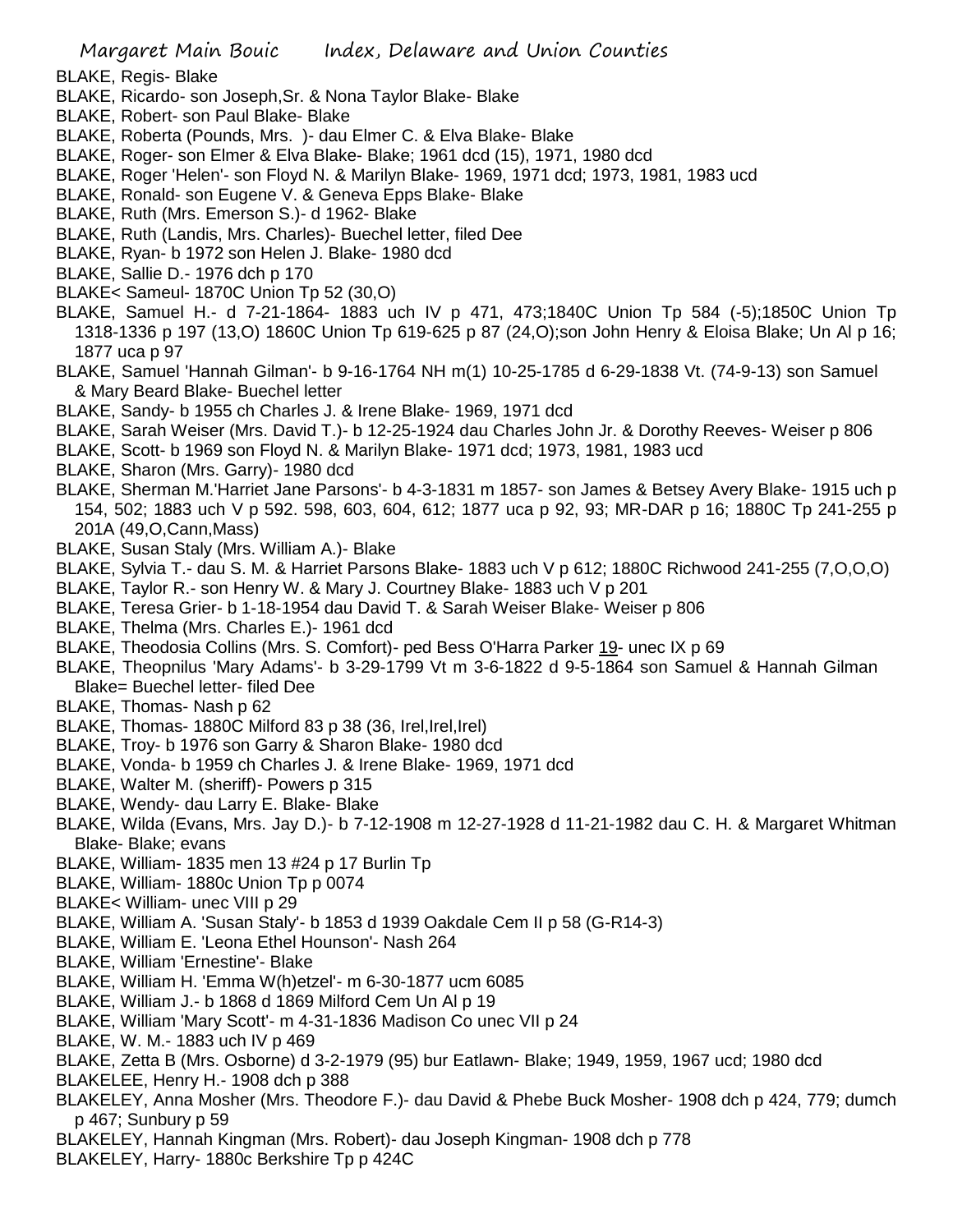BLAKELEY, Jane Talbert (Talbot)(Mrs John)- b 1800 d age 42 dau Thomas Talbert- dumch p 149, 245

- BLAKELEY, John 'Jane Talbert'- b 1901 d age 83- dumch p 149, 245
- BLAKELEY, Letitia (Coe, Mrs. Nathan)- dau John & Jane Talbert Blakeley- dumch p 245
- BLAKELEY, Letitia Russell (Mrs. William)- dumch p 245
- BLAKELEY, Mary (Miller, Mrs. )- dau John & Jane Talbot Blakeley- dumch p 245
- BLAKELEY, Nancy (Livenspire, Mrs. dau John & Jane Talbot Blakeley- dumch p 245
- BLAKELEY, Perry- son Robert & Hannah Kingman Blakeley- 1908 dch p 778; Sunbury p 143, 144
- BLAKELEY, Robert 'Hannah Kingman'- son Thomas & Rosina Richards Blakeley- 1908 dch p 778; hadc 36 (1849 Lincoln Tp); delge V p 300
- BLAKELEY, Rosanna (Stiner, Mrs. Joshua)- m 10-16-1839 dcm (Blakely)
- BLAKELEY, Rosina Richards (Mrs. Thomas)- d 1-26-1870 (80) Stiner's Corners Cem- Powell p 330; 1908 dch p 778
- BLAKELEY, Ruth (Newson, Mrs. John)- b 4-14-1822 dau John & Jane Talbot Blakeley- dumch p 149, 245
- BLAKELEY, Sally (Hart, Mrs. William)- m 10-8-1846 dcm
- BLAKELEY, Sarah J. (Meredith, Mrs. )(McCracken, Mrs. John)- dau John & Jane Talbot Blakeley- dumch p 244, 245
- BLAKELEY, Susan (Corwin, Mrs. )- dau John & Jane Talbot Blakeley- dumch p 245
- BLAKELEY, Theodore F. 'Anna Mosher'- son Robert & Hannah Kingman Blakeley- 1908 dch p 424, 437, 778; dumch p 467; 1880c Berkshire Tp p 425A; Sunbury p 143, 158
- BLAKELEY, Thomas- 1908 dch p 778
- BLAKELEY, William 'Letitia Russell'- dumch p 149, 245
- BLAKELY,---- Sunbury p 25
- BLAKELY, Carol L.- b 2-14-1938 d 7-11-1981 Jerome IOOF D J p 110
- BLAKELY, Margaret (Rhoads, Mrs. Jacob)- m 1846 delge V p 24
- BLAKELY, S.- 1840C Union Tp 625 (30-40)
- BLAKEMAN, Edward B. 'Elizabeth'- d 12-29-1969 (73) bur Newhouse Cem- Blakeman; 1969 dcd
- BLAKEMAN, Elizabeth (Mrs. Edward)- d 7-5-1969 (61) bur Newhouse Cem- Blakeman; 1969 dcd
- BLAKEMAN, (Wintz, Mrs. Orville)- dau Edward & Elizabeth Blakeman- Blakeman
- BLAKENEY, James 'Mary Drennan;- McKitrick p 65
- BLAKENEY, Martha (McKitrick, Mrs. Alexander)- m by 1797 dau James & Mary Drennan Blakeney- McKitrick p 64, 65
- BLAKENEY, Mary Drennan (Mrs. James)- dau Joseph & Mary Boyd Drennan- McKitrick p 65
- BLAKENSHIP, Amanda Wright(Mrs. Ruben)- dau Samuel & Elizabeth Freshwater Wright Blakenship-Freshwater p 176
- BLAKENSHIP, Andrew 'Henrietta Wright'- Freshwater p 176
- BLAKENSHIP, Henrietta Wright (Mrs. Andrew)- dau Samuel & Elizabeth Freshwater Wright Blakenship-McKitrick p 176
- BLAKENSHIP, Ruben 'Amanda Wright'- Freshwater p 176
- BLAKER, Frances (Myers, Mrs. Dana)- m 8-16-1916 Bean (112366); Graham (18(12)6)
- BLAKER, Mary (Hamilton, Mrs. J. D.)- m 12-10-1854 ucm 2207 mt 12-13-1854; unec VI p 27
- BLAKESLEE, Fred Wilson- son George E. & Jean Carolyn Humphreys Blakeslee- Blakeslee
- BLAKESLEE, Prof. G.- wsc Grah p 54
- BLAKESLEE, George E. 'Jean Carolyn Humphreys'- m 6-9-1947 Blakeslee; dpc 78, 94, 95, 102, 112
- BLAKESLEE, George Edward Jr.- son George E. & Jean Carolyn Humphries Blakeslee- Blakeslee
- BLAKESLEE, Helen Alice (Holbomb, Mrs. Silas Raymond)- m 2-11-1920- Weiser p 34
- BLAKESLEE, Helen b 1886 d 11-19 1886(3m) dcdeaths; Oak Grove Cem Powell p 427
- BLAKESLEE, James Oliver- son George E. & Jean Carolyn Humphryes Blakeslee- Blakeslee
- BLAKESLEE, Jean Carolyn Humphreys (Mrs. George)- m 6-9-1947 dpc p 95; Blakeslee
- BLAKESLEE, J. H.- b 10-19-1892- son J. W. & Carnela Smith Blakeslee- dcb
- BLAKESLEE, John Robert- son George E. & Jean Carolyn Humphreys Blakeslee- Blakeslee
- BLAKESLEE, Richard Judson- son George E. & Jean Carolyn Humphreys Blakeslee- Blakeslee; engaged to Jacqueline Badgley
- BLAKESLEE, Ruth Josephine- b 7-14-1892 Delaware Town dau Samuel H. & Ida Bermington Blakeslee- dcb
- BLAKESLEE, Theodore Louise- 1908 dch p 233
- BLAKESLER, Helen E.- b 8-19-1886 Delaware Town dau S.H. & Ida L. Bevington Blakesler- dcb
- BLAKESLEY, Edna May- b 8-10-1893 Delaware dau S. H. & Ida Bevington Blakesley- dcdeaths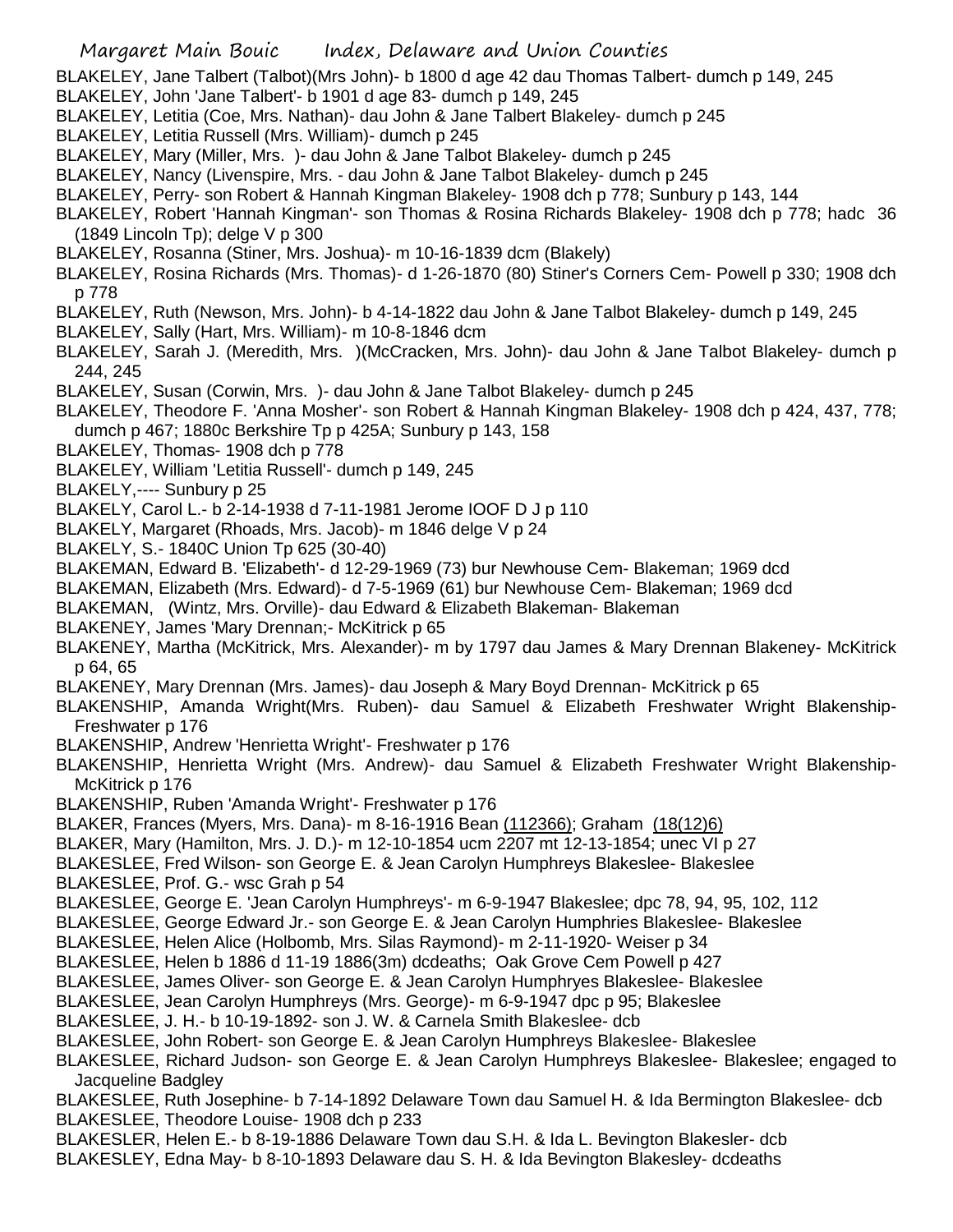- BLAKESLEY, Helen (Leppert, Mrs. Donald)- Maugans Anc p 131
- BLAKESLIE, Jerusha (Cole, Mrs. James)- dumch p 377/ MR-DAR p 15
- BLALOCK, Cheryl Sue (Shade, Mrs. David Allen)- b 4-21-1949 m 8-29-1970 Cowgill p 43
- BLALOCK, Edward 'Nancy Jane Smith'- m 8-17-1852 ucm 1841, m permiss.unec VII p 57; 1860C Washington Tp 1521-1530 p 206 (31,O)
- BLALOCK, Eleanor L. (Mrs. Paul L.)- 1980 dcd
- BLALOCK, Mary Cahoon (Mrs. Merida)- m 9-26-1816 unec IV p 29
- BLALOCK, Merica 'Mary Cahoon'- m 9-26-1816 unec IV p 29
- BLALOCK, Nancy Jane Smith (Mrs. Edward)- m 8-17-1852 ucm 1841 m Per. unec VII 57; 1860C Washington Tp 1521-1530 p 206 (25,O)
- BLALOCK, Paul L. 'Eleanor L.'- 1980 dcd
- BLALVE?, Edward 'Nancy J.'- 1860C Washington Tp 1438-1448 p 95 (32,O)
- BLALVE?, Nancy J. (Mrs. Edward)- 1860C Washington Tp 1438-1448 p 95 (27,O)
- BLAMER, Alice (Gorsuch, Mrs. C. P.)- b 1856 m 5-2-1878- dau John & Catharine Blamer- 1880 dch p 830
- BLAMER, Bruce D.- son Lyle Blamer- Blamer
- BLAMER, Catharine N. Oller (Mrs. John)- m 7-4-1852 dcm; 1880 dch p 830
- BLAMER, Clement 'Sarah Walker'- delge III p 5
- BLAMER, Connie b 1955 dau Herbert N. & Katherine M. Blamer- 1967 ucd
- BLAMER, Dorothy Aileen Griffis (Mrs. Robert James)- b 1-25-1934 m 10-16-1954 dau Fred Eugene & Jennie Alberta Steward Griffis- Weiser p 242
- BLAMER, Edward- 1880C Concord Tp p 268A
- BLAMER, Ernest H.'Violet'- d 7-10-1976 (66) bur Cheshire- brother Lyle Blamer- Blamer
- BLAMER, Herbert N. 'Katherine M.'- 1967 ucd
- BLAMER, Hollis- 1961 dcd
- BLAMER, Ilo (Mrs. Lee)- d 7-15-1974 (80) bur. Mt. Pleasant Cem North Condit- Blamer
- BLAMER, Imogene (Heintz, Mrs. )- dau Lee & Ilo Blamer- Blamer
- BLAMER, Isabelle (Johnson, Mrs. Thomas P.)- b 2-15-1831 m ca 1854 d 12-31-1920 dau John & Mary/Polly Huston Blamer- ped Ethel Johnson Feasel<sup>9-</sup>delge IV p 32
- BLAMER, James b 1967 son Herbert N. & Katherine M. Blamer- 1967 ucd
- BLAMER, James Eugene- b 11-15-1959 son Robert James & Dorothy Aileen Griffis Blamer- Weiser p 242
- BLAMER, James W. 'Matilda J. Lind'- m 10-19-1865 dcm
- BLAMER, Jeffrey- b 1956 son Herbert N. & Katherine M. Blamer- 1967 ucd
- BLAMER, John 'Catharine N. Oller'- m 7-4-1852 dcm; 1880 dch p 830
- BLAMER, John 'Mary/Polly Huston'- b c 1795/99 m 8-27-1822 d 2-24-1855 ped Ethel Johnson Feasel 18; ped Norma Oller Lawrence 22- delge IV p 32, V p 51
- BLAMER, Joseph S.- b 10-6-1901 Harlem Tp son J. G. & Rebecca Holms Blamer- dcb
- BLAMER, Katherine M. (Mrs. Herbert N.)- 1967 ucd
- BLAMER, Kathy (Mrs. Patrick)- 1980 dcd
- BLAMER, Lee 'Ilo'- d 1-3-1967 bur. Mt. Pleasant Cem- Blamer
- BLAMER, Lori Lyn- b 9-13-1956 dau Robert James & Dorothy Aileen Griffis Blamer- Weiser p 242
- BLAMER, Lyle 'Mary Ransom'- d 1-28-1970 bur Claridon Cem, Marion Co- Blamer
- BLAMER, Marilyee (McHenry, Mrs. James)- dau Adelbert & Mary M. Blamer- Blamer
- BLAMER, Mary A. Ransom (Boring, Mrs. Henry)(Mrs. Lyle)- b 6-17-1909 d 12-17-1986 bur Claridon dau William & Blanche Ransom- Blamer; Boring
- BLAMER, Mary M. (Ufferman, Mrs. Adelbert H.)- m 1-10-1931 sister Ernest H. Blamer- Blamer
- BLAMER, Mary/Polly Huston (Mrs. John)- b 1805 m 8-27-1822 d 10-6-1881- ped Ethel Johnson Feasel 19-delge IV p 32
- BLAMER, Matilda J. Lind (Mrs. James W.)- m 10-19-1865 dcm
- BLAMER, Maud- b 9-27-1884 Kingston Tp dau George & Eva Lind Blamer- dcb
- BLAMER, Nancy (Butt, Mrs. Archibald)- b 1832 m 11-3-1849 d 1914 dau John & Mary/Polly Huston Blamerped Norma Oller Lawrence 11- delge V p 51
- BLAMER, Patrick 'Kathy'- 1980 dcd
- BLAMER, Robert James 'Dorothy Aileen Griffis'- b 9-27-1931 m 10-16-1954- Weiser p 242
- BLAMER, Samuel- d 1-1-1902 Brown Tp infirmary dcdeaths
- BLAMER, Sarah Walker (Mrs. Clement)- dau David & Sarah Whitney Walker- delge III p 5
- BLAMER, Violet (Weber, Mrs. Lester)(Mrs. Ernest)- b 4-19-1911 d 7-4-1988 bur Cheshire Cem- Blamer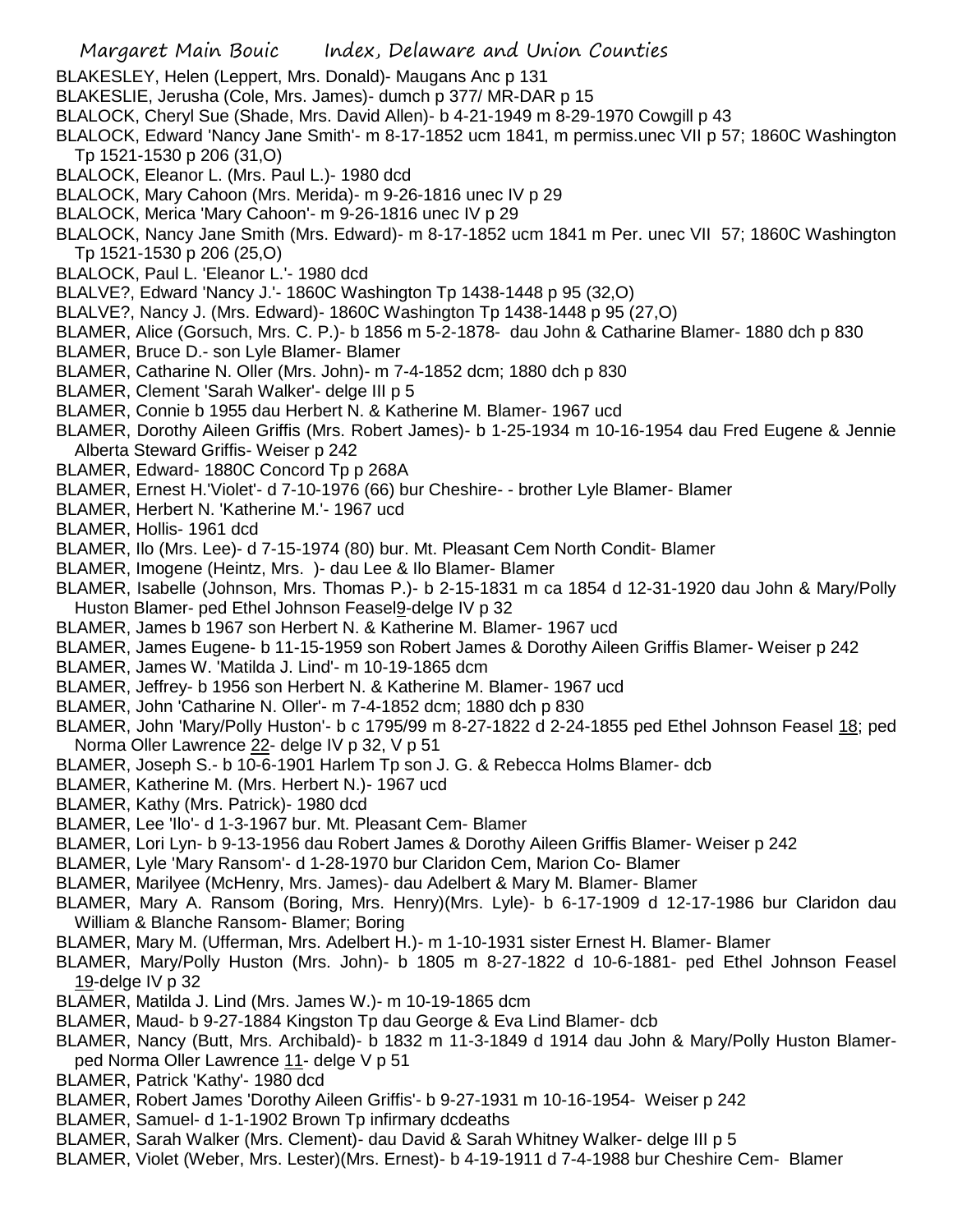- Margaret Main Bouic Index, Delaware and Union Counties BLAMFIELD, Rev. Alexander- 1880 dch p 593; 1908 dch p 292 BLAMPIED, David S.- 1880c Delaware Tp p 490C BLAMPIED, Mrs. Rev. John- unec VII p 18 BLAN, Julia Carolina (Coon, Mrs. Jacob)- m 5-27-1841 Madison Co unec IX p 32 BLANCH, Ida (Lake, Mrs. Alfred S.)- delge IV p 16 BLANCHARD, Abby ( Thurston, Mrs. Linus)- Asp (185-2) BLANCHARD, Abigail- dcw Bk 2 p 387 BLANCHARD, Allen see Asp (235) BLANCHARD, Amanda- dau Isaac Blanchard- 1850C Union Tp 1280-1298 p 192 (16,O) BLANCHARD, Amos 'Rebecca Evans'- m 12-2-1845 dcm d 9-6-1855 (32y 9m) Old Liberty Chd Powell p 157; 1850C Orange Tp 1812(also 1798) (30, NY) BLANCHARD, Barbara Ann (Nellson, Mrs. Robert L.)- m 3-23-1968 dau Homer & Gwendolyn Sautter Blanchard- Blanchard BLANCHARD, Catherine A.- b 1803 d 1861 Powell p 428 Oak Grove Cem BLANCHARD, Celeste P (Dawson, Mrs. Eugene M.)- Blanchard; Dawson BLANCHARD, Charles- Nash p 367 BLANCHARD, David A.- son Marian V. Blanchard- Blanchard BLANCHARD, Delila M. (Luna, Mrs. Ismael D.)- m 3-10-1994 dau Lora J. Blanchard- Blanchard BLANCHARD, Edwin A. 'Zelpha S. Chandler'- m 6-5-1844 ucm 966; unec VI p 15, X p 52, XI p 42; 1840C Liberty Tp 368 (20-30) BLANCHARD, Elam- 1880C Berlin Tp p 360A BLANCHARD, Emma V. Belt (Mrs. Frank)- m 10-1-1863 dcm; 1869 wsc p 3; Pabst 8 p 14 BLANCHARD, Fanny M. (Mrs. Orange A.)- dcw Bk 4 p 15 BLANCHARD, Frank A. 'Emma V. Belt'- m 10-1-1863 dcm; 1869 wsc p 3, 10 BLANCHARD, Frank E.- b d 1868 Oak Grove Cem Powell p 428 BLANCHARD, Frank Eugene- d 8-26-1867 (4m12d) dcdeaths BLANCHARD, Fred E. 'Maxine'- 1980 dcd BLANCHARD, Fred Jr.- b 1970 son Fred E. & Maxine Blanchard- 1980 dcd BLANCHARD, George 'Marie L.'- 1961, 1969 dcd BLANCHARD, Grace- 1980 dcd BLANCHARD, Gwendolyn Sautter (Mrs. Homer)- Blanchard BLANCHARD, Harriet (Powell, Mrs. Westel W.)- m 2-8-1844; ucm 951; unec VI p 15 BLANCHARD, Heather M.(Pisle, Mrs. John D.)- m 10-1-1983 dau Howard & Marian V. Blanchard- Blanchard BLANCHARD, Hellen F. (Hess, Mrs. Mason L.)- m 4-27-1862 dcm dau Orange A. Blanchard- dcw Bk 4 p 126(15) BLANCHARD, Henrietta E. (Armstrong, Mrs. Edson)- m 2-3-1863 dcm BLANCHARD, Henry- Pabst 7 p 104 BLANCHARD, Homer 'Gwendolyn Sautter'- Blanchard BLANCHARD, Howard- Blanchard BLANCHARD, Isaac 'Louisa Shark'- m 11-21-1842 ucm 843; 1850C Union Tp 1280-1298 p 192 (25,O); unec V p 60, XII p 40 BLANCHARD, Jane (Maine, Mrs. Joseph)- b 9-4-1779 dau Allen Blanchard- Asp (235), see 646 BLANCHARD, Jessie Martin- d 3-2-1967- Blanchard BLANCHARD, Joshua- son Isaac & Louisa Shark Blanchard- 1850C Union Tp 1280-1298 p 192 (2,O) BLANCHARD, Karen J. (Mrs. Reece)- 1980 dcd BLANCHARD, Lora J.- Blanchard BLANCHARD, Louisa C.- dau Orange A. Blanchard- dcw Bk 4 p 15 BLANCHARD, Louisa E. (McCreary, Mrs. Oscar F.)- m 4-11-1864 dcm
- BLANCHARD, Louisa Shark (Mrs. Isaac)- m 1843 ucm 843; 1850C Union Tp 1280-1298 p 192 (25,O); unec V p 60
- BLANCHARD, Lucinda- dau Orange A. Blanchard- dcw Bk 4 p 15
- BLANCHARD, Lynn (McKittrick, Mrs. William Murray)- b 1945- McKitrick p 436
- BLANCHARD, Marie L. (Mrs. George)- 1961, 1969 dcd
- BLANCHARD, Mary E.- d 9-1-1855 (2-6-1) Old Liberty Chyd Powell p 156
- BLANCHARD, Maxine (Mrs. Fred E.)- 1980 dcd
- BLANCHARD, Michael- 1820C Berlin Tp; Pabst 5 p 4; 2m under 10, 1m 26-45, 1f 26-26; 1835 men 47 #87 p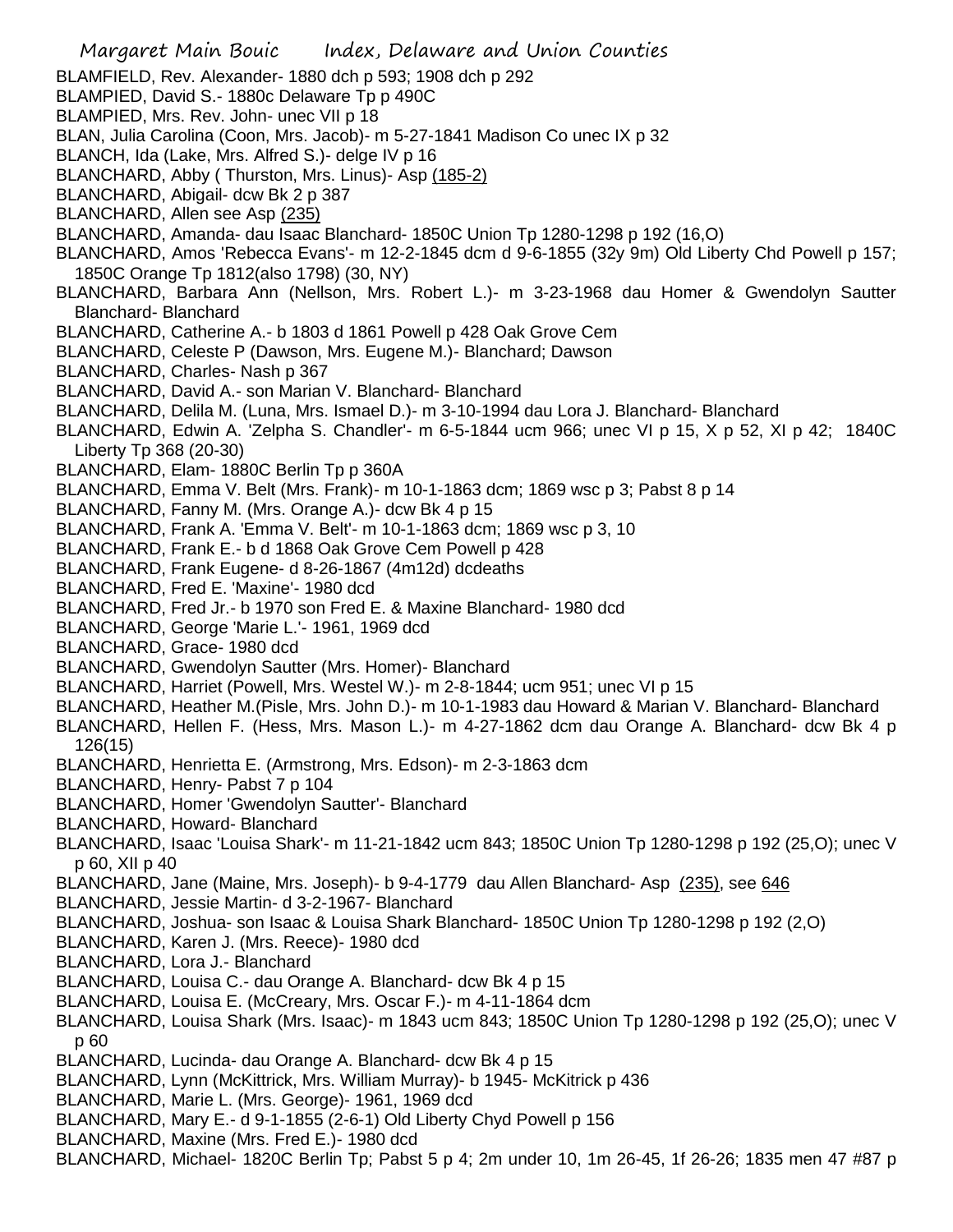85 Orange Tp

- BLANCHARD, Orange A.- will dcw Bk 4 p 15 prob 8-17-1863 (Fanny M.)
- BLANCHARD, Randal- 1820C Union Tp 90 (26-45)
- BLANCHARD, Rebecca Evans (Mrs. Amos)- m 12-2-1845 dcm; 1850C Orange Tp 1812 (24,O)
- BLANCHARD, Rebecca (Luke, Mrs. George)- m 1-3-1858 dcm
- BLANCHARD, Reece 'Karen J.'- 1980 dcd
- BLANCHARD, Susanna (Knox, Mrs. Ralph)- m 1-17-1811- Madison Co unec IV p 21
- BLANCHARD, Willard- son Amos & Rebecca Evans Blanchard- 1850C Orange Tp 1812 (1,O)
- BLANCHARD, William- son Amos & Rebecca Evans Blanchard- 1850C Orange Tp 1812
- BLANCHARD, William M.- d 8-28-1855 (7-1-2) Old Liberty Chyd Powell p 156
- BLANCHARD, William W.- 1880C Delaware Town p 494C
- BLANCHARD, Zelpha Chandler (Mrs. Edwin A.)- m 6-5-1844 ucm 966; unec VI p 15
- BLANCO, Gail- delge V p 60, 74 Holbrook family
- BLANCOGUIEL, Mrs. T.- unclaimed letter unec IV p 19
- BLAND, Abbie (Kimball, Mrs. Ira C.)- m 3-19-1873 ucm 5236; mt 3 p 19; dau Peter & Elizabeth Reed Bland-1860C Union Tp 539-542 p 76 (5,O); 1870C Union Tp 175-174 p 21 (14,O)
- BLAND, Abigail Ferris (Mrs. Solomon)- d 7-31-1890 (86-4-4) Milford Cem Un Al p 20; dumch p 75; 1883 uch V p 202, 243; 1860C Union Tp 538-541 p 76 (56, Va); 1870C Union Tp 118-117 p 16 (66, Va); 1880C Union Tp 110 p 20 (76 Va,Va,Va)
- BLAND, Anna J. Kennedy (Mrs. George W.)- m 4-28-1874 ucm 5486 d 2-4-1875 (23-5-10) Milford Cem Un Al p 21
- BLAND, Anna L. (Lowe, Mrs. Clarke A.) m consent unec IV 10
- BLAND, Anna Turpin (Mrs. Nile)- m 12-3-1874 ucm 5593; mt 3 p 6; 1880C Milford 39 p 33 (21, O,Va,Md) p 242A
- BLAND, Beatrice, Mrs. pastor delge I p 7
- BLAND, Charles- Bland
- BLAND, Charles Warren- b 8-18-1905 son William & Lettie Ward Bland- Howison1472
- BLAND, Clara Isabelle Paris (Mrs. George W.)- m 6-29-1876 ucm 5895 mt 3 p 27
- BLAND, Clara P (Harris, Mrs. Joshua)- m 11-19-1878 ucm 6365
- BLAND, Clarence C.- b 10-12 d 12-12-1878 Milford Cem Un Al p 12
- BLAND, Courtney Ann- b 4-14-1975 dau Richard E. Bland- Bland
- BLAND, Donna (Norris, Mrs. )- dau Harold J. Bland- Bland
- BLAND, Dora- d 10-29-1875 (16-8-11) Milford Cem Un Al p 21; mt 3 p 28 dau John & Margaret Kennedy Bland- 1870C Darby Tp 42-37 p 6 (11,O)
- BLAND, Edna- dau Nile & Anna Turpin Bland- 1880C Milford 39 p 33 (4,O,O,O)
- BLAND, Elaine M.- b 1962 dau John W. & Judith A. Bland- 1969, 1971, 1980 dcd
- BLAND, Elisabeth Reed (Mrs. Peter) dau Samuel Reed- d 11-16-1860 (31-11-14) Milford Cem Un Al p 21; 1850C Union T 1288-1306 p 193 (24,O); 1860C Union T 539-542 p 76 (33,O); uccp p 40
- BLAND, Eliza J.- dau Peter & Martha E. Balnd- 1870C Union Tp 175-174 p 21 (9,O); unec X p 43
- BLAND, Ella Kennedy (Mrs. Saul)- lic 6-27-1876 ucm 5896; mt 3 p 27
- BLAND, Ella Mae Gertrude- dau William & Lettie Ward Bland- Howison 1475
- BLAND, Emeline (Cranston, Mrs. John)- m 1852 dau Saul & Abagail Pharas Bland- 1883 uch V p 202
- BLAND, Emily (Bronson, Mrs. Alson)- unec VIII p 34
- BLAND, Emma (Emily)- dau John & Margaret Kennedy Bland- 1860C Darby Tp 377-379 p 54 (3,O); 1870C Darby Tp 42-37 p 6 (13,O)
- BLAND, Emma (Grubbs, Mrs. William J.)- m 9-2-1876 ucm 5925
- BLAND, Emma (Mrs. George)- dau James & Winifred Warren Bland- Weiser p 18
- BLAND, Emma- dau Nile & Anna Turpin Bland- 1880C Milford 39 p 33 (1,O,O,O)
- BLAND, Eva/Evangeline- dau Peter & Mary E. Morse Bland- 1870C Union Tp 175-174 p 21 (7,O); 1880C Milford 16 p 31 (17,O,Va,O)
- BLAND, Francis Brice- dau Rev. John & Jane Stockton Brice- Shipps p 6,7
- BLAND, Frances (Queen, Mrs. )- sister Harold J. Bland- Bland
- BLAND, George 'Emma'- Weiser p 18
- BLAND, George W. 'Anna J. Kennedy' d 3-22-1877 (23-11-15) Milford Cem Un Al p 21;son John & Margaret Kennedy Bland 1877 uca p 39; 1860C Darby T377-379 54 (7,O); 1870C Darby Tp 42-37 p 6 (17,O)
- BLAND, George 'Mercy M.- 1870C Union Tp 176-175 p 21 (22,O); 1880C Marysville 202-206 (32,O,Va,O)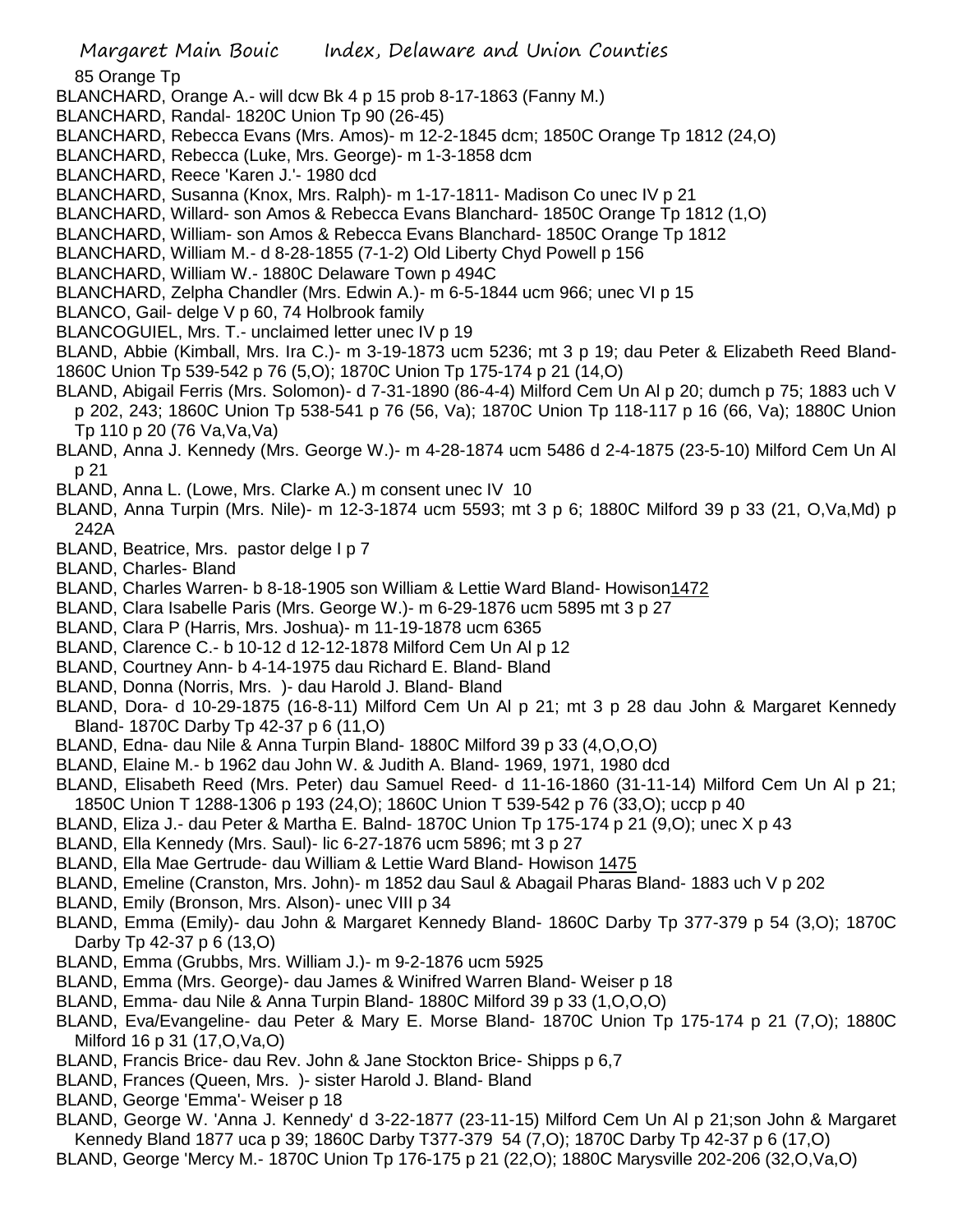BLAND, George W. 'Clara Isabelle Paris'-b 1847 m 6-29-1876 ucm 5895 mt 3 p 27;d 1912 Milford Cem Un Al p 12; son Solomon & Abigail Ferris Bland- 1860C Union Tp 538-541 (12,O); 1880C Paris Tp p 123A

- BLAND, Gerald- b 1970 son John W. & Sharon L. Bland- 1980 dcd
- BLAND, Geraldine L. (Mrs. Harold J.)- 1961, 1969, 1971, 1980 dcd
- BLAND, Harold A.- b 1875 d 1963 Milford Cem Un Al p 12; son George W. & Mary M. Bland- 1880c Marysville 202-206 (5,O,O,O)
- BLAND, Harold J. 'Geraldine L.' d 4-26-1983 (68) bur Union Cem son John Bland- 1961, 1969, 1971, 1980 dcd BLAND, Hester d 2-9-1868 (16d) dau John & Margaret Bland- Milford Cem Un Al p 21 BLAND, Hulda
- (Hathaway, Mrs. Elias)- b 1844 m 9-25-1867 ucm 4243 d 1913 Milford Cem Un Al p 32- dau Solomon & Abigail Ferris Bland- dumch p 75; 1915 uch p 907; 1850C Union Tp 538-543 p 76 (16,O)
- BLAND, Jane- dau Peter & Elizabeth Reed Bland- 1860C Union Tp 539-542 p 76 (9,O); 1870C Union Tp 175-174 p 21 (19,O)
- BLAND, Jane (Thomson or Thompson, Mrs. Alexander H.)- m 10-19-1871 ucm 4993
- BLAND, Jennifer- b 1967 dau John W. & Judith A. Bland- 1971 dcd
- BLAND, Joah/Joab- son John & Margaret Kennedy Bland- 1883 uch V p 243 Joab- 1880C Union Tp p 110 p 20 (9,O,Va,O) p 0074
- BLAND, John- d 1-26-1878 (24-7-18) Milford Cem Un Al p 22
- BLAND, John- brother Harold J. Bland- Bland
- BLAND, John 'Mabel K. Wood'- Bland
- BLAND, John 'Margaret Kennedy'- b 7-14-1825 m 1848 d 1-30-1900 Milford Cem Un Al p 20; son Samuel & Abigal Pherris Bland- 1883 uch V p 243; 1860C Darby Tp 377-379 p 53 (35, Va); 1870C Darby Tp 42-37-p 6 (45,O); 1877 uca p 25, 39, 45, 77; mt 3 p 19(1880)
- BLAND, John J.- son John & Margaret Kennedy Bland- 1883 uch V p 243; 1860C Darby Tp 377-379 p 53 (8,O); 1870C Darby Tp 42-37 p 6 (18,O)
- BLAND, John 'Rebecca Hepner'- b 10-10-1878- Weiser p 372
- BLAND, John Henry- b 2-26-1946 son John Forrest & Ruth Elizabeth Wilson Bland- Weiser p 372
- BLAND, John L.- son John & Margaret Kennedy Bland- 1883 uch IV p 243
- BLAND, John- son Peter & Elizabeth Reed Bland- 1860C Union Tp 539-542 p 76 (6,O); 1870C union Tp 175-174 p 21 (16,o)
- BLAND, J. Lewis 'Ora B. Coe'- m 9-28-1876 ucm 5941; 1877 uca p 24, 64, 65, 70
- BLAND, John Lewis 'Nannie H. McDowell'- m 10-7-1873 ucm 5344; D J p 18
- BLAND, John W. 'Judith A.'- 1971 dcd
- BLAND, John W. 'Mildred Bonnett'- son William & Lettie Ward Bland- Howison1473
- BLAND, John W. 'Sharon L.'- 1980 dcd
- BLAND, Johnson- son John & Margaret Kennedy Bland- 1870C Darby Tp 42-37 p 6 (5,O); 1880C Union Tp 110 p 20 (16,O,Va,O)
- BLAND, Joseph- mt 10-17-1855
- BLAND, Judith A. (Mrs. John W.)- 1971 dcd
- BLAND, Kenaga- b 1971 ch John W. & Sharon L. Bland- 1980 dcd
- BLAND, Lettie Ward (Mrs. William)- b 12-10-1883 m 9-4-1904 dau W. P & Alice Mae Armentrout Ward-Howison 677
- BLAND, Liona Grace (Kerstetter, Mrs. Charles Edward)- b 3-31-1906 m 10-14-1933 dau John & Rebecca Hepner Bland- Weiser p 372
- BLAND, Lyle- b 1970 son John W. & Sharon L. Bland- 1980 dcd
- BLAND, Mabel K. (Wood, Mrs. )(Mrs. John)- d 5-24-1972 (76) bur Oakdale Cem Bland
- BLAND, Madoria- dau John & Margaret Kennedy Bland- 1860C Darby T 377-379 p 54 (1,O)
- BLAND, Margaret Kennedy (Mrs. John)- m 1848 d 7-7-1873(45-2-7) Milford Cem Un Al p 21- dau Edward Kennedy- 1883 uch V p 243; 1860C Darby Tp 377-379 p 53 (32, Va); 1870C Darby Tp 42-37 p 6 (45,O)
- BLAND, Margaret (Maggie)- dau John & Margaret Kennedy Bland- 1883 uch V p 243; 1870C Darby Tp 42-37 p 6 (4,O); 1880C Darby Tp 110 p 20 (14,O,Va,O)
- BLAND, Martha E. Morse (Mrs. Peter)- m 7-3-1861 ucm 3200; 1877 uca p 39; 1870C Union Tp 175-174 p 216 (45,O)1880C Milford 16 p 31 (55,O,Vt,Va) p 079A
- BLAND, Mrs. M. E.- mt 3 p 5
- BLAND, Mary A. (Cranston, Mrs. Peleg)- b 6-9-1827 m 12-24-1846- dumch p 265; 1883 uch V p 686
- BLAND, Mary Ann- d 1-28-1866 (16-8-24) Milford Cem Un Al p 21 dau John & Margaret Kennedy Bland-1860C Darby Tp 377- 379 p 54 (11,O)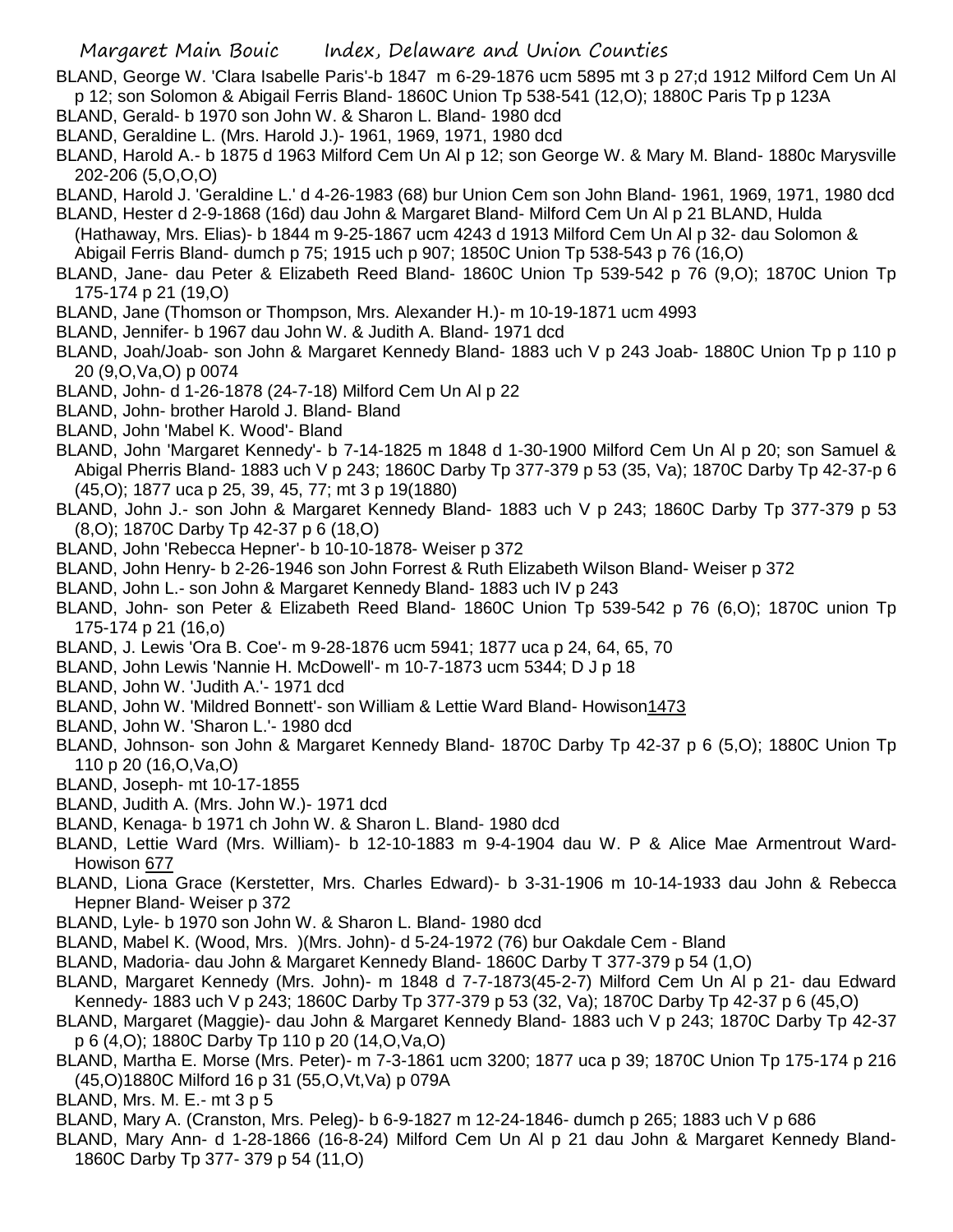- BLAND, Mary Ann- mt 10-17-1855
- BLAND, Mary W.- 1880C Marysville 2-2-206 (45,O,Penn,Penn)
- BLAND, Melissa- dau Charles Bland- Bland
- BLAND, Mercy M.(Mrs. George W.)- b 1852 d 1939 Milford Cem Un Al p 12; 1880C Marysville 202-206 (28,O,RI,O)
- BLAND, Micagh- Nash p 215
- BLAND, Mildred Bonnett (Mrs. John W.)- m 2-11-1926- Howison (1473)
- BLAND, M. M.- 1877 uca p 39
- BLAND, Nannie H. McDowell (Mrs. John Louis)- m 10-7-1873 ucm 5344 d 5-19-1875 (26-1-11) Mitchell Cem D J p 18 dau Glasco & Rebecca McDowell-mt 3 p 13;
- BLAND, N.- 1877 uca p 45
- BLAND, Neal- son Peter & Elisabeth Bland- 1850C Union Tp 1288-1306 p 193 (2,O)
- BLAND, Nile 'Anna Turpin'-son Peter & Elizabeth Reed Bland- m 12-3-1874 ucm 5593 mt 3 p 6; 1877 uca p 25; 1860C Union Tp 539-542 p 76 (11,O); 1880C Milford 39 p 33 (29,O,Va,O) P 080A
- BLAND, Ora B. Coe (Mrs. J. Lewis)- m 9-28-1876 ucm 5941
- BLAND, Peter 'Martha E. Morse'- m 7-3-1861 ucm 3200 bur Milford Cem 1883 uch IV p 512, 535, 541; 1877 uca p 39. 97
- BLAND, Peter 'Elisabeth Reed'- d 12-14-1870 (46-8-14) Milford Cem Un Al p 21; 1850C Union Tp 1288-1306 p 193 (26, Va); uccp p 40 1860C Union Tp 539-542 p 76 (34, Va); 1870C Union Tp 175-174 p 21 (46, Va)
- BLAND, Rebecca Hepner (Mrs. John)- b 11-21-1878 m 9-4-1905 d 5-16-1947 dau Jacob T. & Ellen Krieger Hepner- Weiser p 372
- BLAND, Rebecca- d 2-13-1862 (1d) Milford Cem Un Al p 21
- BLAND, Robert- son John & Margaret Kennedy Bland- 1883 uch V p 243; 1860C Darby Tp 377-379 p 53 (9,O); 1870C Darby Tp 42-37 p 6 (19,O); 1880C Union Tp 110 p 20 (29,O,Va,O)
- BLAND, Robin- b 1964 ch John W. & Judith E. Bland- 1969, 1971 dcd
- BLAND, Sarah Jane (Cranston, Mrs. John)- m 11-11-1847 d 1851 dau Saul & Abagail Pharas Bland- 1883 uch V p 202
- BLAND, Sarah Jane- d 9-7-1860 Un Al p 21 dau John & Margaret Bland
- BLAND, Sarah Moodie (Mrs. )- b 1839 d 1921 Milford Un Al p 29
- BLAND, Sarah Stiles (Mrs. )- dau William Stiles- dcw Bk 4 p 313(33)
- BLAND, Saul 'Ella Kennedy'- lic 6-27-1876 ucm 5896 mt 3 p 27 d 4-25-1881 (26-4-5) Milford Cem Un Al p 21 son John & Margaret Kennedy Bland- 1860C Darby Tp 377-379 p 54 (5,O)
- BLAND, Sharon L. (Mrs. John W)- 1980 dcd
- BLAND, Silas W.- 1908 dch p 388; 1880C Delaware Town p 504A
- BLAND, Solomon 'Abigail Ferris;- d 2-18-1877 (76-8-26) Milford Cem Un Al p 21 son John & Margaret Kennedy Bland- 1860C Union Tp 538-541 p 76 (60, Va); 1870C Union Tp 118-117 p 16 (70,Pa); 1883 uch V p 202, 243 (Saul)
- BLAND, Susan(nah) (Witter, Mrs. Albert B.)- m 1867 dau Solomon & Abigail Ferris Bland- 1883 uch V p 217; 1877 uca p 45; unec XIV p 23; 1860C Union Tp 538-541 (18,O)
- BLAND, Victor- mt 10-17-1855
- BLAND, Wilbur- b d 1872 Oak Grove Cem Powell p 427
- BLAND, William- son Peter & Elizabeth Reed Bland- 1860C Union Tp 539-542 p 76 (7,O); 1870C Union Tp 175-174 p 21 (18,O)
- BLAND, William 'Lettie Ward'- Howison (677)
- BLAND, William- mt 3 19
- BLANDFORD, James- 1975 ucd
- BLANDFORT, Georgia (Mrs. James D.)- 1973 ucd
- BLANDFORT, James D. 'Georgia'- 1973 ucd
- BLANDING, Adam- b 1974 son Kail B. & Ruth Blanding- 1980 dcd
- BLANDING, Alan- b 1972 son Kail B. & Ruth Blanding- 1980 dcd,
- BLANDING, Kail B. 'Ruth'- 1980 dcd
- BLANDING, Ruth (Mrs. Kail B.)- 1980 dcd
- BLANE, Catharine (Cole, Mrs. Cornelius)- m 6-4-1963 dcm
- BLANE, Jacob- 1835 men 28 #129 p 48 (Genoa Tp)
- BLANEY, see also Blayner
- BLANEY, Mrs. dpc p 81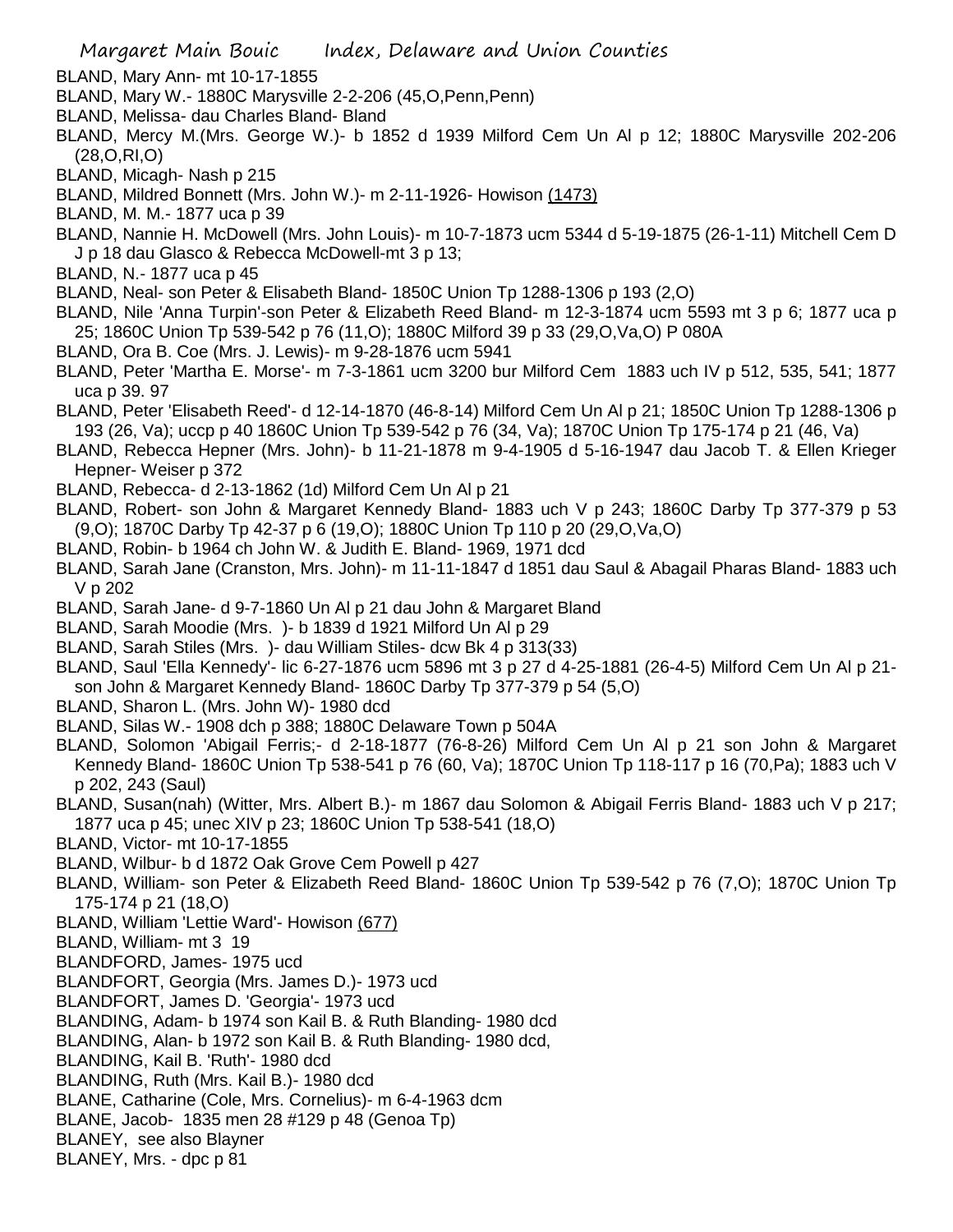- Margaret Main Bouic Index, Delaware and Union Counties BLANEY, Rev.- hmp p 37, 39 BLANEY, Aletha M. (Mrs. James C.)- 1969, 1971,1980 dcd BLANEY, Amelia E. (Mrs. Carlton C.)- d 8-29-1891 (73-2-22)- Old Liberty Chyd Powell p 157; 1870C Brown Tp 106-107 (48, Del) BLANEY, C.- dg 1-3-1902, delge VII p 23, dg 1-27-1908, delge VIII p 12 BLANEY, Cary Shafer- ch Reuben & Sarah Blaney- Pabst 2 p 22, 35 BLANEY, C. C.- 1961 dcd BLANEY, Carlton C.'Amelia E.'- d 1-6-1874 (63-4-12) Old Liberty Chyd Powell p 157 BLANEY, Charles- b 1959 son James C. & Aletha M. Blaney- 1969, 1971, 1980 dcd BLANEY, Charles C.- d 3-17-1962 (83) Oak Grove Cem -Blaney BLANEY, Charles Carleton- 1870C Brown Tp 106-109 (60, Delaware) BLANEY, Charles E.- 1915 uch p 137 BLANEY, Edna Ruth (Allman, Mrs. )- b 7-16-1904 Concord Tp dcb- dau Charles C. & Marth E. Jones Blaney-Blaney BLANEY, Edward- 1908 dch p 288 BLANEY, Edwin R.- son George & Elizabeth Vansickle - 1850C Porter Tp 3070 (6,O) BLANEY, Elizabeth (Betsey)- m 6-28-1838 dcm; l850C Porter Tp (31, O) BLANEY, Elizabeth Wicker (Mrs. George)- 1908 dch p 460 BLANEY, Essie M.- b 10-6-1890 Kingston Tp dau J. C. & Sophia Markle Blaney- dcb BLANEY, Flora Jane Anderson (Mrs. William L.)- b 1858 m 9-28-1880 ucm 6805 d 1944 Jerome IOOF D J p 112, 123; 1900C Jerome Tp 129-138 p 6A (42,O,O,O) m 19y 2ch BLANEY, George- d 2-25-1869 (73) Porter Tp dcdeaths BLANEY, George 'Elizabeth Wicker'- 1908 dch p 460 BLANEY, George 'Elizabeth Vansickle' (Betsey) m 6-28-1838 dcm; 1976 dch p 114 1850C Porter Tp 3070 (50, Pa); hadc p 46; delge IV p 3i BLANEY, Grover C.- b 5-1888 nephew of William Blaney- 1900C Jerome Tp 129-138 p 6A (12,O,O,O) BLANEY, Henry C.- 1908 dch p 388 BLANEY, James- Blaney BLANEY, James C. 'Aletha M.'- 1969, 1971, l980 dcd BLANEY, James- b 1964 son James C. & Aletha Blaney- Blaney; 1971, 1980 dcd BLANEY, James Dwight II b 8-29-1984 son James Blaney- Blaney BLANEY, Jemima (Mrs. William)- Pabst 2 p 32 BLANEY, Rev. John- hmp p 38 BLANEY, Rev. John B. ' Axtell'- hmp p 83, 124, 148, 151, 210 picture, 308 BLANEY, John Calvin- son William & Jemima Blaney- Pabst 2 p 32 BLANEY, Katherine E. Gahn (Mrs. Marvin J.)- m 6-7-1980 dau Leslie A. Gahn- Blaney BLANEY, Lillie (Rittenhouse, Mrs. )- sister Charles C. Blaney- Blaney BLANEY, Lucina (Heller, Mrs. )(White, Mrs. Zenas L.)- m 8-5-1860 dcm dau George & Elizabeth Blaney-1850C Porter Tp 3070 (9,O) BLANEY, Lura K. (Mrs. William H.)- d 4-27-1970 (86) Oak Grove Cem; Blaney BLANEY, Margaret Catharine (Loop, Mrs. James P) m 9-28-1862 dcm
	- BLANEY, Martha C.- b 7-25-1891 Liberty Tp dau S. C. & Mary hall Blaney- dcb
	- BLANEY, Martha E. (Hill, Mrs. Israel A.)- m 2-1-1873 ucm 5219
	- BLANEY, Marvin J. 'Katherine E. Gahn'-b 1957 m 6-7-1980 son James C. & Aletha M. Blaney- Blaney; 1969, 1971 dcd
	- BLANEY, Mary- Pabst 8 p 60; delge VIII p 12, dg 2-7-1908
	- BLANEY, Mary (Bergen, Mrs. )- b 11-22-1899 d 8-19-1986 dau William & Flora Anderson Blaney- Blaney; 1900C Jerome Tp 129-138 p 6A (6/12,O,O,O)
	- BLANEY, Mary L Hall (Mrs. S. C.)- b 1855 d 1-26-1894 (38-11-26)-Old Liberty Chyd Powell p 157 dau E. Jason Hall
	- BLANEY, Mary S.- dau George & Elizabeth Vansickle 1850C Porter Tp 3070 (16,O)
	- BLANEY, Maurie- twin b 1-29-1878 Liberty Tp dau S. C. & Mary Hall Blaney- dcb
	- BLANEY, Minnie- twin b 1-29-1878 Liberty Tp dau S. C. & Mary Hall Blaney- dcb
	- BLANEY, Nancy (Blinn, Mrs. )- sister Charles C. Blaney- Blaney
	- BLANEY, Nora (Pretz, Mrs. )- b 1881 d 1908 dau William L. & Flora Jane Anderson Blaney- Jerome IOOF D J p 112; 1900C Jerome Tp 129-138 p 6A (18,O,O,O)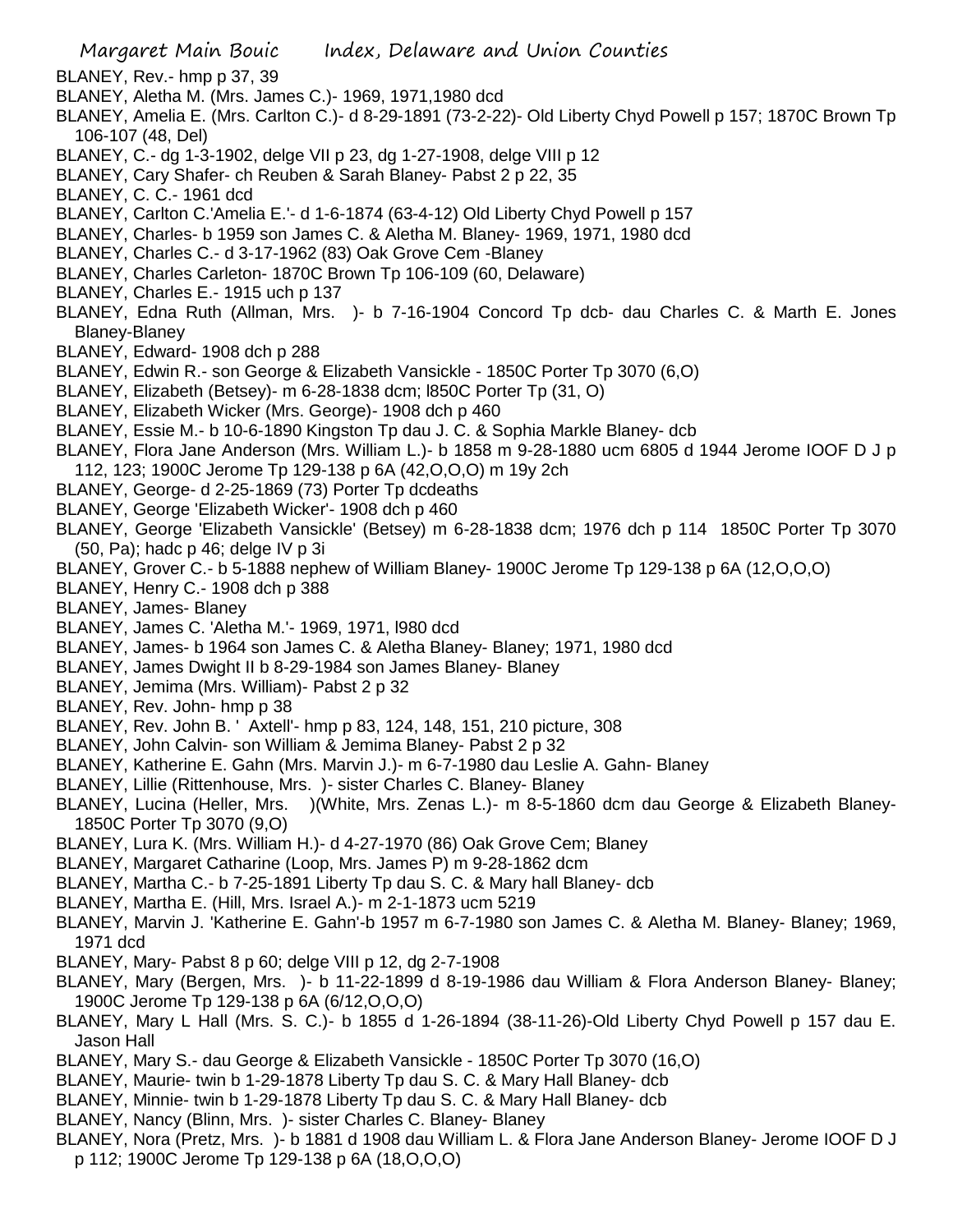BLANEY, Sarah (Mrs. Reuben)-Pabst 2 p 35

- BLANEY, Samuel C.'Mary L.Hall'- b 1848 d 1915 Old Liberty Chyd Powell p 157, 170; 1908 dch p 460; 1880C Liberty Tp p 309C
- BLANEY,---b 1-3-1879 Liberty Tp son Samuel C. & Mary L. Hall Blaney- dcb
- BLANEY, Thomas Watson- b 12-6-1880 d 5-22-1886 (4y5m) Old Liberty Chyd Powell p 157- son Clinton & Mary hall Blaney
- BLANEY, W. F.- hmp p 112
- BLANEY, William 'Jemima'- Pabst 2 p 32
- BLANEY, William H. 'Lura K'- b 8-13-1876 dcbLiberty Tp d Nov. 1953 (77) Oak Grove Cem -son Clifton & Mary Hall Blaney; 1900C Jerome Tp 129-138 p 6A (23,O,O,O)
- BLANEY, William L. 'Flora J. Anderson'- b 1855 m 9-28-1880 ucm 6805 d 1931 Jerome IOOF D J Cem p 112, 123; 1880c Millcreek Tp p 0158
- BLANEY, W. R.- hadc 18; l900 Kingston Tp
- BLARNK?, BLANK, Catherine- dau Phillip & Polly Blank- 1850C Delaware Tp 1304 (10,O)
- BLANK?, Betsy- dau Phillip & Polly Blank- 1850C Delaware Tp 1304 (8,O)
- BLANK?, David- son Phillip & Polly Blank- 1850C Delaware Tp 1304 (12,O
- BLANK?, John- son Phillip & Polly Blank- 1850C Delaware Tp 1304 (3/12,O)
- BLANK?, Phillip 'Polly'-1850C Delaware Tp 1304 (41, Ger)
- BLANK?, Phillip- son Phillip & Polly Blank- 1850C Delaware Tp 1304 (3,O)
- BLANK?, Polly (Mrs. Phillip)- 1850C Delaware Tp 1304 (34,O)
- BLANK?, William- son Phillip & Polly Blank- 1850C Delaware Tp 1304 (13,O)
- BLANKE, Caroline Elizabeth b 1-9-1979 dau Robert Blanke- Blanke
- BLANKE, Robert Blanke
- BLANKENAGEL, Helen- dau John Blankenagel- Blankenagel
- BLANKENAGEL, Mrs. John- d 10-16-1963 (75) Conn- Blankenagel
- BLANKENSHIP, Anna Ward (Mrs. William Henry)- Blankenship
- BLANKENSHIP, Arleen- b 1957 dau Frank D. & Dorothy E. Blankenship-1969 dcd
- BLANKENSHIP, Arvil D. 'Dorothy'- son Cletis H. & Jessie Blankenship- 1971, 1973, 1975, 1979, 1981, 1983, 1991 ucd
- BLANKENSHIP, Arvil Lee 'Rebecca Marie Matthews'- m 9-18-1982 son Arvil Blankenship; 1981 ucd
- BLANKENSHIP, Audrey (Nelson, Mrs. )- dau Cletis H. & Jessie Blankenship- Blankenship
- BLANKENSHIP, Ben E. 'Eva'- 1991 ucd
- BLANKENSHIP, Bertie Inez (Woodworth, Mrs. Charles)- b 4-28-1909 m 5-20-1933- 1985 uch p 150
- BLANKENSHIP, Bill R.- 1969, 1971 dcd
- BLANKENSHIP, Brian- b 1959 son Frank D. & Dorothy E. Blankenship- 1969 dcd
- BLANKENSHIP, Caroline (Feldick, Mrs. )- dau Lindsey & Carrie B. Blankenship- Blankenship
- BLANKENSHIP, Carrie B. (Mrs. Lindsey- Blankenship
- BLANKENSHIP, Cebern- 1980 dcd
- BLANKENSHIP, Celesta M. (Mrs. Dave R.)- 1975 ucd
- BLANKENSHIP, Charles-brother Cletis H. Blankenship- Blankenship
- BLANKENSHIP, Cletis H. 'Jessie'- d 4-13-1984 bur Sunset Cem Columbus
- BLANKENSHIP, Clotine (Mrs. Vernon L.)- 1961 dcd
- BLANKENSHIP, Dave R. 'Celesta M.'- 1975 ucd
- BLANKENSHIP, Dawn- b 1966 dau Roger A. & Doris Blankenship- 1973, 1975, 1979, 1981, 1983 ucd
- BLANKENSHIP, Deanna- dau Vernon L. & Clotine Blankenship- 1961 dcd
- BLANKENSHIP, Diane- b 1970 dau Dave R. & Celesta M. Blankenship- 1975 ucd
- BLANKENSHIP, Donald- son Lindsey & Carrie B. Blankenship- Blankenship
- BLANKENSHIP, Doris (Mrs. Roger A.)- 1973, 1975, 1979, 1981, 1983 ucd
- BLANKENSHIP, Dorothy (Mrs. Arvil D.)- 1971, 1973, 1979, 1981, 1983, 1991 ucd
- BLANKENSHIP, Dorothy E. (Mrs. Frank E.)- Blankenship; 1969 dcd
- BLANKENSHIP, Frank- b 1952 son Frank E. & Dorothy E. Blankenship- 1969 dcd
- BLANKENSHIP, Frank D. 'Dorothy E.'- 1969 dcd
- BLANKENSHIP, Gayle (Stamper, Mrs. )- dau Lindsey & Carrie B. Blankenship- Blankenship
- BLANKENSHIP, Ginger- b 1968 dau Roger A. & Doris Blankenship- 1973, 1975, 1979, 1981, 1983 ucd
- BLANKENSHIP, Gloria- b 1969 dau Dave R. & Celesta M. Blankenship- 1975 ucd
- BLANKENSHIP, Hazel (Edwards, Mrs. )- sister Lindsey Blankenship- Blankenship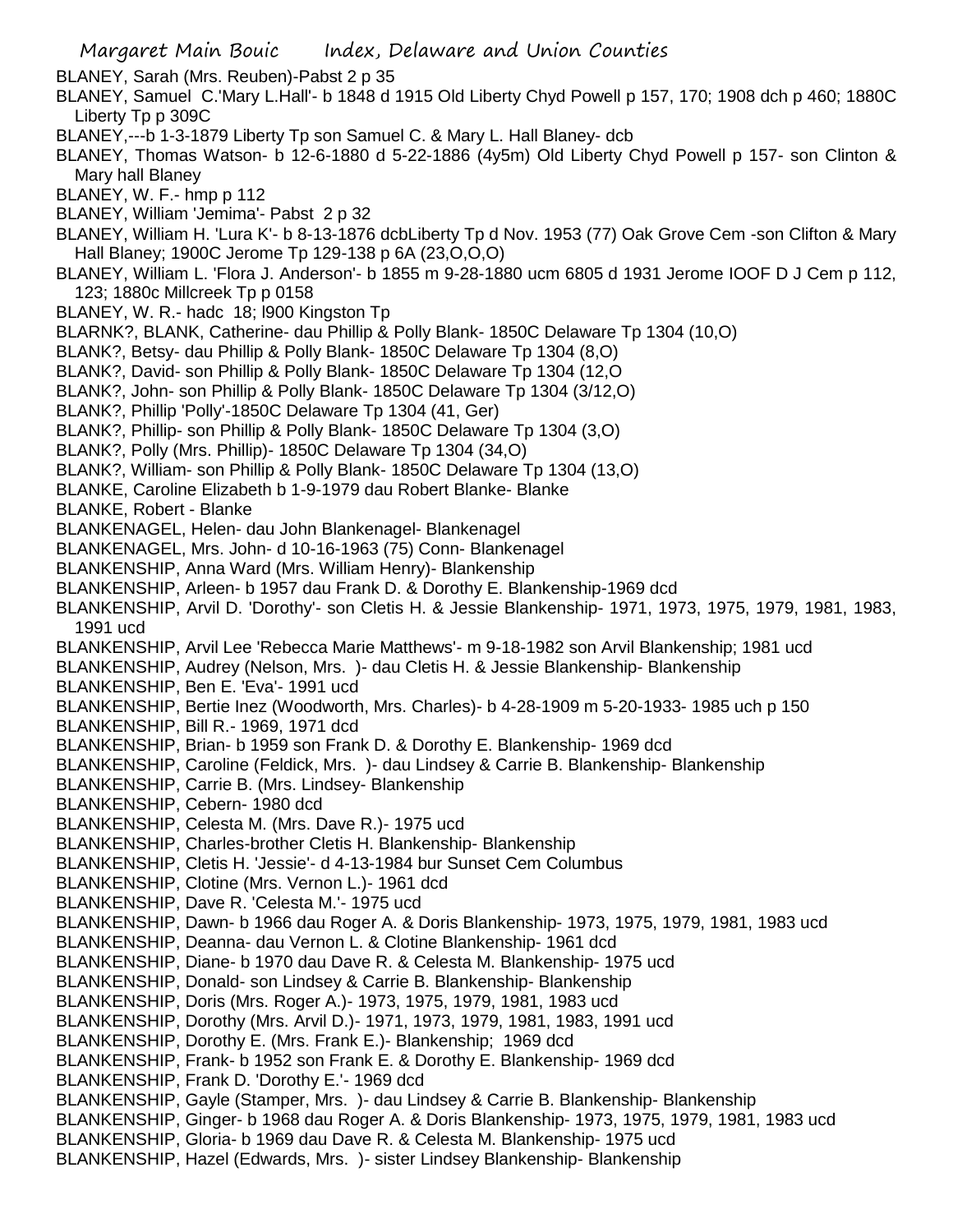Margaret Main Bouic Index, Delaware and Union Counties BLANKENSHIP, Howard- son Laura May Elay Blankenship- Blankenship BLANKENSHIP, Ida Mae (Martino, Mrs. Louie Wayne)- b 4-19-1903 m 3-1-1924 d 1-15-1990 (86) Claibourne Cem- dau William Henry & Anna Ward Blankenship- Blankenship; Martino; 1985 uch p 117 BLANKENSHIP, Janet- b 1962/3 dau Arvil & Dorothy Blankenship- 1971, 1973. 1979. 1981 ucd BLANKENSHIP, Jason Allen- b 1-31-1982 d 1-17-1993 York Cem- grandson of Judy Blankenship-**Blankenship** BLANKENSHIP, Jessie (Mrs. Cletis)- Blankenship BLANKENSHIP, Joyce Ann- dau Cam Blankenship- Downing BLANKENSHIP, Karen b 1953 dau Frank E. & Dorothy E. Blankenship- 1969 dcd BLANKENSHIP, Katheryn- b 1957 dau Frank E. & Dorothy E. Blankenship- 1969 dcd BLANKENSHIP, Katrina Ann Speakman (Mrs. Kevin Lane)- m 2-18-1984 dau Jerry Speakman- Blankenship BLANKENSHIP, Kermit J.- Blankenship BLANKENSHIP, Kevin Lane 'Katrina Ann Speakman'- b 1965 m 2-18-1984 son Roger A. & Doris Blankenship-Blankenship; 1973, 1975, 1979, 1981, 1983 ucd BLANKENSHIP, Laura May Elay (Mrs. )- d 9-23-1972 (76) bur Sunset Cem Blankenship BLANKENSHIP, Lauretta- dau Laura May Elay Blankenship- Blankenship BLANKENSHIP, Lester- son Laura May Elay Blankenship- Blankenship BLANKENSHIP, Linda Marrel Smith (Mrs. Marvin Peter)- b 6-9-1939 m 1-28-1956 dau Dennis Ebert & Luella May Witters Smith- Weiser p 709 BLANKENSHIP, Lindsey 'Carrie B.'- d 2-9-1979 (75) bur Sunset Cem,Columbus ; Blankenship; 1969 dcd BLANKENSHIP, Lora W. (Mrs. W. Thomas)- 1969, 1971 dcd BLANKENSHIP, Loretta- dau Thomas & Laura Kline Blankenship- Blankenship BLANKENSHIP, Louise (Hylton, Mrs. )- sister Lindsey Blankenship- Blankenship BLANKENSHIP, Lyle- 1991 ucd BLANKENSHIP, Mabel (Thornton, Mrs. )- dau William Henry & Anna Ward Blankenship- Blacnkenship BLANKENSHIP, Marie (Mansfield, Mrs. )- dau Lindsey & Carrie B. Blankenship- Blankenship BLANKENSHIP, Marvin Peter 'Linda Marrel Smith;- b 11-19-1933 m 1-28-1956- Weiser p 709 BLANKENSHIP, Matt- son William Henry & Anna Ward Blankenship- Blankenship BLANKENSHIP, Millard- brother Lindsey Blankenship- Blankenship BLANKENSHIP, Mitch ' Cameron'- son Ray Blankenship- Blankenship BLANKENSHIP, Mitchell- b 10-3 4-1956 son Marvin Peter Jr. & Linda Marrel Smith Blankenship- Weiser p 709 BLANKENSHIP, Olive Ann Zollman (Mrs. )- dau William & Jessie Murphy Zollman- Brelsford BLANKENSHIP, Orville b 1960 son Arvil & Dorothy Blankenship- 1971, 1973 ucd BLANKENSHIP, Pamela Kay Mattix (Mrs. Thomas William)- m 5-26-1973 dau Rex Mattix- Blankenship BLANKENSHIP, Rebecca Marie Matthews (Mrs. Arvil Lee)- m 9-18-1982 dau Clyde Matthews- Blankenship BLANKENSHIP, Rita Ann (Long, Mrs. Steve Jessie)- b 10-6-1952 m 10-6-1974- St. Paul p 122 BLANKENSHIP, Robert- b 1960 son Arvil & Dorothy Blankenship- 1971, 1973, 1979 ucd BLANKENSHIP, Robert L.- b 4-1-1920 d 9-30-1990 (70) Ashley Union Cem- son Thomas & Laura Kline Blankenship- Blankenship; 1969, 1971 dcd BLANKENSHIP, Robin- b 1961/2 ch Arvil & Dorothy Blankenship- 1971, 1973 1979 ucd BLANKENSHIP, Roger b 1973 son Roger A. & Doris Blankenship- 1975, 1979, 1981, 1983 ucd BLANKENSHIP, Roger A. 'Doris'- 1973, 1975, 1979, 1981, 1983 ucd BLANKENSHIP, Shauna Marie b 4-19-1985 dau Mitch Blankenship- Blankenship BLANKENSHIP, Thomas 'Laura Cline'- Blankenship BLANKENSHIP, Thomas William 'Pamela Kay Mattix'- m 5-26-1973 son Charles Blankenship- Blankenship BLANKENSHIP, Vernon L. 'Clotine'- son Lindsey & Carrie B. Blankenship- Blankenship; 1961 dcd BLANKENSHIP, W. E.- d 6-26-1928 Claibourne Cem p 97 BLANKENSHIP, William Henry 'Anna Ward'- Blankenship BLANKENSHIP, William- son Laura May Elay Blankenship- Blankenship BLANKENSOP, Carolyn McKitrick (Mrs. James)(Kimball, Mrs. R.)- b 1929 dau Chester William & Alberta Lambert McKitrick - McKitrick p 94 BLANKENSOP, James 'Carolyn McKitrick' McKitrick 94 BLANKENSOP, James- b 1960 son James & Carolyn McKitrick Blankenso- McKitrick p 94 BLANKENSOP, Lessa- b 1958 dau James & Carolyn McKitrick Blankensop- McKitrick p 94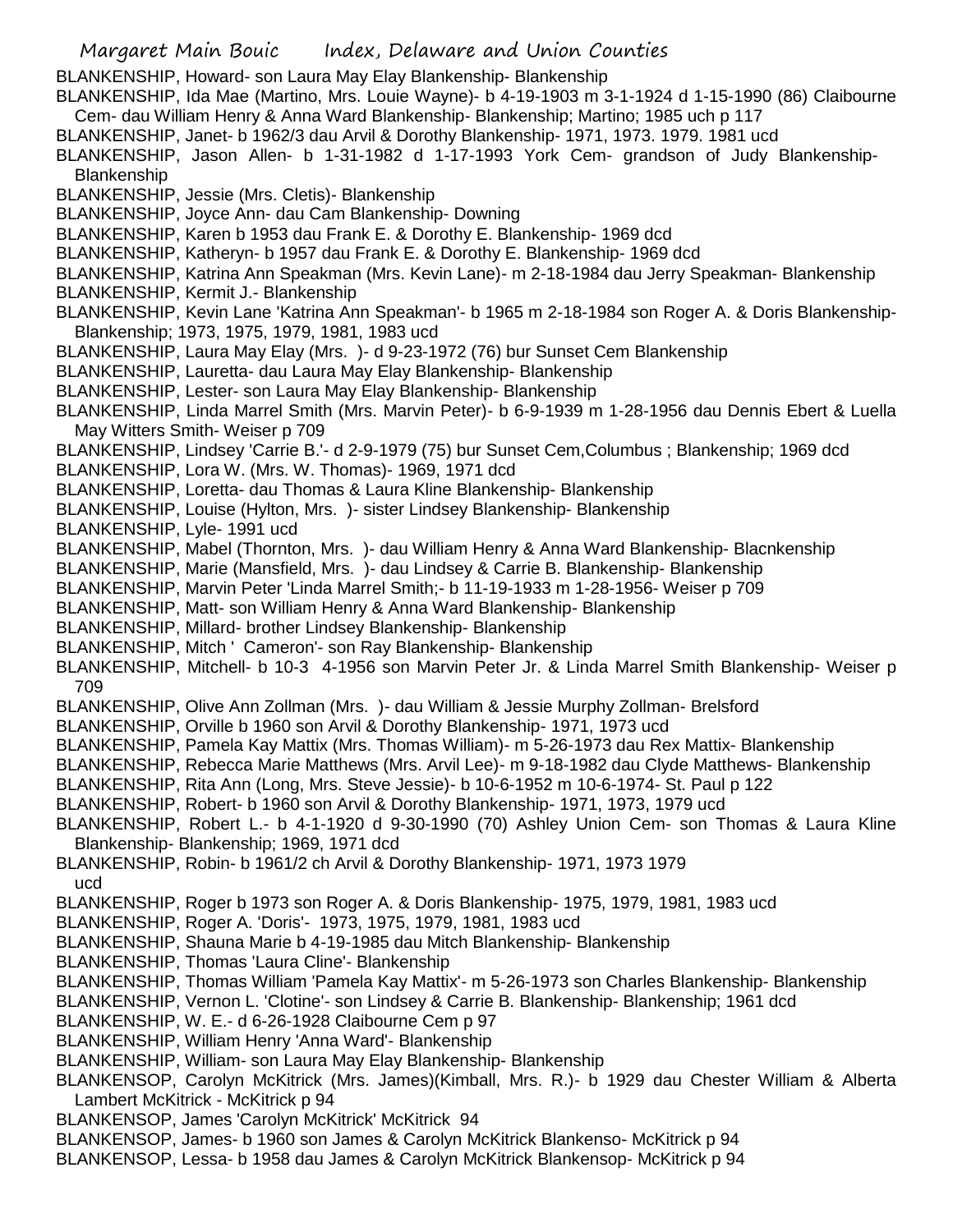Margaret Main Bouic Index, Delaware and Union Counties BLANKER, Frank J. 'Polly'- 1980 dcd BLANKER, George- naturalization uccp p 30 BLANKER, Polly (Mrs. Frank J.)- 1980 dcd BLANPAIN, Joseph V. 'Lucy Harris'- d 10-18-1978 (69) bur Glen Rest- Blanpain BLANPAIN, Lucy Harris (Mrs. Joseph)- Blanpain BLANPIED, Eliza J. W. - b 1846 d 1876 Oak Grove Cem Powell p 427 BLANPIED, Eliza (Mrs. Rev. John)- d 4-4-1840 (34y) Powell p 92; dbg p 10 BLANPIED, Rev. John 'Eliza' 'Sophia Dolber'-b 1798 m 9-21-1840 dcm d 1875 Oak Grove Cem Powell p 92, 429; 1880 dch p 398, 409; 1908 dch p 245, 259; 1869 wsc p 1; wsc Grah p 24, 61; 1883 uch V p 577; Pabst 8 p 12; dbg p 10 BLANPIED, Sarah M.- dau Rev. J. & S.- Radnor Cem Powell p 218 BLANPIED, Sauren J.- 1908 dch p 388 BLANPIED, Sophia Dolber (Mrs. John)- m 9-21-1840 dcm; d 1877 Oak Grove Cem Powell p 429 BLANSFIELD, Johanna Durphy (Mrs. Walter)- m 2-10-1860 dcm BLANSFIELD, Walter 'Johanna Durphy'- m 2-10-1860 dcm BLANTON, Alta May Grooms (Mrs. Oscar William)- Genther p 58 BLANTON, April- b 1974 dau Joneil A. Blanton- 1991 ucd BLANTON, Barbara (Foulk, Mrs. Don)(James, Mrs. Robert)- dau Willie C. Blanton- Blanton BLANTON, Barbara Jane (Bushong, Mrs. Donald Ray)-b 11-19-1940 m 11-19-1961 dau Oscar William & Alta May Grooms Blanton- Blanton; Genther p 58 BLANTON, Betty A. (Mrs. Carmine)- 1969, 1971, 1980 dcd BLANTON, Bobby- son Herman & Maryetta Heath Blanton- Graham BLANTON, Brenda (Caudy, Mrs. Will)- b 1966(7) dau Phillip G. & Patricia Blanton- Blanton; 1969, 1980 dcd BLANTON, Burt- son Willie C. Blanton- Blanton BLANTON, Bruce- son Steven & Mary L. Short Blanton- Blanton BLANTON, Calahan- Blanton BLANTON, Carmine 'Betty A.'- son Hobert & Stella Blanton- Blanton; 1969, 1971, 1980 dcd BLANTON, Carolyn Fay (Sherman, Mrs. )- dau Odell & Doris Blanton- Blanton BLANTON, Catherine Ann- dau Calahan Blanton- Blanton BLANTON, David- son Oscar Blanton- Blanton BLANTON, David 'Jo'- son Willie C. & Mary E. Hensley Blanton- Blanton BLANTON, Debra Jo (Raver, Mrs. Mark)- b 1970 dau Phillip Gene & Patricia Blanton- Blanton; 1980 dcd BLANTON, Delbert- son Felix, Sr. & Delia J. Blanton- Blanton BLANTON, Delia J. Hensley (Mrs. Felix, Sr.) d 8-23-1985 (85) bur Bloomfield- Blanton BLANTON, Dinah R- dau Grant & Pauline Blanton- 1961 dcd (15), 1969 dcd BLANTON, Don- son Steven & Mary L. Short Blanton- Blanton BLANTON, Dorothy E. (Mrs. Earl)- 1971 dcd BLANTON, Earl 'Dorothy E.'- 1971 dcd BLANTON, Earl 'Edith Marvine McDonald'- Blanton BLANTON, Earl Dean- son Earl & Edith Marvine McDonald Blanton- Blanton BLANTON, Edith Marvine McDonald (Mrs. Earl)- d 7-12-1968 (43) bur Jackson dau Asa McDonald Blanton-Blanton BLANTON, Farish'Mary Jane Cooper'- Blanton BLANTON, Felix Jr.- son Felix, Sr. & Delia J. Blanton- Blanton BLANTON, Felix, Sr. 'Delia J.'- d 3-25-1974 (75) bur South Bloomfield- Blanton BLANTON, Gary- son Raymond & Ramah I. Bailey Blanton- Blanton; 1961 dcd (16) BLANTON, Glen- son Felix, Sr. & Delia J. Blanton- Blanton BLANTON, Gorman- son Felix, Sr. & Delia J. Blanton- Blanton BLANTON, Grant 'Helen Pauline'- 1961, 1969, 1971, 1980 dcd BLANTON, Harold F. 'Wanda G.'- 1971 dcd BLANTON, Helen Pauline (Mrs. Grant)- 1961, 1969, 1971, 1980 dcd

- BLANTON, Herman 'Maryetta Heath'- son Farish & Mary Jane Cooper Blanton- Blanton; Graham (173213); 1969, 1971 dcd
- BLANTON, Herman Jr.- son Herman & Maryetta Heath Blanton- Graham 1732121; 1969 dcd
- BLANTON, Hester P.- 1969, 1971 dcd
- BLANTON, Ida (Plummer, Mrs. )- dau Farish & Mary Jane Cooper Blanton- Blanton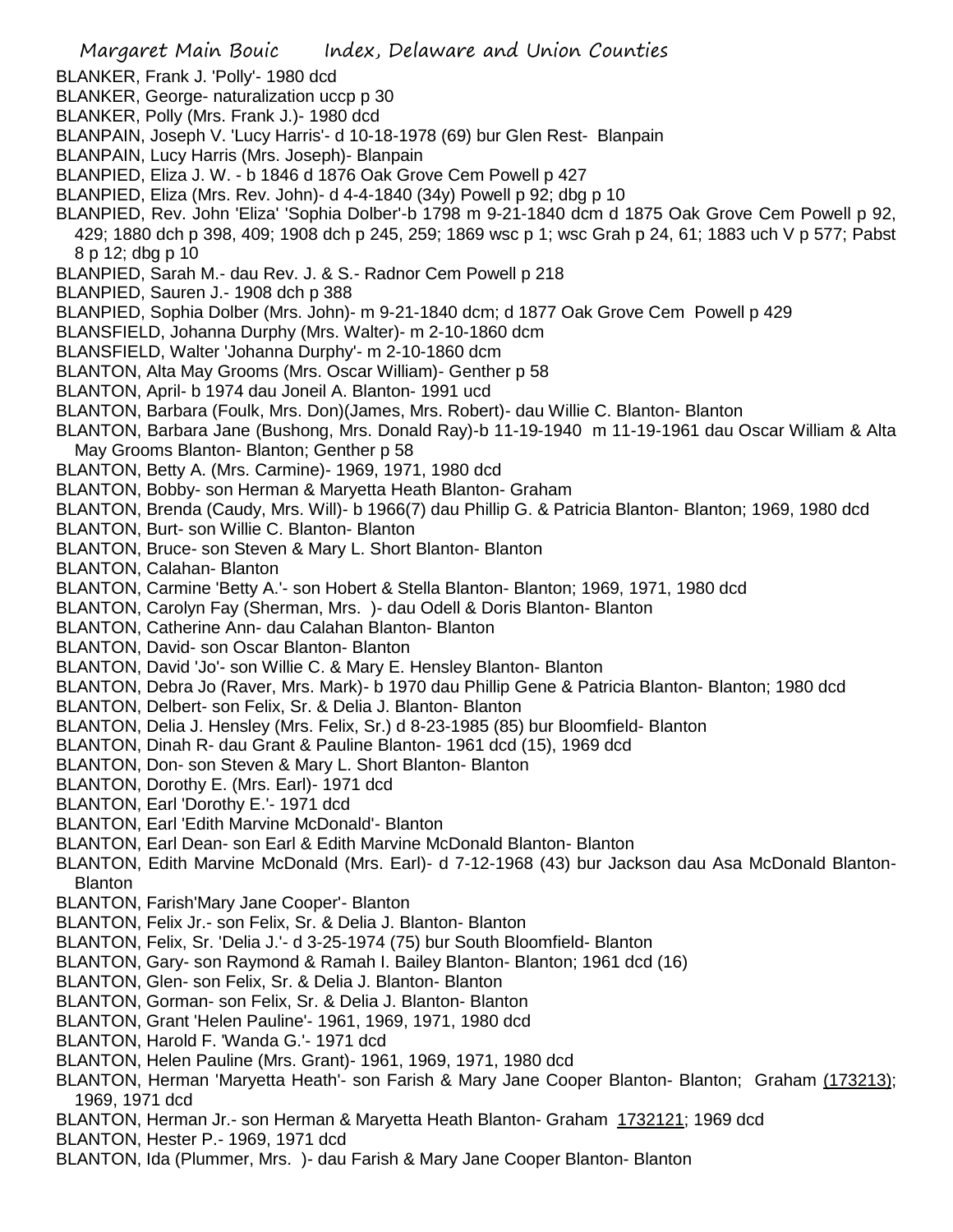BLANTON, Joneil A.)- 1991 ucd

- BLANTON, Joseph D.- 1980 dcd
- BLANTON, Mary L. Short (Mrs. Steven)- b 2-21-1955 m 12-21-1983 d 2-17-1994 (38) Maple Grove Cemdau John & Sylvia Eubanks Short- Blanton
- BLANTON, Maryetta Heath (Mrs. Herman)- Graham 173121; l969, 1971 dcd
- BLANTON, Janice (Powell, Mrs. )- dau Raymond & Ramah I. Bailey Blanton- Blanton; 1961 dcd (14)
- BLANTON, Jeanette (Perkins, Mrs. )- dau Felix Sr. & Delia J. Blanton- Blanton
- BLANTON, Jennifer Marie- b 8-28-1976 dau Jerry & Pamela S. Blanton- 1979, 1981, 1983, 1991 ucd; Genther p a5
- BLANTON, Jerry C.'Pamela Sue Schultz'- m 8-5-1973- Genther p a5; 1975, 1979, 1981, 1983, 1991 ucd
- BLANTON, Joe- b 5-1-1957 d 4-18-1989 (31) bur Sunbury- son Carmine & Betty A. Blanton- Blanton; 1969, 1971 dcd
- BLANTON, Katrina Ann- b 1969- dau Carmine & Betty A. Blanton- Blanton; 1969, 1971, 1980 dcd
- BLANTON, Kay- lived with Christine Wolfe- 1961 dcd (9)
- BLANTON, Keith- b 1961 son Phillip Gene & Patricia A. Blanton- Blanton; 1961 (3), 1969, 1971, 1980 dcd BLANTON, Larry- son Raymond & Ramah I. Bailey Blanton- Blanton
- BLANTON, Marjorie (Stillwell, Mrs. )- dau Felix Sr. & Delia J. Blanton- Blanton; delge I p 8
- BLANTON, Mary E. (Mrs. Willie C.)- d 6-18-1984 (68) bur Forest Grove- Blanton
- BLANTON, Mary Jane Cooper (Mrs. Farish)- Blanton
- BLANTON, Muriel Jean- dau Earl & Edith Marvine McDonald Blanton- Blanton
- BLANTON, Nellie (Gibson, Mrs. John)- dau Willie C. & Mary E. Hensley Blanton- Blanton
- BLANTON, Odell 'Doris'- d 9-29-1976 (52) bur S. Bloomfield- son Felix, Sr. & Delia J. Hensley Blanton
- BLANTON, Opal G. Kennedy (Perry, Mrs. William D.,Sr.)(Mrs. Vencil)- b 11-13-1906 d 11-18-1993 (87) bur marion- dau Norton & Ethel M. Priest Kennedy- Blanton; 1991 ucd
- BLANTON, Oscar William 'Alta May Grooms'- Blanton; Genther p 58
- BLANTON, Pamela- b 1964 dau Phillip Gene & Patricia Blanton- 1969, 1971, 1980 dcd
- BLANTON, Pamela Sue Schultz (Mrs. Jerry)- b 2-13-1955 m 8-5-1973- Genther p a5; 1975, 1979, 1981, 1983, 1991 ucd
- BLANTON, Patricia Ann Kidwell (Mrs. Phillip Gene)- b 2-16-1940 d 1-9-1994 (53) Oak Grove Cem- dau Calvin & Ruth McClain Kidwell- Blancon; 1961, 1969, 1971, 1980 dcd
- BLANTON, Pat- lived with Christine Wolfe- 1961 dcd (11)
- BLANTON, Phillip Gene 'Patricia'-1961, 1969, 1971 dcd; engaged to Barbara J. Arms- Blanton
- BLANTON, Ramah I. Bailey (Mrs. Raymond)- b 3-19-1926 d 2-17-1991 bur Forest Grove Cem- dau Ernest & Emma Corbin Bailey- Blanton; 1961,1969, 1971, 1980 dcd
- BLANTON, Raymond 'Ramah I.';- d 11-7-1985 (65) bur Forest Grove- brother Willie Blanton- Blanton; 1961, 1969, 1971, 1980 dcd
- BLANTON, Rose- lived with Christine Wolfe- 1961 dcd (10)
- BLANTON, Ruby (Brown, Mrs. )- dau Felix Sr. & Delia J. Blanton- Blanton
- BLANTON, Ruth (Hughes, Mrs. )- dau Farish & Mary Jane Cooper Blanton- Blanton
- BLANTON, Sandra (Davenport, Mrs. Dave)- dau Phillip Gene & Patricia A. Blanton- Blanton; 1961 dcd (2)
- BLANTON, Sara- dau Grant & Pauline Blanton- 1961 dcd (11), 1969 dcd
- BLANTON, Sheri(Sherry)- dau Carmine & Betty A. Blanton- Blanton; 1969, 1971, 1980 dcd
- BLANTON, Stella (Mrs. Hobert)- (83-1983) Blanton
- BLANTON, Stella (Salyer, Mrs. Beecher)- m 5-24-1929 Blanton; Salyer
- BLANTON, Steven 'Mary L. Short'- m 12-21-1983- Blanton
- BLANTON, Terry- b 1954 ch Raymond & Raman I. Blanton- 1961 dcd (7), 1969, 1971 dcd
- BLANTON, Timothy L.- b 1962 son Phillip Gene & Patricia Blanton- Blanton; 1969, 1971, 1980 dcd; engaged to Colleen R. Moore
- BLANTON, Troy Lee- son Odell & Doris Blanton- Blanton
- BLANTON, Vencil 'Opal G. Kennedy'- Blanton
- BLANTON, Vickie- b 1971 dau Phillip G. & Patricia Blanton- Blanton; 1980 dcd
- BLANTON, Vonda Lynn- b 2-18-1967 d 4-3-1990 (23) bur Bloomfield- dau Odell & Doris Blanton- Blanton
- BLANTON, Wanda G. (Mrs. Harold F.)-1971, 1980 dcd
- BLANTON, Willie C. 'Mary E. Hensley'- b 10-4-1910 d 2-13-1987 bur Forest Grove- son Farish & Mary Jane Cooper Blanton- Blanton
- BLANTZ, Steffel- Ekelberry Ledger- delge X p 52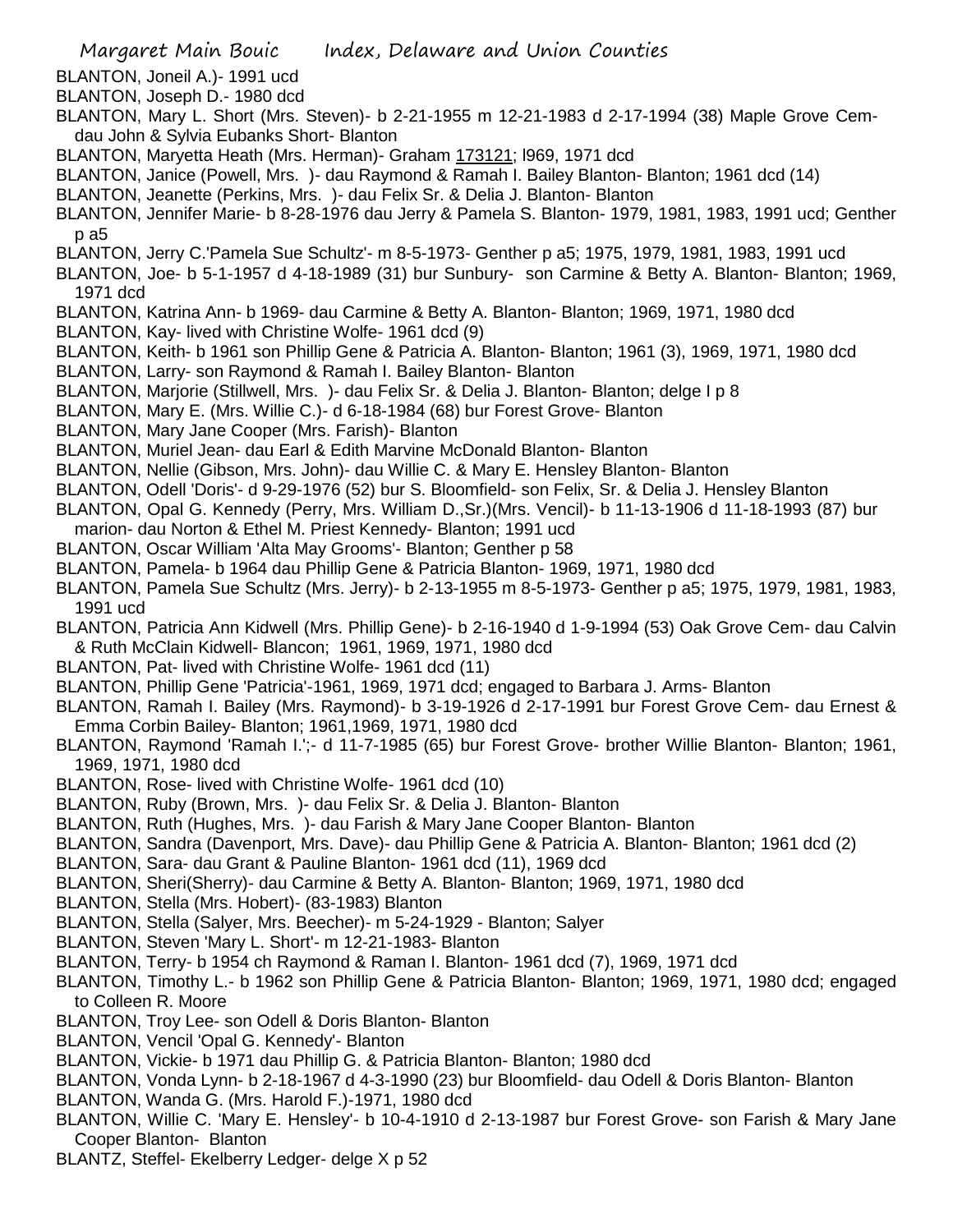- Margaret Main Bouic Index, Delaware and Union Counties BLANY, Mary- 1880c Porter Tp p 456A BLANY, Mary E.- 1880C Concord Tp p 269C BLASE, Betty Jean Sheldon- b 2-2-1948 dau Richard James & Jean Marie Gibbons Blase- Weiser p 131 BLASE, Carol Ann Sheldon- dau Richard James & Jean Marie Gibbons Blase- Weiser p 131 BLASE, Jean Marie Gibbons (Mrs. Richard James)(Sheldon, Mrs. James)- b 8-24-1924 m 10-4-1944 (2) 8-2-1949 BLASE, Patricia Marie- b 10-14-1954 dau Richard James & Jean Marie Gibbons Blase- Weiser p 131 BLASE, Raymond Michael- b 6-16-1951 son Richard James & JEan Marie Gibbons Blase- Weiser p 131 BLASE, Richard James 'Jean Marie Gibbons'- b 1-11-1922 m 8-4-1949- Weiser p 130 BLASER, Electa B. Karch (Mrs. William E.)- dau Frederick & Mary Elizabeth Pounds Karch- Pounds 4,5 BLASER, Mary Elizabeth- dau William E. & Electa B. Karch Blaser- Pounds 5 BLASER, William E. 'Electa B. Karch'- Pounds 4,5 BLASHFORD, Ann- dau Robert Blashford- Powers p 88 BLASHFORD, Esther- dau Robert Blashford- Powers p 88 BLASHFORD, Rebecca- dau Robert Blashford- Powers p 99 BLASHFORD, Robert- grandson John Crawford- Powers p 88 (Blackford?) BLASI, Linda Jean (Shirk, Mrs. Gary Lee)- 1985 uch p 127 BLASI, Lissa- dau Louis R. Blasi- Blasi BLASI, Louis R.- Blasie BLASINS---1883 uch V p 235 BLASS, Carl 'Martha Czarneski'- Blass BLASS, Donald C.- b 1-1-1925 d 8-17-1974 bur Sunset Cem son Carl & Martha Czarneski Blass- Blass BLASS, Ellen Maria- dau Donald C. Blass- Blass BLASS, Gregory C.- son Donald C. Blass -Blass BLASS, Joyce (Larsen, Mrs. )- sister Donald C. Blass- Blass BLASS, Marjory (Lutz, Mrs. )- sister Donald C. Blass- Blass BLASS, Martha Czarneski (Mrs. Carl)- Blass BLATOCK, J. E.- 1877 uca p 101 BLATT, John G. 'Mary M.'- d 1-25-1976 (62) bur Wheeling - Blatt BLATT, Mary M. (Mrs. John G.)- Blatt BLATT, Rose (Haid, Mrs. Joseph)- sister John B. Blatt- Blatt BLAU, Maria Rosina (Ehmann, Mrs. Conrad H.)- b 1-16-1859 m 4-2-1844 d 10-23-1918 dau Michael & Rosina Peters Blau- ped Dianna Miller Mayes 11- delge iV p 50 BLAU, Michael 'Rosina Peters'- b 9-3-1822 m 1855 d 4-27-1904- ped Dianna Miller Mayes 22-delge p 50 BLAU, Rosina Peters (Mrs. Michael)- b 4-12-1828 m 1855 d 4-20-1904 - ped Dianna Miller Mayes 12-delge IV p 50 BLAUNT, Maria- 1880c Delaware Town p 540C BLAUSER, Catherine Jane (Springer, mrs. Dr. Mark Andrew)- m 6-7-1986 dau George & Mary Blauser-Blauser BLAUSER, Elizabeth Ann (Neds, Mrs. Adrian Eugene)- b 3-13-1932 dau Israel & Jean Christie Blauser-Blauser; 1985 uch p 103 BLAUSER, George 'Mary'- Blauser BLAUSER, Israel 'Jean Christie'- d 1964- 1985 uch p 103 BLAUSER, Jean Christie (Mrs. Israel)- d 3-16-1986- Blauser; 1985 uch p 103 BLAUSER, Mary (Mrs. George)- Blauser BLAUVELT, Alonzo L.- 1908 dch p 388 BLAW/BLUE, John- unec XI p 4 BLAY, Katherine- granddau William Pearce- Nash p 237 BLAY, Rachel- Nash p 237 BLAYNEY, Benjamin- Pabst O BLAYNEY, Calvin 'Sophia'- Pabst 2 p 23 BLAYNEY, Carrie L. Shafer (Mrs. Reuben M.)- d 10-6-1960 (89) bur Sunbury- Blayney; Sunbury p 138
- BLAYNEY, Charles 'Lillian Dorwart'- Maugans Anc p 28
- BLAYNEY, Charles W.- d 12-29-1847 (8m 24d) E. Liberty Cem Porter Tp- Powell p 196
- BLAYNEY, Charley V.- b 11-29-1881 Kingston Tp son John C. & Sophia Macklin Blayney- dcb
- BLAYNEY, Dorothy- dau Charles & Lillian Dorwart Blayney- Maugans Anc p 18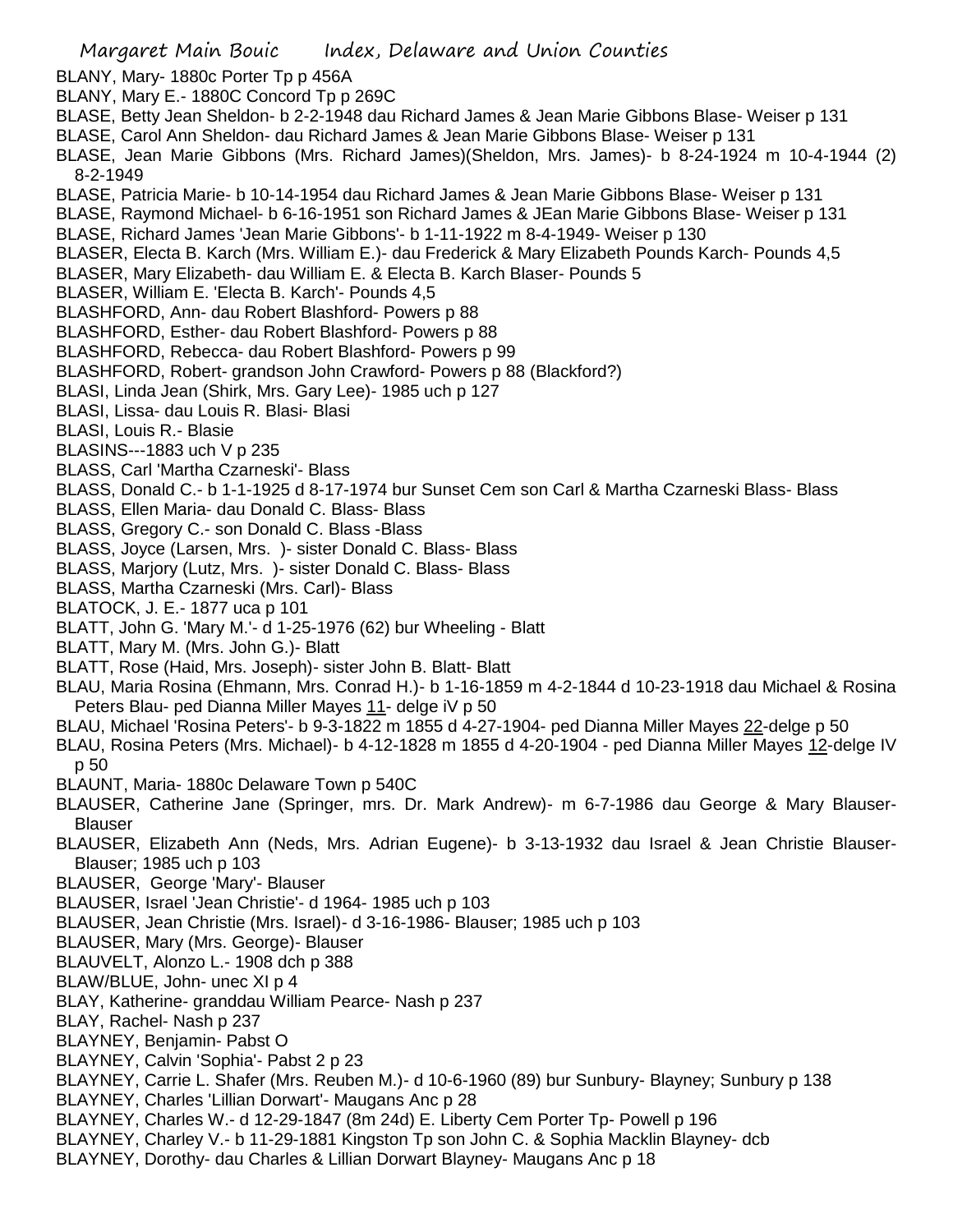## Margaret Main Bouic Index, Delaware and Union Counties

- BLAYNEY, Douglas- b 1970 son Patrick L. & Linda M. Blayney- Blayney; 1971, 1980 dcd
- BLAYNEY, Edwin R.- d 2-14-1863 (18-5-25) E. Liberty Cem Powell p 196; 1908 dch p 388
- BLAYNEY, Elizabeth (Mrs. George)- d 7-3-1898 (80y 20d) East Liberty Cem Porter Tp Powell p 196
- BLAYNEY, Emma A. (Kenney, Mrs. G. W.)- 1880 dch p 824
- BLAYNEY, Fannie M.- dau william B. & Jemima J. McCammon Blayney- dumch p 481
- BLAYNEY, Rev. Francis S.- son Rev. John B. Blayney- hmp p 167, 308
- BLAYNEY, George 'Elizabeth'- d 2-26-1869 (68-9-6) E. Liberty Cem Porter Tp Powell p 196; dumch p 481; 1908 dch p 748; delge IV p 3i; Sunbury p 16
- BLAYNEY, Georgianna Marie Newson (Mrs. W. F.)- dau Abraham B. & Phebe Ann Hull Newson- dumch p 165
- BLAYNEY, Gladys (Mrs. William W.)- Blayney
- BLAYNEY, H. C.- Delaware Mausoleum- delge III p 58
- BLAYNEY, Helen (White, Mrs. Zenas Leonard)- dau George Blayney- White (13)
- BLAYNEY, Henry Clif(n)ton- son William & Jemima McCammon Blayney- dumch p 481; Pabst 2 p 32
- BLAYNEY, Rev. Henry- hmp p 32
- BLAYNEY, James 'Rebecca'- dumch p 481
- BLAYNEY, Janet- dau Charles & Lillian Dorwart Blayney- Maugans Anc p 28
- BLAYNEY, J. C.- Delaware Mausoleum- delge III p 8
- BLAYNEY, Jemima J. McCammon (Mrs. William B.)- b 7-22-1837 m 8-10-1854 dcm d 1-4-1917 Old Blue Cem Powell p 142 dau John & Jane McCammon Blayney- dumch p 481; Pabst 2 p 23, 32, 33
- BLAYNEY, Jessie- dau W. F. & Georgianna Marie Newson Blayney- dumch p 165
- BLAYNEY, John- son James & Rebecca Blayney- dumch p 481
- BLAYNEY, John Calvin- d 3- 1917 son William B. & Jemima McCammon Blayney- dumch p 481; Pabst 2 p 32; 1880C Kingston Tp p 434A
- BLAYNEY, John S. 'Permelia O. Finch'- m 4-18-1853 dcm
- BLAYNEY, John V.- Pabst O
- BLAYNEY, Lillian Dorward (Mrs. Charles)- dau Frank & Emma Rebecca Friedley Dorwart- Maugans Anc p 27
- BLAYNEY, Linda M. (Mrs. Patrick L.)- 1969, 1971, 1980 dcd
- BLAYNEY, Lucinda Helen (White, Mrs. Z. L.)- see Helen
- BLAYNEY, Margaret Catherine (Loop, Mrs. James P.)- n 4-26-1842 m 9-26-1862 d 5-18-1901- Loop
- BLAYNEY, Margaret Jane (Massingham, Mrs. Robert)- dau James & Rebecca Blayney- dumch p 481
- BLAYNEY, Marie- dau Charles & Lillian Dorwart Blayney- Maugans Anc p 28
- BLAYNEY, Mary- Delaware Mausoleum- delge III p 8
- BLAYNEY, Mary Elizabeth (Starry, Mrs. Jacob)- dau James & Rebecca Blayney- dumch p 481
- BLAYNEY, Minerva Francis- dau William & Jemima McCammon Blayney- Pabst

2 p 33

- BLAYNEY, Patrick E. 'Linda M.'-1969, 1971, 1980 dcd
- BLAYNEY, Permelia O. Finch (Mrs. John S.)- m 4-18-1853 dcm
- BLAYNEY, Rebecca (Mrs. James)- dumch p 481
- BLAYNEY, Rebecca (Merritt, Mrs. Jerome)- dau James & Rebecca Blayney- dumch p 481
- BLAYNEY, Reuben- b 9-17-1875 Delaware Town dcb- son William B. & Jemima McCammon Blayney- dumch p 481
- BLAYNEY, Reuben Mac 'Carrie L.- b 9-17-1872 d 8-26-1960 (87) bur Sunbury- Blayney, Pabst 2 p 22; Sunbury p 138, 143
- BLAYNEY, S.- Delaware Mausoleum- delge III p 58
- BLAYNEY, Sophia (Mrs. Calvin)- Pabst 2 p 23
- BLAYNEY, Victor- b 1968 son Patrick L. & Linda M Blayney- 1969, 1971 1980 dcd
- BLAYNEY, W. F. 'Georgiana Marie Newson;- dumch p 165
- BLAYNEY, William B. 'Jemima McCammon'- b 10-31/13-1829 m 8-10-1854 dcm d 9-23-1909 Old Blue Cem-Powell p 142; Pabst 2 p 23, 32, 33; 1880C Kingston Tp p 434A
- BLAYNEY, William W. 'Gladys'- d 9-17-1968 bur Greenfield- Blayney
- BLAZER, Beatrice Stratton (Mrs. Marion)- b 2-24-1926 d 5-22-1974 dau Leo & Nellie Cowgill Stratton- Blazer
- BLAZER, Brenda (Rutan, Mrs. Ronny)- dau Marion & Bernice Stratton Blazer- Blazer
- BLAZER, Ellen (Downing, Mrs. Rufus William)- m 12-29-1915 -Giffen 1676
- BLAZER, Glen O. 'Nina Cushman'- b 10-6-1898 m 12-24-1920 d 1-27-1978 bur Woodstock son Wesley & Binnie McAdams Blazer- Blazer
- BLAZER, Karen- dau Marion & Bernice Stratton Blazer- Blazer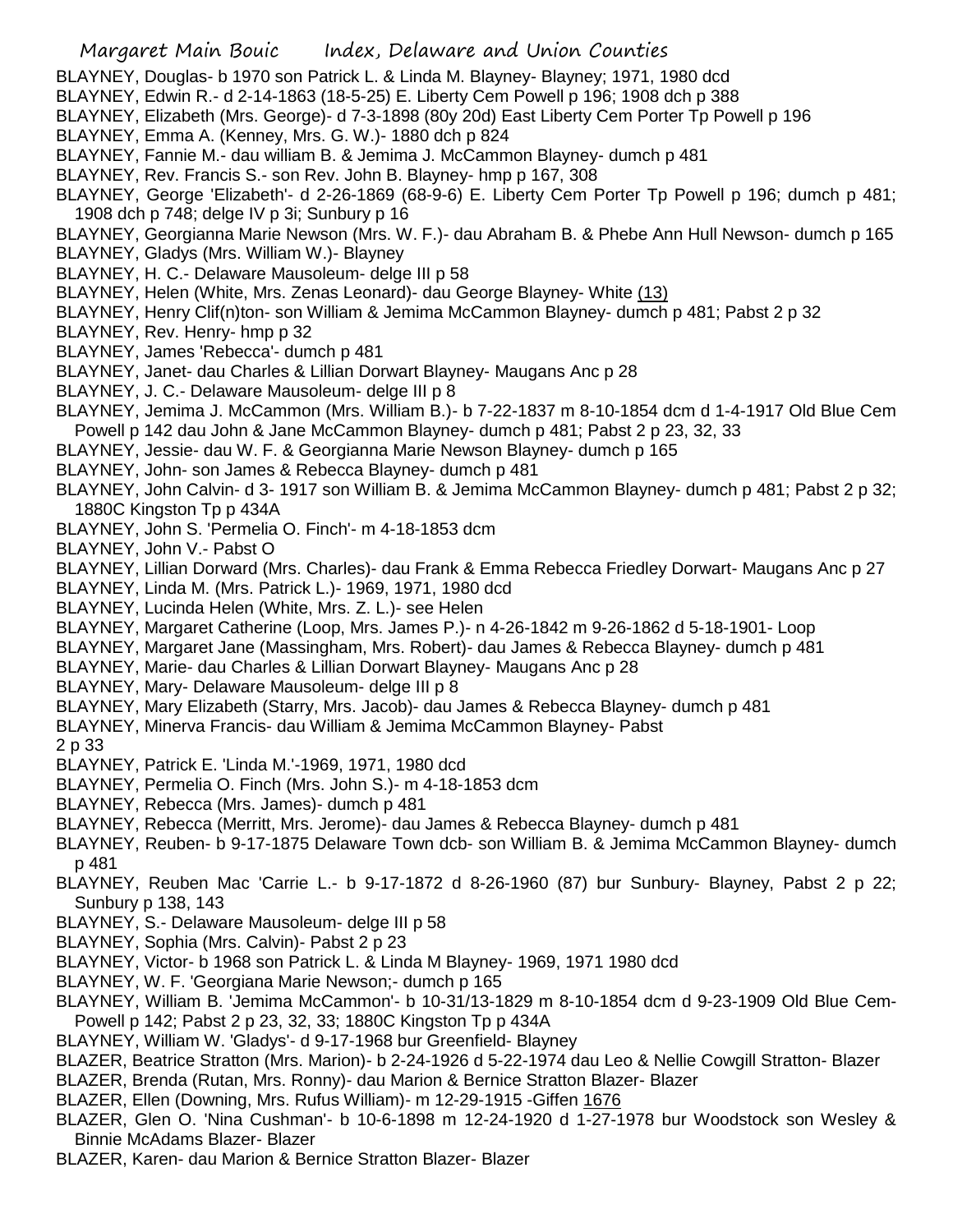BLAZER, Karen S.Graham (Mrs. William E.)-m 9-19-1968 dau Ernest R. Graham- Blazer; 1971, 1973 ucd BLAZER, Marion 'Beatrice Stratton'- Blazer

- BLAZER, Mary E. (Downing, Mrs. Rufus W.)- m 12-29-1875 ucm 5807; mt 3 p 20
- BLAZER, Nina Cushman (Mrs. Glen O.)- m 12-24-1920- Blazer
- BLAZER, Philip- delge III p 9, 11, 37
- BLAZER, Tamara Jill- dau William Blazer- Blazer- engged to Kenneth Ford
- BLAZER, T. H.- 1887 uca p 93
- BLAZER, Thomas- 1880C Delaware Town p 524A
- BLAZER, William- Blazer
- BLAZER, William E. 'Karen S.Graham'- m 9-19-1968 son Marion & Beatrice Stratton Blazer- Blazer; 1971, 1973 ucd
- BLAZIER, James Lynn- b 9-5-1955 son Philip Henry & Joanne Barbara Wert Blazier- Weiser p 597
- BLAZIER, Joanne Barbara Wert (Mrs. Philip Henry)- b 11-1-1932 m 4-9-1954 dau John Brungart Jr. & Myla C. Spyker Wert- Weiser p 597
- BLAZIER, John Edward- b 8-11-1954 son Philip Henry & Joanne Barbara Wert Blazier- Weiser p 597
- BLAZIER, Nola (Nash, Mrs. Guy)- Nash p 250
- BLAZIER, Philip Henry 'Joanne Barbara Wert'- m 4-9-1954- Weiser p 597
- BLAZIER, Philip Henry- b 5-23-1958 son Philip Henry & Joanna Barbara Wert Blazier- Weiser p 597
- BLEAKLEY, Deanna- (16-1992)ch Gerald & Rosemary Moore Bleakley- Bleakley
- BLEAKLEY, Gerold 'Rosemary Moore'- m 8-8-1970 Bleakley
- BLEAKLEY, Heather (11-1989) dau Gerold & Rosemary Moore Bleakley- Bleakley
- BLEAKLEY, Jerry- (16-1989) ch Gerold & Rosemary Moore Bleakley- Bleakley
- BLEAKLEY, Rosemay Moore (Mrs. Gerald)- m 8-8-1970- Bleakley
- BLEAKMORE, Charles William- d 9-15-1968 bur Trenton Cem son Alice Bleakmore
- BLEAKMORE, Donald William- son Charles William Bleakmore- Bleakmore
- BLEAKMORE, Elsie Rae (White, Mrs. )- dau Charles William Bleakmore- Bleakmore
- BLEAKMORE, Richard- son Charles William Bleakmore- Bleakmore
- BLEAKMORE, Robert- son Charles William Bleakmore- Bleakmore
- BLEAKMORE, William- 1961 dcd
- BLEAM, Carrie Agnes (Ward, Mrs. Frank Otto)- b 2-21-1891 m 3-9-1910 d 9-12-1963 dau William Lewis & Lavinia Ione Hodge Bleam- Cowgill p 73
- BLEAM, Lavinia Ione Hodge (Mrs. William Lewis)- Cowgill p 73
- BLEAM, William Lewis 'Lavinia Ione Hodge'- Cowgill p 73
- BLEATH, Andrew- Powers p 260
- BLECKLE, Margaret Marshman- dau John Tryon & Jeanette Perry Marshman- 1976 dch p 106
- BLEDSHOE, Carl 'Josie Main'- Main Gaz I 2 p 4
- BLEDSHOE, Josie Main (Mrs. Carl)- dau Robert E. & Mary Victoria Young Main- Main Gaz I 2 p 4
- BLEDSO, Phebe J. Thrall (Mrs. William L.)- m 8-23-1864 dcm
- BLEDSO, William L. 'Phebe J. Thrall'- m 8-23-1864 dcm
- BLEDSOE, Carl 'Mary Freshwater'- Freshwater p 78, 113
- BLEDSOE, Mary Freshwater (Mrs. Carl)- b 1855 d 4 wks after marriage- dau George & Ann Robertson Freshwater Freshwater p 78,113
- BLEE, Elizabeth F. (Ebright, mrs. Jeffrey L.)- m 1-27-1990 dau William A. Blee- Blee; Ebright
- BLEENTALL, Harriet (Swank, Mrs. John)- m 8-15-1837 Madison Co unec IX p 5
- BLEIJCK, Adriantje (Nevyns, Mrs. Johannes)- 1908 dch p 659
- BLEINY, Esther Levan (Weiser, Mrs. Benjamin)(Mrs. John)- b 11-24-1752 m 2-7-1772, 7-11-1784 d 7-29-1798 dau Daniel & Susanna Siegfried Levan- Weiser p 833
- BLEINY, John 'Esther Levan'- m 7-11-1784- Weiser p 833
- BLEMIS, Mrs. O.- dau Alexander Blakeney & Mary Stewart McKitrick -McKitrick p 82
- BLEMMER, James W.- 1880C Berkshire Tp p 413A
- BLEMNER, Robert- b 9-24-1870 Kingston Tp son J. w. & Matilda Jane Blemner- dcb
- BLENCO, Elizabeth (Van Fleet, Mrs. W. B.)- dau Robert & Lucy Ann Main Blenco- Asp 2132
- BLENCO, Lucy Ann Main (Mrs. Robert)-b 10-5-1828 m 11-16-1845 dau Thomas P. & Laura Allen Maine- Asp 1394
- BLENCO, Robert 'Lucy Ann Main'- Asp (1394)
- BLENDON, Harriett- 1850C Delaware Town 1204 (16,O)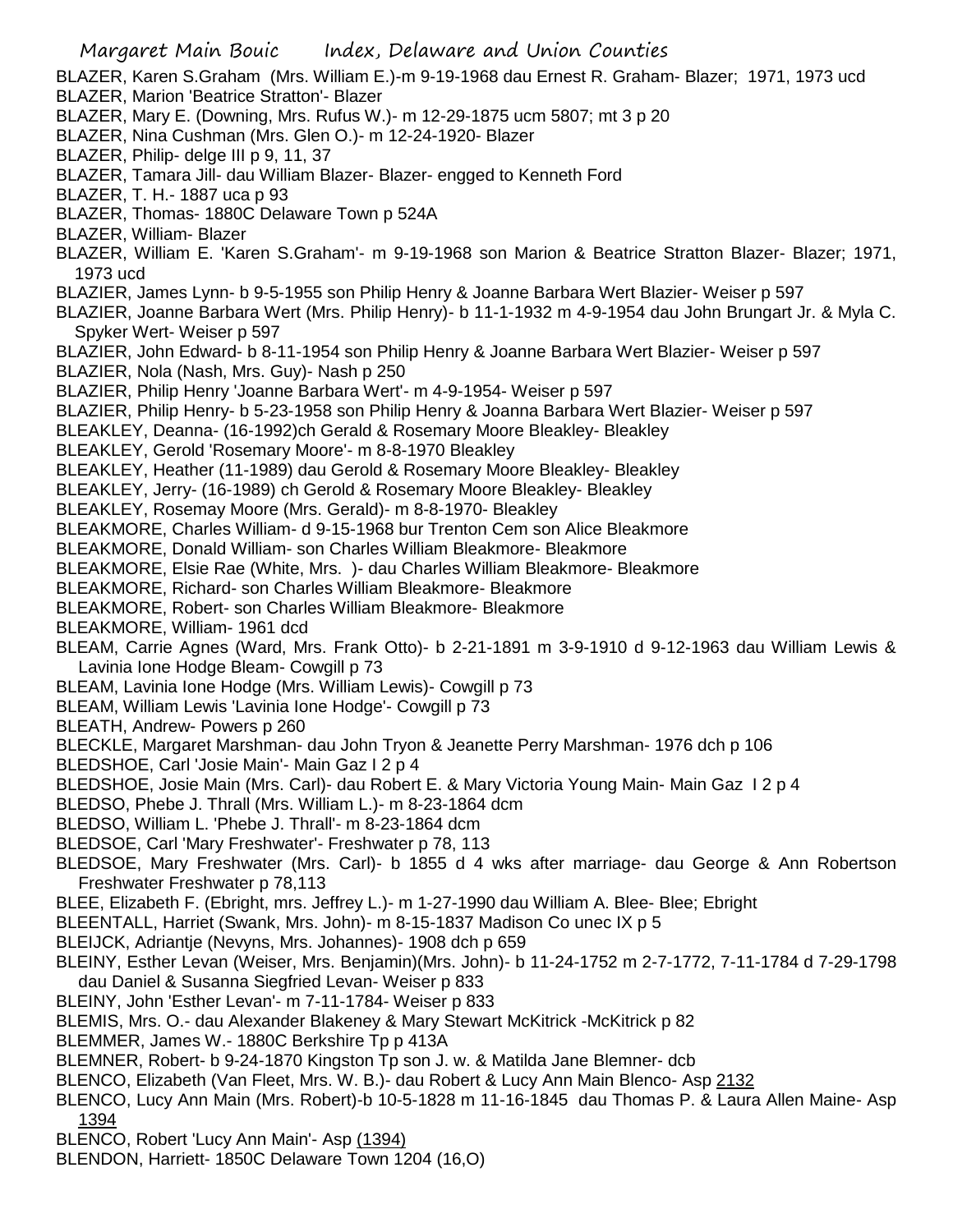- Margaret Main Bouic Index, Delaware and Union Counties BLENKNER, Esther (Spindler, Mrs. Jacob)- unec VIII p 35 BLENKNER, Kunigunde (Scheiderer, Mrs. George)- b 1819 d 1889- 1985 uch p 144 BLENN, Henry d 2-14-1890 (83) Brown Tp dcdeaths BLENTLINGER, Barbara (Mrs. Jerry)- 1971, 1979, 1981, 1983 ucd BLENTLINGER, Brandy b 1980 ch Jerry & Barbara Brentlinger- 1981, 1983 ucd BLENTLINGER, Jerry 'Barbara'- 1971, 1979, 1981, 1983 ucd BLENTLINGER, Kim- b 1970 ch Jerry & Barbara Blentlinger- 1971, 1979, 1981, 1983 ucd BLENTLINGER, Tonya- b 1974 ch Jerry & Barbara Blentlinger- 1979, 1981, 1983 ucd BLESEDELL, Frank James Jr.- b 5-6-1978 son Frank Blesedell, Sr.- Blesedell BLESEDELL, Frank James Sr.- son John B. Blesedell- Blesedell BLESEDELL, John P- Blesedell BLESSING, Aaron Anthony- son Jerry & Penelope Anthony Blessing- Blessing BLESSING, Allan D. 'Eileen Ross'- b 11-19-1927 d 8-8-1993 (65) bur Sunbury Mem. son Leonard & Elsie Vince Blessing- Blessing BLESSING, Angela Delight- b 9-21-1958 d 10-13-1991 (33) dau Jerry & Penelope Anthony Blessing- Blessing BLESSING, Anita Louise (Crawford, Mrs. Rick)- d 5-31-1981 (32) bur West Union Cem- dau Ned & Jane Holt Blessing- Blessing BLESSING, Calvin 'Sylvia Francis'- Genther p 118 BLESSING, Cynde (Cindy) Renee (Hesson, Mrs. Larry)- b 9-11-1971 m 12-30-1994 dau Jack & Pat Elliott Blessing- 1983 ucd; Blessing BLESSING, David L.- son Allan D. & Eileen Ross Blessing- Blessing BLESSING, Delbert- 1967, 1971 ucd BLESSING, Devon Kathleen- dau Jerry & Penelope Anthony Blessing- engaged to Samuel Loni Ream-Blessing BLESSING, Donald- son Leonard & Elsie Vince Blessing- Blessing BLESSING, Eileen Ross (Mrs. Allen D.)- m 41y- Blessing BLESSING, Elsie Vince (Mrs. Leonard)- Blessing BLESSING, Gillie Rogers (Mrs. Leslie)- b 4-1-1893 dau Will & Alice Arthur Rogers- Genther p 119 BLESSING, Helen J. (Mrs. Ned R.)- 1971, 1973, 1975, 1979, 1981, 1983 ucd BLESSING, Jack T. 'Pat' son Ned Blessing- Blessing; 1979, 1981, 1983 ucd BLESSING, Jane A. (Wright, Mrs. Deron)- dau Allan D. & Eileen Ross Blessing- Blessing BLESSING, Jane Holt (Mrs. Ned)- Blessing BLESSING, Jerry 'Penelope Anthony'- b 7-17-1938 m 11-30-1956 Oakdale Cem II p 157 (M-R22-17)- son Ned Blessing- Blessing BLESSING, Jo Ann (Henry, Mrs. John C.)- m 11-21-1962 dau Ned & Jane Holt Blessing- Blessing BLESSING, Joanna (Towne, Mrs. William)- Asp p 122 BLESSING, Kevin Eugene 'Michelle Lynette Class'-m 8-12-1989- son Jack & Elliott Blessing- Blessing; Class BLESSING, Leonard 'Elsie Vince'- Blessing BLESSING, Leslie 'Gillie Rogers'- Genther p 119 BLESSING, Michelle Lynette Class (Mrs. Kevin Eugene)- m 8-12-1989- Blessing; Class BLESSING, Ned R. 'Helen Jane Holt'- Blessing 1971, 1973, 1975, 1979, 1981, 1983 ucd BLESSING, Ned Royce- son Ned R. & Jane Holt Blessing- Blessing BLESSING, Pat Elliott (Mrs. Jack)- dau Gene Elliott- 1979, 1981, 1983 ucd BLESSING, Penelope Anthony (Mrs. Jerry)- b 7-5-1939 m 11-30-1956 d 1-12-1975 Oakdale Cem II p 157 (M-R22-17) dau Andrew & Fleta Byus Anthony BLESSING, Richard- son Leonard & Elsie Vince Blessing- Blessing BLESSING, Rita (Waln, Mrs. )- dau Leonard & Elsie Vince Blessing- Blessing BLESSING, Roberta (Coder, Mrs. Donald)- dau Ned & Jane Holt Blessing- Blessing BLESSING, Sylvia Francis (Mrs. Calvin)- dau Charles E. & Chloe Arthur Francis- Genther p 118 BLESSLEY, Ann Elizabeth Fountain (Mrs. James William)- m 1-1898- Weiser p 97 BLESSLEY, Anna Mary- b 9-11-1925 dau Levi Fountain & Miriam Elizabeth Fetro Blessley- Weiser p 98 BLESSLEY, Ellen Elizabeth Farcht, Mrs. Thomas Edward)- b 2-3-1922 m 6-26-1949 dau Levi Fountain & Miriam Elizabeth Fetrow Blessley- Weiser p 98 BLESSLEY, James William 'Ann Elizabeth Fountain'- b 8-29-1872 d 2-26-1949 son Levi & Martha Ellen Weiser Blessley- Weiser p 97
- BLESSLEY, John Weiser- b 8-7-1870 d 8-6-1871 son Levi & Martha Ellen Weiser Blessley- Weiser p 97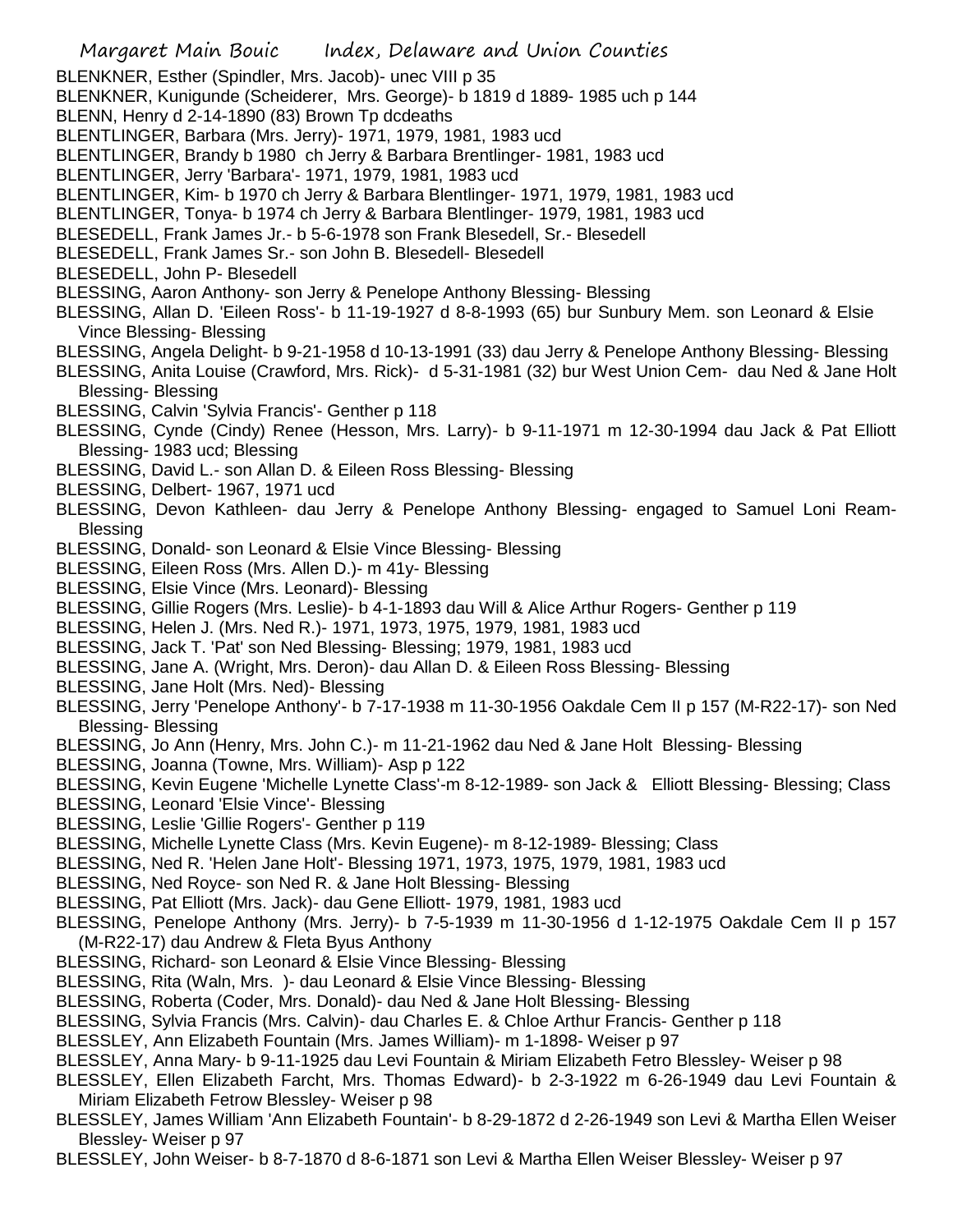BLESSLEY, Lee James- b 5-27-1923 son Levi Fountain & Miriam Elizabeth Fetrow Blessley- Weiser p 98

- BLESSLEY, Levi Fountain 'Miriam Elizabeth Fetrow'- b 11-16-1899 m 6-20-1920 son James William & Ann Elizabeth Fountain Blessley- Weiser p 98
- BLESSLEY, Levi 'Martha Ellen Weiser'- m 12-5-1867 Weiser p 97
- BLESSLEY, Martha Ellen Weiser (Mrs. Levi)- b 2-1-1845 m 12-5-1867 d 5-17-1915 dau John Jacob Shaffer & Margaret Tawser Weiser- Weiser p 97
- BLESSLEY, Samuel Henry- b 4-8-1869 d 12-22-1872 son Levi & Martha Ellen Weiser Blessley- Weiser p 97
- BLETCH, --b 3-7-1868 Delaware Town dau Rev. Augustus & Hannah Bletch- dcb
- BLETCHER, Estella (Andrews, Mrs. )- dau George & Myrtle Robb Bletcher- Bletcher
- BLETCHER, George 'Myrtle Robb'- Bletcher
- BLETCHER, Lillian (Reed, Mrs. Frank a.)- b 12-6-1901 d 2-25-1982 (80) Milford Cem- dau George & Myrtle Robb Bletcher- Bletcher; Reed
- BLETCHER, Marjorie (Lynn, Mrs. )- dau George & Myrtle Robb Bletcher- Bletcher
- BLETCHEER, Myrtle Robb (Mrs. George)- Bletcher
- BLETSO, Linda L.(Niedeerkohr, Mrs. Dr. David A.)- dau Dr. N. C. Bletso- Bletso
- BLETSO, Dr. N. C.- Bletso
- BLEVATS, John- picture 1883 uch III p 226
- BLEVINS, Amber- ch Louie & Michelle Blevins- 1981, 1983 ucd
- BLEVINS, Angela (Hawkins, Mrs. Philip)- m 2-3-1990 dau Brad & Donna Blevins- Blevins
- BLEVINS, Anna M. (Mrs. Charles R.)- 1959 ucd
- BLEVINS, Belvie (Johnson, Mrs. )- dau Thomas & Margaret Triplett Blevins- Blevins
- BLEVINS, Betty E. Caldwell (Mrs. Calvin)- b 10-28-1903 d 5-9-1988 (84) bur Forest Grove Cem- dau Joseph & Della Rose Toliver Caldwell- Blevins
- BLEVINS, Betty Jane- b 1953 lived with Jerry D. & Madeline Conkle- 1971 dcd
- BLEVINS, Betty Jo (Mrs. Virgil)-Blevins
- BLEVINS, Betty (Jones, Mrs. )- dau Samuel E. Sr. & Dixie Blevins- Blevins
- BLEVINS, Betty (Hackney, Mrs.Dean)- dau Calvin & Betty Caldwell Blevins- Blevins
- BLEVINS, Bill R' Diana Goldsberry'- b 1951 son William C. & Mable Blevins- 1967, 1975, 1979, 1981, 1983, 1991 ucd
- BLEVINS, Billie (Hawkins, Mrs. )- dau Samuel Sr. & Dixie Blevins- Blevins
- BLEVINS, Bonnie (Keller, Mrs. Prentice V.)- m 3-9-1952- Weiser p 157
- BLEVINS, Brad 'Donna'- Blevins
- BLEVINS, Brenda- b 1958 dau Delbert L. & Sharon L. Blevins- 1973,1975, 1979, 1981, 1983 ucd
- BLEVINS, Bradford- son Samuel E. Sr. & Dixie Blevins- Blevins
- BLEVINS, Bruce 'Hazel R. Williams'- Blevins
- BLEVINS, Calvin ' Betty Caldwell'- b 9-16-1901 d 12-2-1968 bur Plain City son Thomas & Margaret Triplett Blevins- Blevins
- BLEVINS, Carson- son Thomas & Margaret Triplett Blevins- Blevins
- BLEVINS, Celia (Taylor, Mrs. )- dau Ike & Sarah Blevins- Blevins
- BLEVINS, Charles- son Charles R. & Anna M. Blevins- 1959 uch (10)
- BLEVINS, Charles R. 'Anna M.'- 1959 ucd
- BLEVINS, Charlotte Ann- dau Virgil Blevins- Blevins
- BLEVINS, Chester 'Pearl' d 5-1-1971 (57) bur Fairview Memorial; 1969 dcd
- BLEVINS, Chloe (Mendenhall, Mrs. Joe)- dau Calvin & Betty Caldwell Blevins- Blevins
- BLEVINS, Connie Sue Westerhold (Mrs. Frederick L.)- b 8-19-1951 dau Kenneth & Ruth Eileen Ruebush Westerhold- Maugans Anc p 57
- BLEVINS, Connie (Mrs. Randy)- Blevins; 1991 ucd
- BLEVINS, Cora (Pyles, Mrs. Lester)- dau Calvin & Betty Caldwell Blevins- Blevins
- BLEVINS, Curtis- Blevins
- BLEVINS, Cynthia Lynn Lewis (Mrs. Matthew)- m 5-6-1989 dau Richard & Janet Lewis- Blevins; Lewis
- BLEVINS, Darrell Ellis 'Mary Elizabeth Harris'- m 6-15-1991 son Virgil & Betty Jo Blevins- Blevins
- BLEVINS, Daryle- b 1979 ch Fred L. & Jeanne Blevins- 1980 dcd
- BLEVINS, Dawn M.- dau Louie & Michelle Blevins- 1975, 1981, 1983, 1991 ucd
- BLEVINS, Debbie (Carroll, Mrs. )- dau Freddie Blevins- Blevins
- BLEVINS, Debbie J. (Gast, Mrs. Larry)- m 4-30-1977 dau Curtis Blevins- Blevins
- BLEVINS, Delbert L. 'Sharon L.'-1971, 1973,1975, 1979, 1981, 1983, 1991 ucd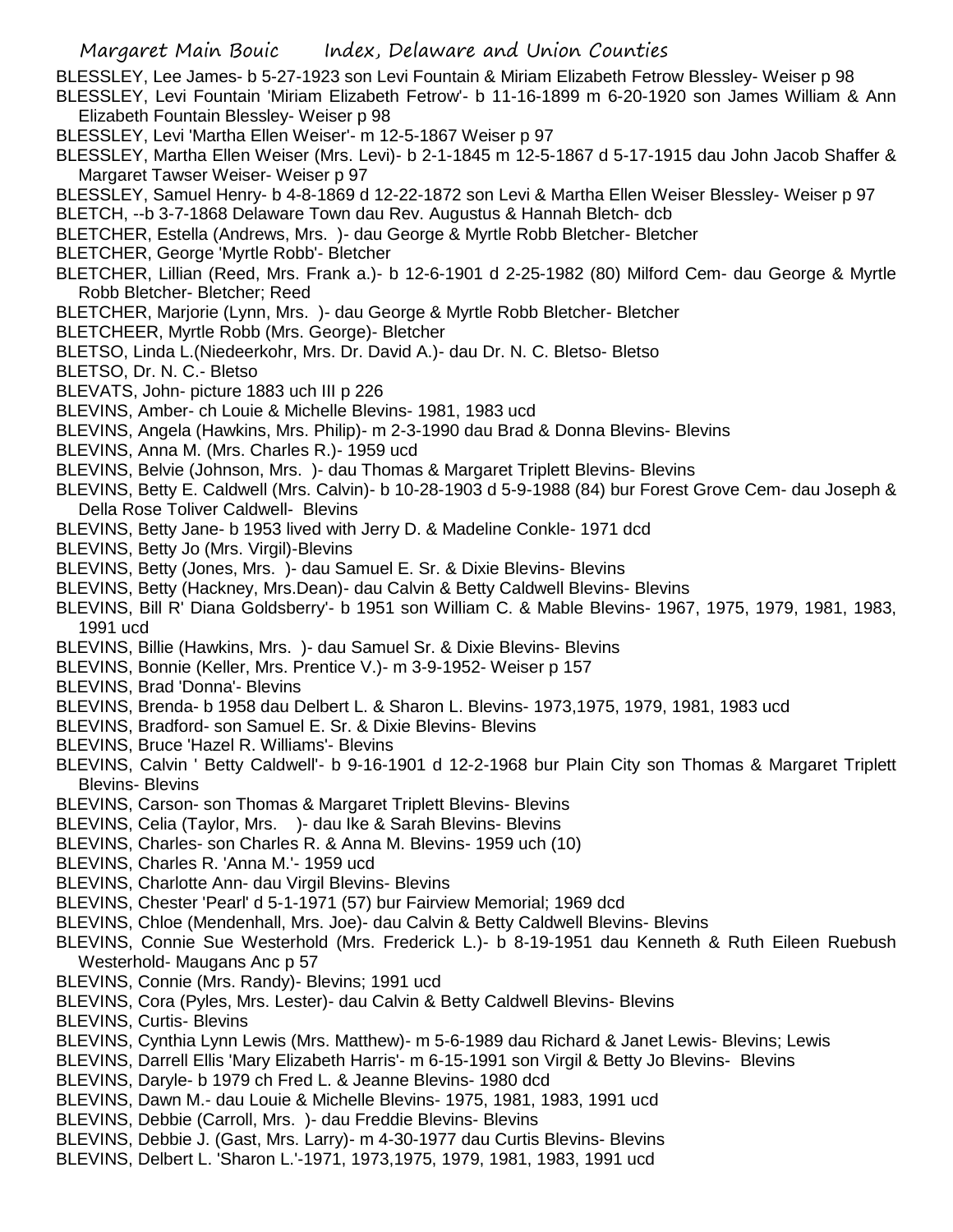- BLEVINS, Delscia (Mrs. Thomas)- 1981, 1983, 1991 ucd
- BLEVINS, Diana (Mrs. Bill R.)- 1975, 1979, 1981, 1983, 1991 ucd
- BLEVINS, Dixie (Mrs. Samuel E.)- Blevins
- BLEVINS, Dodge- brother Chester Blevins- Blevins
- BLEVINS, Donald 'Martha Virginia'- d 11-12-1965 bur Paintsville Ky- Blevins
- BLEVINS, Donna (Mrs. Brad)(Gilt, Mrs. )- Blevins
- BLEVINS, Doris (Thomas, Mrs.Paul)- dau Calvin & Betty Caldwell Blevins- Blevins
- BLEVINS, Doug 'Julie'- son Joe Blevins- Blevins
- BLEVINS, Dreatha- 1959 ucd
- BLEVINS, Dwight- son Charles R. & Anna M. Blevins- 1959 ucd (4)
- BLEVINS, Elizabeth Marie- b 1965 dau Delbert L. & Sharon L. Blevins- Blevins; 1971, 1973,1975, 1979, 1981, 1983 ucd; engaged to James G. Smith,Jr.
- BLEVINS, Emma (Roberts, Mrs. )- sister Chester Blevins- Blevins
- BLEVINS, Eulah (Zoldad, Mrs.George)- dau Calvin & Betty Caldwell Blevins- Blevins
- BLEVINS, Freddie- b 4-5-1941 Ky d 12-15-1988 bur Sunbury Mem.- son Samuel E. Sr.& Dixie Blevins- Blevins
- BLEVINS, Frederick L. 'Connie Sue Westerhold'- m 8-23-1970 son Frederick S. Blevins- Blevins
- BLEVINS, Fred L. 'Jeanne'- 1980 dcd
- BLEVINS, Fred b 1975 son Fred L. & Jeanne Blevins- 1980 dcd
- BLEVINS, Frederick S.- Maugans Anc p 157
- BLEVINS, Geanette (Walter, Mrs. )- dau Ike & Sarah Blevins- Blevins
- BLEVINS, Gertrude M. (Jones, Mrs. Walter H.)- b 3-24-1923 m 9-29-1945 dau Ike & Sarah Blevins- Blevins; Jones
- BLEVINS, Gregory- b 1972 son Delbert L. & Sharon L. Blevins- 1973,1975, 1979, 1981, 1983, 1991 ucd
- BLEVINS, Hazel R. William (Mrs. Bruce)- d 3-5-1994 (68) bur S. Vienna- dau Courtney & Lonis Williams-**Blevins**
- BLEVINS, Ike 'Sarah'- Blevins
- BLEVINS, James Daniel- b 11-17-1979 son William R. Blevins- Blevins
- BLEVINS, Janice (Noland, Mrs.Al)- dau Calvin & Betty Caldwell Blevins- Blevins
- BLEVINS, Jeanne (Mrs. Fred L.)- 1980 dcd
- BLEVINS, Jessie (Mulkey, Mrs. )- dau Thomas & Margaret Triplett Blevins- Blevins
- BLEVINS, Joe 'Sylvia'- son Calvin & Betty Caldwell Blevins- Blevins
- BLEVINS, Joel Tracy- soj Joe T. Blevins- Blevins- engaged to Jody Robers
- BLEVINS, Julie (Mrs. Doug)- Blevins
- BLESSLEY, Kelly- ch Thomas & Delscia Blevins- 1981, 1983, 1991 ucd
- BLEVINS, Kristopher Ray- b 3-21-1977 son Louie & Michelle Walters Blevins- Blevins; 1981, 1983 ucd
- BLEVINS, Lonnie- son Thomas & Margaret Triplett Blevins- Blevins
- BLESSLEY, Lou (Neace, Mrs. )- dau Samuel E. Sr. & Dixie Blevins- Blevins
- BLEVINS, Louie 'Michelle Walters'- b 1949 son William C. & Mable Blevins- 1967,1975, 1981, 1983, 1991 ucd
- BLEVINS, Mable (Mrs. William C.)- 1967, 1981, 1983, 1991 ucd
- BLEVINS, Marcella (Robbins, Mrs. Gary)- dau Bruce & Hazel R. Williams Blevins- Blevins
- BLEVINS, Margaret (Flowers, Mrs.David,Jr.)- dau Calvin & Betty Caldwell Blevins- Blevins
- BLEVINS, Margaret Triplett (Mrs. Thomas)- Blevins
- BLEVINS, Mark 'Vicky Minor'- m 6-26-1982- son Donald & Martha Virginia Blevins- Blevins
- BLEVINS, Martha Virginia (Mrs. Donald)- Blevins
- BLEVINS, Mary Elizabeth Harris (Mrs. Darrell Ellis)- m 6-15-1989 dau Gene & Mary Harris- Blevins
- BLEVINS, Matthew 'Cynthia Lynn Lewis'- b 1964 m 5-6-1989 lived with James & Martha Estep- son Donald & Martha Virginia Blevins- Blevins; 1979, 1981 ucd
- BLEVINS, Melissa Dawn- b 3-29-1979 dau Doug & Julie Blevins- Blevins
- BLEVINS, Michael son Donald & Martha Virginia Blevins- Blevins
- BLEVINS, Michael Bruce- b 10-20-1946 d 3-14-1950 Milford Cem Un Al p 74
- BLEVINS, Michelle Walters (Mrs. Louie)- dau Herman Walters- Blevins; 1975, 1981, 1983, 1991 ucd
- BLEVINS, Nathan Craig- b 1-17-1991 son Matthew & Cynthia Lynn Lewis Blevins- Blevins
- BLEVINS, Nettie (Davis, Mrs.Harold)- dau Calvin & Betty Caldwell Blevins- Blevins
- BLEVINS, Onda A. McPherson (Mrs. John)- b 4-11-1904 d 2-14-1993 Oakdale Cem II p 104 (H-RH-18)- dau Irvin & Opal Donohoe McPherson
- BLEVINS, Patricia (Artis, Mrs. Don)- dau Bruce & Hazel R. Williams Blevins- Blevins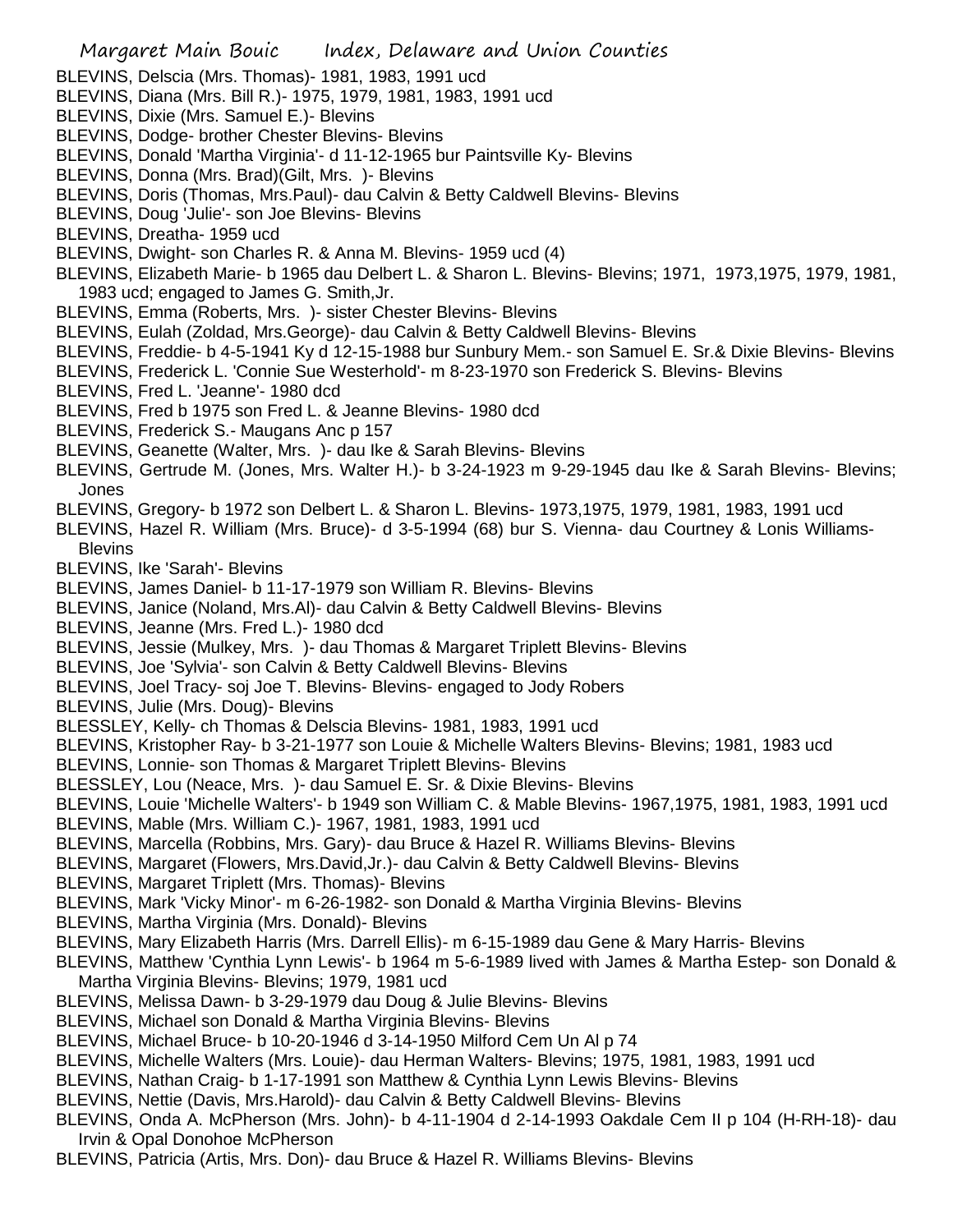Margaret Main Bouic Index, Delaware and Union Counties BLEVINS, Patricia (Stutler, Mrs. Don)- dau Chester & Pearl Blevins Blevins; 1969 dcd BLEVINS, Pearl (Mrs. Chester)- Blevins; 1969, 1980 dcd BLEVINS, Randy 'Connie'- son Joe & Sylvia Blevins- Blevins; 1991 ucd BLEVINS, Richard- son Charles R. & Anna M.Blevins- 1959 uch (6) BLEVINS, Romano- son Donald & Martha Virginia Blevins- Blevins BLEVINS, Ronnie Lee- son Virgil Blevins- Blevins; 1980 dcd BLEVINS, Rosemary (Sparks, Mrs.George)- dau Calvin & Betty Caldwell Blevins- Blevins BLEVINS, Rowena (White, Mrs. Delbert F.)- m 7-12-1969 son Donald & Martha Virginia Blevins- Blevins BLEVINS, Sadie- dau Thomas & Margaret Triplett Blevins- Blevins BLEVINS, Samuel E. Jr.- son Samuel E. Sr.& Dixie Blevins- Blevins BLEVINS, Samuel E. Sr. 'Dixie'- d 10-22-1970 (60) bur Paintsville, Ky- Blevins BLEVINS, Sarah (Mrs. Ike)- Blevins BLEVINS, Sharon b 1955 dau William C. & Mable Blevins- 1967 ucd BLEVINS, Sharon L. (Mrs. Delbert S.)- 1973, 1975, 1979, 1981, 1983, 1991 ucd BLEVINS, Shawn Eric- son Randy & Connie Blevins- Blevins; 1991 ucd BLEVINS, Shelvy- 1971, 1973, 1975 ucd BLEVINS, Sylvia (Mrs. Joe)- Blevins BLEVINS, Taylor- son Thomas & Margaret Triplett Blevins- Blevins BLEVINS, Thomas 'Delscia'- 1981, 1983, 1991 ucd BLEVINS, Thomas 'Margaret Triplett'- Blevins BLEVINS, Thomas- son Thomas & Delscia Blevins- 1981, 1983, 1991 ucd BLEVINS, Tina (Clark, Mrs. )- dau Freddie Blevins- Blevins BLEVINS< Twana- dau Joe T. Blevins- Blevins- engaged to Thomas J. Sheridan BLESSLEY, Vicky Minor(Mrs. Mark)- m 6-26-1982 dau James Minor- Blevins; Minor BLEVINS, Violet (Kitchen, Mrs. )(LeMaster, Mrs. )- dau Samuel E. Sr. & Dixie Blevins- Blevins BLEVINS, Virgil Ray 'Betty Jo'- son Samuel E. Sr.& Dixie Blevins- Blevins BLEVINS, William C. 'Mable'- 1967, 1975 ucd BLEVINS, William B. 1974 son Bill R. & Diana Blevins- 1975, 1979, 1981, 1983, 1991 ucd BLEVINS, W. M.- brother Chester Blevins- Blevins BLEVINS, Yvonne- dau Donald & Martha Virginia Blevins- Blevins BLEVIS, Margaret G.- 1949 ucd BLEVIS, Ronald Max- son Margaret G. Blevis- 1949 ucd BLEW, Mellissa- unec III p 57 BLEW, Sarah- unec III p 58 BLEW, William H.- d 5-2-1985 (78) bur Somerford Tp Cem- Blew BLIBER, inf dau of A. & N. Bliber- d 4-29-1906 Oakdale Cem 2048 (144F) BLICK, Elbert B.- Freshwater p 76 BLICKENSDERFER, Beth- dau David & Mary Jo Blickensderfer- Blickensderfer BLICKENSDERFER, David 'Mary Jo'- Blickensderfer BLICKENSDERFER, Mary Jo (Mrs. David)- Blickensderfer BLICKENSTAFF, Catharine (Maugans, Mrs. David)- dau Yost & Elizabeth Ochs Blickensdorffer- Maugans Anc p 75 BLICKENSTAFF, Catherine Hauver (Mrs. Christian)- Maugans Anc p 75 BLICKENSTAFF, Christian 'Catherine Hauver'- son Yost & Elizabeth Ochs Blickenstaff- Maugans Anc p 75 BLICKENSTAFF, Elias- son Joseph & Elizabeth Ochs Blickenstaff- Maugans Anc p 82 BLICKENSTAFF, Elizabeth (Maugans, Mrs. Daniel)- b 4-11-1816 m 2-24-1840 d 1872 Ind. dau Joseph & Rosanna Protzman Blickenstaff- Maugans Anc p 70, 82 BLICKENSTAFF, Elizabeth Ochs (Mrs. Yost)- Maugans Anc p 70, 82 BLICKENSTAFF, Harold- son Harry & Rebecca Cline Blickenstaff- Maugans Anc p 66 BLICKENSTAFF, Harry 'Rebecca Cline'- Maugans Anc p 66 BLICKENSTAFF, Harry- son Harry & Rebecca Cline Blickenstaff- Maugans Anc p 66 BLICKENSTAFF, Hugh- son Harry & Rebecca Cline Blickenstaff- Maugans Anc p 66 BLICKENSTAFF, Jacob- d age 13 son Joseph & Elizabeth Ochs Blickenstaff- Maugans Anc p 82 BLICKENSTAFF, Joseph'Rosanna Protzman'- Maugans Anc p 70, 82 BLICKENSTAFF, Judith- dau Harry & Rebecca Cline Blickenstaff- Maugans Anc p 66 BLICKENSTAFF, Mary- dau Harry & Rebecca Cline Blickenstaff- Maugans Anc p 66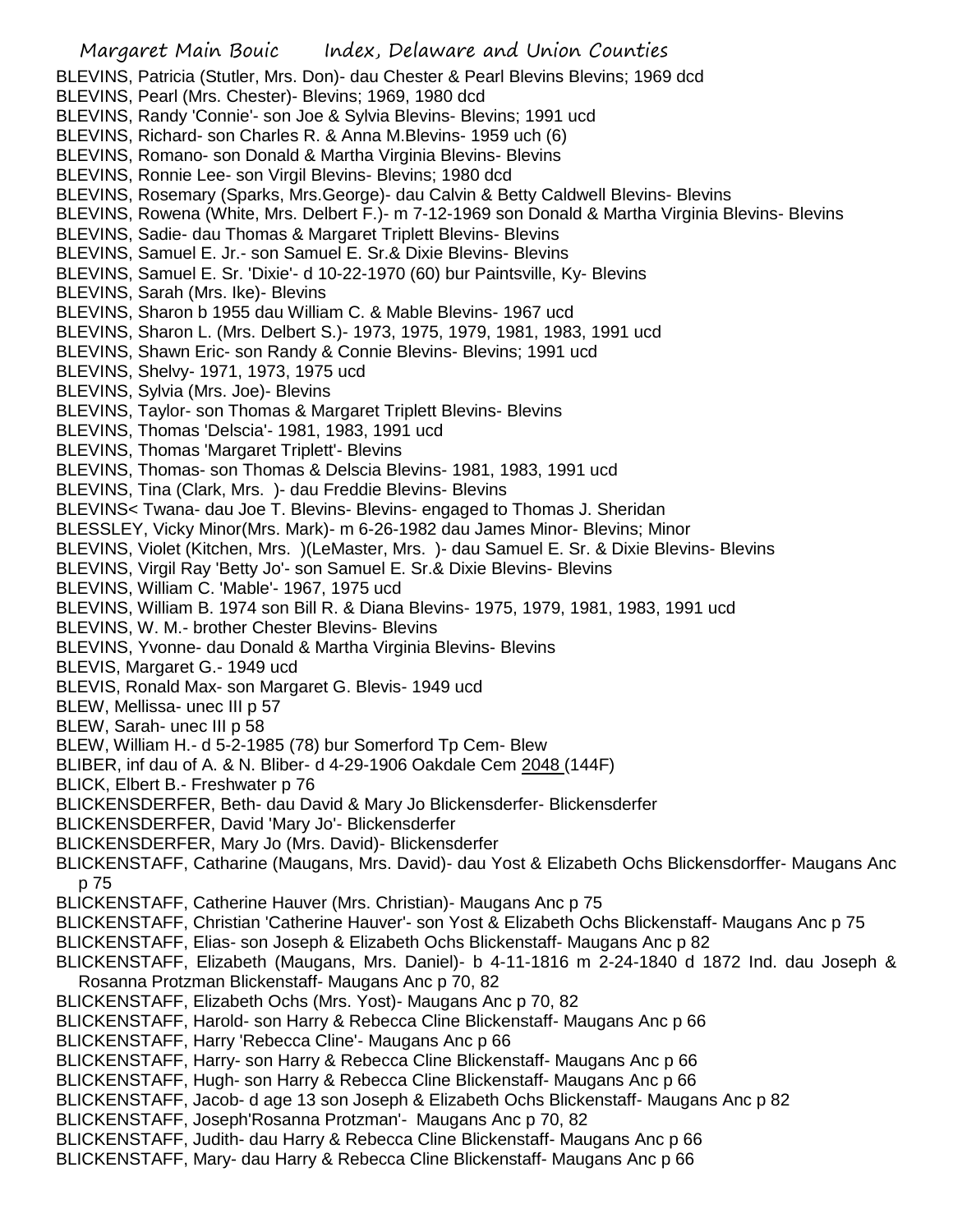- BLICKENSTAFF, Mary Maugans (Mrs. Samuel)- dau David & Catharine Blickenstaff- Maugans Anc p 75 BLICKENSTAFF, Pauline- dau Harry & Rebecca Cline Blickenstaff- Maugans Anc p 66
- BLICKENSTAFF, Rebecca Cline (Mrs. Harry)- dau Michel & Mary C. Maugans Cline- Maugans Anc p 66
- BLICKENSTAFF, Rosanna Protzman (Mrs. Joseph)- Maugans Anc p 70, 82
- BLICKENSTAFF, Sam- son Harry & Rebecca Cline Blickenstaff- Maugans Anc p 66
- BLICKENSTAFF, Toncila- ch Harry & Rebecca Cline Blickenstaff- Maugans Anc p 66
- BLICKENSTAFF, Yost (Jost) 'Elizabeth Ochs'- Maugans Anc p 75, 82
- BLIETZ, Anne Sophie Rosin (Mrs. Joachim C.)- b 1800 d 1826 ped Duane L. Blietz17 delge III p 51
- BLIETZ, Arthur W. 'M. Catherine Taylor'- b 1893 d 1966 Ill. son Theodore & Augusta Podewils Blietz- ped Duane L. Blietz2 delge III p 51
- BLIETZ, Augusta Podewils (Mrs. Theodore)- b 1870 d 1939 dau Friedrich & Emilie Noske Podewils- ped Duane L. Blietz5 delge III p 51
- BLIETZ, Carl Christ.'Maria Elis. Grawley'- b 1767 d 1850- ped Duane L. Blietz32 delge III p 51
- BLIETZ, H. Catherine Taylor (Mrs. Arthur W.)- b 1897 d 1980 dau George H. & Le Nora Raquit Taylor- ped DIuane L. Blietz3 delge III p 51
- BLIETZ, Duane L.- b 1927 son arthur W. & H. Catherine Taylor Blietz- ped Duane L. Blietz1 delge III p 51
- BLIETZ, Joachim C. 'Anne Sophie Rosin'- b 1797 d 1826 son Carl Christ & Maria Elizabeth Grawley Blietzped Duane L. Blietz16 delge III p 51
- BLIETZ, Joh. Friedrich 'Johanna Wenzel'- b 1832 d 1900 son Joachim C. & Anne Sophie Blietz- ped Duane L. Blietz8 delge III p 51
- BLIETZ, Johanna Wenzel (Mrs. Joh. Friedrich)- b 1836 d 1890 ped Duane L. Blietz9 delge III p 51
- BLIETZ, Maria Elis. Grawley (Mrs. Carl Christ.)- b 1773 d 1841- ped Duane L. Blietz33 delge III p 51
- BLIETZ, Ruth- delge III p 5, 19, 38; member #151
- BLIETZ, Theodore 'Augusta Podewils'- b 1868 d 1926 son John Friedrich & Johanna Wenzel Blietz- ped Duane L. Blietz4 delge III p 51
- BLIN, Harma J. Benson (Mrs. Ambris)-d 12-15-1867 (31-6-3) dau J. & S. Benson- Old Millcreek Cem p 3; Powell p 78
- BLINAR, Sarah W. (Davis, Mrs. William)- m 2-18-1835 dcm
- BLIND, E. P.-1877 uca p 24
- BLINE---b 5-15-1868 Delaware Tp son Jacob L. Bline- dcb
- BLINE, George Matter- d 7-25-1868 (80) Stratford- dcdeaths
- BLINE, Henry L.- d 10-15-1868 Stratford (5m) son Jacob L Bline- dcdeaths
- BLINKER, Ruth Elizabeth Sager (Mrs. William)- dau William Harry & Susie Deibler Sager- Weiser p 527
- BLINKER, William 'Ruth Elizabeth Sager'- Weiser p 527
- BLINMAN, Rev. Richard- Powers Pat p 5, 6, 7, 126, 127, 133
- BLINN, --delge I p 7
- BLINN, ---b 3-28-1869 Concord Tp son Ambrose & Mary Blinn- dcb
- BLINN, Ada- b 6-27-1901 Concord Tp dau berton & Mary Lewis Blinn- dcb
- BLINN, Addie L. (Baker, Mrs. )(Mrs. )- d 4-10-1961- Blinn
- BLINN, Alva 'Helen'- b 8-21-1892 Concord Tp d 4-5-1967 bur Chapel Heights, Marion son Bert & Mary Lewis Blinn- Blinn
- BLINN, Ambrose G. 'Julia H. McDowell'- m 6-9-1853 dcm; son Henry & Annis Blinn- 1850C Liberty Tp 1606 (17,O); 1880C Liberty Tp Delaware Co p 312A; delge V p 53
- BLINN, Anis Viola- b 8-18-1891 dau N ewton & Maggie Huston Blinn- dcb
- BLINN, Annis- b 4-26-1876 Concord Tp dau Ambrose & Mary A. Hamilton Blinn- dcb
- BLINN, Annis (Mrs. Henry)- 1850C Liberty Tp Del Co 1606 (46, NY)
- BLINN, Bert 'Mary Lewis'- Blinn
- BLINN, Brenda b 3-11-1894 Brown Tp dau Newton & Maggie Blinn- dcb
- BLINN, Byron- son John & Caroline Blinn- 1850C Liberty Tp Del Co 1478 (24,O)
- BLINN, Caroline- b 11-19-1870 Concord Tp dau Newton & Elizabeth Edwards Blinn- dcb
- BLINN, Caroline (Mrs. John)- 1850C Liberty Tp Del Co 1478 (46, Conn); Pabst 8 p 4
- BLINN, Cathy Jo (Drumm, Mrs. Barry Dean)- m 1-16-1988- lived with Patricia A. Coleman- 1979, 1981, 1983 ucd; dau Mr. \* Mrs. Paul Harper
- BLINN, Clara Durfey (Mrs. Clarence)- b 1-1-1890 m 1910 d 4-29-1971 dau Elmer & Clyde Croy Durfey- Durfey; Blinn; 1969 dcd
- BLINN, Clara (Hamilton, Mrs. )- dau Bert & Mary Lewis Blinn- Blinn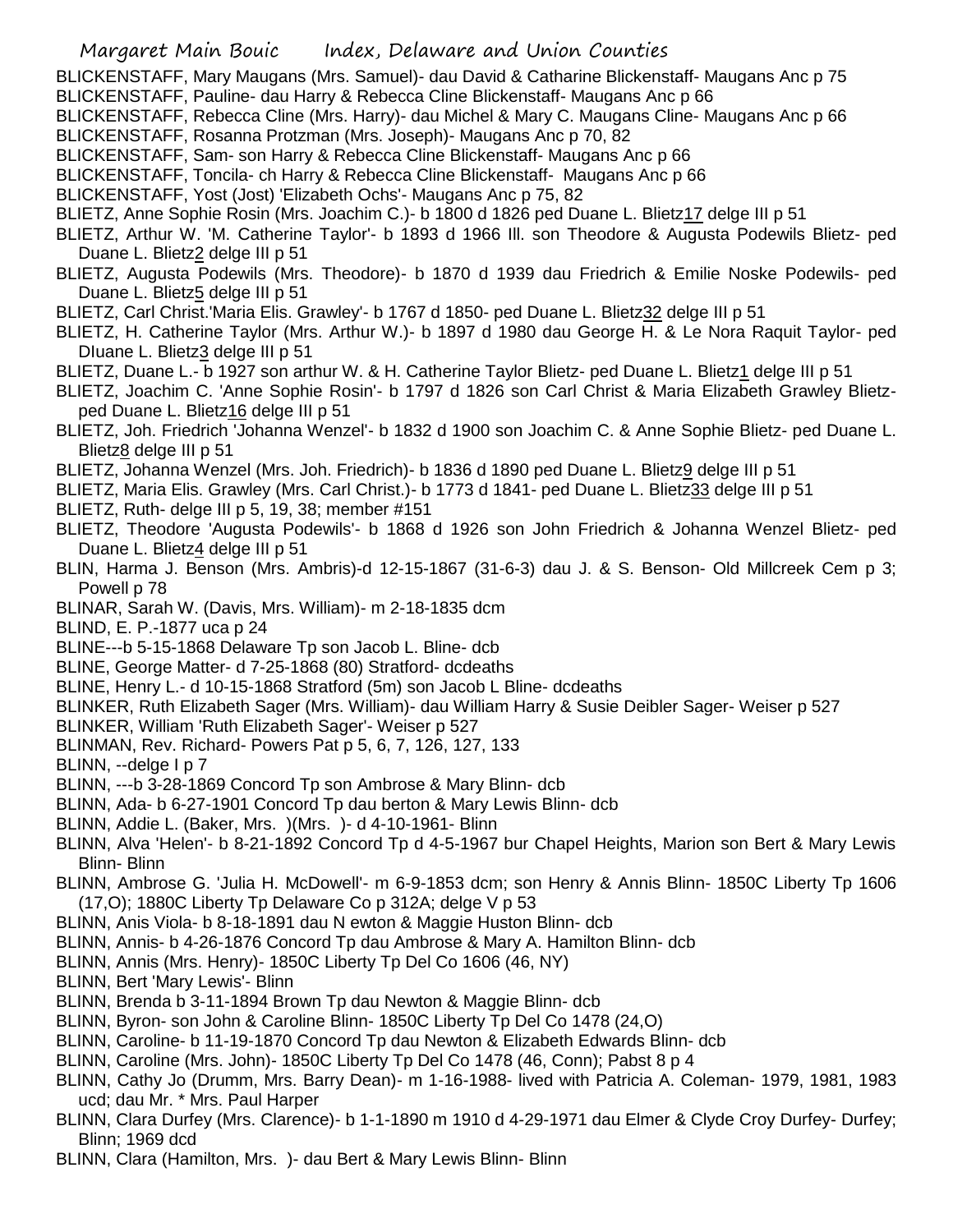- BLINN, Clarence 'Clara Durfey'-b 6-4-1884 Berkshire Tp dcb m 12-5-1910 d 3-14-1970 bur Fairview Cem -son Bert & Mary Lewis Blinn- Blinn; 1969 dcd
- BLINN, Clarissa- 1850C Berkshire Tp 19 (25,O)
- BLINN, Cora- Pabst 2 p 57
- BLINN, Dorance- d 1-17-1899 (6y) dcdeaths
- BLINN, Earl 'Lonnie'-b 12-7-1893 Concord Tp d 4-24-1966 (72) bur Springfield- son Birt & Mary Lewis Blinndcb - Blinn
- BLINN, Early C.- b 3-11-1880 Liberty Tp son Ambrose & Mary Hamilton Blinn- dcb
- BLINN, Edna May Moore (Mrs. Nelson)- d 5-16-1963 dau Samuel Anderson & Agnes Rider Moore- 1908 dch p 763; 1949, 1959 ucd
- BLINN, Elizabeth Edwards (Mrs. Newton)- m 3-21-1858 dcm
- BLINN, Ellen- dau John & Caroline Blinn- 1850C Liberty Tp Del Co 1478 (25,O)
- BLINN, Dr Elmer P.- 1915 uch p 135; 1883 uch III p 373, V p 58, 61, 153; 1880C Paris Tp p 102A
- BLINN, Elsie (Rader, Mrs. )-b 6-23-1897 Concord Tp dcb- dau Bert & Mary Lewis Blinn- Blinn
- BLINN, Enos henry- d 1-22-1887 (1m6d) Hyattsville son Newton & Margaret Huston Blinn- dcdeaths
- BLINN, Florence- dau John & Caroline Blinn- 1850C Liberty Tp Del Co 1478 (4,O)
- BLINN, Florence (Dunham, Mrs. )- b 4-9-1886 Berkshire Tp dcb- dau Bert & Mary Lewis Blinn- Blinn
- BLINN, Frances (Mrs. Samuel)- m 10-17-1967 (90)- Blinn
- BLINN, Garry- adopted son of Gerald & Helen Blinn- Blinn
- BLINN, Gerald (Whitey)'Helen'-d 1-5-1956 (39) son Clarence & Clara Durfey Blinn- Blinn; Sbc p 32; unec VIII p 29; delge V p 53
- BLINN, Glenn- son Earl Blinn- Blinn
- BLINN, Henry 'Annis'- 1850C Liberty Tp 1606 (44, NY)- brother Sophia Hovey- dcw Bk 4 p 119(14); 1835 men 37 #96 p 66 Liberty Tp; 1880c Delaware Tp p 328C
- BLINN, Jeanotte (Bakes, Mrs. George)- v 2-9-1907 m 10-1-1924 d 5-26-1986 dau Clarence & Clara Durfey Blinn- Blinn; Bakes
- BLINN, Jerry- adopted son of Gerald & Helen Blinn- Blinn
- BLINN, Jo Ann (Mrs. Larry)- b 11-2-1939 m 9-9-1958 div dau Clarence & Christin L. Nicol Vollrath-Rausch 141421,151431,(13(13)21) 1959 ucd
- BLINN, John 'Caroline'- 1835 men 37 #96 p 66 Liberty Tp; 1850C Liberty Tp Del Co 1478 (58, Conn); 1880 dch p 719; Pabst 8 p 7; delge IV p 29, VI p 50
- BLINN, Dr. John C. 'Mary Ferguson'- b 1855 d 1948 Oakdale Cem II p 75 (H-R9-8)
- BLINN, Joseph- hadc
- BLINN, Julia H. McDowell (Mrs. Ambrose G.)- m 6-9-1853 dcm
- BLINN, Julia (Thompson, Mrs. Milo S.)- dau John & Caroline Blinn- 1850C Liberty Tp Del Co 1478 (16,O); 1880 dch p 719
- BLINN, Laura- dau John & Caroline Blinn- 1850C Liberty Tp Del Co 1478 (18,O)
- BLINN, Larry 'Jo Ann Vollrath' 'Patricia Scheiderer' b 6-4-1939 m(2) 5-23-1970 son Lawrence & Minnie Nicol Blinn- Blinn; 1959 ucd; Rausch 13(13)21, (141421),(151431) III p 280
- BLINN, Lawrence 'Minnie Nicol'- b 3-9-1912 m 5-2-1936 son Clarence & Clara Durfey Blinn- Rausch (13(13)2) II p 267, III p 279; Sbc p 32
- BLINN, Lonnie (Mrs. Earl)- Blinn
- BLINN, Mabel (Johnston, Mrs. )- dau Nelson N. & Edna May Moore Blinn- Blinn; unec VIII p 28, 58
- BLINN, Mabel- b 4-20-1884 Kingston Tp dau Norman & Dora Dertrick Blinn- dcb
- BLINN, Mark Allan b 1-10-1962 son Larry & Jo Ann Vollrath Blinn- Rausch 1414212,13(13)212,1514312
- BLINN, Mary Ferguson (Mrs. Dr. John C.)- b 1869 d 1958 Oakdale Cem II p 75 (H-R9-8)
- BLINN, Mary Jane (Mamie)(McCoy, Mrs. Alva A.) b 1-12-1869 dcb d 2-26-1962 bur Berkshire dau Newton & Elizabeth Edwards Blinn- McCoy
- BLINN, Mary Lewis (Mrs. Bert)- Blinn
- BLINN, Matilda- b 3-22-1877 Concord Tp dau Newton & Elizabeth Edwards Blinn- dcb
- BLINN, Michael Thomas- b 7-20-1987 son Raymond & Theresa Thomas Blinn- Blinn
- BLINN, Mildred (Gordon, Mrs. Paul)(Bell, Mrs. Clyde Stanley)(Doan, Mrs. Arthur)- dau Nelson & Edna May Moore Blinn- 1908 dch p 763; Mills 3,4; Blinn; unec VIII p 28
- BLINN, Milton- 1880C Berkshire Tp p 419A
- BLINN, Minnie Nicol (Mrs. Lawrence)- b 8-14-1906 m 1936 dau Leonard & carolin Rausch Nicol-Rauschk13(13)2 II p 267, III p 279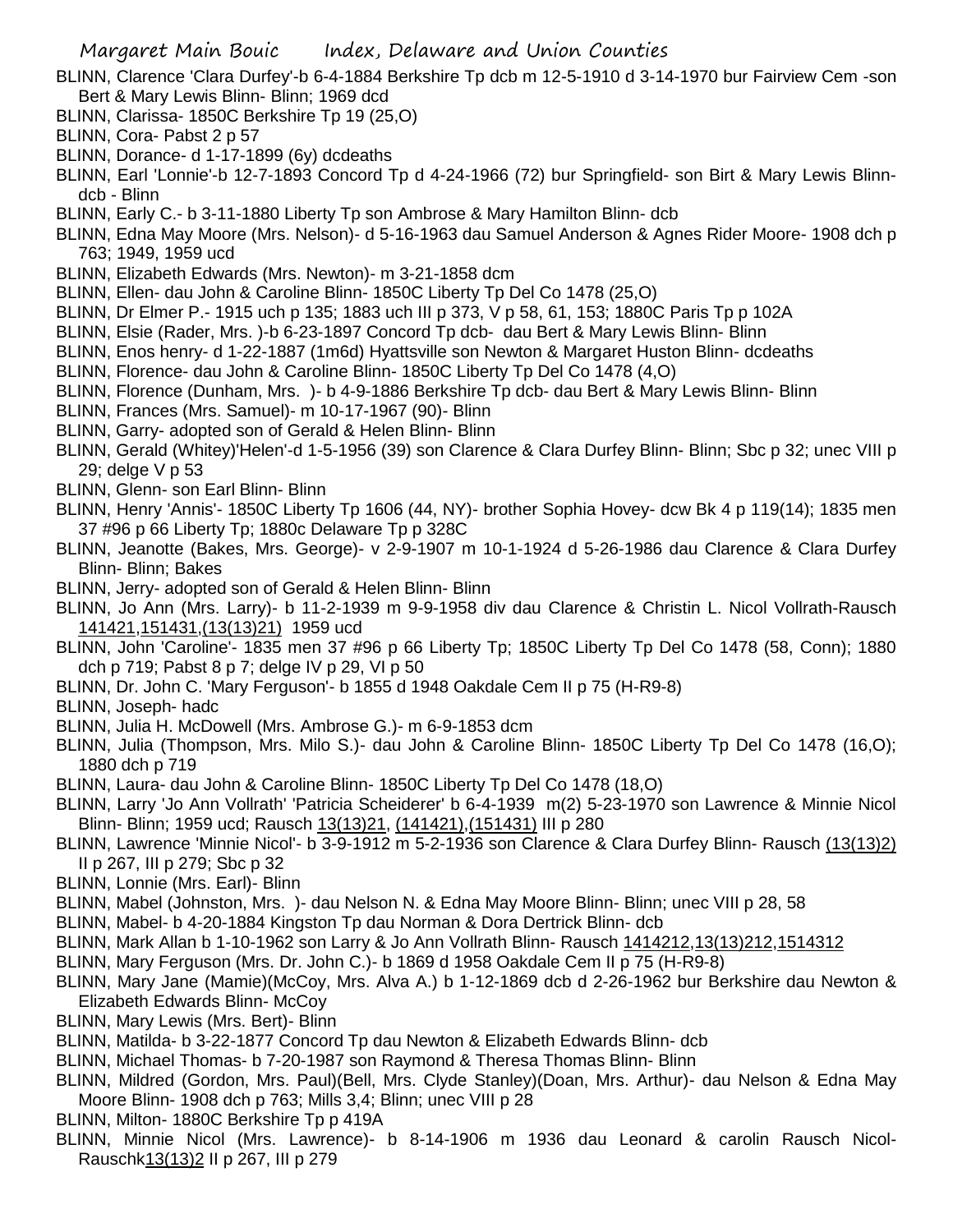- BLINN, Nancy H.- 1961 dcd
- BLINN, Nellie (Durfey, Mrs.Raymond)- dau Nelson & Edna May Moore Blinn- 1908 dch p 763; unec VIII p 28 BLINN, Nelson 'Edna My Moore'- d 9-19-1962 bur Berkshire; 1908 dch p 763; 1949, 1959 ucd; Blinn
- BLINN, Newton 'Elizabeth Edwards'- m 3-21-1858 dcm; 1908 dch p 388; 1850C Liberty Tp Del Co 1606 (13,O)
- BLINN, Ola E.- 1880C Trenton Tp p 333A
- BLINN, Olive E. (Coe, Mrs. Eugene M.)- Coe; Blinn
- BLINN, Patricia Scheiderer (Mrs. Larry)- m 5-23-1970 dau Oscar Scheiderer- Blinn
- BLINN, Prudence-b 1774 d 1862 Oak Grove Cem Powell p 427; 1850C Delaware Town 1097 (76, Conn); dcw Bk 4 p 91(11) will
- BLINN, Ray- b 9-21-1891 Bekshire Tp dcb son Nelson N. & Sarah Watkins Blinn- Blinn
- BLINN, Raymond Lawrence- son Raymond Blinn- Blinn
- BLINN, Raymond 'Theresa Thomas'- Blinn
- BLINN, Rosa- b 8-30-1874 Van Wert Co- dau Ambrose & Mary Hamilton Blinn- dcb
- BLINN, Ruth (Parker, Mrs. Kenneth)- d 2- 1975 (54) dau Clarence & Clara Durfey Blinn- Blinn
- BLINN, Samuel 'Frances'- Blinn
- BLINN, Samuel J.- b 12-11-1873 Delaware Tp son William L. & Melica A. Blinn- dcb
- BLINN, Sarah A.- b 10-12-1874 Concord Tp dau Isaac N. & Elizabeth Edwards Blinn- dcb
- BLINN, Sarah C.- dau Henry & Annis Blinn- 1850C Liberty Tp Del Co 1606 (4,O); Pabst 7 p 39, 8 p 8
- BLINN, Theresa Thomas (Mrs. Raymond)- dau Merle & Pauline Thomas Blinn
- BLINN, Timothy Frederick- b 4-22-1959 son Larry & Jo Ann Vollrath Blinn- Rausch 1414211,13(13)211,1514311 III p 280; 1983 ucd
- BLINN, Victor- son John & Caroline Blinn- 1850C Liberty Tp Del Co 1478 (10,O)
- BLINN, William- son Henry & Annis Blinn- 1850C Liberty Tp Del Co 1606 (7,O); 1880C Delaware Tp p 328C
- BLISS, Andrew Nicholas- b 5-23-1991 son Michael Joseph & Regina Alice Davenport Bliss- Bliss
- BLISS, Anna- unec III p 2
- BLISS, Anna- dau Charles H. & Mary E. Bliss- 1880C Paris Tp 146-150 p 15 (19,O,NY,Penn)
- BLISS, Anna Prouds (Mrs. James)- m 8-9-1811 onwq I
- BLISS, Arthur- unec III p 4
- BLISS, Barbara (Collins, Mrs. )- dau Rev. Dale & Hazel Thompson Bliss- Bliss
- BLISS, Barbara Harris (Mrs. Robert G.)- m 3-12- 1960 dau Lowell Harris- Bliss
- BLISS, Barbara J.- unvmec p 32; 1971 ucd
- BLISS, Bertha- unec III p 3
- BLISS, Bertha- dau Charles H. & Mary E. Bliss- 1880Cc Paris Tp 146-150 p 15 (17,O,NY,Penn)
- BLISS, Bessie G. Bentley (Mrs. Ralph L.)- b 11-20-1885 m 11-26-1903 dau Uriah I. & Cora L. Burrell Bentleydau Uriah I. & Cora L. Burrell Bentley- Asp 2134-1
- BLISS, A. Blanche Nunamaker (Mrs. Julius L.)-m 2-9-1930- dau George & Mabel McKitrick Nunamaker-McKitrick p 290; Bliss; 1949, 1959 1967, 1971,1973, 1975, 1979, 1981, 1983 ucd
- BLISS, Brenda J. (Mrs. John R.)- 1973, 1975, 1979, 1981, 1983 ucd
- BLISS, Carol Ruth Moses (Mrs. Charles Joseph) m 11-16-1974 dau Burtis Moses- Bliss; 1975, 1979, 1981, 1983 ucd
- BLISS, Carolyn Engle (Mrs. Emerson C.)- m 8-20-1950- dau John & Mary Engle Bliss- Bliss
- BLISS, Charles- d 10-1-1881 Oakdale Cem 42 (147-D) I p 92 (D-R7-13)
- BLISS, Charles- b 1949 son George C. & Elizabeth F. Bliss- 1959, 1967, 1973 ucd
- BLISS, Charles H.'Mary E.'- 1880C Paris Tp 146-150 p 15 (45, NY,Vt,Conn) p 0121
- BLISS, Charles Joseph 'Carol Ruth Moses'- m 11-16-1974 son George Bliss- Bliss; 1971, 1975, 1979, 1981, 1983 ucd
- BLISS, Rev. Dale 'Hazel Thompson'- m 11-14-1939 Bliss; 1967, 1971, 1973, 1975 ucd; DJ p 44, 51
- BLISS, Dr. David Porter- d 8-1915 (72)- 1908 dch p 362; Fowler p 91; Bliss
- BLISS, Deborah- b 1955 dau Donald A. & Miriam Bliss- unvmec p 22, 24; 1959, 1971, 1973 ucd
- BLISS, Dion Kevin 'Rhdawnda Lynn Caldwell'- b 1964 m 6-4-1988- son Russell D. Bliss- Bliss; unvmec p 21; 1971,1973, 1975, 1979,1981, 1983 ucd
- BLISS, Donald- son Leonard & Emma Bliss- 1949 ucd
- BLISS, Donald A. 'Wilma'- 1959 ucd
- BLISS, Donald A. 'Miriam'- unvmec p 17, 18, 19, 20, 23, 24, 31; 1967, 1971, 1973,1975, 1979,1981, 1983 ucd
- BLISS, Elizabeth- dau George C. Bliss- Bliss
- BLISS, Elizabeth A.- dau George C. & Elizabeth S. Bliss- 1959 ucd (12), 1967 ucd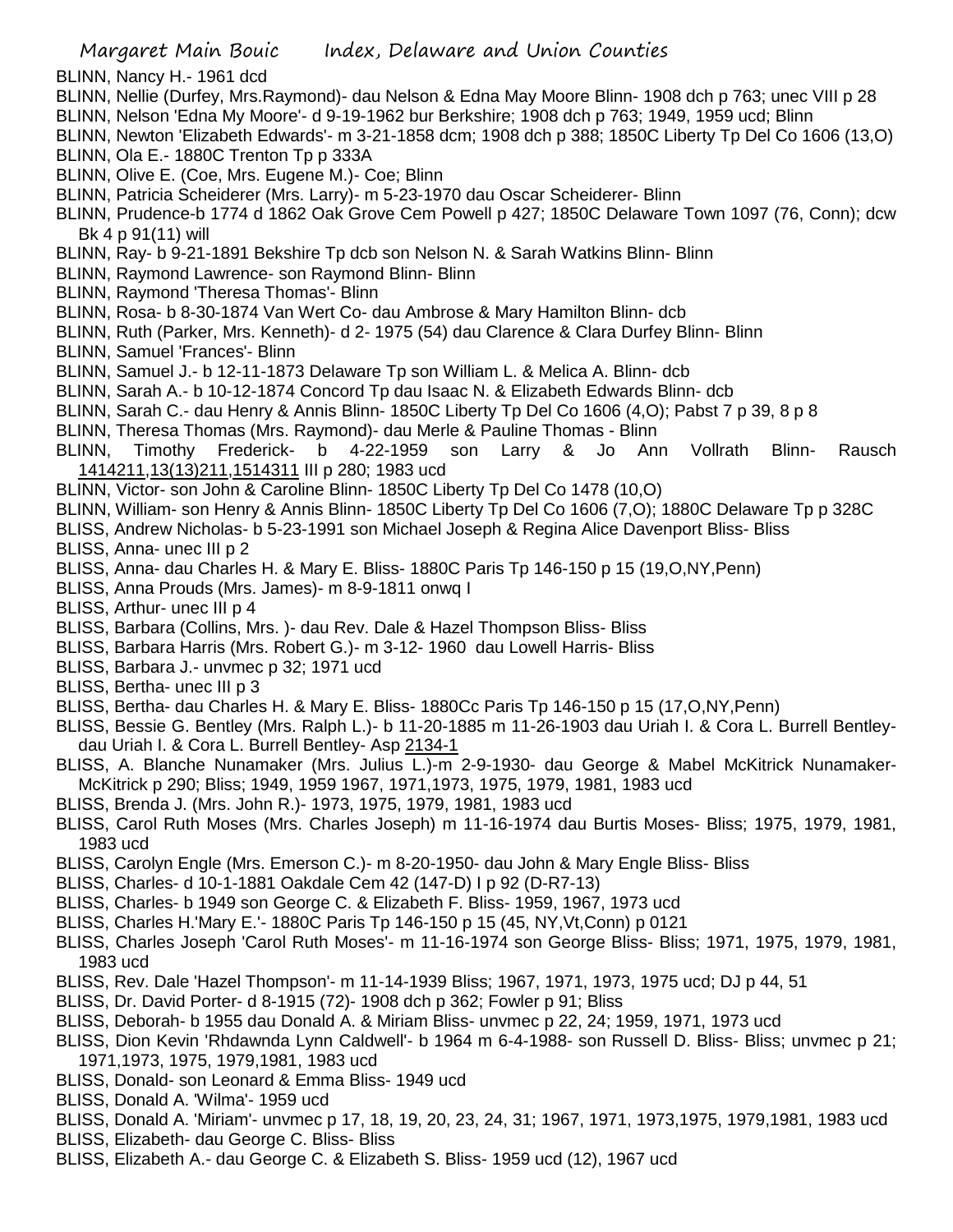- BLISS, Elizabeth F. (Mrs. George C.)- Bliss; 1967, 1971, 1973,1975, 1979,1981, 1983 ucd
- BLISS, Elizabeth (Morgan, Mrs. Miles)- m 2-15-1670 dau Thomas Bliss- Powers Pat p 125
- BLISS, Ella Perry Martin (Mrs. John Leonard)- b 5-16-1877 m 4-22-1903 d 8-29-1915 Unionville Cem D J p 32, 46; unvmec p 30; 1915 uch p 803
- BLISS, Emerson 'Carolyn Engle- m 8-20-1950 son Julius & A. Blanche Nunamaker Bliss- 1949 ucd; McKitrick p 290
- BLISS, Emily- b 1844 d 1845 dau George Riley & Margaret Dodd Bliss- McKitrick p 192
- BLISS, Emma A. Rhyneer (Mrs. William D. S.)- m 5-2-1878 ucm 6257 d 1907 Unionville Cem D J p 33; 1915 uch p 803; 1880D Darby Tp 1 p 237A (29, Penn,Penn.Penn); 1900C Darby Tp 171-178 p 8B (42, Penn,Penn,Penn) m 22y 2ch
- BLISS, Emma F.(Mrs. Leonard)- b 1895 Unionville Cem D J p 42, 50; unvmec o 28; 1949 ucd
- BLISS, Esther- unvmec p 30
- BLISS, Florence R.- (Grizzell, Mrs. Walter)- b 9-4-1886 m 6-15-1904 d 5-14-1932 dau George Riley & Rosa Altha Thompson- McKitrick p 192
- BLISS, Frank Riley- b 9-19-1880 son George Riley & Rosa Altha Thompson Bliss- McKitrick p 192
- BLISS, George- Bliss
- BLISS, George C. 'Elizabeth F.'- 1959, 1967, 1971, 1973,1975, 1979,1981, 1983 ucd
- BLISS, George C. Jr.- son George C. & Elizabeth S. Bliss- 1959, 1967, 1971, 1973,1975, 1979, 1981 ucd
- BLISS, George Riley 'Margaret Dodd'- d c 1867 Ill- McKitrick p p 191, 192
- BLISS, George Riley 'Rosa Altha Thompson'- b 8-25-1838 d 10-2-1909 son George Riley & Margaret Dodd Bliss- McKitrick p 191
- BLISS, Gertrude (Moore, Mrs. )- dau Dr. David Porter Bliss- Bliss
- BLISS, Grace Ludman- dau Henry & Harriett Ludman- 1976 dch p 75
- BLISS, Harriet Eversall (Mrs. James Ludwig)- b 1-21-1855 m 11-3-1878 d 9-15-1914 dau Henry & Hannah Fowler Eversall- McKitrick p 192
- BLISS, Harry Lee- b 5-10-1883 son George Riley & Rose Altha Thompson Bliss- McKitrick p 192
- BLISS, Hazel Thompson (Mrs. Dale)- m 11-12-1939 -Bliss; 1967, 1971, 1973, 1975 ucd; DJ p 44
- BLISS, Helen Margreta (Hobson, Mrs. )- dau Dale M. & Hazel Thompson Bliss- Bliss
- BLISS, Helen Violet b 11-6-1911 d 7-1-1912 Unionville Cem D J p 32, 46 dau John Leona & Ella Perry Martin Bliss- 1915 uch p 803
- BLISS, Holly Michelle- b 7-21-1978 1978 ch Charles J. & Carol Ruth Moses Bliss-1979, 1981, 1983 ucd
- BLISS, J.- 1840C Union Tp 624 (30-40)
- BLISS, James 'Anna Prouds'- m 8-9-1811 onwq I
- BLISS, James Ludwig 'Harriet Eversall'- b 2-8-1849 m 11-3-1878 d 11-9-1908 son George Riley & Margaret Dodd Bliss- McKitrick p 192
- BLISS, Jamie- b 1972 son John R. & Brenda J. Bliss- 1981, 1983 ucd
- BLISS, Janet E.(Markin, Mrs. )- dau Julius L. & Blanche Nunamaker Bliss-1949, 1959, 1967, 1973, 1975 ucd; McKitrick p 290
- BLISS, Janet Marie Merideth (Mrs. Russell Dale)(Kaufman, Mrs. Richard Smith)- m 8-3-1962 dau Franklin H. Merideth- Bliss; 1985 uch p 13; unvmec p 22,24, 27, 29; 1971,1973, 1975, 1979 ucd
- BLISS, Janet Merideth (Kaufman, Mrs. Richard Smith)- m 9-9-1982 Un Co Genther p 109; 1985 uch p 13 BLISS, J. D.- unvmec p 8
- BLISS, Jean Ann (Reeves, Mrs. Randy Lee)- m 7-11-1987 dau Richard & Anne Babcock- Bliss
- BLISS, Jeannette Griffin (Mrs. Jerry)- d 9-13-1965 bur Calif- Bliss
- BLISS, Jeremy- b 1975 ch Russell D. Bliss-1981, 1983 ucd
- BLISS, Jerry 'Jeanette Griffin'- Bliss
- BLISS, Jessie- unvmec p 29
- BLISS, Jessie May (Knock, Mrs. John M.)- dau William D. S. & Emma Rhyneer Bliss- 1915 uch p 803; 1900C Darby Tp 171-178 p 8B (18, O,O,Penn)
- BLISS, John- d at birth son James Ludwig & Harriet Eversall Bliss- McKitrick p 192
- BLISS, John Leonard 'Ella Perry Martin'- b 8-17-1880 m 4-22-1903 d 1952 Unionville Cem interred 12-29-1952; D J p 42, 57; 1915 uch p 803; 1900C Darby Tp 171-178 p 8B (19,O,O,Penn)
- BLISS, John R(L) 'Brenda J.'- son Rev. Dale & Helen Thompson Bliss- Bliss; unvmec p 32; 1973, 1975, 1979, 1981, 1983 ucd
- BLISS, Joseph b 1976 son Charles J. & Carol R. Bliss- 1979 ucd
- BLISS, Joseph Matthew- b 2-10-1976 son Charles Joseph & Carol Ruth Moses Bliss- Bliss; 1981, 1983 ucd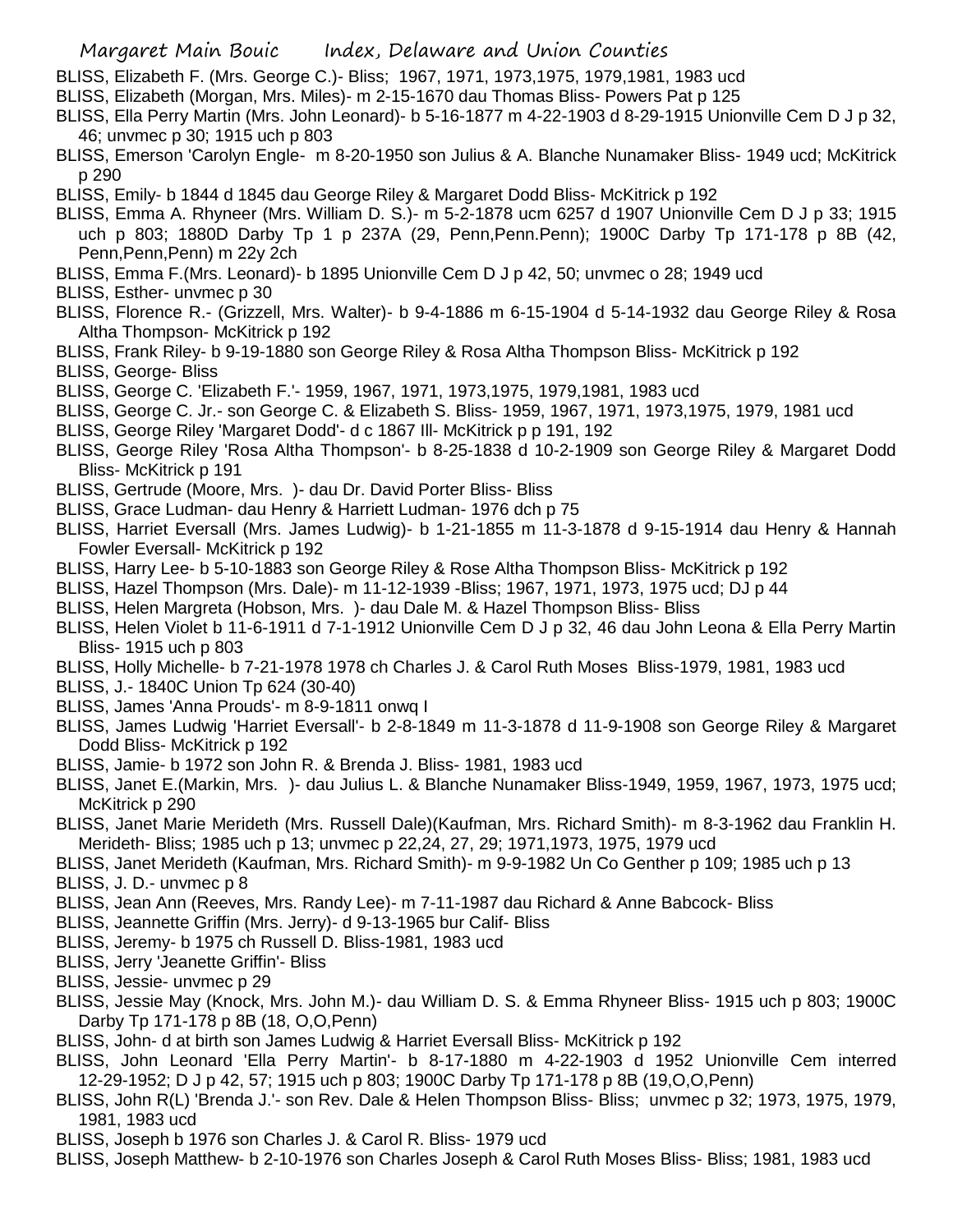BLISS, Joshua Joseph- b 9-1-1989 son Michael Joseph & Regina Alice Davenport- Bliss; Davenport

- BLISS, Juda E. (Milligan, Mrs. William)- b 1841 m 8-1-1867 d c 1900 -unec X p 6, 32; Milligan Bible; 2nd wifeped Marsha Milligan Buck #20317
- BLISS, Julius- d 2-5-1856 (19) Unionville D J p 35- son Leonard & Levisa Spore Bliss- 1915 uch p 803
- BLISS, Julius L.'A. Blanche Nunamaker'- b 1-30-1909 m 2-9-1930 son John Leonard & Ella Perry Martin Bliss-1915 uch p 803;1949, 1959, 1967, 1971,1973, 1975, 1979, 1981, 1983 ucd; McKitrick p 290; unvmec p 17, 20
- BLISS, Kenneth- son Emerson C. & Carolyn Engle Bliss- Bliss
- BLISS, L. 'Louisa'- 1860C Darby Tp 458-460 p 65 (52,Vt)
- BLISS, Lacy Fox (Mrs. Paul Leonard)- Bliss
- BLISS, Leonard 'Emma'- 1949 ucd
- BLISS, Leonard 'Levisa Spore'- b 1808 d 1890 Unionville Cem D J p 33, 35; 1915 uch p 803; 1877 uca p 21, 33, 35; 1870C Darby Tp 10-8 p 2 (61, Vt); 1870C Darby Tp 1 p 0237 (73, Vt,Vt,Vt); mt 3 p 19
- BLISS, Levisa Spore (Mrs. Leonard)- b 1812 d 1876 Unionville Cem D J 33, 35; 1915 uch p 803; 1870C Darby Tp 10-8 p 2 (54, NY)
- BLISS, Lolo- b 1-29-1880 ch James Ludwig & Harriet Evesall Bliss- McKitrick p 192
- BLISS, Lori- unvmec p 22; 1979 ucd
- BLISS, Louisa (Mrs. L.)- 1860C Darby Tp 458-460 p 65 (48, Vt)
- BLISS, Lucy- d at birth dau James Ludwig & Harriet Eversall Bliss- McKitrick p 192
- BLISS, Marcelle A.- b 4-17-1907 dau John Leonard & Ella Perry Martin Bliss- 1915 uch p 803; unvmec p 20
- BLISS, Margaret (Rech, Mrs. Walter)- b 12-23-1889 m 9-23-1914 dau George Riley & Rosa Altha Thompson Bliss- McKitrick p 192
- BLISS, Margaret Dodd (Mrs. George Riley)- b 1816 d 1853 dau Jeduthan & Margaret Ruckman Dodd-McKitrick p 191
- BLISS, Mary E.(Mrs. Charles H.)- b 1840 Allegheny Co Pa d 4-23-1899 (59y 2m)Oakdale Cem II p 92 (D-R7-13); 1880C Paris Tp 146-150 p 15 (38, Penn,Irel,Irel)
- BLISS, Mary J.- dau L. & Louisa Bliss- 1860C Darby Tp 458-460 (16,O)
- BLISS, Mary Jane (Wolford, Mrs.Henry S.)- m 3-9-1867 ucm 4152 dau Leonard & Levis Spore Bliss- 1915 uch p 803
- BLISS, Michael David- b 2-2-1987 son Michael Joseph & Regena Alice Davenport Bliss- Bliss
- BLISS, Michael Joseph'Regena Alice Davenport- b 1966 m 12-8-1985 son John R. & Brenda J. Bliss- Bliss; Davenport; 1979, 1981, 1983 ucd
- BLISS, Minnie- b 2-28-1882 dau James Ludwig & Harriet Eversall Bliss- McKitrick p 192
- BLISS, Miriam (Mrs. Donald A.)- unvmec p 19, 23, 24, 25, 27, 35; 1967, 1971, 1973,1975, 1979,1981, 1983 ucd
- BLISS, Molly- unvmec p 30
- BLISS, Myra- b 1959 dau Donald A. Bliss- 1959, 1971, 1973 ucd
- BLISS, Ogreta R.- b 1905 d 1-11-1979 (72) Unionville Cem D J Cem p 32 sister Julius Bliss- Bliss; unvmec p 20
- BLISS, Oramel H.- delge V p 33
- BLISS, Paul- son Dr. David Porter Bliss- Bliss
- BLISS, Paul Leonard 'Lacy Fox'- d 11-28-1963- Bliss
- BLISS, Ralph L. 'Bessie G. Bentley'-b 5-7-1882 m 11-26-1904- Asp(2134-1)
- BLISS, Rebecca (Hughes, Mrs. )- dau Emerson C. & Carolyn Engle Bliss- Bliss
- BLISS, Regena Alice Davenport (Mrs. Michael Joseph)- m 12-8-1985 dau Roger L. Davenport- Bliss
- BLISS, Rhdawnda Lynn Caldwell (Mrs. Dion Kevin)- m 6-4-1988 dau Robert Caldwell- Bliss
- BLISS, Robert- b 1962 son Barbara J. Bliss- 1971 ucd
- BLISS, Robert G. 'Barbara Harris'- m 3-12- 1960 son Julius & Blanche Bliss- Bliss; 1949, 1959 ucd
- BLISS, Robert Lee- b d 7-4-1951 son Dale & Hazel Bliss- Unionville Cem D J p 44, 47
- BLISS, Rodney- b 1965 son Donald A. & Miriam Bliss- unvmec p 21; 1971,1973,1975, 1979,1981, 1983 ucd
- BLISS, Rosa Altha Thompson (Mrs. George Riley)- b 11-19-1848 m 11-18-1879 d 4-11-1919 dau william & Louisa Whippy Thompson- McKitrick p 192
- BLISS, Russell Dale 'Janet Marie Merideth''Susan E.'- m 8-3-1962 son Dale M. Bliss; unvmec p 16, 17, 18, 19, 32; 1971,1973, 1975, 1979,1981, 1983 ucd
- BLISS, Ruth Baldwin (Schwab, Mrs. Hermann Casar)- b 1898 m 1919- Weiser p 191
- BLISS, Steven- son Emerson & Carolyn Engle Bliss- Bliss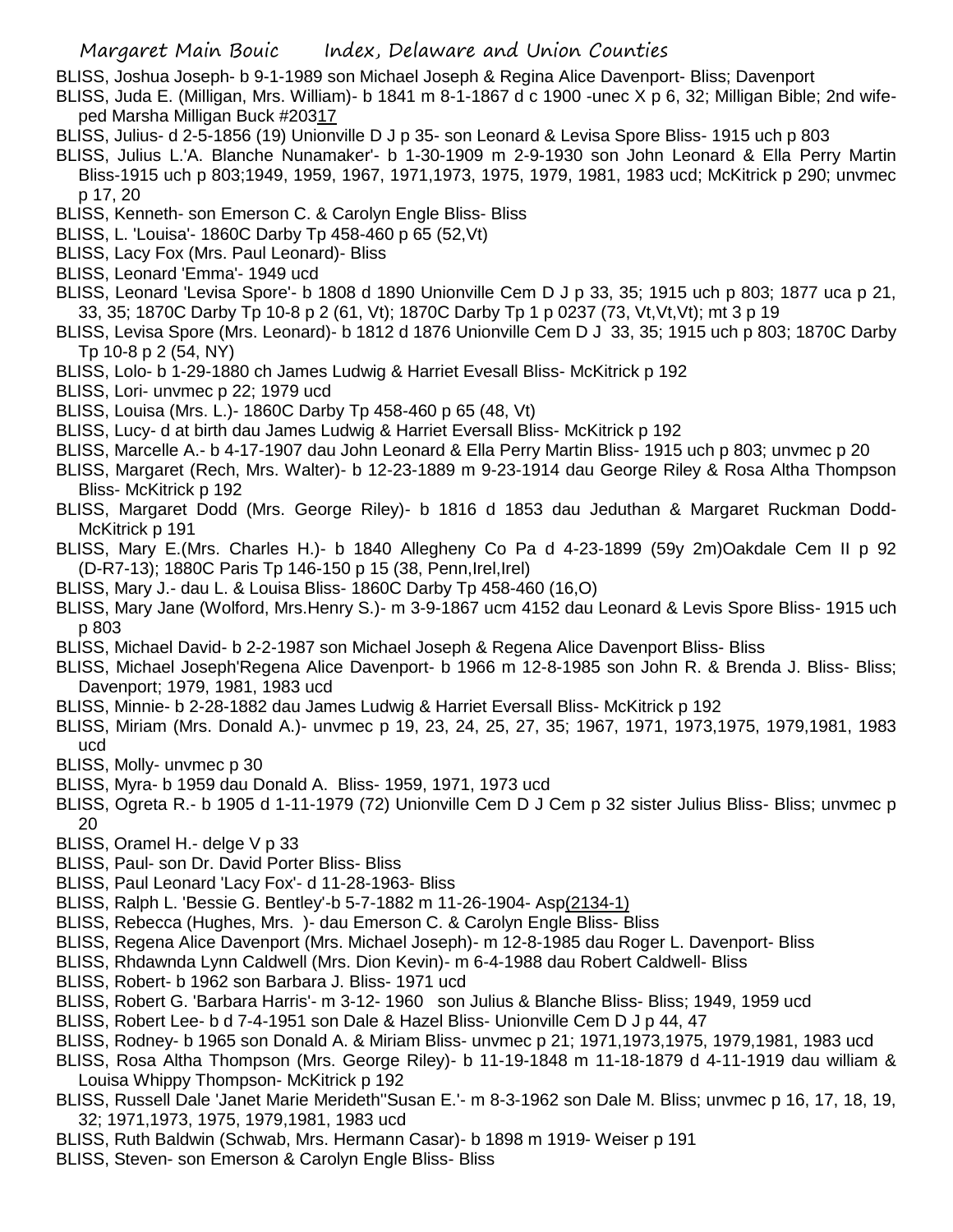- BLISS, Thomas- Powers Pat p 125
- BLISS, Stacy (Mackey, Mrs. Brian)- b 1968 m 1-1987 dau Russell & Janet Meredith Bliss- Bliss; Mackey; 1971,1973, 1975, 1979 ucd
- BLISS, Susan E. (Mrs. Russell D.)-1981, 1983 ucd
- BLISS, Tamara (Baldwin, Nrs. Elmer Ray)- b 1964 m 4-11-1987 dau John L. & Brenda J. Bliss- 1979, 1981, 1983 ucd; engaged to Elmer Baldwin- Baldwin
- BLISS, William- b 1840 d 1844 son George Riley & Margaret Dodd Bliss- McKitrick p 192
- BLISS, William D. S. 'Emma A. Rhyneer'- b 1850 m 5-2-1878 ucm 6257 d 1919 Unionville Cem D J p 33, 46; son L. & Louisa Bliss- 1915 uch p 803; 1860C Darby Tp 458-460 p 65 (9,O); l870C Darby Tp 8-6 p 2 (19,O); 1880C Darby Tp 1 p 237A (30,Vt, Vt, Vt); 1900C Darby Tp 171-178 p 8B (49, O,Vt,Ind)
- BLISS, Wilma (Oller, Mrs. )-- dau Julius & Blanche Bliss- 1949 ucd; McKitrick p 290
- BLITZ, Elizabeth (Wolff, Mrs. Walter Arthur)- b 3-29-1847 m 12-28-1871- Weiser p 140
- BLITZ, Juanita- b 1903 Un Co d 2-21-1918 Oakdale Cem II p 29 (G-R2-5)
- BLITZ, Mamie b Champaign Co d 3-8-1895 (1y 6m) Oakdale Cem II p 31 (G-R3-3)
- BLIVEN, Dolly Brown (Mrs. Joshua)(Amos, Mrs.Allen)- b 7-26-1780 dau James & Abigail Maine Brown-Asp470
- BLIVEN, Henry 'Lucy Ann Sisson;- Asp(482)
- BLIVEN, Joshua 'Dolly Brown'- Asp(470)
- BLIVEN, Lucy Ann Sisson (Mrs. Henry)- b 12-3-1804 d 11-26-1896 dau Gilbert & Desire Maine Sisson-Asp482
- BLIZARD, Catharine (Gray, Mrs. James)- m 1-7-1837 Madison Co unec VIII p 68
- BLIZARD, Elizabeth (Carson, Mrs. John)- m 11-16-1837 Madison Co unec IX p 5
- BLIZARD, Elizabeth 9Keenin, Mrs. Phillip)- m 8-19-1846 unec X p 27
- BLIZZARD, Alice Atherton (Mrs. Felix)- dau Augustine Washington & Cynthia Taft Atherton- 1908 dch p 717 BLIZZARD, Annie- 1980 dcd
- BLIZZARD, Burton 'Elizabeth Conklin'- m 7-22-1841 Madison Co unec IX p 55
- BLIZZARD, Elizabeth Conklin (Mrs. Burton)- m 7-22-1841 Madison Co unec IX p 55
- BLIZZARD, Felix 'Alice Atherton'- 1908 dch p 717
- BLIZZARD, Helen Leist (Mrs. Jack)- b 8-23-1915 d 4-1-1989 (73) bur Ashville- sister Harold Leist- Blizzard
- BLIZZARD, Jack 'Helen Leist'- d 1967- Blizzard
- BLIZZARD, Rebecca (Swartz, Mrs. Henry)- m 3-23-1858 dcm
- BLIZZARD, Sallie- Powers p 87
- BLIZZARD, Sandra (Cagwin, Mrs. )- dau Jack & Helen Leist Blizzard- Blizzard
- BLOCHER, Dr. John David 'Sharon Elaine Phillians'- Maugans; Phillians
- BLOCHER, Sharon Elaine Phillians (Mrs. Dr. John David)- dau
- BLOCHER, Matthew- b 7-28-1976 son Dr. John David & Sharon Elaine Phillians Blocher- Maugans; Phillians
- BLOCK, Betty Jean Gabriel (Mrs. John Leslie)- b 1-8-1918 m 5-6-1939 dau Clifford Said & Christina B. Thompson Gabriel- Gabriel16441
- BLOCK, Cheryl Guerrier (Mrs. Clifford John)- dau Donald Guerrier- Gabriel(164412)
- BLOCK, Clifford John 'Cheryl Guerrier'- b 10-24-1942 m 8-3-1961 son John Leslie & Betty Jean Gabriel Block-Gabriel164412
- BLOCK, Constance Jean- b 10-23-1946 dau John Leslie & Betty Jean Gabriel Block- Gabriel 164413
- BLOCK, Gwendolyn Marie (Weimer, Mrs. Clifton Robert Jr.)- b 12-17-1939 m 11-26-1960 dau John Leslie & Betty Jean Gabriel Block- Gabriel164411
- BLOCK, James 'Sybil Cook'- see Gabriel(16441)
- BLOCK, John Leslie 'Betty Jean Gabriel'- b 5-12-1917 m 5-6-1939 son James & Sybil Cook Block-Gabriel(16441)
- BLOCK, Mary (Blue, Mrs. Barney B.)- Cowgill p 34
- BLOCK, Susan Jemima (Weaver, Mrs. James E.)- b 11-17-1861 d 1-21-1903 dau Rebec Ziegenfus & Anna Jones Wolfe-
- BLOCK, Sybil Cook (Mrs. James)- see Gabriel(16441); 1985 uch p 140
- BLOCK, William C.- 1850C Union Tp 1256-1274 p 188 (21, Ky)
- BLOCKER, Rebecca Louise Trowbridge (Mrs. William Kimble)- b 1-4-1949 m 12-9-1972 dau Donald & Josephine Alderson McKittrick Trowbridge- McKitrick p 358
- BLOCKER, William Kimble 'Rebecca Louise Trowbridge'- b 12-16-1947 m 12-9-1972- McKitrick p 358 BLOCKERT, Jean (Bowers, Mrs. Edwin A.)- Weiser p 147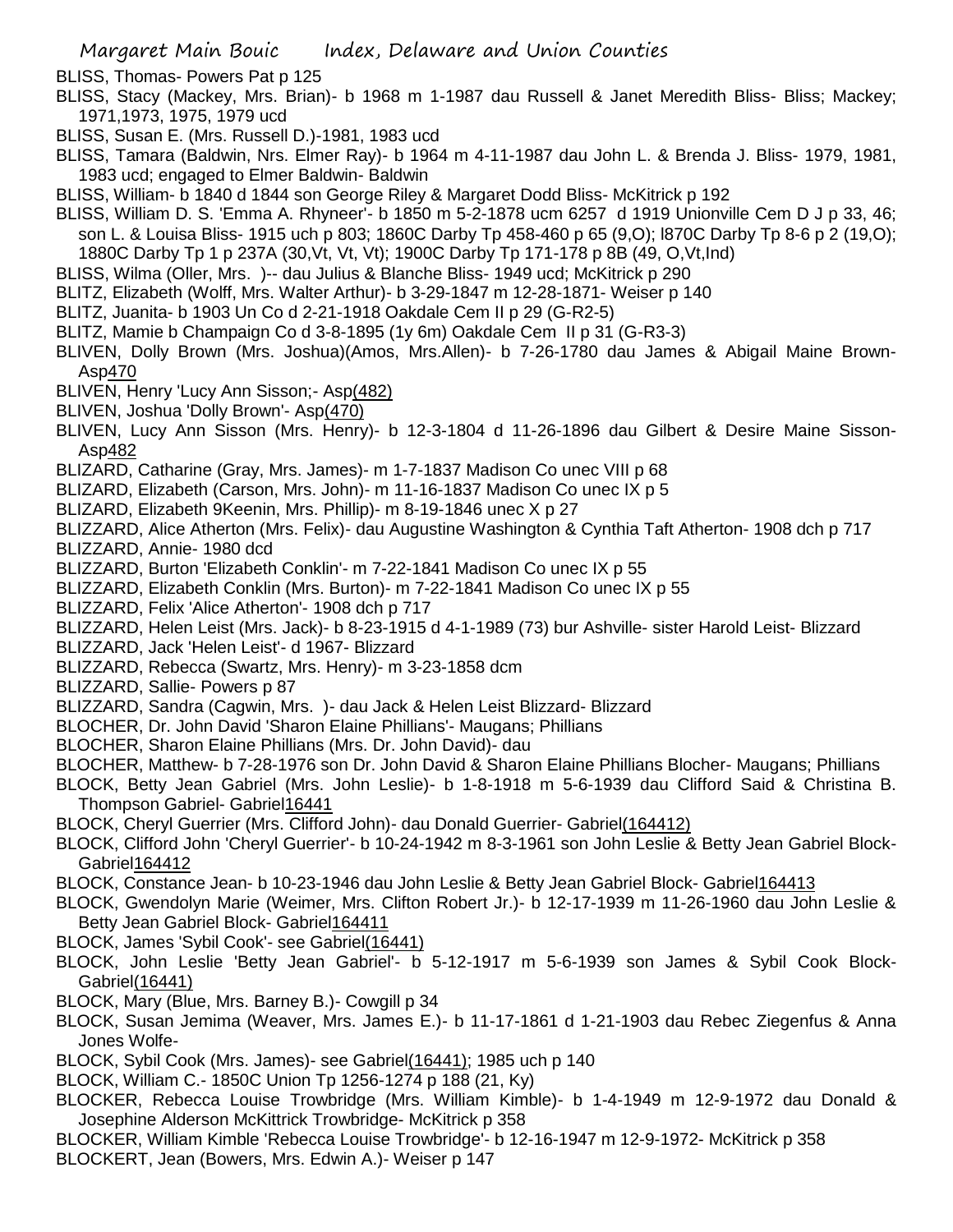- Margaret Main Bouic Index, Delaware and Union Counties BLOCKSOM, William- delge IV p 27 BLOCKSON, Catherine- Pabst Pion II p 259 BLODGETT, Amanda (Dunham, Mrs. Solomon)- Pabst 1 p 32; bt p 10 BLODGETT, Amanda (Dunham, Mrs. Jeremiah)- m 9-19-1841 dcm BLODGETT, C. B. 'M.'- djlm p 18 BLODGETT, Charles S. ' Jane Eliza Smith;- m 10-12-1846 dcm BLODGETT, Hanna (Burroughs, Mrs. David)- b 1749 m 3-12-1768 d 5-13-1835 dcc Maxson Greene103 BLODGETT, John- d 5-14-1947 (7m9d) Cheny Cem son C. G. & M. djlm p 18 BLODGETT, M (Mrs. C. B.)- djlm p 18 BLODGETT, Michelle Diane- b 2-21-1966 dau Richard Blodgett- Blodgett BLOFSER, Margaret (Rife, Mrs. Daniel)- b 1804 delge II p 5 BLONDON, Elizabeth- 1880C Delaware Town p 511A BLONE, Elem- 1835 men 31 # 99 p 54 Harlem Tp BLONE, Elem, Jr.- 1835 men 31 #98 p 54 Harlem Tp BLONT. Adam- unec II p 23 BLONT, Mary (Alder, Mrs. Jonathan)- dau Adam Blont- unec II p 23; Genther p 46; 1883 uch V p 266 BLOOD, Mary- 1860C Brown Tp (83, NY); delge II p 19 BLOOD, Phebe (Bloss, Mrs. Lyman)- dcc Sheila Burroughs Cagle29 BLOODY, Mary- McKitrick p 47 BLOOM, A. M. (Mrs. John)- d 5-12-1848 (39-2-12) dbg p 18 BLOOM, Anna M. (Mrs. George F)- d 1-7-1892 (29-7-20) Claibourne Cem p 9 BLOOM, Donald 'Elmira cooper- Weiser p 561 BLOOM, Elaine- b 1951 dau Ralph & Helen Cooper Bloom- Weiser p 563 BLOOM, Eleanor- dau Donald & Elmira Cooper Bloom- Weiser p 561 BLOOM, Elmira Cooper (Mrs. Donald)- dau Thadeus S. Cooper- Weiser p 561 BLOOM, George F. 'Anna M.'- Claibourne Cem p 9 BLOOM, Greg- son Morris & Mary Bloom- Bloom BLOOM, Helen Cooper (Mrs. Ralph)(Trepper, Mrs. Walter)- b 1904 dau John Howard & Gertrude Weitzel Cooper- Weiser p 563 BLOOM, Jennie (McCain, Mrs. Troy Mitchell)- Mitchell(1124162) BLOOM, John 'A. M.'- dbg p 18; delge V p 35 BLOOM, June Louise- dau Donald & Elmira Cooper Bloom- Weiser p 561 BLOOM, Mary (Mrs. Morris)- Bloom BLOOM, Morris 'Mary'- Bloom BLOOM, Ralph 'Helen Cooper'- Weiser p 563 BLOOM, Robert- b 4-1926 son Ralph & Helen Cooper Bloom- Weiser p 563 BLOOM, Ruth Eugena (Crane, Mrs. John Alexander)- m 4-27-1911- McKitrick p 167 BLOOMER, Clara (Seigman, Mrs. )- b 12-18-1859 Un Co d 4-20-1931 Oakdale Cem I p 73 (D-R1-25) BLOOM, Susan Jemima (Weaver, Mrs. James E.)- b 11-17-1861 d 1-31-1903 dau Rebecca Ziegenfus & Anna Jones Wolfe-BLOOMER, Eli- Sandusky Co adm notice dcga p 7 Del Pat & Fr Chron 10-2-1822 BlOOMER, George S.- b 4-16-1856 Huron Co d 4-15-1896 Oakdale Cem I p 73 (D-R1-25) BLOOMER, Lucy (Loveless, Mrs. Samuel)- Loveless p 4,7 BLOOMER, Mary Snell (Willard, Mrs. Fred)(Mrs. )- dau Jacob & Eliza Caroline Meeker Snell- 1985 uch p 130 BLOOMFIELD, Anna Margaret (Barker, Mrs. Nathan G.)(Morse, Mrs. Walter)- m 5-6-1960 dau William H. & Edith Taylor Bloomfield- 1985 uch p 100 BLOOMFIELD, Edith Taylor (Mrs. William)- 1985 uch p 100 BLOOMFIELD, Joseph- Pabst Pion II p 177 BLOOMFIELD, William 'Edith Taylor'- 1985 uch p 100 BLOOMQUIST, C. Ross- btp p 14 BLOOMQUIST, Glynn 'Karen Sue Burns'- Genther p a5 BLOOMQUIST, Karen Sue Burns (Mrs. Glynn)- dau Martin Eugene Burns- Genther p a15 BLOOMQUIST, Lois McLeod- btp p 14 BLOSER, Elizabeth Ann (ernst, Mrs. David Kunkle)- m 9-21-1868- Weiser p 471 BLOSSER, Doris (Mrs. Homer C.)- 1969 dcd
- BLOSSER, Eta Butz (Mrs. James)- dau William Henry & julia Scofield Butz- 1915 uch p 782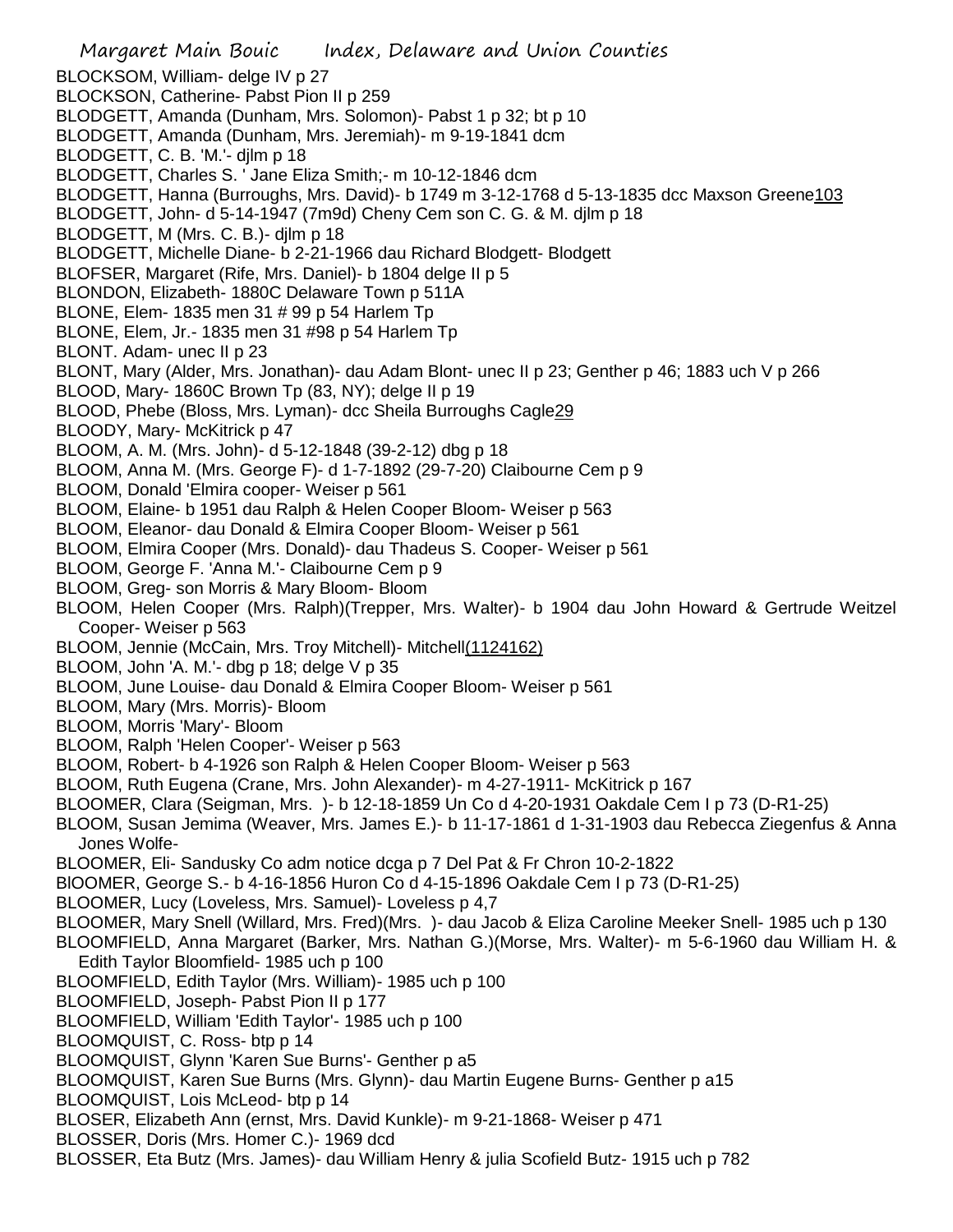BLOSSER, James 'Eta Butz'- 1915 uch p 782

- BLOSSER, Greg- son Homer C. & Doris Blosser- Blosser; 1969 dcd
- BLOSSER, Homer C.'Doris'- Blosser; l969 dcd
- BLOSSER, Jane Eliza Smith (Mrs. Charles S.)- m 10-12-1846 dcm
- BLOSSER, Pamela Kay- b 1955 dau Homer & Doris Blosser- Blosser; 1969 dcd
- BLOSSOM, Leola (Ballinger, Mrs. Jesse)- d 1-26-1969 (80) bur Crestline- Ballinger
- BLOSSOM, Mercy d 1848
- BLOUNT, Dr. A.- Genther p 147
- BLOUNT, Samuel 'Marie W.'- dcw Bk 3 p 201 will; Pabst O
- BLOUNT, Marie W. (Mrs. Samuel)- dcw Bk 3 p 201
- BLOUNT, Paula J. (Block, Mrs. David W.)- m 5-19-1990 dau Paul Blount- Blount; Block
- BLOUSE, John Sr. 'Lura B.'- d 1976- Blouse
- BLOUSE, Lura B. (Mrs. John Sr.)- d 12-3-1987 (93) bur Paint Tp Cem- Blouse
- BLOVLET, Augustin- 1880c harlem Tp p 444A
- BLOWERS, Lucy (Stevens, Mrs. Edward Thurston)- Asp188-8
- BLOWERS, Sylvia- Pabst O
- BLOXHAM, James A.- 1835 men 58 #33 p 57 Harmony Tp
- BLOXOM, Jeremiah- 1820C Marlborough Tp
- BLUE, ---mt 10-13-1851; unec V p 1 Mary Carr #28, John Gray #23 X p 2, Rebecca George #80, p 2 Helen Blue # 78 p 14 XI p 37; Richard White #40 members Un. Co Gen. Soc.; unec VI p 1; Rosemary Romine #72 unec IX p 30; John Gray #23 XI p 2, XIII p 2
- BLUE, Mrs. (80-1931) Paris Tp uninf b 21
- BLUE, Aaron- d 4-29-1857 (26-6-3) Price Cem djlm p 29; Un Co Prob son Michael & Ellen Blue- 1850C Jackson Tp 36 (20,O)
- BLUE, Abner- b 12-2-1875 d 1-2-1900 Price Cem R28 djlm p 33- son John & Mary R. Blue- 1880C Jackson Tp 12 p 235C (4,O,O,O)
- BLUE, Abner H. 1880C Jackson Tp p 235A
- BLUE, Ada D. (Goff, Mrs. William W.)- dau Jacob Blue- 1915 uch p 762, 763
- BLUE, Adah- djlm p 40 Co I 74th Ohio Inf
- BLUE, Adam 'Malissa Price' b 1818/6-2-1823 m 1-11-1844 or 12-15-1843 ucm 928 d 7-8-1890 Price Cem djlm p 22, 41; 1915 uch p 844; 1850C Jackson Tp 3333 p 6 (27,O); 1870C Jackson Tp 75-74 p 11 (46,O); 1880C Jackson Tp p 230A (57,O,Va,Pa); 1877 uca p 58, 97, 103; 1883 uch IV p 519; unec VI p 4, X p 5
- BLUE, Addie May Williams (Mrs. David Fletcher) -b 9-26-1868 Un Co m 6-30-1888 d 2-27-1924 (55) Oakdale Cem 3620 D46) II p 30 (G-R1-11); dau James & America Williams Blue
- BLUE, Al (1879)- unec IX p 15
- BLUE, Alda M. White (Mrs. Elmer)- b 5-23-1888 d 1-26-1970 Price Cem djlm p 59- dau Elmer & Belle Baldwin White- Blue; 1949 ucd
- BLUE, Alexander 'Martha Martin'-b 1846 Un Co m 1-12-1871 ucm 4857 d 6-21-1933 Oakdale Cem p 33 (G-R3-13)- son Hamilton & Susan Orahood Blue-1883 uch V p 82; 1850C Paris Tp 627-641 p 96; 1860C Paris Tp 1285-1276 p 17 (14,O); 1870C Paris Tp 91-92 p 13 (24,O); 1880C Paris Tp 76-78 p 9 (34,O,O,Va) p 0118; 1877 uca p 58, 97, 103
- BLUE, Alice- dau Josiah & Susanna Wells Blue- 1860C Paris Tp 1288-1279 p 171 (3/12,O)
- BLUE, Allen Ray'Icie Disbennett'-b 1881 d 1945 Oakdale Cem OO p 50 (G-R9-12); Blue; 1985 uch p 11
- BLUE, Amanda B. (Chapman, Mrs. Jason)- m 3-23-1865 ucm 3705; 1850C Jackson T 34 p 6 (4,O)
- BLUE, Amy (Mrs. Herbert)- Blue
- BLUE, Angela Pauletick (Mrs. Maurice)- 1985 uch p 113
- BLUE, Anna Bell (Jones, Mrs. Alfred)- dau Adam & Malissa Price Blue-1915 uch p 485
- BLUE, Anna- dau Levi & Sarah Carter Blue- 1880C jackson tp 6 p 222 (20,O,O,O)
- BLUE, Anna L.Eirick (Mrs. Howard Wilton) -b 5-7-1925 Un Co d 10-25-1979 Oakdale Cem II p 86 (H-RQ-4) dau Martin & Margaret Carpenter Eirick- 1949, 1959, 1967, 1971,1973, 1975, 1979 ucd
- BLUE, Anna L. Schmelzer (Mrs. John D.)- b 1883 d 1950 Oakdale Cem II p 30 (G-R1-11)
- BLUE, Annetta- dau John & Sarah Blue- 1870C Jackson Tp 22 p 4 (4,O); 1880C Jackson Tp p 228 (14,O,O,O)
- BLUE, Wanda Arlene Hostetter (Mrs. Robert Powell)- dau Waldo & Coral Ward Hostetter- 1985 uch p 11; 1971, 1973, 1975, 1979, 1981, 1983, 1991 ucd
- BLUE, Armine- dau Manoah & Mary Ann Blue- 1880C Jackson tp p 230A (2,O,O,O)
- BLUE, A. T. 'Celia'- D J p 35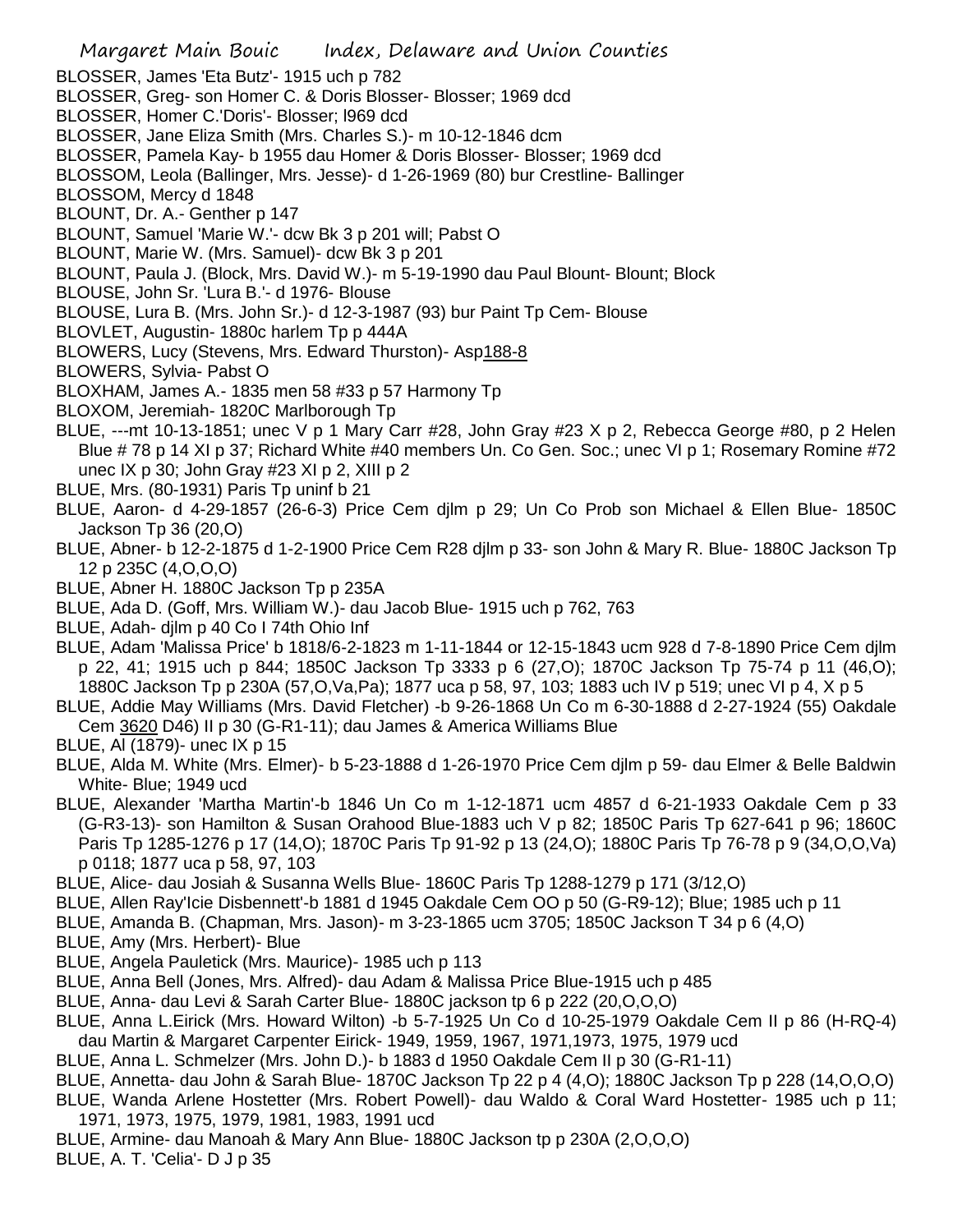- BLUE, Barney B. 'Mary Block'- Cowgill p 34
- BLUE, Barbara (Webster, Mrs. )- dau Keith E. & Frieda E. Oehler Blue- Blue; 1961 dcd
- BLUE, Bell Gibson- b 1865 d 1917 Oakdale Cem I p 93 (D-R8-2)
- BLUE, Bert 'Pearl Brown'- Blue
- BLUE, bertha E.- b 1-1889 dau Harvey & Mary Ann Jerew Blue- 1900C Jackson TGp 97-99 p 5A (11,O,O,O)
- BLUE, Bertha- dau James & Sarah E. Godfrey Blue- 1880C Jckson Tp p 234 (3,O,O,O)
- BLUE, Blanche I/J. (Tracy, Mrs. Don D.)- b 12-31-1896 m 2-19-1920 d 5-15-1987 dau Harvey & Mary Ann Jerew Blue- 1985 uch p 12; Blue; 1900C Jackson Tp 97-99 p 5A (3,O,O,O)
- BLUE, Bob- 1981 ucd
- BLUE, Brenda- b 1963 dau Dennis E. & Nell B. Blue-1973, 1975, 1979, 1981, 1983 ucd
- BLUE, Brian Nelson- twin son Richard Nelson & Mary Lee Eigensee Blue- 1985 uch p 12
- BLUE, Brian- b 1965 son Robert & Wanda L. Blue- 1969, 1971 dcd
- BLUE, Candace Alene (Carder, Mrs. Fred)- dau Carroll L. & Helen Reed Blue- Blue; unvmec p 32; 1959 ucd (11)
- BLUE, Carrie- b 10-1879 ch Harvey & Mary Ann Jerew Blue- 1985 uch p 12; 1880C Jackson Tp p 231A (97/12,O,O,O)
- BLUE, Carrol Edwin 'Sandra'- b 3-23-1941 d 12-20-1979 Unionville Cem D J p 45, 49 son Carroll L. & Helen Reed Blue- Blue
- BLUE, Carroll L. 'Helen Reed'- b 7-20-1919 d 1981 (61)- 1949, 1959, 1967, 1971, 1973, 1975, 1979, 1981, 1983, 1991 ucd; Blue; W. Brown IV p 518
- BLUE, Carry- dau Jacob & Samantha J. Van Buskirk Blue- 1880C Jackson Tp p 228B (1,O,O,O)
- BLUE, Cary E.- dau Manoah & Mary Ann Blue- 1880C Jackson Tp p 230A (4,O,O,O)
- BLUE, Casey Glenn- son Glenn Eugene & Christy Walters Blue- 1985 uch p 12
- BLUE, Catharine Axtens (Mrs. Michael)- m 10-7-1874 ucm 5550; mt 3 p 3; 1880C Jackson Tp p 227C (29,O,O,O)
- BLUE, Catharine (Baldwin, Mrs. John/Jonah P.) m 7-4-1855 ucm 2306; unec XIII p 34
- BLUE, Catherine Newman (Mrs. John Michael)- b 1775 d 1861- Blue (11141)
- BLUE, Cathrine- dau Michael & Ellen Blue- 1850C Jackson Tp 36 p 6 (12,O)
- BLUE, Cathrine (Mrs. John M. Sr)- d 11-16-1861 (86-10-16) Union Christian Ch. Cem lptw p 90; 1840C Paris Tp p 901 (60-70) 1850C Jackson Tp 15 p 3 (70, Delaware); 1860C Paris Tp 1236-1227 p 163 (80,Va,)
- BLUE, Cathy (King, Mrs. )- dau Ernest R. & Maxine Seebach Blue- Blue
- BLUE, Celia (Mrs. A. R.)- d 1-19-1873 (40-1-6) Unionville D J p 35
- BLUE, Celia E.- niece of James McCloud- 1880C Union Tp 66 p 11 (8, Ind,Ind,O)
- BLUE, Celia M.-b 1916 Un Co d 2-10-1925 (8y) Oakdale Cem 3709 (G153) II p 50 (G-R9-12); 1880C Union Tp p 0069
- BLUE, Charlene Frances (Converse, Mrs. Kermit)(Conrad, Mrs. Jesse L.) b 5-31-1937 div 1955 m(2) 11-21-1959 - b 5-31-1937 m 11-21-1959 dau Glenn Hall & Olidel Robertson Blue- Blue; 1985 uch p 12, 13, 17, 31, 57, 118; 1949 ucd
- BLUE, Charles- b 1859 Un Co d 10-30 1899(40y10m) Oakdale Cem Ip 93 (D-R8-2)
- BLUE, Charles A.- 1967, 1971 ucd
- BLUE, Charles Alvin- b 1-24-1910 d 7-21-1977 son Walter & Mary Shaw Blue- Raymond Cem lptw p 31; 1975 ucd; Blue
- BLUE, Charles Clair'Katherine Louise Fisher'- b 4-1-1911 Jackson Tp m 8-12-1935 d 12-31-1987 bur Price Cem- son Charles Wilert & Martha Rebecca Hall Blue- 1985 uch p 12, 13, 44, 53; Blue; - 1959, 1967, 1971, 1973,1975, 1979, 1981, 1983 ucd
- BLUE, Charles Wilbert 'Martha Rebecca Hall'- b 6-11-1877 m 8-14-1901 d 9-6-1956 Price Cem djlm p 5- son Harvey & Mary Ann Jerew Blue- 1985 uch p 12, 44, 53; 1949 ucd; 1880C Jackson Tp 231A (3,O,O,O)
- BLUE, Charles- son William Jr. & Elizabeth Blue- 1870C Paris Tp 131-132 p 19 (9,O); 1880C Paris Tp 80-82 p  $9(22,0,0,0)$
- BLUE, Charlotte Joanne Fleisher (Mrs. Glenn Eugene)- m 1-8-1953 dau William & Elizabeth Radonegz Fleisher- 1985 uch p 12
- BLUE, Chelsea- b 1991 ch Christopher & Shelie Blue- 1991 ucd
- BLUE, Cheri Jean- dau William Eugene & Christy Walters Blue- 1985 uch p 12
- BLUE, Chester- son David & Addie Williams Blue- mt 2-27-1924
- BLUE, Christina Ann Routte (Mrs. James Allen,Jr.)- m 11-8-1987 dau Robert Wayne Love & Pat Harper- Blue; 1991 ucd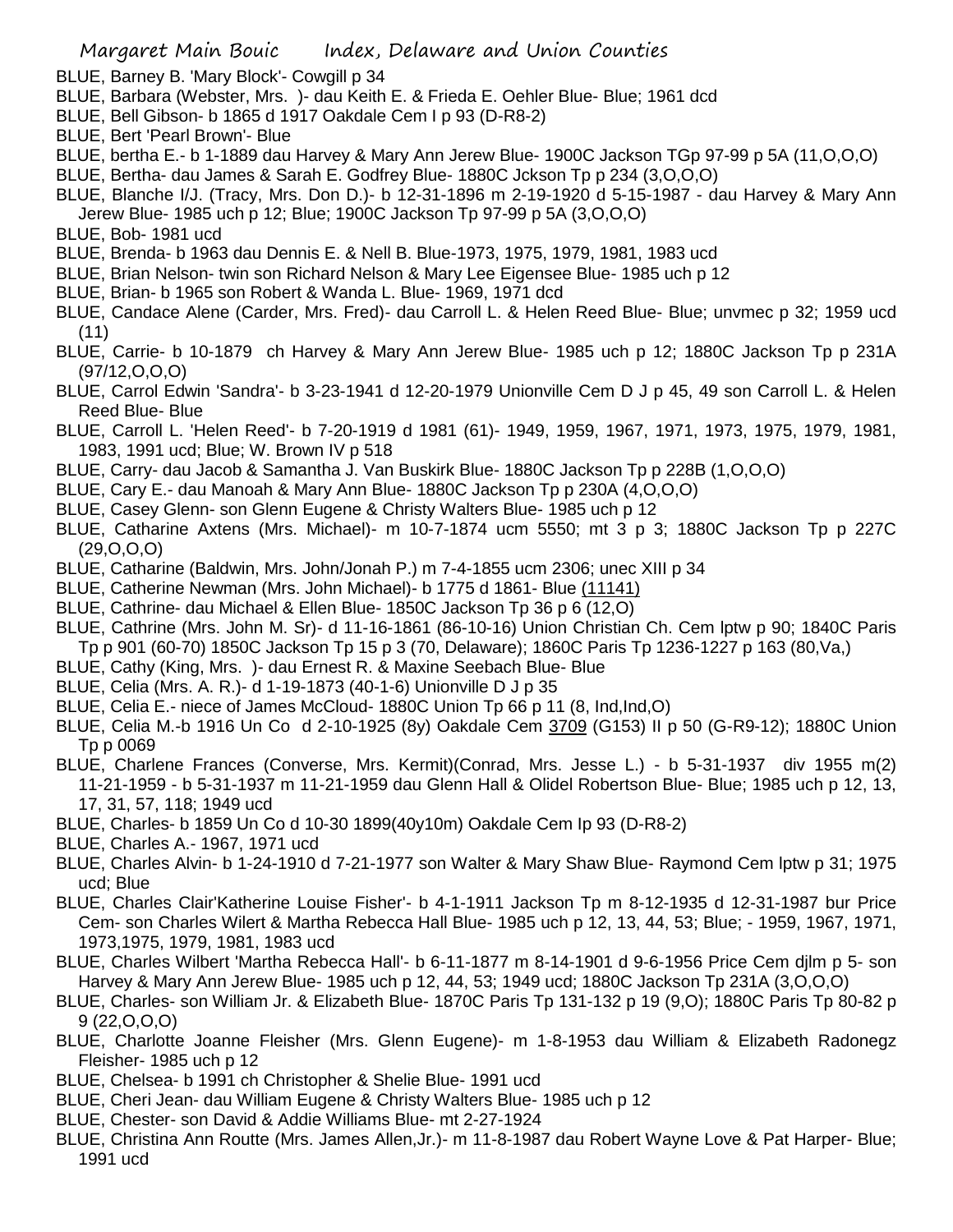- BLUE, Christina Marie- dau Richard Nelson & Mary Lee Eigensee Blue- 1985 uch p 12
- BLUE, Christine Ann Clouse (Mrs. James A.)-1985 uch p 12; 1979, 1981 ucd
- BLUE, Christopher Scott 'Kelly K.''Shelie' b 1965 dissolution 8-1985- son Robert P. & Arlene Blue- 1985 uch p 11; 1971, 1973, 1975, 1979, 1981, 1983, 1991 ucd
- BLUE, Christy Walters (Mrs. William Eugene)- 1985 uch p 12
- BLUE, Clair- 1991 ucd
- BLUE, Clara M. (Manley, Mrs. George W.)- 1915 uch p 844
- BLUE, Clara Powers (Mrs.T. Sylvester)-b 2-7-1859 Un Co m 1-1-1880 d 6-7-1910 (51y4m) Oakdale Cem I p 167 (C-24) dau Edward & Polly Dines Powers- 1883 uch V p 131
- BLUE, Clara (Mrs. Thomas)- d 6-7-1910 (51y 4m) Oakdale Cem 2295 (127C); 1880C Paris Tp 81-83 p 9 (21,O,O,O)
- BLUE, Clarra- dau Adam & Malissa Price Blue- 1870C Jackson Tp 75-74 p 11 (1,O); 1880C Jackson tp p 230A (11,O,O,O)
- BLUE, Clarinda- dau Hamilton & Susan Orahood Blue- Blue; 1860C Paris Tp 1285-1276 p 170 (1,O); 1870C Paris Tp 91-92 p 13 (11,O); 1880c Paris Tp 40-41 p 4 (20,O,O,Va)
- BLUE, Clary M.- 1880C Jackson Tp p 231A
- BLUE, Clay Emerson 'Leona Thomas'- d 4-9-1972 (72)- Blue
- BLUE, Clementine- b 1839 d 1912 Price Cem djlm p 29
- BLUE, Clifford D. 'Ruth Owens'- b 10-3-1907 m 1932 d 8-5-1973 Oakdale Cem I p 66(O-R5-2) son Elbert & Orilla Brown Blue- Blue
- BLUE, Cody William- son William Eugene & Christy Walters Blue- 1985 uch p 12
- BLUE, Connie (Howe, Mrs. )- dau Ernest R. & Maxine Seebach Blue- Blue
- BLUE, Cora D. Knotts (Mrs. William W.)-b 1857 Un Co m 11-27-1879 ucm 6603 d 6-7-1934 Oakdale Cem II p 30 (G-R1-10); 1880c Paris Tp 35-36 p 4 (20,O,O,O)
- BLUE, Cora E.- dau Manoah & Mary Ann Clark Blue- 1883 uch V p 501
- BLUE, Curtis- b 11-1879 son Michael & Catharine Axtens Blue- 1880C Jackson Tp p 227C (6/12,O,O,O)
- BLUE, Cyntha (Mrs. William)- 1860C Jackson Tp 1064-1079 p 141 (24,O)
- BLUE, Cyrus 'Liney Roberts'- m 2-29-1844 Madison Co unec X p 7
- BLUE, Daira- b 1963 ch William E. & Lois F. Blue- 1975 ucd
- BLUE, David- 1991 ucd
- BLUE, David B. 'Wealthy Bartlett'- dumch p 49
- BLUE, David Charles- b 11-8-1940 son Charles Clair & Katherine Louise Fisher Blue- 1985 uch p 13; Blue1949, 1959 ucd
- BLUE, David Fletcher 'Addie May Williams'- b 6-30-1865 d 1957 Oakdale Cem II p 30 (G-R1-11)- son Josiah & Susannah Orahood Blue- Blue
- BLUE, David- son Josiah & Susannah Wells Blue- 1883 uch V p 82; 1870C Paris T7 119-120 p 17 (4,O); 1880c paris Tp 37-38 p 4 (15,O,O,O)
- BLUE, David Michael 'Susan Kathleen Holloway' b 1963 son William E. & Lois Graham Blue- 1985 uch p 11; 1967, 1971, 1973,1975, 1981, 1983 ucd
- BLUE, David- son Manoah Blue- 1883 uch III p 274; 1850C Jackson Tp 55 p 8 (4,O)
- BLUE, David 'Sarah Moosecraft/Mosecraft'- m 10-17-1848 ucm 1356; lptw p 90; unec VII p 40
- BLUE, David- son William & Margaret Hamilton Blue- 1883 uch V p 82I
- BLUE, David W.-10-10-1945 son Harold Wilton & Anna L. Eirick Blue- Oakdale Cem II p 86 (H-RQ-4)
- BLUE, Debbie- dau Carroll & Helen Reed Blue- 1959 ucd (9), 1967 ucd; Blue
- BLUE, Debbie- dau James Chester Blue II- Blue; unvmec p 31
- BLUE, Deborah (Smith, Mrs. John Jay)- delge III p 37, IX p 45
- BLUE, Debra (Mrs. Kevin)- 1975 ucd
- BLUE, Deliah- dau Mannoah Blue- 1870C Jackson Tp 34 p 6 (9, Ill)
- BLUE, Della- dau Josiah & Susannah Wells Blue- 1883 uch V p 82; 1880C Paris Tp 37-38 p 4 (8,O,O,O)
- BLUE, Della (Turner, Mrs. Adrian C.)- 1915 uch p 730
- BLUE, Dennis E. 'Nell B.'- son John W. & Margaret B. Ryan Blue- Blue; 1973, 1975, 1979, 1981, 1983, 1991 ucd
- BLUE, Dennis Harold- twin son Richard Nelson & Mary Lee Eigensee Blue- 1985 uch p 12
- BLUE, Donald Harold- son Roy Harvey & Emma Marie Park Blue- 1985 uch p 179; Marysville p 66
- BLUE, Dorcas- dau Josiah & Susannah Wells Blue- 1883 uch V p 82;,1870C Paris Tp 19-20 p 17 (2,O); 1880C Paris Tp 35-39 p 4 (12,O,O,O)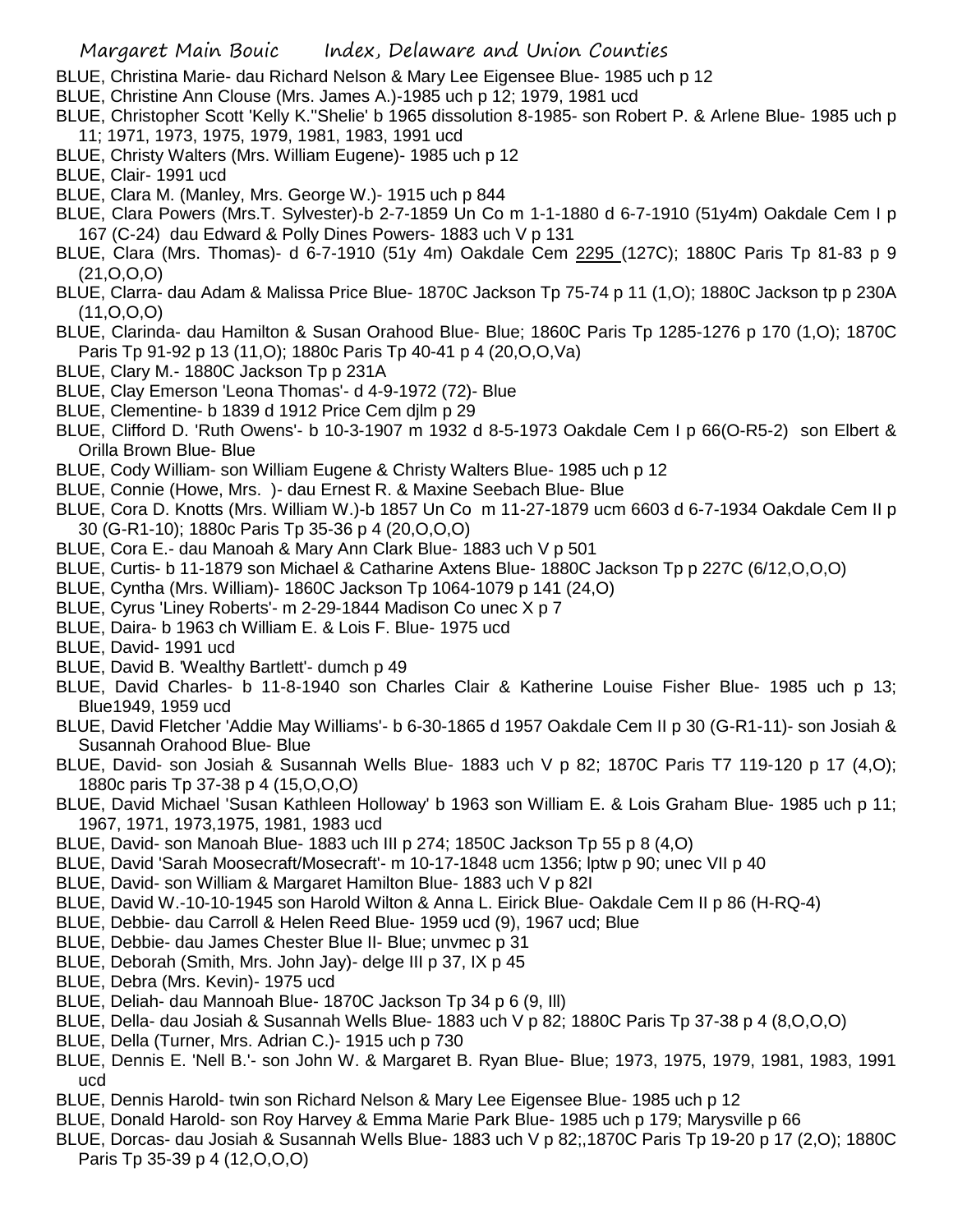- BLUE, Dorothy (Lovely, Mrs. )- dau Clay Emerson & Leona Thomas Blue- Blue
- BLUE, Dowling- son Adam & Melissa Price Blue- 1880C Jackson Tp p 230A (21,O,O,O)
- BLUE, Earnest- son Roy E. Blue- Blue
- BLUE, Eddie- 1959 ucd
- BLUE, Edith (Cronley, Mrs. Michael W.)- dau Adam & Malissa Price Blue- 1915 uch p 845; 1870C Jackson Tp 75-74 p 11 (16,O); 1880C Jackson Tp p 230A (14,O,O,O)
- BLUE, Edith (Wilson, Mrs. )- dau Howard & Olive Schertzer Blue- Blue; unec III p 17
- BLUE, Edward- son Mannoah Blue- 1870C Jackson Tp 34 p 6 (18, Ill)
- BLUE, Effie- dau James & Sarah Godfrey Blue- 1880C Jackson Tp p 233 (7/12,O,O,O)
- BLUE, Effie Krouskop (Drake, Mrs. John)(Mrs. Ray)- b 12-16-1891 d 7-24-1990 (980 Mich bur Byhalia- dau John b. & Laura Peterson Krouskop- Blue
- BLUE, Elbert B.'Orilla P'- b 1871 d 1951 Oakdale Cem I p 54 (E-R55-5); 1880C Paris Tp 76-78 p 9 (8,O,O,Va)
- BLUE, Elbert Floyd- b 6-7-1902 d 6-12-1962 WW II Oakdale Cem I p 54 (E-R55-5)
- BLUE, Eleanor (Sanders, Mrs. John)- lic 9-27-1859 ucm 2929 consent unec IV p 10 d 4-10-1870 dau Michael & Elenore Blue; 1883 uch V p 648
- BLUE, Eleanor Orahood (Mrs. Michael)-b 1802 m 11-20-1820 d 1876 djlm p 29; 1883 uch V p 492, 501 648 1870C Jackson Tp 22 p 4 (68, Va)
- BLUE, Eliene (Argo, Mrs. Floyd O.)- m 7-6-1933 Argo; Blue
- BLUE, Eliza Cameron (Mrs. ) b a 1835 dau Joseph & Sarah Reed Cameron- unec IV p 49
- BLUE, Elizabeth d 10-23-1905 (75y 8m) Oakdale Cem 2004 (32D)
- BLUE, Elizabeth Allen (Mrs. Noah)- ucm 74
- BLUE, Elizabeth Ann- b 1966 dau Robert P. & Arlene Hostetter Blue- 1985 uch p 11; 1971, 1973, 1975, 1979, 1981, 1983 ucd
- BLUE, Elizabeth (Arms, Mrs. Brian)- dau Fritz Blue- Blue; Arms
- BLUE, Elizabeth (Godfrey, Mrs. Isaac)- unec III p 56; ped Mary Sours Carr25
- BLUE, Elizabeth (Linn, Mrs. Robert)-1915 uch p 624
- BLUE, Elizabeth (Mrs. William)- 1860C Paris Tp 1289-1280 p 171 (29,O); 1870C Paris Tp 131-132 p 19 (38,O); 1880C Paris Tp 80-82 p 9 (49,O,O,O)
- BLUE, Elizabeth West (Mrs. James)- m 12-22-1805 onwq I
- BLUE, Elizabeth Woods (Mrs. William)-b 1830 Un Co m 12-7-1854 ucm 2208; mt 12-13-1854; d 10-23-1905 (75y8m) Oakdale Cem I p 93 (D-R8-2)
- BLUE, Ella T(Z). (Mrs. Lewis(Louis) F.)-b 1852 Un Co m 6-10-1874 ucm 4500 d 5-18-1938 Oakdale Cem II p 14 (B-R7-20); 1880C Marysville 436-481 p 33 (28,O,O,Pa)
- BLUE, Ellen- dau Michael & Ellen Blue- 1850C Jackson Tp 36 p 6 (8,O)
- BLUE, Ellen (Mrs. Michael)- 1840C Jackson Tp 219 (30-40); 1850C Jackson Tp 36 p 6 (4-, Va)
- BLUE, Ellen O.- dau William & Elizabeth Blue- 1870C Paris Tp 131-132 p 19 (6,O)
- BLUE, Ellison- d 3-5-1856 (1-3-6) Union Christian Ch Cem lptw p 90; son D. & Sarah
- BLUE, Elmer G. 'Alda M. White'- b 9-19-1882 m 12-13-1905 d 6-4-1960 Price Cem djlm p 59- son Harvey & Mary Ann Jerew Blue- Blue; 1985 uch p 12; 1949 ucd
- BLUE, Elva A.- dau Manoah & Clark Blue- 1883 uch V p 501
- BLUE, Emerson- b 1-1900 son John c. & Margaret A. Blue- 1900C Jackson Tp 239-241 p 11A (4/12,O,O,O)
- BLUE, Emma- 1981 ucd
- BLUE, Emma-b 1907 d 9-9(8)-1930 (23y) Oakdale Cem 4279 (H-106) II p 75 (H-R10-1)
- BLUE, Emma D.- dau John & Sarah Blue- 1870C Jackson Tp 22 p 4 (1,O); 1880C Jackson Tp p 228B (11,O,O,O)
- BLUE, Emma F. Inskeep (Mrs. Henry)- m 4-16-1873 ucm 5256 d 6-10-1881 (28y18d) dau J. M. & R. Inskeep Price Cem djlm p 20
- BLUE, Emma Marie Park (Mrs. Roy Harvey)- b 2-14-1893 m 1-28-1913 d 11-5-1992 djlm p 64; dau Nelson & Mame Criswell Park- Blue; 1985 uch p 179; 1949, 1959, 1971, 1973, 1975, 1979, 1983 ucd
- BLUE, Emma White (Mrs. William D.)- m 11-10-1880 ucm 6828
- BLUE, Emory- son William & Elizabeth Blue; 1860C Paris Tp 1289-1280 p 171 (3,O); 1870C Paris Tp 131-132 p 19 (12,O); 1880C Paris Tp 80-82 p 9 (22,O,O,O)
- BLUE, Ernest R. 'Maxine Seebach'- d 5-14-1987 (64) bur Prospect Cem- Blue
- BLUE, Estella R.(K) (Mrs. Roy E.)-Blue; 1961, 1969, 1971, 1980 dcd
- BLUE, Esther (Bunker, Mrs. Lloyd)- m 8-24-1935 dau Howard & Olive Schertzer Blue- Blue
- BLUE, Esther (Jackson, Mrs. Ivan)- dau Walter & Mary Shaw Blue- Blue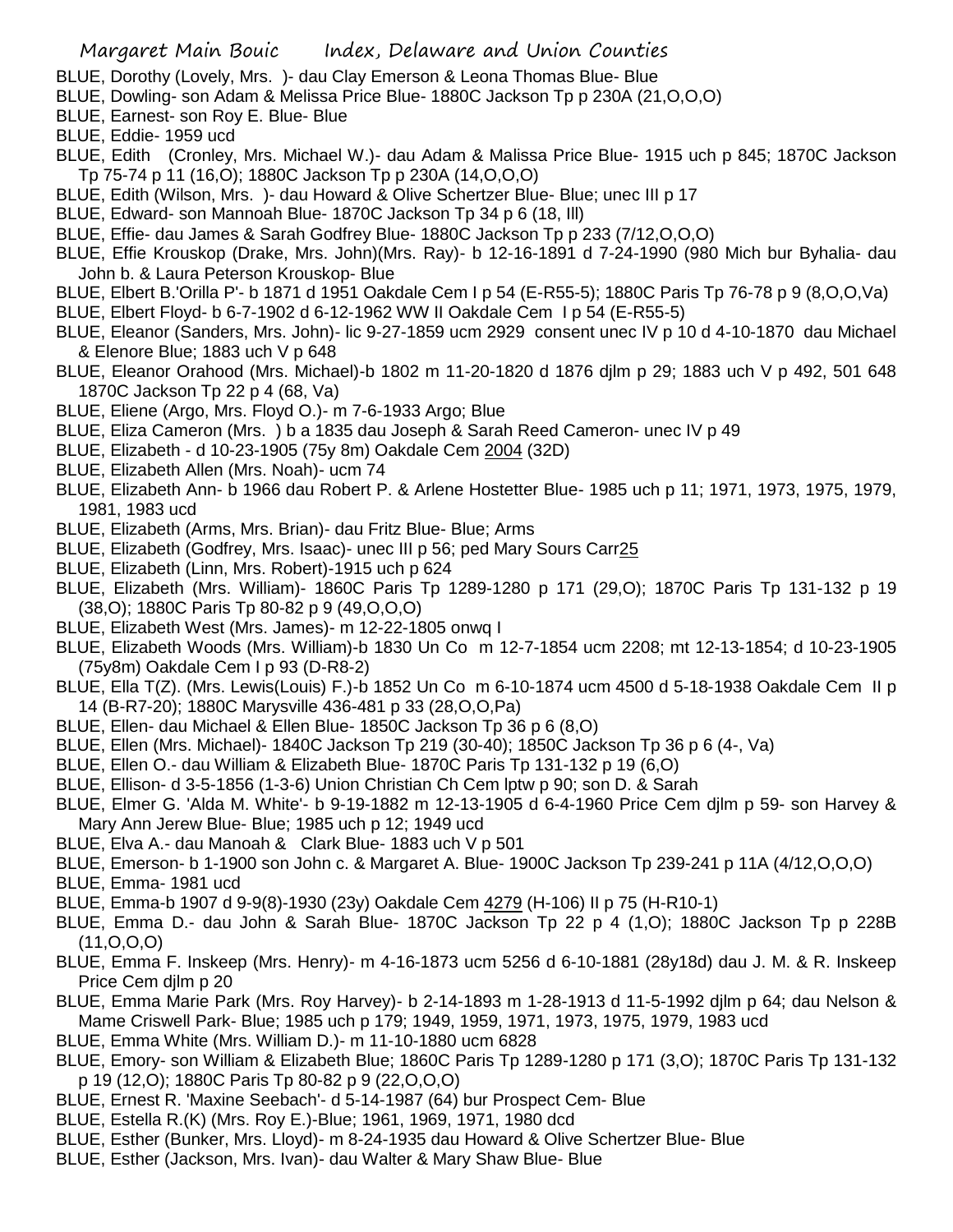- BLUE, Esther (Radcliff, Mrs. William)- dau Allen Ray & Icie Disbennett Blue- 1985 uch p 11
- BLUE, Esther (Rodocker, Mrs. )- dau Jesse Russell & Lida Tracy Blue- Blue
- BLUE, Ethcelia- dau Michael & Ellen Blue- 1850C Jackson Tp 36 p 6 (16,O)
- BLUE, Ethel (Rice, Mrs. John)- m 2-4-1854 ucm 2208
- BLUE, Ethlew (Price, Mrs. John)- m 2-4-1851 ucm 1623; unec XIV p 47
- BLUE, Etta (White, Mrs. )- dau Harvey & Mary Ann Jerew Blue- 1985 uch p 12; Blue
- BLUE, Eva- dau Harvey & Mary Ann Jerew Blue- 1985 uch p 12
- BLUE, Eva (Wilson, Mrs. Thomas E.\_- b 1871 d 1948 Milford Cem Un Al p 41
- BLUE, Evelyn T. Wood (Buckingham, Mrs. Maynard)(Mrs. Russell)-b 2-21-1915 d 11-2-1985 (70) bur Prospect- Blue
- BLUE, Evelyn (Walters, Mrs. )- sister Ernest R. Blue- Blue
- BLUE, Everett H.- b 1908 d 1922 Raymond Cem lptw p 31 son Walter F. & Mary Shaw Blue
- BLUE, Florence- d 9-10-1909 York Cem p 58 dau Allen Blue
- BLUE, Flossie Boyer (Mrs. Floyd)- Blue
- BLUE, Floyd 'Flossie Boyer'- b 6-7-1902 d 6-12-1962 son Elbert & Orilla Brown Blue- Blue
- BLUE, Frank J.- son John & Mary R. Blue- 1880C Jackson Tp 12 p 235C (3,O,O,O)
- BLUE, French- d 9-21-1855 (3-9-12) Union Christian Ch Cem lptw p 90 son D. & S.
- BLUE, Frieda E. Oehler (Mrs. Keith E.)- d 4-19-1975(57) bur Prospect- dau Emma Oehler- Blue; 1961, 1969, 1971, 1980 dcd
- BLUE, Fritz- son Robert M. & Helen Zimmerman Blue- Blue; 1949 ucd
- BLUE, Dr. Gary D. 'Janet Campbell Taylor'- m 8-15-1964 son Clifford & Ruth J. Owens Blue- Blue
- BLUE, George M.- son William & Cyntha Blue- 1860C Jackson Tp 1064-1079 p 141 (8/12,O)
- BLUE, George Nelson 'Mary Florence Truman'- b 4-1-1918 m 8-3-1939 son Roy Harvey & Emma Marie Park Blue- 1985 uch p 169, 174, 175
- BLUE, Gerald S(D). 'Lucretia Schwartzkopf'- b 1-31-1919 m 1943 d 2-12-1961 Oakdale Cem II p 137 (M-R4-3) son Allen Ray & Icie Dell Disbennett Blue- Blue; 1985 uch p 11
- BLUE, Gilbert- Powers p 306, 313
- BLUE, Glenn Hall 'Olidel Robertson''-b 3-25-1905(9) m 3-25-1929 d 8-18-1973 Price Cem djlm p 67son Charles Wilbert & Martha Rebecca Hall Blue- Blue; 1985 uch p 11, 12, 13, 17, 31, 53, 56, 69, 118, 130; 1949, 1959, 1967 ucd
- BLUE, Glenn Eugene 'Charlotte Joanne Fleisher'-b 2-11-1932 m 1-8-1953 son Glenn Hall & Olidel Robertson Blue- 1985 uch p 11, 12,13; Blue
- BLUE, Glenn Eugene -b 1932 son Glenn H. & Olidel Robertson Blue- 1985 uch p 13, 56, 118; 1949 ucd
- BLUE, Grace Sylvia Borwn)(Rush, Mrs. Oris Franklin)- b 8-2-1908 d 5-4-1979 bur Claibourne dau William J. & Emma Beach Brown- Blue; 1975 ucd
- BLUE, Hamilton 'Susan Orahood''Mary Thompson Martin'-b 5-24-1819 m 10-20-1839 ucm 585 m(2) 10-29-1875(4) ucm 5568 mt 3 p 3, 4 d 5-27-1886 (67y3d) Un. Christian Ch Cem lptw p 89- son William & Margaret Hamilton Blue- 1883 uch V p 82; 1850C Paris Tp 627-641 p 96 (33); 1860C Paris Tp 1285-1276 p 170 (43,O); 1870C Paris Tp 91-92 p 13 (51,O); 1880C Paris Tp 40-41 p 4 (61, O,Va,O) p 115A; unec III p 38; 1877 uca p 58
- BLUE, Harriett (Frankovitch, Mrs. )- dau Jesse Russell & Lida Tracy Blue- Blue
- BLUE, Harold H. 'Bernice Vinny Wornstaff'- b 3-14-1902 m 11-16-1965 d 8-18-1979 son Barney B. & Mary Block Blue- Cowgill p 34
- BLUE, Harry G.- b 1880 d 1931 Price Cem djlm p 41; 1915 uch p 845
- BLUE, Harvey 'Mary Ann Jerew'- b 1851 m 8-19-1876 ucm 5915 d 1929 Price Cem djlm p 51- son Adam & Malissa Price Blue- 1915 uch p 844; 1985 uch p 12, 13; 1850C Jackson Tp 33 p 6 (1,O); 1870C Jackson Tp 75-74 (19,O); 1880C Jackson Tp p 231A (28,O,O,O); 1900C Jackson Tp 97-99 p 5A (48,O,O,O) m 24y
- BLUE, Hattie Ann (Bent, Mrs. Meriden)-m 4-22-1962 dau Carroll L. & Helen Reed Blue- Blue; 1959 ucd (16)
- BLUE, Hazel Keziah (Rhoads, Mrs. Manilla Ashford)- b 9-7-1903 m 1-20-1920 dau Allen Ray & Icie Disbennett Blue - Blue; 1985 uch p 11; Howers p 40
- BLUE, Hazel M.- b 5-1897 dau Jesse R. & Ida Blue- 1900C Jackson Tp 217-219 p 10A (3,O,O,O)
- BLUE, Helen Nancy (Mrs. Carroll)(Irwin, Mrs. ) div- W. Brown IV p 518, 523; unvmec p 22, 28, 31; unec VI p 5, 13, VIII p 61, XI p 37; 1949, 1959, 1967, 1971, 1973, 1975, 1979, 1981, 1983, 1991 ucd
- BLUE, Helen Zimmerman (Mrs. Robert M)-b 10-2-1916 Oakdale Cem II p 138 dau Joseph B. & Ida Lovena Powell Zimmerman- 1985 uch p 11; Blue; 1949, 1959,1967, 1975, 1979,1981 1983, 1991 ucd
- BLUE, Henry 'Emma F. Inskeep'-b 1849 m 4-16-1873 ucm 5256 d 1929 Price Cem djlm p 20- son Adam &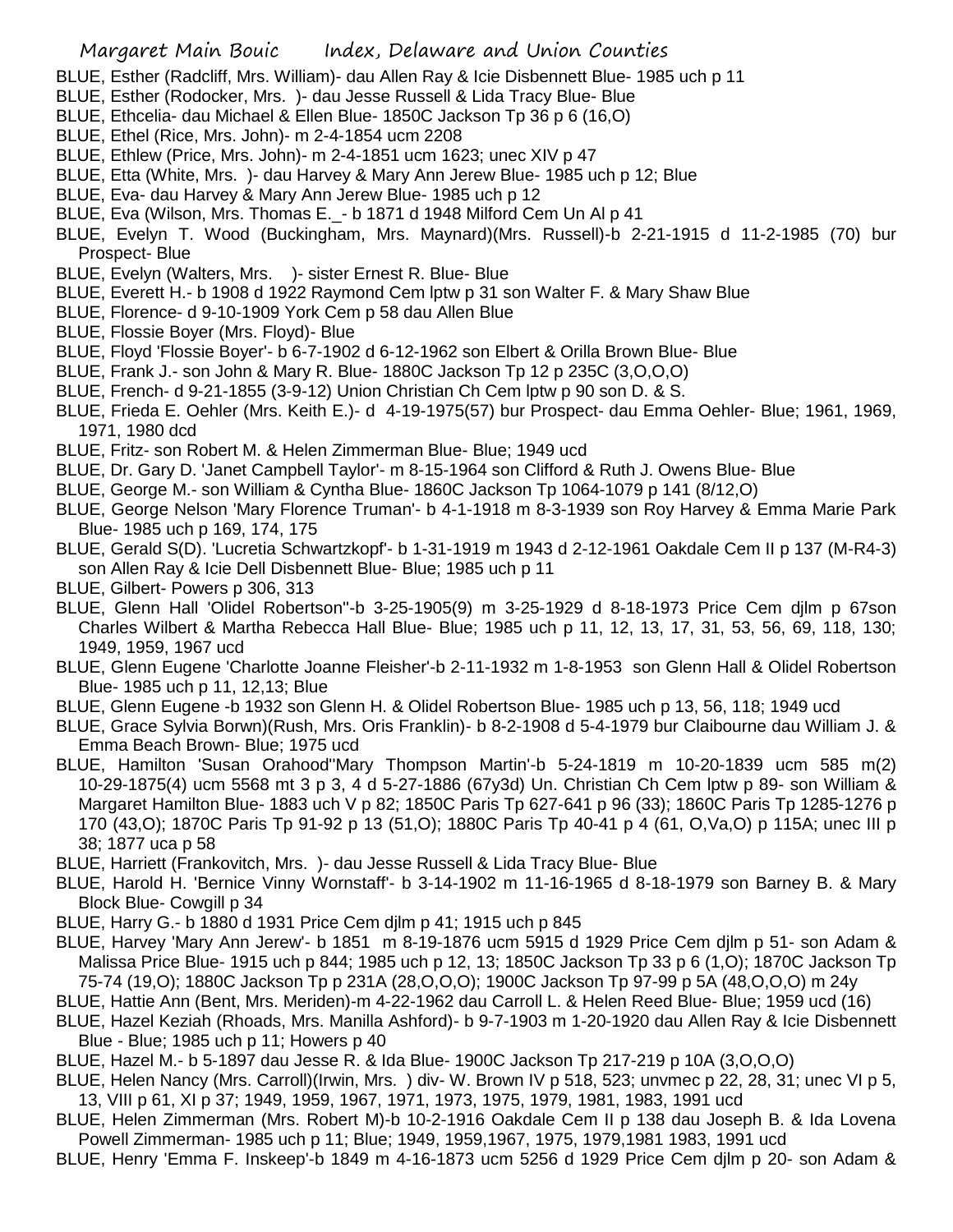Malissa Price Blue- 1915 uch p 845; 1850C Jackson Tp 33 p 6 (5,O); 1870C Jackson Tp 75-74 p 11 (22,O); 1880C Jackson Tp 2 p 235C (30,O,O,O)

- BLUE, Herbert- b 3-1888 son John C. & Margaret A. Blue- 1900C Jackson Tp 239-241 p 11A (12,O,O,O)
- BLUE, Herbert 'Mildred Wilson''Amy'- Blue
- BLUE, Howard 'Olive L. Schertzer'- b 4-15-1890 Un Co d 4-5-1956 Oakdale Cem II p 86 (H-RP-5); 1949 ucd; **Blue**
- BLUE, Howard Wilton 'Anna L.Eirick'-b 1922 Oakdale Cem II p 86 (H-RQ-4); 1949, 1959, 1967, 1971, 1973, 1975, 1979, 1981, 1983, 1991 ucd
- BLUE, Icy/Icie Dell Disbennett (Mrs. Allen Ray)- b 1885 d 1941 Oakdale Cem II p 50 (G-R9-12); 1985 uch p 11
- BLUE, Ida Dysert (Mrs. Simeon)- m 2-2-1881 ucm 6904
- BLUE, Ida (Mrs. Jesse R.)- b 7-1877- 1900C Jackson tp 217-219 p 9B (22,O,O,O) 1 ch m 5y
- BLUE, Irma (Carothers, Mrs. )- dau Sterl & Maggie L. Rosette Blue- Blue
- BLUE, Isabel (White, Mrs. A. S.)- m 1-9-1878 ucm 6187- dau Adam & Malissa Price Blue- 1915 uch p 845; 1870C Jackson Tp 75-74 p 11 (16,O)
- BLUE, Jacket- 1877 uca p 13
- BLUE, Jacob Howard- son Michael Glenn & Terri Hatcher Blue- 1985 uch p 12
- BLUE, Jacob'Samantha J. Van Buskirk'- b 1856 m 9-5-1878 ucm 6304 d 1917 Price Cem djlm p 32- son John & Sarah Blue-1915 uch p 126, 763; 1860C Jackson Tp 1065-1080 p 141 (3,O); 1870C Jackson Tp 22 p 4 (13,O); 1880C Jackson Tp p 228A (23,O,O,O)
- BLUE, James- 1840C Jerome Tp 1259 (30-40)
- BLUE, James- b 1978 son Robert H. & Miriam M. Blue- 1983, 1991 ucd
- BLUE, James Adam 'Christine Ann Clouse'- b 2-9-1948 son George Nelson & Mary Florence Truman Blue-1985 uch p 12, 178, 179; 1979, 1981, 1983, 1991 ucd
- BLUE, James Alan 'Nancy Trego'- m 12-14-1962 son Keith & Frieda Blue- Blue; 1961 dcd (18), 1971 dcd
- BLUE, James Alan 'Christina Ann Routte'- m 11-8-1987 son James & Paula Blue- Blud
- BLUE, James Chester II- son James Chester Blue- Blue
- BLUE, James Chester- son David Fletcher & Addie May Williams Blue- Blue
- BLUE, James D.- 1967 ucd
- BLUE, James 'Elizabeth West'- m 12-22-1805 onwq I
- BLUE, James Jr.- b 1966 son James A. & Nancy Blue- 1969, 1971 dcd
- BLUE, James- son John & Sarah Blue- 1860C Jackson Tp 1065-1080 p 141 (9,O); 1870C Jackson Tp 22 p 4 (19,O); 1880C Jckson Tp p 233A (29,O,O,O)
- BLUE, James 'Paula'- Blue
- BLUE, James 'Sarah E. Godfrey'- m 12-20-1875 ucm 5816 mt 3 p 20
- BLUE, James W.- b 10-29-1916 d 1948 Raymond Cem lptw p 28, 45
- BLUE, James 'Wilma'- 1967 ucd; Blue
- BLUE, Jan (Hershberger, Mrs. Paul)- m 6-19-1982 dau Virginia Smith- Blue
- BLUE, Jane- b 1964 dau Dennis E. & Nell Blue-1973, 1975, 1979, 1981, 1983 ucd
- BLUE, Jane (Bowen, Mrs. William)- 5-20-1841 ucm 720; 1883 uch V p 358; unec V p 38
- BLUE, Jane- 1883 uch V p 497
- BLUE, Jane Stout (Mrs. John M.)- m 11-5-1848 ucm 1360 d 5-28-1851 (22-1-6) Price Cem djlm p 23; 1850C Jackson Tp 3737 p 6 (20,O); unec VII p 40
- BLUE, Janet Campbell Taylor (Mrs. Dr. Gary D.)- m 8-15-1964 dau Mr. & Mrs. Kermit Hutchinson- Blue
- BLUE, Janet Ruth (Dysert, Mrs. Larry L.)- b 5-25-1943 m 3-16-1962 dau Charles Clair & Katherine Louise Fisher Blue- Blue; 1985 uch p 13, 44; 1949, 1959 ucd (16)
- BLUE, Janet (Wirick, Mrs. Al)- m 6-26-1965 dau James & Wilma Blue- Blue
- BLUE, Janine Noel Matlack (Mrs. Kirk Andrew)- m 7-1-1987 dau Karroll & B. Joan Matlack- Blue
- BLUE, Jeannie (Turner, Mrs. )- dau J. Russell & Leah H. Blue- Blue; 1949 ucd
- BLUE, Jennie (Pyers, Mrs. Charles Rufus)- m 5-8-1909- Howers p 28
- BLUE, Jerad Christopher- son Robert Powell & Arlene Hostetter Blue- 1985 uch p 11
- BLUE, Jerree- son John M. & Sarah A. Baldwin Blue- 1880C Jackson Tp p 228B (4,O,O,O)
- BLUE, Jesse B.- son William & Cyntha Blue- 1860C Jackson Tp 1064-1079 p 141 (2,O)
- BLUE, Jesse C.- d 8-29-1854 (6-3-10) Price Cem djlm p 29 son Michael & Ellen Blue- 1850C Jackson Tp 36 p 6 (2,O)
- BLUE, Jessie Horney (Mrs. Philis E.)-b 7-16-1893 m 8-28-1951 d 12-20-1967 sister Maxwell C. Horney- Blue; 1959 ucd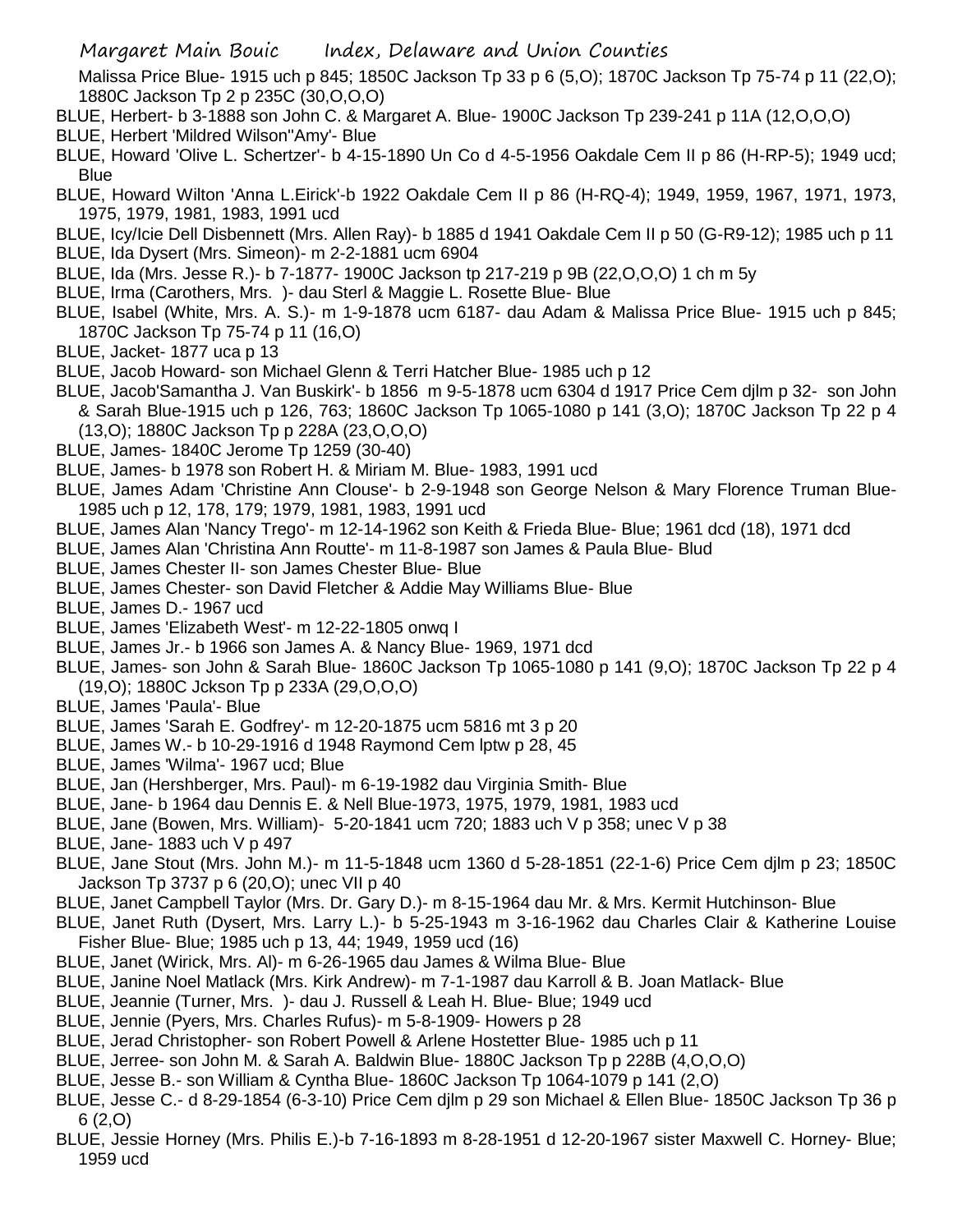- BLUE, Jesse R. 'Ida'- b 6-1875; 1900c Jackson Tp 217-219 p 10A (24,O,O,O) m 5y
- BLUE, Jesse R. 'Lida B.Tracy '- b 1876 d 1944- Price Cem djlm p 64; Blue
- BLUE, Jesse Russell 'Leah Helen'- b 3-9-1906 d 7-26-1991 (85) Price Cem- Blue
- BLUE, J. G.- 1880 dch p 388
- BLUE, J. M.'- 1880C Jackson Tp p 228A
- BLUE, John- 1883 uch IV p 490; Price Cem djlm p 32
- BLUE, John et al- delge VIII p 67 (1847)
- BLUE, John (Blaw)- unec XI p 4
- BLUE, John- squirrel hunt 1842, unec XI p 67
- BLUE, John- son Adam & Malissa Price Blue- 1915 uch p 844; 1850C Jackson Tp 75-74 p 11 (26,O)
- BLUE, John- son Carrol Edwin & Sandra Blue- Blue
- BLUE/BALLOU, John C- 1839, unec XI p 40
- BLUE, John- son Jesse Russell & Leah Blue- Blue; 1949 ucd
- BLUE, John D. 'Anna L. Schmelzer'- b 1880 d 1947 Oakdale Cem II p 30 (G-R1-10)
- BLUE, John C.'Margaret A.'- b 8-1863 d 1945 Claibourne Cem p 50; 1900C Jackson Tp 239-241 p 11A (36,O,O,O) m 16y
- BLUE, John Edward- son Russell Blue- Blue
- BLUE, John M.- delge V p 52
- BLUE, John 'Margaret Rayburn'- m 2-10-1845 Madison Co unec X p 8
- BLUE, John 'Mary Buckner Rinehard'- m 9-24-1901- Howison 795
- BLUE, John 'Mary R.'- 1880C Jackson Tp 12 p 0235 (32,O,O,O)
- BLUE, John M. III 'Jane Stout''Sarah A. Baldwin'- b 7-25-1827 m 11-5-1848 ucm 1360; m 10-1-1851 ucm 1712 d 1-12-1901 Price Cem djlm p 23; 1877 uca p 21, 103; uccp p 19, 24(Appr); 1883 uch V p 485, 497; 1850C Jackson Tp 3737 p 6 (22,O); 1860C Jackson Tp 1065-1080 p 142 (32,O); 1870C Jackson Tp 22 p 4 (43,O); 1880C Jackson Tp p 228B (52, O,Va,Va); unec VII p 40, XIV p 52; 1900C Jackson Tp 2249-252 p 11B (62,O,Va,Pa) m 47 y
- BLUE, John M. Jr. 'Williann'- 1850C Jackson Tp 12 p 2 (43,O); unec XII p 21, 22, 40
- BLUE, John Michael,Jr. 'Julia Main'- b 1807/8 d 1901 Blue 111414
- BLUE, John M. Sr. 'Cathrine Newman'- b 1777 d 1834 lptw p 90; Blue 11141 1840C Paris Tp 901 (60-70) 1850C Jackson Tp 15 3 (74, Va); unec X p 52
- BLUE, John N.- son Clay Emerson & Leona Thomas Blue- Blue
- BLUE, John- son John M. Blue Jr.- 1850C Jackson Tp 15 p 3 (11,O)
- BLUE, John 'Rebecca Bruce'- m 2-10-1875 ucm 5639; mt 3 p 9
- BLUE, John 'Sarah Baldwin'- m 7-20-1826 Madison Co unec V p 16
- BLUE, John S/G.- son John & Sarah Blue- 1870C Jackson Tp 22 p 4 (7,O); 1880C Jackson Tp p 228B (16,O,O,O)
- BLUE, John S.- Seneca Co admin. notif.- dcga p 54 Ohio State Gaz 6-23-1831
- BLUE, ---ell L.- b 3-1891 son John c. & Margaret A. Blue- 1900C Jackson Tp 239-241 p 11A (9,O,O,O)
- BLUE, John T.- son John C. & Margaret A. Blue- 1900C Jackson Tp 239-241 p 11A (14,O,O,O)
- BLUE, John W. 'Margaret B. Ryan'- b 12-26-1911 m 1938 d 11-22-1978 son Herbert & Mildred Wilson Blue-**Blue**
- BLUE, Jonah P.'Senora L. Bosart'- b 1854 m 7-13-1876 ucm 5902 d 1931 Price Cem djlm p 58; mt 3 p 30- son John & Sarah Blue- 1915 uch p 498; 1860C Jackson Tp 1065-1080 p 14 (5,O); 1870C Jackson Tp 22 p 4 (15,O) 1880C Jackson Tp 5 p 236 (25,O,O,O); 1900C Claibourne Tp 168-182 p 7B (45,O,O,O); m 24y
- BLUE, Jonah- son Jesse Russell & Lida Tracy Blue- Blue
- BLUE, Jonah
- BLUE, Jon E.- son Ernest R. & Maxine Seebach Blue- Blue
- BLUE, Joseph- 1830C Union Tp 180 (30-40)
- BLUE, Joseph Alan 'Maragret Lovina George'- b 1949 son Robert Milton & Helen Zimmerman Blue- Blue; 1985 uch p 11; 1959 ucd (10),1967 ucd
- BLUE, Joshua- b 1980 son Robert H.& Miriam M. Blue- 1983, 1991 ucd
- BLUE, Josiah 'Malinda Orahood' 'Susanna Wells'- b 10-24-1822 Ross Com(1) 9-10-1846 (2) 1851 d 5-5-1903 Oakdale Cem 1619 (18-B) II p 12 (B-R7-12); ped John Gray 18 unec III p 35; 1915 uch p 730; 1883 uch V p 82- son William & Nargaret Hamilton Blue- 1985 uch p 62; 1887 uca p 58; 1850C Paris Tp 628-642 p 96 (27,O); 1860C Paris Tp 1288-1279 p 171 (34,O); 1870C Paris Tp 119-120 p 17 (46,O); 1880C Paris Tp p 115A (58,O,Va,O)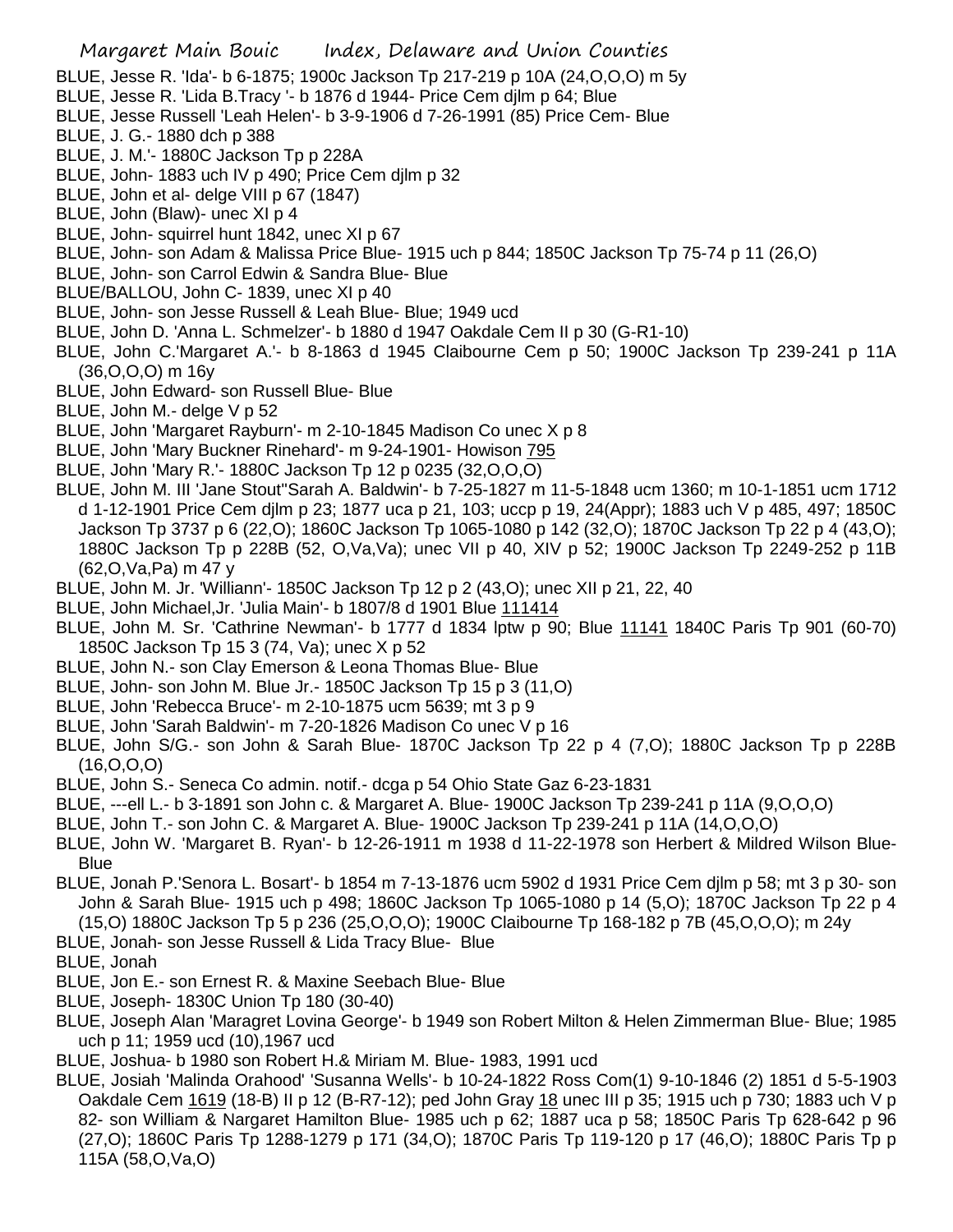- BLUE, Josiah 'Susannah Orahood'- m 4-27-1854 ucm 2121
- BLUE, Julia Main (Mrs. John Michael Jr.)- b ca 1831 d 1898- Blue 111414
- BLUE, Justin Alan- son James Adam & Christine Clouse Blue- 1985 uch p 12; 1991 ucd
- BLUE, Justin- b 1988 son Christopher & Shelie Blue- 1991 ucd
- BLUE, J. W.- 1908 dch p 434
- BLUE, Katharine- dau J. d 7-11-1854 (3-2-21) Union Christian Ch Cem lptw p 91
- BLUE, Katherine Louise Fisher (Mrs. Charles Clair)- b 10/9-7-1914 m 8-12-1935 d 11-13-1993 (79) Price Cemdau David & Minnie Josephine Schivert/Scheinert Fisher- 1985 uch p 12, 13, 44; 1959, 1967, 1971 1973, 1975, 1979, 1981,1983 ucd
- BLUE, Kathleen Teresa (Hendrickson, Mrs. Dan)- b 9-11-1958 dau Glenn Eugene & Charlotte Joanne Fleisher Blue- 1985 uch p 12
- BLUE, Keith A. 'Frieda E. Oehler'- d 1-13-1978 (64) Prospect Cem; son Herbert & Mildred Wilson Blue- 1961, 1969, 1971, 1980 dcd
- BLUE, Kelly K. (Mrs. Christopher S.)- dissolution 8-1975- Blue
- BLUE, Kenneth R.- son Ernest R. & Maxine Seebach Blue- Blue
- BLUE, Kevin Russell 'Debra'-b 10-29-1952 son Charles Clair & Katherine Louise Fisher Blue- 1985 uch p 13; Blue; 1959, 1967, 1971, 1973, 1975, 1979, 1991 ucd
- BLUE, Kimbeling- b 1962 ch Dennis E. & Nell Blue- 1973, 1975, 1979 ucd
- BLUE, Kimberly- 1981, 1983 ucd
- BLUE, Kirk Andrew 'Janine Noel Matlack'-- b 1967 m 7-1-1987 son Robert M. & Lynn Blue- Blue; 1980 dcd
- BLUE, Lana Nannette (Leffler, Mrs. )(Popts, Mrs. Jay)- b 7-31-1950 dau George Nelson & Mary Florence Shuman Blue- 1985 uch p 12
- BLUE, Lana- dau Virginia Smith- Blue
- BLUE, Larry D. 'Treena'- 1971, 1973, 1975, 1979 ucd
- BLUE, Leah H. (Mrs. J. Russell)- b 12-21-1912 d 10-31-1974 bur Price Cem djlm p 69; 1949 ucd
- BLUE, Leona Thomas (Mrs. Clay Emerson)- dau & Minnie Wells Thomas- Blue
- BLUE, Leota M.- b 5-1888 dau Jonah P. & Senora L. Bosart Blue- 1900C Claibourne Tp 168-182 p 8A (17,O,O,O)
- BLUE, Levi'Sarah Carter'- b 1853 m 7-13-1876 ucm 5902 d 1901 Price Cem djlm p 41; mt 3 p 30- son Adam & Malissa Price Blue- 1915 uch p 480, 485; Blue 1870C Jackson Tp 75-74 p 11 (16,O); 1880C Jackson Tp p 222A (27,O,O,O)
- BLUE, Lewis F.'Ella T.'-b 1848 Un Co d 2-18-1932 Oakdale Cem II p 14 (B-R7-20) son Josiah & Malinda Orahood Blue- 1883 uch V p 82; 1850C Paris Tp 628-642 p 96 (2,O); 1860C Paris Tp 1288-1279 p 171 (12,O);1870C Paris Tp 119-120 p 17 (21,O); 1880C Marysville 436-481 p 33 (28, O, O,Pa) p 0102; 1915 uch p 152, 261
- BLUE, Lida B.Tracy (Mrs. Jesse Russell)- b 1878 d 1959 Price Cem djlm p 64; Blue
- BLUE, Liney Roberts (Mrs. Cyrus)- m 2-29-1844 Madison Co unec X p 7
- BLUE, Liza- b 1967 dau Robert & Wanda L. Blue- 1969, 1971 dcd
- BLUE, Lois F. Graham(Harrington, Mrs. ) (Mrs. William E.)-m 6-1975 dau Dwight & Marie Graham- 1985 uch p 11; 1971, 1973, 1975,1979, 1981, 1983 ucd; Graham; Blue
- BLUE, Lottie May-b 1888 Un Co d 9-17-1916 (28y2m) Oakdale Cem II p 30 (G-R1-11) dau David Fletcher & Addie May Williams Blue- Blue
- BLUE, Louis J. 'Ella Z. Southard'- m 6-10-1874 ucm 4500
- BLUE, Lucinda- dau John M. Blue Jr.- 1850C Jackson Tp 12 p 2 (4,O)
- BLUE, Lucretia Schwartzkof (Mrs. Gerald S(D))-b 1912 Oakdale Cem II p 137 (M-R4-3) m 1943- Blue
- BLUE, Lucy- dau Josiah & Susannah Wells Blue- 1883 uch V p 82; 1870C Paris Tp 119-120 p 17 (7,O); 1880C Paris Tp 37-38 p 4 (18,O,O,O)
- BLUE, Luther- son John M. Blue Jr.- 1850C Jackson T 12 p 2 (6,O)
- BLUE, Luther- son William & Elizabeth Blue- 1860C Paris Tp 1289-1280 p 171 (7/12,O)
- BLUE, Lynn (Mrs. Robert M.)- 1980 dcd
- BLUE, Maggie A. Moore (Mrs. J. C.)- b 1867 d 1914 Claibourne Cem p 50
- BLUE, Maggie L. Rosette (Mrs. Sterl C.)- b 1886 m 5-8-1907 d 1967 Price Cem djlm p 63; Blue
- BLUE, Malinda Orahood (Mrs. Josiah)- b 1-6-1828 Un Co d 3-10-1892 Oakdale Cem II p 12 (B-R7-12)
- BLUE, Malissa Price (Mrs. Adam)- b 2-7-1827 m 12-15-1843/1-11-1844 ucm 928 d 11-10-1905 Price Cem djlm p 22, 41; dau John Price,Sr.-1915 uch p 844; unec VI p 4, X p 5; 1850C Jackson Tp 33 p 6 (23,O); l870C Jackson Tp 75-74 p 11 (42,O); 1880C Jackson Tp 230 (52, O,Pa,NY); 1900C Jackston Tp 52-53 p A3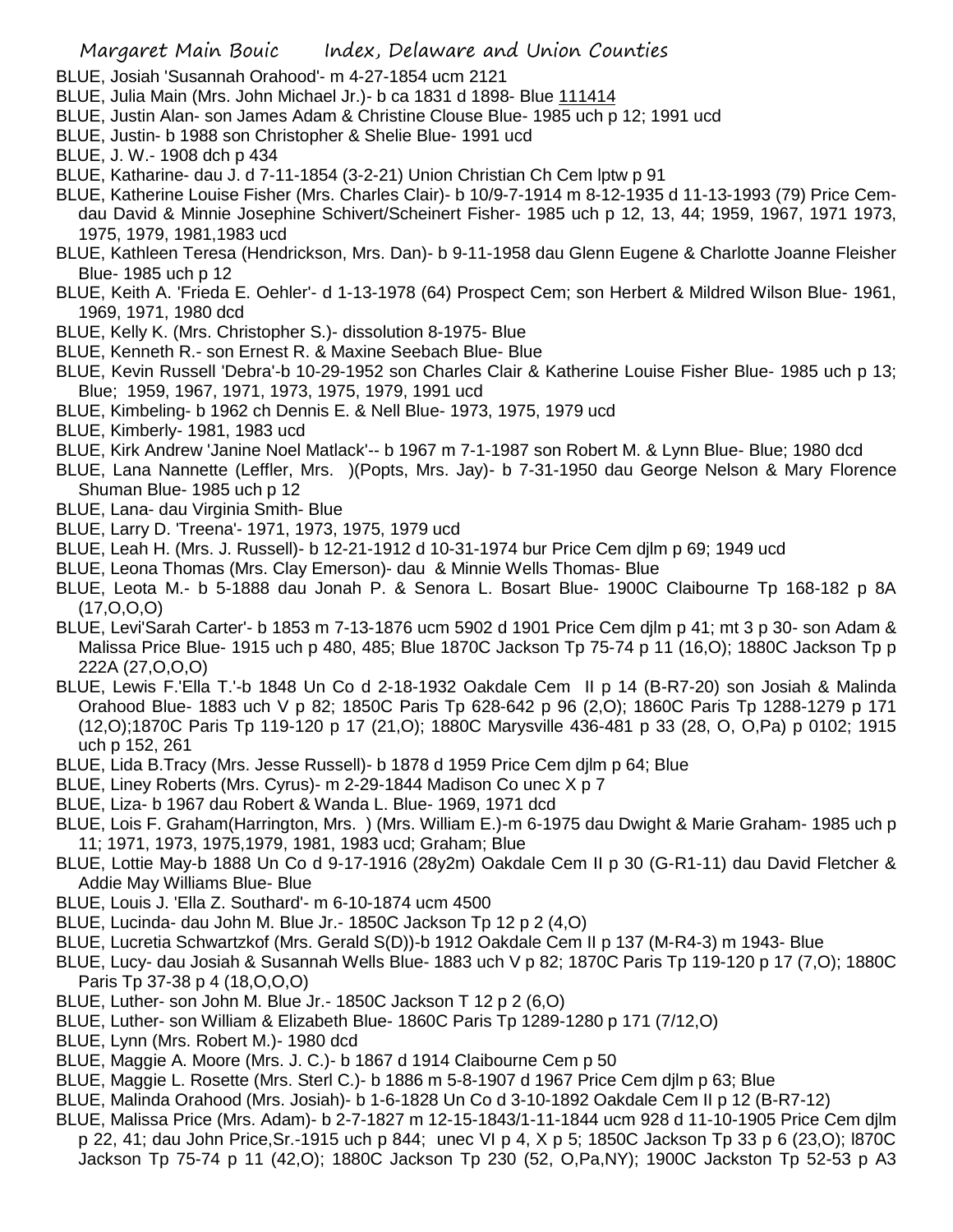## Margaret Main Bouic Index, Delaware and Union Counties

(73,O,Va,Va)

- BLUE, Malissa (Snider, Mrs. Joseph)- m 7-3-1869 ucm 4590
- BLUE, Mattie (Hickil or Heckel, Mrs. Peter)- m 3-22-1876 ucm 6042
- BLUE, Manoah 'Mary Jane Bailey''Mary Ann Harden ? Clark'- m 2-10-1850 ucm 1502; m 9-2-1869 ucm 4592 d 3-1881 djlm p 29-son Michael & Ellen Blue; 1883 uch V p 501; unec VII p 59, XIV p 17; 1850C Jackson Tp 55 p 8 (28,O); 1870C Jackson Tp 34 p 6 (48,O); 1880C Jackson Tp 230A (58,O,Va,Pa)
- BLUE, Marcia- b 1975(4)- dau Robert H. & Miriam M. Blue- 1975, 1983, 1991 ucd
- BLUE, Margaret A. (Mrs. John C.)- b 4-1867; 1900C Jackson Tp 239-241 p 11A (33,O,O,O) m 16y, 4 ch
- BLUE, Margaret Lovina George (Mrs. Joseph Alan)- dau Russell & Fay Irwin George- 1985 uch p 11
- BLUE, Margaret B. Ryan (Mrs. John W.)- m 1938 d 1956- Blue
- BLUE, Margaret Hamilton (Mrs. William)- b 1-4-1798 dau Alexander & Mary Hamilton- 1883 uch V p 82; 1840C Paris Tp 888 (40-50); 1850C Paris Tp 625-639 p 95 (51,O); 1860C Paris Tp 1290-1281 p 171 (60,O); 1870C Paris Tp 120-121 p 17 (70,O)
- BLUE, Margaret (Heckel, Mrs. Peter)- dau Hamilton & Susan Orahood Blue- 1883 uch V p 82; 1860C Paris Tp 1285-1276 p 170 (10,O); 1870C Paris Tp 91-92 p 14 (20,O)
- BLUE, Margaret (Oliver, Mrs. John)- m 11-27-1845 Madison Co unec X p 18
- BLUE, Margaret Rayburn (Mrs. John)- m 2-10-1845 Madison Co unec X p 8
- BLUE, Maria (Hamilton, Mrs. James)- b 1799 d 1880 dau John Michael & Catherine Newman Blue- Blue 111415 -Hamilton 1; 1883 uch V p 677, 688; ped Alma Shaw Lewis 25 Unec VI p 9; un co gen soc #66
- BLUE, Martha Rebecca Hall (Mrs. Charles Wilbert)- b 7-31-1879 m 8-14-1901 d 10-26-1956 Price Cem djlm p 50- dau Henry Martin & Frances Isabel Walton Hall- 1985 uch p 12, 44, 53, 69; 1949 ucd
- BLUE, Martha- dau Manoah Blue- 1870C Jackson Tp 34 p 6 (15,O)
- BLUE, Martha- dau John M. Blue Jr.- 1850C Jackson Tp 12 p 2 (2,O)
- BLUE, Martha J. Martin (Mrs. Alexander)- b 1849 W. Va m 1-12-1871 ucm 4857 d 8-20-1919 Oakdale Cem p 33 (G-R3-13); 1880C Paris Tp 76-78 p 9 (30, Va,Va,Va)
- BLUE, Martha Josephine- b 9-8-1936 d 7-26-1944 Price Cem 64- dau Charles Clair & Katherine Louise Fisher Blue- 1985 uch p 13
- BLE, Martin L.- d 9-23-1872 (2-2-7) son Manoah & Mary Ann Harden Blue- Price Cem djlm p 29
- BLUE, Mary- 1959 ucd
- BLUE, Mary- b W. Va. d 11-30-1901 (85y 3m)Oakdale Cem 1500 (31-D)
- BLUE, Mary Ann (Hardin, Mrs. David )(Mrs. Manoah) (Bailey, Mrs. Anthony)- b 1-27-1842 m(1) 11-1-1862 (2) 9-2-1869 (3) 11-1881- 1883 uch V p 501; djlm p 29; 1870C Jackson Tp 34 p 6 (28,O); 1880C Jackson Tp p 230A (38,O,NY,NY);
- BLUE, Mary Ann Jerew (Mrs. Harvey)- b 1859 m 8-19-1876 ucm 5915d 1940 Price Cem djlm p 51; 1985 uch p 12, 13; 1880C Jackson Tp p 231A (22,O,O,O); 1900C Jackson Tp 97-99 p 5A (42,O,O,O) 7 ch
- BLUE, Mary Ann- b 1981 dau Robert H. & Miriam M. Blue- 1983, 1991 ucd
- BLUE, Mary Block (Mrs. Barney)- Cowgill p 34
- BLUE, Mary Buckner Rinehart (Mrs. John)- dau John & Helen McDonald Howison Rinehart- Howison 795
- BLUE, Mary E.- dau A. & M. d 4-3-1873 (17-6-4) Price Cem djlm p 22
- BLUE, Mary Ellen (Rausch, Mrs. Lyle Dean)- b 3-5-1953 m 1-18-1975 dau Maurice B.& Angela Pauletich Blue-Rausch (115332); 1985 uch p 113; St. Paul p 33
- BLUE, Maryetta- d 1873 dau Adam & Malissa Price Blue- 1915 uch p 844; 1870C Jackson Tp 75-74 p 11 (16,O)
- BLUE, Mary Ellen- dau John & Sarah Blue- 1860C Jackson Tp 1065-1080 p 141 (7,O); 1870C Jackson Tp 22 p 4 (17,O)
- BLUE, Mary E. (Amrine, Mrs. Charles A.)- b 1853 Un Co d 4-6-1931 m 1-20-1876 ucm 5830 mt 3 p 22 d 4-6-1931 Oakdale Cem II p 39 (G-R5-4)- dau Hamilton & Susan Orahood Blue- 1883 uch V p 82; 1870C Paris Tp 91-92 p 14 (16,O)
- BLUE, Mary Emma White (Mrs. William Dowling)- b 1862 d 1941 Price Cem djlm p 22; dau Jesse A. & Angeline White- 1915 uch p 845; 1900C Jackson Tp 52-53 p 3A (38, O,Ind,O) 1ch 0 living
- BLUE, Mary E. (Southwick, Mrs. William)- m 11-2-1871 ucm 5005
- BLUE, Mary Florence Shuman (Mrs. George Nelson)- b 7-15-1921 m 8-3-1939 dau Adam Edwin & Lelah Anise Harriman Shuman- 1985 uch p 12, 179- dau Adam Edwin & Lelah Anise Harriman Shuman- 1985 uch p 12; 1979, 1991 ucd
- BLUE, Mary Ida Shaw (Mrs. Walter)- b 2-20-1876 m 10-26-1905 d 1-26-1960 bur Raymond lptw p 31- dau Evan & Emily(Maria Jane) Coder Shaw- dumch p 387; Hamilton 90; Blue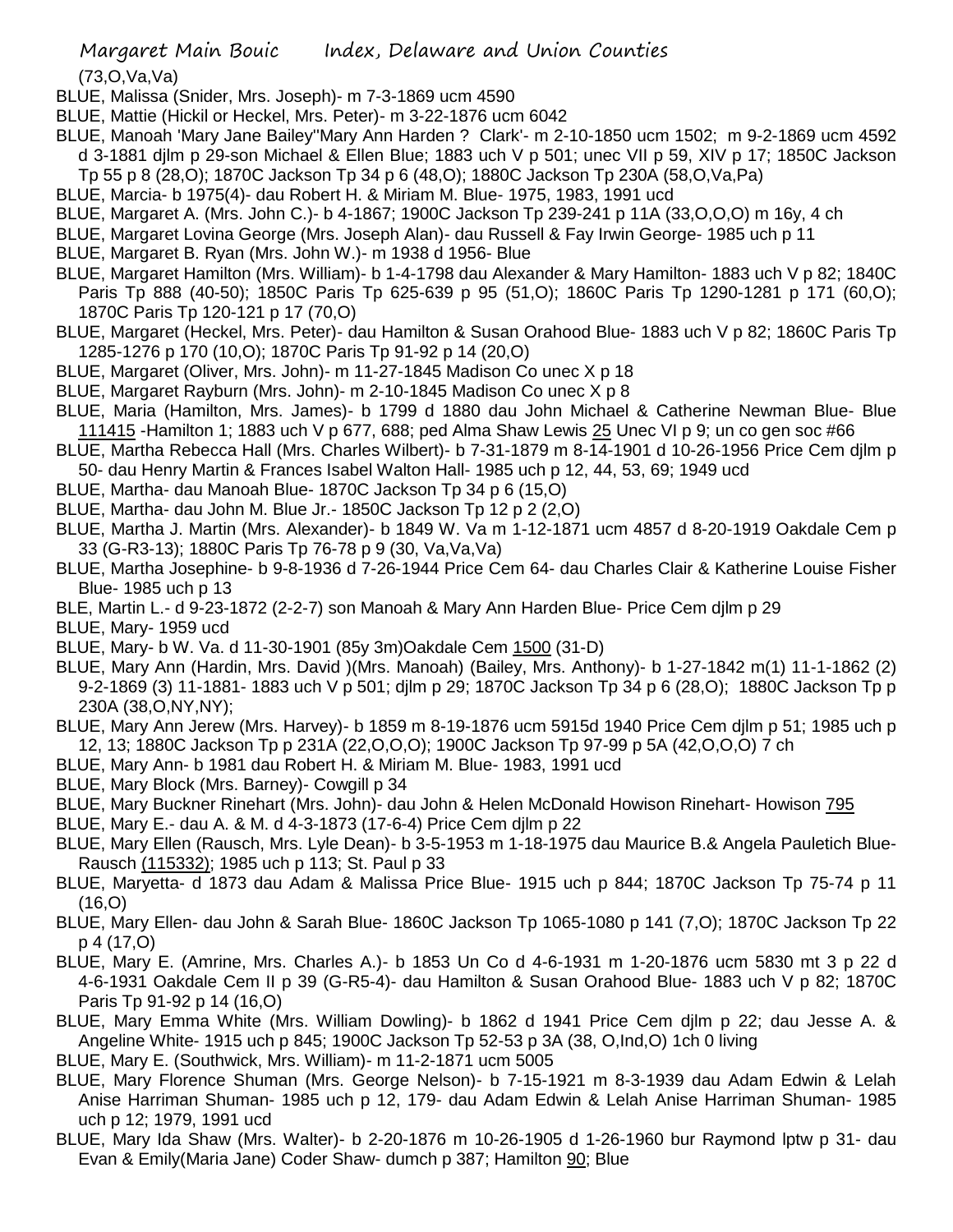- BLUE, Mary Jane Bailey (Mrs. Manoah)- m 2-10-1850 ucm 1502-1850C Jackson Tp 55 p 8 (19,O); unec VII p 59, XIV p 17
- BLUE, Mary J.- dau Josiah & Susanna Wells Blue- 1860C Paris Tp 1288-1279 p 171 (6,O); 1870C Paris Tp 119-120 p 17 (16,O)
- BLUE, Mary Lee Eigensee (Mrs. Richard)- m 7-22-1967 dau Harold Eigensee- Blue; 1985 uch p 12
- BLUE, Mary (Martin, Mrs. Benjamin)(Mrs. Hamilton) b 12-28-1817 Ohio Co W. Va m 10-29-1874 ucm 5568 d 11-30-1901 Oakdale Cem O p 97 (D-R9-2); 1880C Paris Tp 40-41 p 4 (65, Penn,Sc,Sc)
- BLUE, Mary R. (Mrs. John)- 1880C Jackson Tp 12 p 235C (26,O,O,O)
- BLUE, Mary Thompson (Martin, Mrs. Benjamin)(Mrs. Hamilton)- b 10-29-1817 m 10-29-1875(4) ucm 5568; 1883 uch V p 82- dau John & Euthania Thompson- mt 3 p 3,4
- BLUE, Mattie Martin (Mrs. Alexander)- dau Benjamin & Mary Thompson Blue- 1883 uch V p 82
- BLUE, Maud M.- dau John & Mary R. Blue- 1880C Jackson Tp 12 p 235C (1,O,O,O)
- BLUE, Maurice B.'Angela Pauletich'-1985 uch p 113 see Rausch 115332
- BLUE, Maxine Seebach (Mrs. Ernest R.)- Blue
- BLUE, Maxine (Trout, Mrs.Clarence R.)- b 3-17-1915 d 3-8-1983 bur Raymond dau Allen Ray & Icie Disbennett Blue- Blue; 1985 uch p 11
- BLUE, Melinda Orahood (Mrs. Josiah)- d 2-1848 dau Samuel & Mary Orahood- 1883 uch V p 82; 1850C Paris Tp 628-642 p 96 (24,O)
- BLUE, Melissa (Snider, Mrs. Joseph)- dau Hamilton & Susan Orahood Blue-1883 uch V p 82; 1850C Paris Tp 627-641 p 96 (2,O);1860C Paris Tp 1285-1276 p 170 (14,O)
- BLUE, Michael'Catherine Axtens'- m 10-7-1874 ucm 5550 mt 3 p 3- son Adam & Malissa Price Blue- 1915 uch p 467, 470, 844; 1883 uch IV p 469; 1850C Jackson Tp 33 p 6 (3,O); 1870C Jackson Tp 75-74 p 11 (24); 1880C Jackson Tp 227C (30,O,O,O); djlm p 54
- BLUE, Michael- unec III p 28, IV p 50 (Sheriff sale)
- BLUE, Michael 'Ellen'(Eleanore)-b 1801 m 11-20-1820 d 1857(55-6-7) Price Cem djlm p 29; 1883 uch V p 648; 1850C Jackson Tp 36 p 6 (49, Va); uccp p 15, 39 (appr. 1837)
- BLUE, Michael- b Logan Co d 12-23-1906 (2y3m) I p 54 (E-R55-5)
- BLUE, Michael Glenn 'Terri Hatcher' div- b 10-19-1953 son Glenn Eugene & Charlotte Joanne Fleisher Blue-1985 uch p 12
- BLUE, Michael- son Manoah Blue- 1870C Jackson Tp 34 p 6 (13, Ill)
- BLUE, Michel- 1880C Jackson Tp p 0227
- BLUE, Michelle Lynn- dau Michael Glenn & Terri Hatcher Blue- 1985 uch p 12
- BLUE, Mildred- d 12-23-1906 (2y3m) b Logan Co Oakdale Cem2000(341E)
- BLUE, Mildred Rebecca- d 9-1-1918 (16) dau Charles Wilbert & Martha Rebecca Hall Blue- 1985 uch p 12
- BLUE, Mildred Wilson (Mrs. Herbert)- Blue
- BLUE, Mindy- b 1976 dau Robert H. & Miriam M. Blue- 1983, 1991 ucd
- BLUE, Minnie (Huston, Mrs. )- dau Allen Ray & Icie Disbennett Blue- Blue; 1985 uch p 11
- BLUE, Miriam Mrs. Robert H.)- 1975, 1983,1991 ucd
- BLUE, Nancy- dau Josiah & Malinda Orahood Blue- 1883 uch V p 82; 1850C Paris Tp 628-642 p 96 (4/12,O); 1860C Paris Tp 1288-1279 p 171 (10,O); 1870C Paris Tp 119-120 p 17 (18,O)
- BLUE, Nancy Trego (Mrs. James Alan)- m 12-14-1962 dau Earl J. Trego- Blue; 1969, 1971 dcd
- BLUE, Nannette (Leffler, Mrs. Terry L.)- m 6-27-1970 dau Nelson Blue- Blue
- BLUE, Nella- dau Adam & Malissa Price Blue- 1870C Jackson Tp 75-74 p 11 (6,O); 1880C Jackson Tp p 230A (17,O,O,O)
- BLUE, Nell B. (Mrs. Dennis E.)-1973, 1975, 1979, 1981, 1983, 1991 ucd
- BLUE, Nellie May- inf dau Bell Gibson Blue-- Oakdale Cem I p 93 (D-R8-2)
- BLUE, Nellie (Moore, Mrs. Hylas S.)- Lic 4-15-1882 ucm 7158- 1915 uch p 844
- BLUE, Nelson 'Mary F.'-son Roy Harvey & Emma Marie Park Blue- Blue 1975, 1979, 1981, 1983, 1991 ucd
- BLUE, Nida G. (Mrs. Roy W.)- b 1884 d 1943 Price Cem djlm p 41
- BLUE, Nina- b 1978 dau Larry D. & Treena Blue- 1979 ucd
- BLUE, Noah 'Elizabeth Allen'- m 10-14-1841 ucm 743 unec V p 38
- BLUE, Olidel Robertson' (Mrs. Glenn Hall)- b 7-15-1909 m 3-25-1929 djlm p 67dau Samuel S. & Laura Ann Mattison Robertson- Blue; 1985 uch p 11, 13, 17, 31, 56, 118, 131; 1949, 1959, 1967, 1979, 1981, 1983, 1991 ucd
- BLUE, Olive (Fields, Mrs. J. R.)- m 12-24-1878 ucm 6390
- BLUE, Olive- dau John & Sarah Blue- 1870C Jackson Tp 22 p 4 (9,O)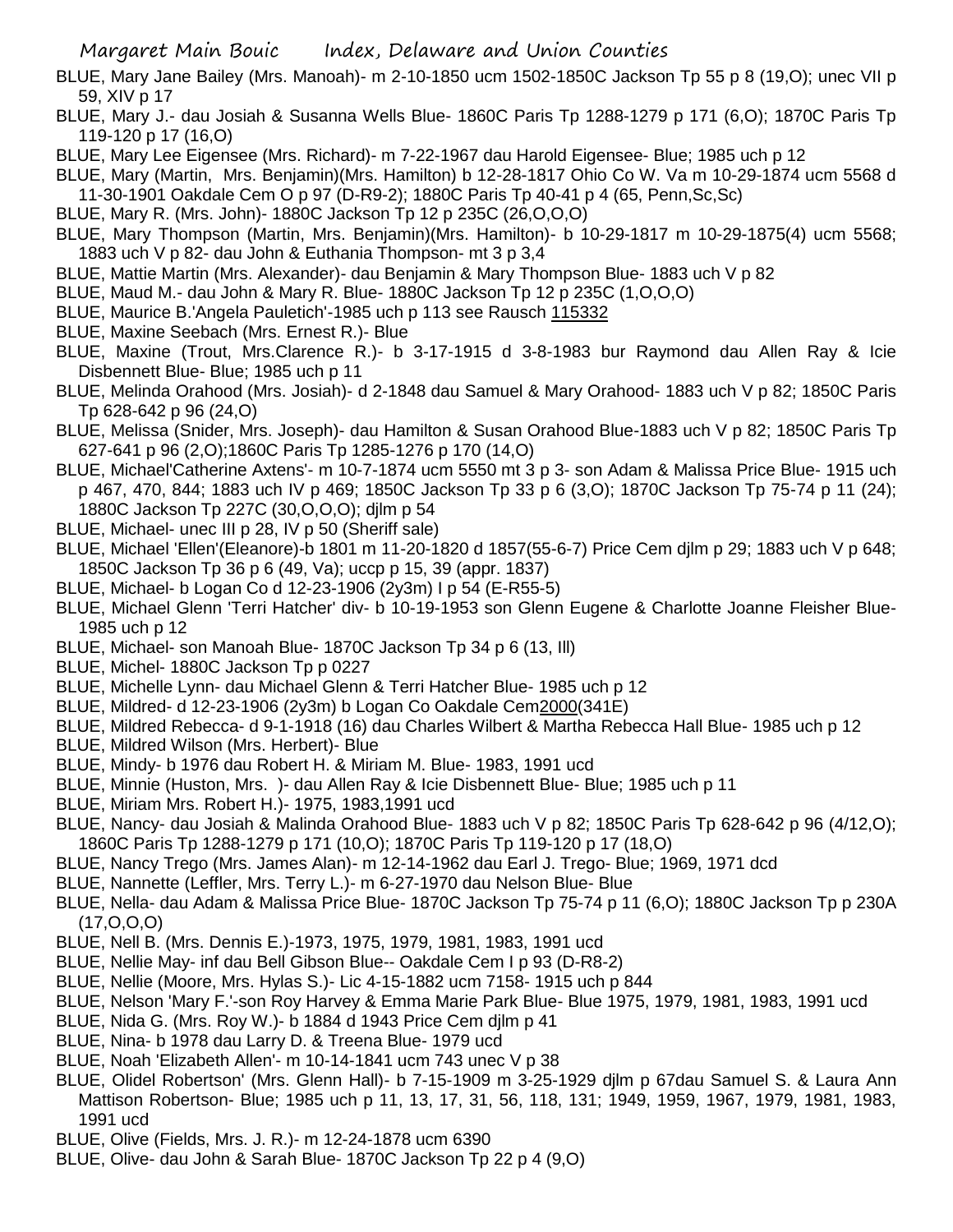- BLUE, Olive Schertzer (Mrs. Howard)- b 11-8-1888 d 9-23-1973 Oakdale Cem dau James & Emma Van Atta Schertzer- unec III p 19; 1949 ucd
- BLUE, Opal (Daniels, Mrs. )- b 2-25-1901 d 2-9-1989 (87) Oakdale Cem dau Bert & Pearl Brown Blue-Daniels; Blue
- BLUE, Opal (Faired, Mrs. )- dau Jesse russell & Lida Tracy Blue- Blue
- BLUE, Orilla P. (Mrs. Elbert B.)- b 10-16-1879 Un Co d 3-20-1958 Oakdale Cem I p 54 (E-R55-5)
- BLUE, Orpha (Young, Mrs. Edward)- dau Michael & Catharine Axtens Blue- 1915 uch p 708; 1985 uch p 33, 35; Cowgill p 25; 1880C Jackson Tp p 227C (4,O,O,O)
- BLUE, Pamela- b 1959 dau Robert & Patricia Blue- 1967, 1975 ucd
- BLUE, Patricia- dau Howard W. & Anna L. Blue- 1949, 1959 ucd (11)
- BLUE, Patricia A.-1967, 1975,1979, 1981 ucd
- BLUE, Patricia Ann (Amis, Mrs. Roy B.)- dau Robert M. & Helen Zimmerman Blue- 1949, 1959 ucd (15) ucd; 1985 uch p 11; Blue
- BLUE, Patricia L. (Mrs. Robert C.)- 1967, 1971, 1975, 1979, 1981, 1983, 1991 ucd
- BLUE, Paul- son Herbert & Mildred Wilson Blue- Blue
- BLUE, Paula (Mrs. James)- Blue
- BLUE, Pauline- inf dau of John Blue- 7-21-1921 Oakdale Cem OO p 30 (G-R1-10)
- BLUE, Pearl Brown (Mrs. Bert)- Blue
- BLUE, Perry Z.- b 11-1882 son Harvey & Mary Ann Jerew Blue- 1900C Jackson Tp 97-99 p 5A (17,O,O,O)
- BLUE, Philis E. 'Jessie Horney'- b 1894 m 8-28-1951 d 1971 Oakdale Cem II p 144 (M-R9-6); 1959, 1967 ucd
- BLUE, Phebe- dau Hamilton A. & Susan Orahood Blue- Union Christian Ch Cem lptw p 89
- BLUE, Randy- b 1957 son Robert C. & Patricia L. Blue- 1967, 1971 ucd
- BLUE, Ray 'Effie Krouskop'- Blue
- BLUE, Rebecca Bruce (Mrs. John)- m 2-10-1875 ucm 5639 mt 3 p 9
- BLUE, Rebecca Jo Ann (George, Mrs. Loy Earl)- b 1-7-1930 m 11-25-1951 dau Glenn Hall & Olidel Robertson Blue- Blue; 1985 uch p 12, 13, 31, 56, 57, 58, 118; 1949 ucd
- BLUE, Reuben- son John M. Blue Jr.-1850C Jackson Tp 12 p 2 (10,O)
- BLUE, Richard Nelson'Mary Lee Eigensee'- b 7-6-1943 m 7-22-1967 son George Nelson & Mary Florence Shuman Blue- Blue; 1985 uch p 12
- BLUE, Robert- son Carrol & Sandra Blue- Blue
- BLUE, Robert- son Harold & Pauline Grandstaff- 1949 ucd
- BLUE, Robert- b 1955 son Robert C. & Patricia L. Blue- 1967, 1971 ucd
- BLUE, Robert A.- son Gerald S. & Lucretia Schwartzkopf Blue- Blue
- BLUE, Robert C. 'Patricia L.'- 1967,1971, 1973, 1975, 1979, 1981, 1983, 1991 ucd
- BLUE, Robert (Fritz)- son Robert M. & Helen Zimmerman Blue- Blue
- BLUE, Robert E. 'Wanda L.'- 1969, 1971 dcd
- BLUE, Robert Edwin- b 6-10-1965 son Ed & Mickey Blue- Blue grandson Carroll
- BLUE, Robert H. 'Miriam M.- 1975, 1983, 1991 ucd
- BLUE, Robert Jr.- b 1970 son Robert M. & Lynn Blue- 1980 dcd
- BLUE, Robert- son Keith E. & Frieda Blue- Blue; 1961 dcd
- BLUE, Robert- b 1966 son William E. & Lois Graham Blue- 1973 ucd
- BLUE, Robert Milton 'Helen Zimmerman'- b 1-21-1914 m 1939 d 4-13-1966 Oakdale Cem II p 138 (M-R5-2) son Allen & Icie Disbennett Blue- Blue; 1985 uch p 11; 1949, 1959 ucd
- BLUE, Robert M. 'Lynn'- 1980 dcd
- BLUE, Robert Powell ' Wanda Arlene Hostetter'- son Robert Milton & Helen Zimmerman Blue-1985 uch p 11; 1959, 1971, 1973,1975, 1979,1981, 1983, 1991 ucd
- BLUE, Roberta Mae (Harrington, Mrs.Joseph)- b 9-28-1910 m 3-4-1929 d 1-7-1981 (70) Oakdale Cem -dau Allen Ray & Icie Disbennet Blue- Blue; 1985 uch p 11; Harrington
- BLUE, Robin- b 1964 ch Robert & Wanda L. Blue- 1969, 1971 dcd 1980 dcd
- BLUE, Roma(Mrs. Luther)- 1973, 1981 ucd
- BLUE, Roy E. 'Estel1a K.'- d 1-16-1965(70) bur Prospect; brother Ernest Blue- Blue
- BLUE, Roy Harvey 'Emma Marie Park'-b 11-22-1893 d 1963 Price Cem djlm p 64- son Harvey & Mary Ann Jerew Blue- Blue; 1985 uch p 12, 159, 179; 1900C Jackson Tp 97-99 p 5A (6,O,O,O); 1949, 1959 ucd
- BLUE, Roy- son Henry & Emma Florence Inskeep Blue- 1880C Jackson Tp 2 p 235C (6,O,O,O); 1900C Jackson Tp 21 p A2 (26,O,O,O)
- BLUE, Roy W. 'Nida G.'- b 1887 d 1978 Price Cem djlm p 41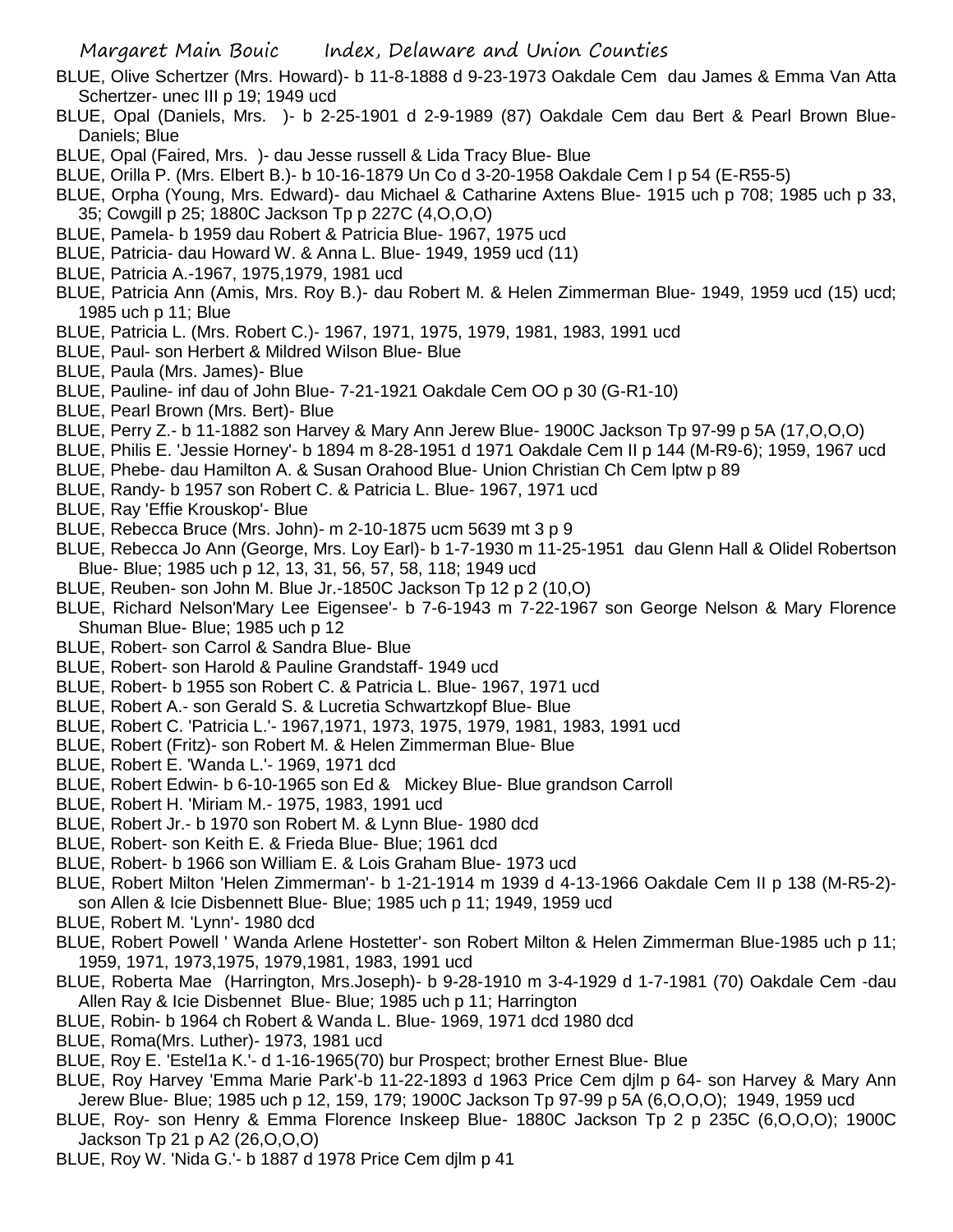- BLUE, Ruby Josephine (Fox, Mrs. Robert)-m 8-10-1940 dau Charles Wilbert & Martha Rebecca Hall Blue-Blue; 1985 uch p 12, 53
- BLUE, Russell 'Evelyn T. Wood'- Blue
- BLUE, J. Russell 'Grace Sylvia Brown'- Blue; 1975,1981 ucd
- BLUE, Jesse Russell 'Leah Helen'- b 3-9-1906 d 7-26-1991 (85) Price Cem djlm p 69- son Jesse R. & Lida Tracy Blue- Blue; 1949, 1979 ucd
- BLUE, Ruth Ann (Irwin, Mrs. William S.)- m 5-26-1960 dau J. Russell & Leah H. Blue-1949 ucd; Blue
- BLUE, Ruth Frances (Hickman, Mrs. Harold)- b 6-5-1918 dau Charles Wilbert & Martha Rebecca Hall Blue-Blue; 1985 uch p 12, 53, 69
- BLUE, Ruth J. Owens (Mrs. Clifford D.)-b 12-24-1907 m 1932 d 5-31-1975 Oakdale Cem dau Amos & Laura Belle Pettit Owens- Blue
- BLUE, Ryan Adam- b 1977 son James Adam & Christine A. Clouse Blue- 1985 uch p 12; 1981, 1991 ucd
- BLUE, Sadie- b 1876 d 5(4)-15-1925 Oakdale Cem 3730 (B45) II p 14 (B-R7-20)
- BLUE, Samantha J. Van Buskirk (Mrs. Jacob)- b 1859 m 9-5-1878 ucm 6304 d 1943 Price Cem djlm p 32; 1880C Jackson Tp p 228B (21,O,O,O)
- BLUE, Samuel- d 2-11-1863 son Hamilton & Susan Orahood Blue- 1883 uch IV p 500; 1850C Paris Tp 627-641 p 96 (6,O); 1860C Paris Tp 1285-1276 (16,O); 1877 uca p 97
- BLUE, Sampson- son Manoah Blue- 1870C Jackson Tp 34 p 6 (7,O); 1880C Jackson Tp p 230A (16,O,O,O)
- BLUE, Sandra (Mrs. Carrol Edwin)- Blue
- BLUE, Sandra Jean (Christy, Mrs. Rev. James)- b 4-25-1941 W. Va dau George Nelson & Mary Florence Shuman Blue- 1985 uch p 12
- BLUE, Sandra Marie- b 1969 dau William E. & Lois F. Graham Blue- 1985 uch p 11; 1971, 1975, 1979, 1981, 1983, 1991 ucd; engaged to David Rutherford
- BLUE, Sandra K.- b 5-31-1943 Unionville Cem Un Al p 45
- BLUE, Sarah A. Baldwin (Mrs. John M.)- b 4-2-1831 m 10-1-1851 d 12-3-1900 Price Cem djlm p 23; unec XIV p 52; 1860C Jackson Tp 1065-1080 p 141 (29,O); 1870C Jackson Tp 22 p 4 (39); 1880C Jackson Tp p 228A (49,O,O,O); 1900C Jackson Tp 2249-252 p 11B (68,O,Va,Va)- m 47y, 11ch
- BLUE, Sarah A. (Gray, Mrs. Silas George)- b 1855 m 5-10-1876 ucm 5880 d 1941 dau Josiah & Susannah Wells Blue- 1883 uch V p 82; ucc John Gray9; 1860C Paris Tp 1288-1279 p 171 (4,O); 1870C Paris Tp 119-120 p 17 (14,O); 1985 uch p 62
- BLUE, Sarah Baldwin (Mrs. John)- m 7-20-1826 Madison Co unec V p 16
- BLUE, Sarah (Burns, Mrs. )- dau Gerald S. & Lucretia Swartzkopf Blue- Blue
- BLUE, Sarah Carter (Mrs. Levi)- b 1859 m 7-13-1876 ucm 5902 mt 3 p 30 d 1937 Price Cem djlm p 41- dau Levi & Jane Jones Carter- 1915 uch p 840; Blue; 1880C Jackson Tp 6 p 222 (26,O,O,O)
- BLUE, Sarah E. Godfrey (Mrs. James)- m 12-30-1875 ucm 5816 mt 3 p 20; 1880C Jackson Tp p 235 (23,O,O,O)
- BLUE, Sarah (Forbes, Mrs. Absalom E.)- ucm 683; m 12-27-1840 unec V p 37; 1883 uch V p 494
- BLUE, Sarah- dau Lewis F. & Ella T. Blue- 1880C Marysville 436-481 p 33 (4,O,O,O)
- BLUE, Sarah Mosecroft (Mrs. David)- m 10-17-1848 ucm 1386; lptw p 90; unec VI p 40
- BLUE, Senora/Nora L. Bosart (Mrs. Jonah)- b 1854 m 2-10-1876 ucm 5838 mt 3 p 23 d 1947 Price Cem djlm p 58; 1900C Claibourne Tp 168-182 p 7B (45,O,Penn,O)
- BLUE, Shannon- dau Kevin & Debra Blue- 1975 ucd
- BLUE, Shelie (Mrs. Christopher)- 1991 ucd
- BLUE, Shirley Ann (Wirick, Mrs. James Franklin)- m 1-8-1967 dau James & Wilma Blue- Blue
- BLUE, Simeon- son John & Sarah Blue- 1860C Jackson Tp 1065-1080 p 141 (1,O); 1870C Jackson Tp 22 p 4 (11,O); 1880C Jackson Tp p 228B (21,O,O,O)
- BLUE, Sondra b 1966 dau Dennis E. & Nell B. Blue- 1973, 1975, 1979, 1981 ucd
- BLUE, Sterling C-'Maggie L. Rosette'- b 3-1-1884 m 5-8-19-7 d 12-14-1974 bur Price Cem djlm p 63- son Levi & Sarah Carter Blue-1915 uch p 845; Blue
- BLUE, Susan- dau John J. Blue Jr.- 1850C Jackson Tp 12 p 2 (8,O)
- BLUE, Susan Kathleen Holloway (Mrs. David Micheal)- m 4-27-1985 Bluea
- BLUE, Susannah Wells (Orahood, Mrs. Joseph) (Mrs. Josiah)- b 2-18-1831(2) Un Co d 4-18-1909(3) Oakdale Cem 2183 (28B) II p 12 (B-R2-12); unec III p 35; 1883 uch V p 82; 1915 uch p 730; 1985 uch p 62; 1860C Paris Tp 1288-1279 p 171 (29,O); 1870C Paris Tp 119-120 p 17 (38,O); 1880C Paris Tp 37-38 (48, O,Penn,Ky)
- BLUE, Susan Orahood (Mrs. Hamilton)- b 2-29-1816 m 10-20-1839 ucm 585 d 6-20-1873(2)(56-3-20) Union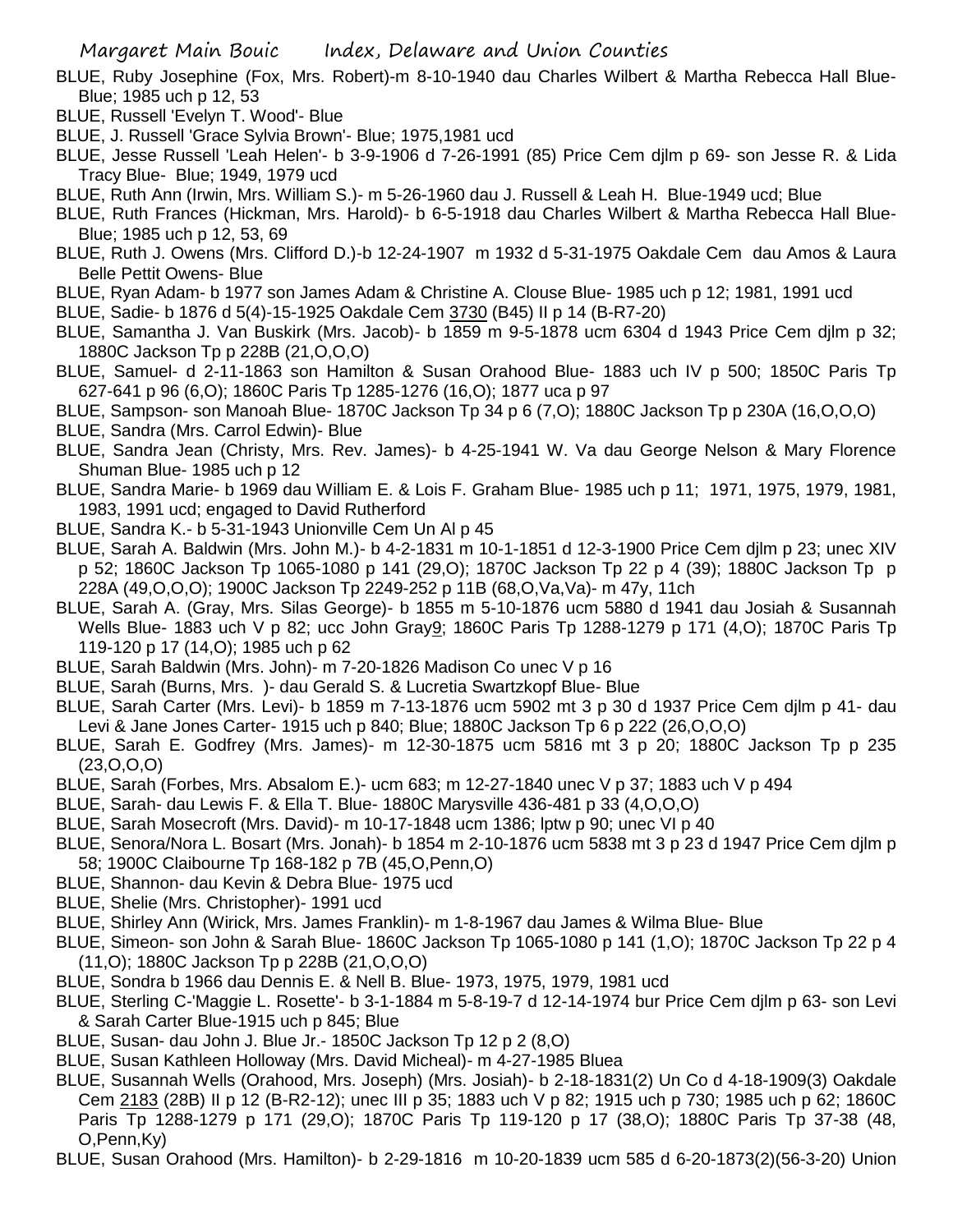Christian Ch Cem lptw p 89- dau Samuel & Polly Orahood; 1883 uch V p 82; 1850C Paris Tp 627-641 p 96(34,O); 1860C Paris Tp 1285-1276 p 170 (43, Va); 1870C Paris Tp 91-92 p 13 (53,O); unec III p 38

- BLUE, Susan (Reed, Mrs. Jacob)-m 4-24-1877 ucm 6057- dau Hamilton & Susan Orahood Blue- 1883 uch V p 82; 1860C Paris Tp 1285-1276 p 170 (5,O)
- BLUE, Susannah Orahood (Mrs. Josiah)- m 4-27-1854 ucm 2121
- BLUE, Sylvester- son William & Elizabeth Blue- 1860C Paris Tp 1289-1280 p 171 (4,O)
- BLUE, Tara- b 1970 ch Robert & Wanda L. Blue- 1969, 1971 dcd
- BLUE, Terri Hatcher (Mrs. Michael Glenn)- div- 1985 uch p 12
- BLUE, Thomas S.'Clarie'- son William Jr & Elizabeth Blue- 1870C Paris Tp 31-32 p 19 (14,O); 1880c Paris Tp 81-83 p 9 (24,O,O,O) p 0118
- BLUE, Tiffany- sister Timothy A. Blue- Blue
- BLUE, Timothy A.- b 1963 d 8-30-1978 bur Prospect Cem son James A. & Nancy Blue- 1969, 1971 dcd
- BLUE, Lt. Col. T. J.- Blue
- BLUE, T. S. 'Clara Powers'- 1883 uch V p 131
- BLUE, Treena (Mrs. Larry D.)- 1971, 1973, 1975, 1979 ucd
- BLUE, Uriah- 1850C Union Tp 1303-1321 p 195 (55,O)
- BLUE, Vera- dau Henry & Emma Florence Inskeep Blue- 1880C Jackson Tp 2 p 235C (4,O,O,O); 1900C Jackson Tp 21 p A2 (24,O,O,O)
- BLUE, Verna M. (Wurtsbaugh, Mrs. Firman W.)- b 1876 m 8-18-1902 d 4- 1945 bur Claibourne 1985 uch p 150, 151
- BLUE, Walter F. 'Mary Shaw'- b 1866 d 1940 Raymond Cem lptw p 31- son William Jr. & Elizabeth Blue-1870C Paris Tp 131-132 p 19 (4,O); 1880C Paris Tp 80-82 p 9 (14,O,O,O)
- BLUE, Wanda L. (Mrs. Robert E.)- 1969, 1971 dcd
- BLUE, W. C.- 1877 uca p 96
- BLUE, Wealthy Bartlett (Mrs. David)- dumch p 49
- BLUE, William- editor of John Blaw/Blue- unec XI p 4
- BLUE, William- 1840C Paris Tp 888 (40-50); unec III p 28, XI p 67, XII p 64,70
- BLUE, William- 1883 uch IV p 529; ucc p 35 (Appr.- 1847)
- BLUE, William- 1880C Paris Tp p 0118
- BLUE, William- son Adam & Malissa Price Blue- 1870C Jackson Tp 75-74 p 11 (16,O)
- BLUE, William 'Anna'- b 8-1871 son John M. & Sarah A. Blue- 1900C Jackson Tp 249-252 p 11B (28,O,O,O) m 6 mon
- BLUE, William 'Elizabeth Woods'- b 1832 Ross Co m 12-7-1854 ucm 2208 d 7-20-1906 (74y 1m) Oakdale Cem 2064 (32D) I p 93 (D-R8-2)
- BLUE, William Eugene 'Christy Walters'- b 7-17-1955 son Glenn Eugene & Charlotte Joanne Fleisher Blue-1985 uch p 12
- BLUE, William- son Jesse Russell & Lida Tracy Blue- Blue
- BLUE, William- son John M. & Sarah A. Baldwin Blue- 1880C Jackon Tp p 228B (8,O,O,O)
- BLUE, William- son Josiah & Susannah Wells Blue- 1883 uch V p 82; 1860C Paris Tp 1288-1279 p 171 (3,O); 1870C Paris Tp 119- 120 p 17 (13,O)
- BLUE, William- son Michael & Ellen Blue- 1850C Jackson Tp 36 p 6 (14,O)
- BLUE, William Dowling 'Mary Emma White'-b 11-18-1857 m 11-10-1880 ucm 6828 d 1922 Price Cem djlm p 22- son Adam & Malissa Price Blue- 1915 uch p 844, 845, 846; 1900C Jackson Tp 52-53 p 3A (42, O,Ind,O) m 19y
- BLUE, William Edward 'Lois F. Graham'- m 7- 1965 son Robert Milton & Helen Zimmerman Blue- Blue; 1985 uch p 11; 1949, 1959 ucd (17), 1967, 1971, 1973, 1975, 1979, 1981, 1983, 1991 ucd
- BLUE, William Robert- b 1966 son William Edward & Lois F. Graham Blue- 1985 uch p 11; 1967, 1971, 1975,1979, 1981, 198, 1991 ucd
- BLUE, William Sr. 'Margaret Hamilton'- b 12-12-1796 m 5-28-1818 son John M. & Catherine Blue- 1883 uch V p 82; 1840C Paris Tp 888 (40-50); 1850C Paris Tp 625-639 p 95 (53, Va); 1860C Paris Tp 1290-1281 p 171 (64, Va); 1870C Paris Tp 120-124 p 17 (72, Va); unec VI p 21
- BLUE, William 'Elizabeth'- son William & Margaret Hamilton Blue- 1883 uch V p 82; 1850C Paris Tp 625-629 p 95 (19,O); 1860C Paris Tp 1289-1280 p 17 (27,O); 1870C Paris Tp 131-132 p 19 (37,O); 1880C Paris Tp 80-82 p 9 (48,O,Va,O)
- BLUE, William W.'Cora D. Knotts'- b 1856 Un Co m 11-27-1879 ucm 6603 d 4-30-1928 Oakdale Cem 4027(G45) II p 30 (G-R1-10); 1880c Paris Tp 115A 35-36 p 4 (22,O,O,O)